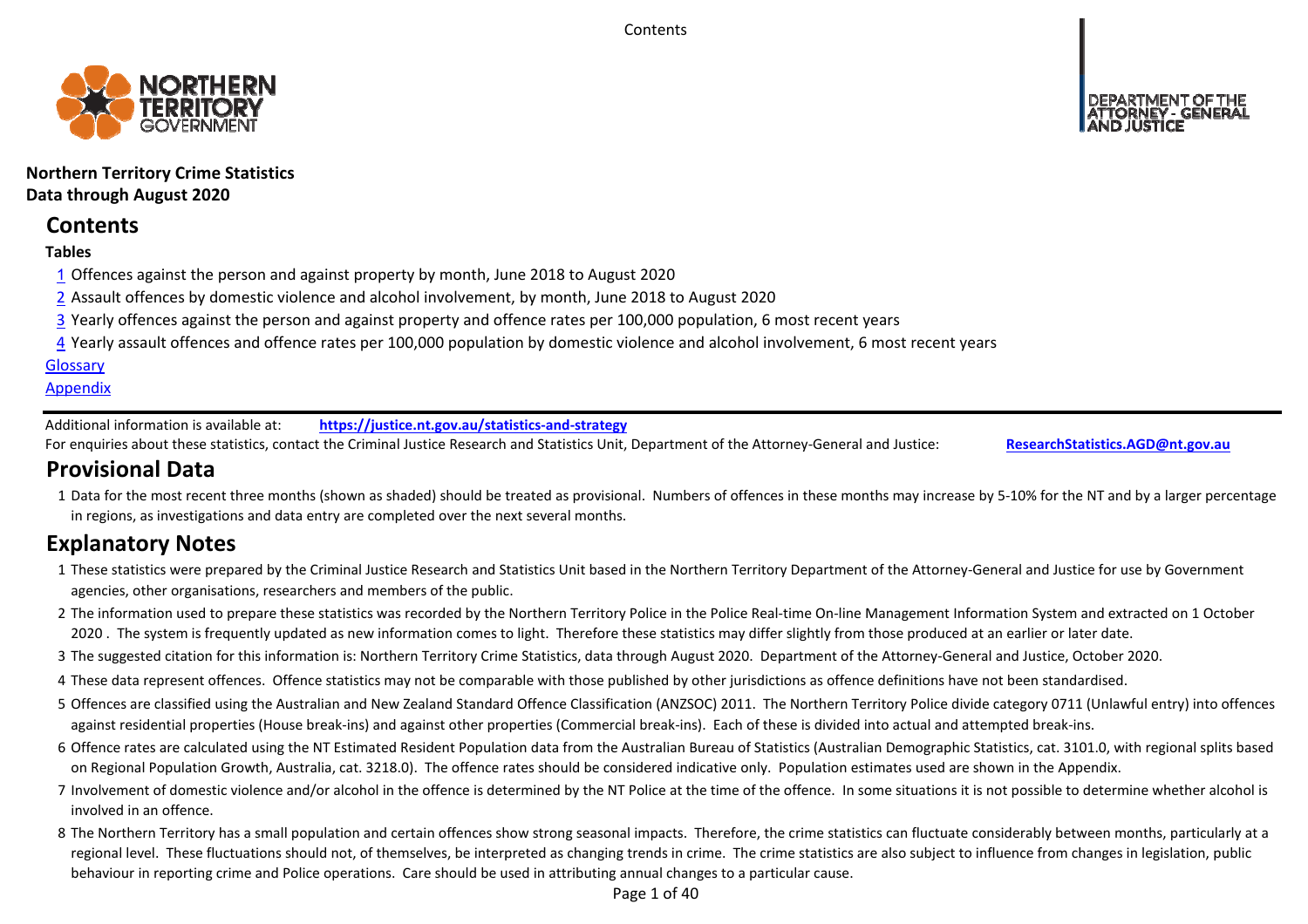

### **Northern Territory Crime Statistics**

**Data through August 2020**

| Number of offences                                        | <b>Jun-18</b>            | <b>Jul-18</b>  | Aug-18         | Sep-18         | <b>Oct-18</b>  | <b>Nov-18</b>            | <b>Dec-18</b>  | <b>Jan-19</b> | Feb-19       | <b>Mar-19</b> | Apr-19       | May-19       |
|-----------------------------------------------------------|--------------------------|----------------|----------------|----------------|----------------|--------------------------|----------------|---------------|--------------|---------------|--------------|--------------|
| 0111 Murder                                               | 0                        | $\Omega$       | 0              | $\Omega$       | $\mathbf{1}$   | $\Omega$                 | $\mathbf{1}$   | $\Omega$      | $\Omega$     | $\Omega$      | $\Omega$     |              |
| 0121 Attempted murder                                     | n                        | $\Omega$       | 0              | $\Omega$       |                | $\overline{\phantom{a}}$ | 0              | ŋ             | 1            |               | ŋ            |              |
| 0131 Manslaughter                                         |                          | 0              | 0              | $\Omega$       |                | $\Omega$                 | 1              | 0             | 0            |               | 0            | 0            |
| 0132 Driving causing death                                |                          | $\overline{2}$ | O              | $\Omega$       |                | 0                        | 0              | O             | $\Omega$     | $\Omega$      | $\Omega$     | 0            |
| 01 Homicide and related offences                          | $\overline{2}$           | $\overline{2}$ | 0              | $\mathbf{0}$   | $\mathbf{2}$   | $\overline{2}$           | $\overline{2}$ | 0             | $\mathbf{1}$ | 0             | $\mathbf{0}$ | $\mathbf 0$  |
| 021 Assault                                               | 529                      | 562            | 532            | 578            | 604            | 572                      | 639            | 527           | 492          | 585           | 508          | 507          |
| 029 Acts intended to cause injury - other                 | $\overline{7}$           | $\overline{2}$ | 1              | $\overline{2}$ | $\overline{2}$ | 3                        | 2              | $\Omega$      | $\Omega$     | 2             | $\Omega$     | $\mathbf{1}$ |
| 02 Acts intended to cause injury                          | 536                      | 564            | 533            | 580            | 606            | 575                      | 641            | 527           | 492          | 587           | 508          | 508          |
| 031 Sexual assault                                        | 33                       | 42             | 30             | 26             | 35             | 37                       | 15             | 34            | 29           | 34            | 28           | 23           |
| 032 Non-assaultive sexual offences                        | 5                        | $\overline{2}$ | 5              | $\overline{3}$ | $\overline{4}$ | 6                        | 0              | 6             | 3            | 5             | 4            | 6            |
| 03 Sexual assault and related offences                    | 38                       | 44             | 35             | 29             | 39             | 43                       | 15             | 40            | 32           | 39            | 32           | 29           |
| 049 Other dangerous or negligent acts endangering persons | 17                       | 11             | 10             | 14             | 13             | 17                       | 9              | 11            | 8            | 16            | 12           | 10           |
| 0511 Abduction and kidnapping                             | $\Omega$                 | $\Omega$       | $\Omega$       | $\Omega$       | $\Omega$       | $\Omega$                 | $\Omega$       | $\Omega$      | $\Omega$     | $\Omega$      | $\Omega$     | $\Omega$     |
| 0521 Deprivation of liberty/false imprisonment            | 1                        | $\mathbf{1}$   | $\overline{2}$ | $\mathbf{1}$   | $\overline{2}$ | $\mathfrak{p}$           | 5              | Δ             | $\Omega$     | 2             | 3            |              |
| 0531 Harassment and private nuisance                      | $\Delta$                 | 6              | 5              | 8              | 10             | $\mathfrak{p}$           | 5              | 3             | 6            |               | 8            |              |
| 0532 Threatening behaviour                                | 21                       | 19             | 25             | 24             | 18             | 25                       | 23             | 17            | 15           | 17            | 20           | 19           |
| 05 Abduction, harassment and other offences               | 26                       | 26             | 32             | 33             | 30             | 29                       | 33             | 24            | 21           | 24            | 31           | 28           |
| 061 Robbery                                               | $\overline{\phantom{a}}$ | 6              | 13             | 8              | 8              | 10                       | 17             | 12            | 8            | 15            | 19           | 11           |
| 0621 Blackmail and extortion                              | 0                        | 0              | 0              | 0              | $\Omega$       | 0                        | 0              | 0             | 0            | 0             | 0            | 0            |
| 06 Robbery, extortion and related offences                | $\overline{7}$           | 6              | 13             | 8              | 8              | 10                       | 17             | 12            | 8            | 15            | 19           | 11           |
| Total offences against the person                         | 626                      | 653            | 623            | 664            | 698            | 676                      | 717            | 614           | 562          | 681           | 602          | 586          |
| House break-ins, actual                                   | 111                      | 133            | 200            | 211            | 184            | 190                      | 188            | 260           | 196          | 182           | 166          | 182          |
| House break-ins, attempted                                | 17                       | 17             | 23             | 15             | 18             | 18                       | 22             | 40            | 11           | 20            | 17           | 19           |
| 0711 House break-ins                                      | 128                      | 150            | 223            | 226            | 202            | 208                      | 210            | 300           | 207          | 202           | 183          | 201          |
| Commercial break-ins, actual                              | 164                      | 190            | 144            | 166            | 154            | 158                      | 212            | 286           | 196          | 251           | 207          | 200          |
| Commercial break-ins, attempted                           | 17                       | 22             | 13             | 22             | 18             | 26                       | 23             | 30            | 23           | 16            | 17           | 19           |
| 0711 Commercial break-ins                                 | 181                      | 212            | 157            | 188            | 172            | 184                      | 235            | 316           | 219          | 267           | 224          | 219          |
| 0812 Illegal use of a motor vehicle                       | 62                       | 65             | 83             | 66             | 83             | 68                       | 67             | 112           | 72           | 89            | 65           | 66           |
| 0813 Theft of motor vehicle parts or contents             | 67                       | 101            | 98             | 88             | 94             | 72                       | 58             | 77            | 71           | 87            | 74           | 79           |
| 081 Motor vehicle theft and related offences              | 129                      | 166            | 181            | 154            | 177            | 140                      | 125            | 189           | 143          | 176           | 139          | 145          |
| 08* Theft and related offences (other than MV)            | 607                      | 650            | 630            | 630            | 631            | 633                      | 668            | 722           | 597          | 650           | 615          | 658          |
| 12 Property damage offences                               | 478                      | 650            | 611            | 651            | 652            | 634                      | 612            | 734           | 489          | 638           | 563          | 653          |
| <b>Total property offences</b>                            | 1,523                    | 1,828          | 1.802          | 1.849          | 1.834          | 1,799                    | 1,850          | 2,261         | 1,655        | 1,933         | 1,724        | 1,876        |

Data extracted from PROMIS on 01/10/2020

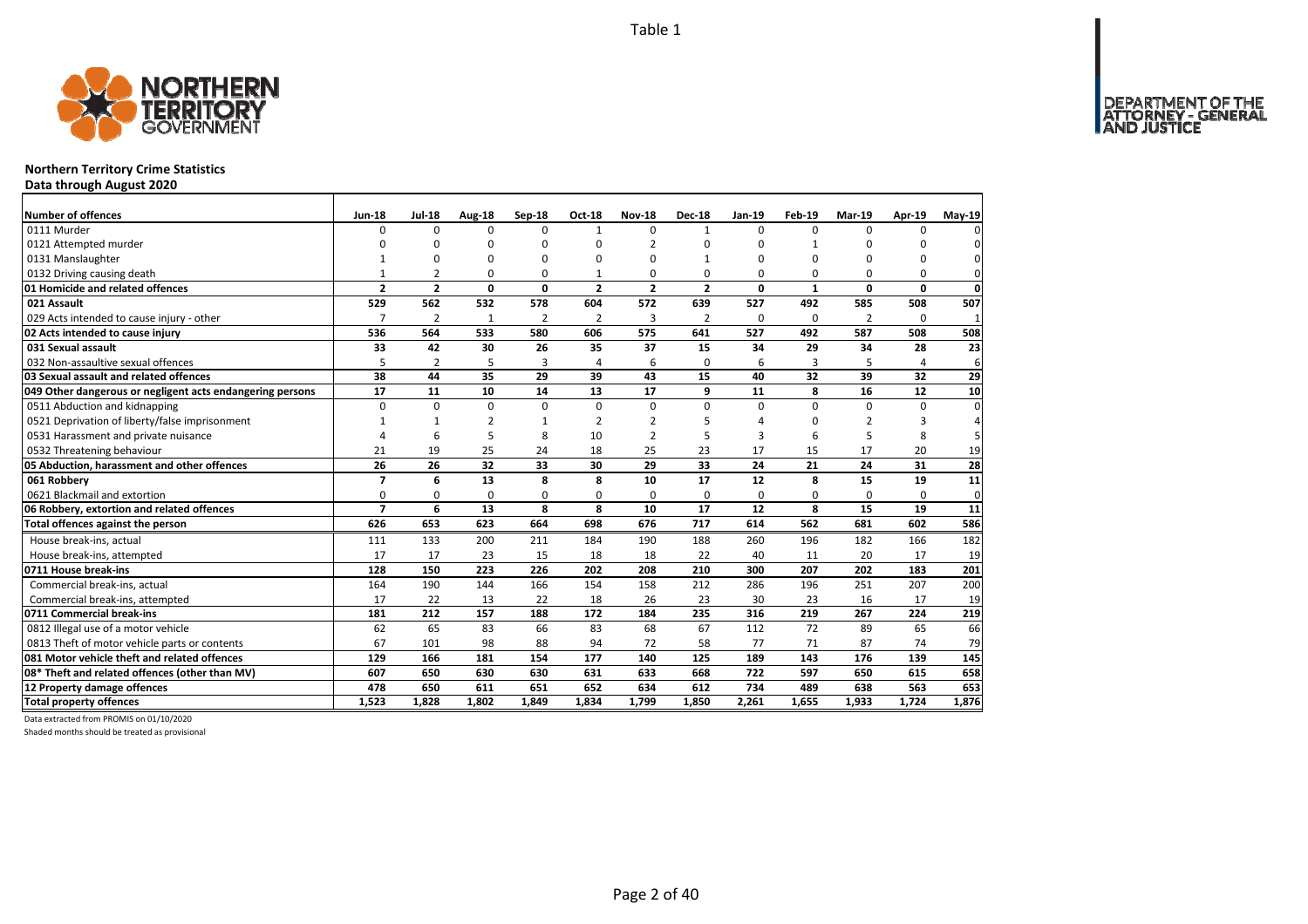

### **Northern Territory Crime Statistics**

**Data through August 2020**

| <b>Number of offences</b>                                 | <b>Jun-19</b>            | <b>Jul-19</b>  | <b>Aug-19</b> | Sep-19         | Oct-19       | <b>Nov-19</b> | <b>Dec-19</b>  | Jan-20         | Feb-20         | <b>Mar-20</b> | Apr-20         | <b>May-20</b> | <b>Jun-20</b>  | <b>Jul-20</b>  | <b>Aug-20</b>   |
|-----------------------------------------------------------|--------------------------|----------------|---------------|----------------|--------------|---------------|----------------|----------------|----------------|---------------|----------------|---------------|----------------|----------------|-----------------|
| 0111 Murder                                               | $\mathcal{P}$            | $\Omega$       | $\Omega$      | $\Omega$       | $\Omega$     |               | $\overline{2}$ | $\Omega$       | $\Omega$       | 0             |                |               | $\mathbf{1}$   | $\Omega$       |                 |
| 0121 Attempted murder                                     |                          |                |               |                |              |               |                |                |                |               |                |               |                |                |                 |
| 0131 Manslaughter                                         |                          |                | ŋ             |                | -1           |               |                | n              |                |               |                |               |                |                |                 |
| 0132 Driving causing death                                |                          |                | $\Omega$      | $\Omega$       | 0            |               |                |                | $\Omega$       | 0             |                |               | $\Omega$       |                |                 |
| 01 Homicide and related offences                          | $\overline{\phantom{a}}$ | $\Omega$       | O             | $\mathbf{0}$   | $\mathbf{1}$ | -1            | $\overline{2}$ | $\overline{2}$ | $\Omega$       | 0             | $\overline{2}$ | $\mathbf{1}$  | $\overline{2}$ | $\mathbf{1}$   | $\Omega$        |
| 021 Assault                                               | 438                      | 531            | 543           | 536            | 584          | 597           | 643            | 587            | 625            | 646           | 480            | 490           | 553            | 628            | 687             |
| 029 Acts intended to cause injury - other                 |                          | $\overline{2}$ | $\Omega$      | $\overline{2}$ | 3            | 1             | 3              | $\overline{2}$ | $\overline{3}$ | 0             | 4              | 2             | $\overline{2}$ | $\overline{3}$ | $\overline{3}$  |
| 02 Acts intended to cause injury                          | 438                      | 533            | 543           | 538            | 587          | 598           | 646            | 589            | 628            | 646           | 484            | 492           | 555            | 631            | 690             |
| 031 Sexual assault                                        | 33                       | 27             | 30            | 31             | 32           | 35            | 27             | 39             | 25             | 22            | 19             | 29            | 29             | 31             | 29              |
| 032 Non-assaultive sexual offences                        |                          | 6              | 14            | 5              | 8            |               | $\overline{7}$ | 5              | 5              | 3             |                | 3             | 13             | $\overline{7}$ | 6               |
| 03 Sexual assault and related offences                    | 36                       | 33             | 44            | 36             | 40           | 40            | 34             | 44             | 30             | 25            | 26             | 32            | 42             | 38             | 35              |
| 049 Other dangerous or negligent acts endangering persons | 10                       | 12             | 11            | 9              | 13           | 6             | 9              | 5              | 9              | 10            | 8              | 4             | 8              | $\overline{7}$ | 9               |
| 0511 Abduction and kidnapping                             | $\Omega$                 | $\Omega$       | $\Omega$      | $\Omega$       | $\Omega$     | <sup>0</sup>  | $\Omega$       | $\Omega$       | $\Omega$       | $\Omega$      | $\Omega$       | O             | $\Omega$       | $\mathbf{1}$   | $\Omega$        |
| 0521 Deprivation of liberty/false imprisonment            |                          |                |               |                |              |               |                |                | q              |               |                |               |                |                |                 |
| 0531 Harassment and private nuisance                      |                          |                | З             | 3              | 5            | $\mathcal{P}$ |                |                | 6              |               | 11             |               | $\mathbf{R}$   |                | 10              |
| 0532 Threatening behaviour                                | 18                       | 18             | 18            | 12             | 18           | 19            | 15             | 12             | 26             | 29            | 16             | 13            | 27             | 17             | 16              |
| 05 Abduction, harassment and other offences               | 25                       | 26             | 24            | 17             | 29           | 23            | 25             | 20             | 41             | 40            | 31             | 17            | 39             | 25             | 28              |
| 061 Robbery                                               | 7                        | 13             | 10            | 13             | 14           | 20            | 14             | 20             | 21             | 24            | 8              | Δ             | 10             | 14             | $\overline{z}$  |
| 0621 Blackmail and extortion                              | $\Omega$                 | $\Omega$       | $\Omega$      | $\Omega$       | 0            |               | $\overline{2}$ |                | $\Omega$       | $\mathbf{1}$  | $\Omega$       | ŋ             |                | $\Omega$       | $\Omega$        |
| 06 Robbery, extortion and related offences                | $\overline{\phantom{a}}$ | 13             | 10            | 13             | 14           | 21            | 16             | 21             | 21             | 25            | 8              | $\mathbf{A}$  | 11             | 14             | $\overline{z}$  |
| Total offences against the person                         | 518                      | 617            | 632           | 613            | 684          | 689           | 732            | 681            | 729            | 746           | 559            | 550           | 657            | 716            | 769             |
| House break-ins, actual                                   | 146                      | 138            | 134           | 142            | 241          | 207           | 232            | 295            | 242            | 238           | 121            | 81            | 60             | 62             | 47              |
| House break-ins, attempted                                | 17                       | 12             | q             | 10             | 19           | 28            | 23             | 53             | 37             | 44            | 24             | 18            | 10             | 9              | 15              |
| 0711 House break-ins                                      | 163                      | 150            | 143           | 152            | 260          | 235           | 255            | 348            | 279            | 282           | 145            | 99            | 70             | 71             | 62              |
| Commercial break-ins, actual                              | 113                      | 124            | 121           | 110            | 146          | 163           | 140            | 223            | 211            | 195           | 97             | 65            | 51             | 38             | 85              |
| Commercial break-ins, attempted                           |                          | 10             | 11            | 15             | 11           | 23            | 16             | 37             | 17             | 23            | 12             | 11            | 12             | 6              | 11              |
| 0711 Commercial break-ins                                 | 121                      | 134            | 132           | 125            | 157          | 186           | 156            | 260            | 228            | 218           | 109            | 76            | 63             | 44             | 96              |
| 0812 Illegal use of a motor vehicle                       | 53                       | 36             | 54            | 60             | 77           | 82            | 65             | 74             | 68             | 54            | 36             | 42            | 26             | 17             | 26              |
| 0813 Theft of motor vehicle parts or contents             | 85                       | 60             | 85            | 67             | 102          | 82            | 60             | 72             | 107            | 124           | 65             | 41            | 26             | 29             | 29              |
| 081 Motor vehicle theft and related offences              | 138                      | 96             | 139           | 127            | 179          | 164           | 125            | 146            | 175            | 178           | 101            | 83            | 52             | 46             | $\overline{55}$ |
| 08* Theft and related offences (other than MV)            | 518                      | 549            | 649           | 601            | 703          | 696           | 636            | 733            | 747            | 749           | 399            | 331           | 313            | 292            | 335             |
| 12 Property damage offences                               | 529                      | 514            | 570           | 533            | 660          | 634           | 709            | 740            | 773            | 792           | 453            | 419           | 446            | 479            | 511             |
| <b>Total property offences</b>                            | 1.469                    | 1.443          | 1.633         | 1.538          | 1.959        | 1,915         | 1.881          | 2,227          | 2.202          | 2.219         | 1.207          | 1.008         | 944            | 932            | 1,059           |

Data extracted from PROMIS on 01/10/2020

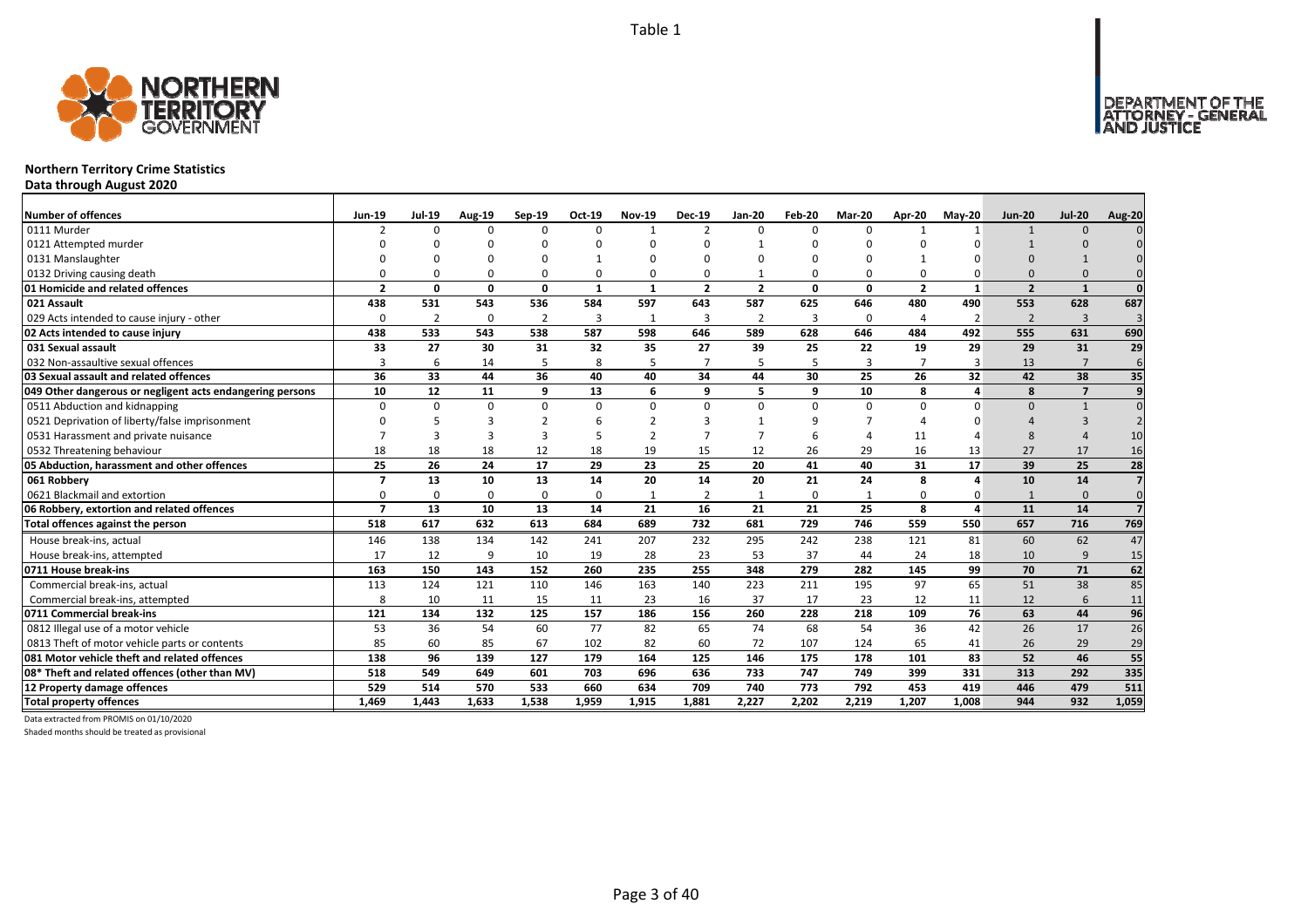

### **Darwin Crime Statistics**

**Data through August 2020**

| Number of offences                                        | Jun-18         | <b>Jul-18</b>           | Aug-18       | Sep-18         | Oct-18                   | <b>Nov-18</b> | <b>Dec-18</b>  | Jan-19         | Feb-19        | Mar-19         | Apr-19   | May-19       |
|-----------------------------------------------------------|----------------|-------------------------|--------------|----------------|--------------------------|---------------|----------------|----------------|---------------|----------------|----------|--------------|
| 0111 Murder                                               | <sup>0</sup>   | $\Omega$                | $\Omega$     | $\Omega$       | $\Omega$                 | $\Omega$      | $\Omega$       | $\Omega$       | $\Omega$      | $\Omega$       | $\Omega$ |              |
| 0121 Attempted murder                                     | n              | C                       | n            | $\Omega$       | ŋ                        |               | n              | ŋ              | n             | ŋ              | n        |              |
| 0131 Manslaughter                                         |                | C                       | 0            | $\Omega$       | $\Omega$                 | 0             | $\Omega$       | 0              | $\Omega$      | $\Omega$       | 0        |              |
| 0132 Driving causing death                                |                | $\Omega$                | 0            | $\Omega$       | $\Omega$                 | 0             | $\Omega$       | $\Omega$       | $\Omega$      | $\Omega$       | 0        | 0            |
| 01 Homicide and related offences                          | $\mathbf{1}$   | 0                       | $\mathbf 0$  | 0              | 0                        | $\mathbf{1}$  | 0              | 0              | $\Omega$      | 0              | 0        | 0            |
| 021 Assault                                               | 144            | 162                     | 132          | 141            | 158                      | 145           | 155            | 144            | 133           | 151            | 149      | 162          |
| 029 Acts intended to cause injury - other                 | $\mathbf{1}$   | $\mathbf{1}$            | $\mathbf{1}$ | $\mathbf{1}$   | 0                        | 0             | 1              | $\Omega$       | $\Omega$      | $\Omega$       | 0        | $\mathbf{1}$ |
| 02 Acts intended to cause injury                          | 145            | 163                     | 133          | 142            | 158                      | 145           | 156            | 144            | 133           | 151            | 149      | 163          |
| 031 Sexual assault                                        | 13             | 16                      | 18           | 9              | 8                        | 13            | 6              | $\overline{ }$ | 16            | g              | 12       | 10           |
| 032 Non-assaultive sexual offences                        | $\overline{2}$ | $\mathbf{1}$            | $\mathbf{1}$ | 2              | Δ                        | $\mathbf{1}$  | 0              | 1              | $\Omega$      | 3              | 3        | $\mathbf{1}$ |
| 03 Sexual assault and related offences                    | 15             | 17                      | 19           | 11             | 12                       | 14            | 6              | 8              | 16            | 11             | 15       | 11           |
| 049 Other dangerous or negligent acts endangering persons | 6              | 3                       | 2            | 2              | 4                        | 3             | $\overline{2}$ | 0              | $\mathbf{1}$  | 3              | 4        | $\mathbf{1}$ |
| 0511 Abduction and kidnapping                             | 0              | $\mathbf 0$             | $\mathbf 0$  | $\Omega$       | $\Omega$                 | 0             | $\Omega$       | $\Omega$       | $\Omega$      | $\mathbf 0$    | 0        | $\Omega$     |
| 0521 Deprivation of liberty/false imprisonment            | <sup>0</sup>   | $\Omega$                | 0            | $\mathbf{1}$   | O                        | O             | $\Omega$       | $\mathbf{1}$   | $\Omega$      | 1              | 3        |              |
| 0531 Harassment and private nuisance                      | 2              | Δ                       | 1            | $\mathcal{P}$  |                          | 2             | 3              | 1              | $\mathcal{P}$ | 3              | 0        |              |
| 0532 Threatening behaviour                                | 3              | 3                       | 5            | 8              | 5                        | 6             | 5              | $\overline{3}$ | 6             | 1              | 3        |              |
| 05 Abduction, harassment and other offences               | 5              | $\overline{7}$          | 6            | 11             | $\overline{\phantom{a}}$ | 8             | 8              | 5              | 8             | 5              | 6        |              |
| 061 Robbery                                               | 5              | $\overline{\mathbf{3}}$ | 5            | $\overline{2}$ | 5                        | 4             | 6              | 6              | 4             | 9              | 13       | 5            |
| 0621 Blackmail and extortion                              | 0              | 0                       | $\mathbf 0$  | 0              | 0                        | O             | 0              | 0              | $\Omega$      | 0              | 0        | $\mathbf 0$  |
| 06 Robbery, extortion and related offences                | 5              | $\overline{\mathbf{3}}$ | 5            | $\overline{2}$ | 5                        | 4             | 6              | 6              | 4             | 9              | 13       | 5            |
| Total offences against the person                         | 177            | 193                     | 165          | 168            | 186                      | 175           | 178            | 163            | 162           | 179            | 187      | 187          |
| House break-ins, actual                                   | 31             | 36                      | 43           | 62             | 52                       | 39            | 38             | 57             | 66            | 73             | 64       | 70           |
| House break-ins, attempted                                | 5              | $\mathbf{1}$            | 4            | 3              | Δ                        | $\mathbf{1}$  | $\overline{2}$ | 9              | $\Delta$      | 6              | 6        | 5            |
| 0711 House break-ins                                      | 36             | 37                      | 47           | 65             | 56                       | 40            | 40             | 66             | 70            | 79             | 70       | 75           |
| Commercial break-ins, actual                              | 39             | 34                      | 21           | 33             | 33                       | 41            | 51             | 60             | 36            | 54             | 31       | 44           |
| Commercial break-ins, attempted                           | $\overline{2}$ | 6                       | $\mathbf 0$  | 3              | $\mathbf{1}$             | 0             | 2              | 2              | $\Omega$      | $\overline{2}$ | 0        | 0            |
| 0711 Commercial break-ins                                 | 41             | 40                      | 21           | 36             | 34                       | 41            | 53             | 62             | 36            | 56             | 31       | 44           |
| 0812 Illegal use of a motor vehicle                       | 20             | 12                      | 31           | 26             | 29                       | 5             | 12             | 42             | 34            | 38             | 29       | 20           |
| 0813 Theft of motor vehicle parts or contents             | 22             | 24                      | 30           | 30             | 43                       | 31            | 22             | 48             | 44            | 38             | 27       | 40           |
| 081 Motor vehicle theft and related offences              | 42             | 36                      | 61           | 56             | 72                       | 36            | 34             | 90             | 78            | 76             | 56       | 60           |
| 08* Theft and related offences (other than MV)            | 234            | 234                     | 250          | 282            | 252                      | 259           | 267            | 300            | 271           | 287            | 243      | 277          |
| 12 Property damage offences                               | 124            | 163                     | 108          | 155            | 184                      | 161           | 143            | 223            | 154           | 188            | 153      | 176          |
| <b>Total property offences</b>                            | 477            | 510                     | 487          | 594            | 598                      | 537           | 537            | 741            | 609           | 686            | 553      | 632          |

Data extracted from PROMIS on 01/10/2020

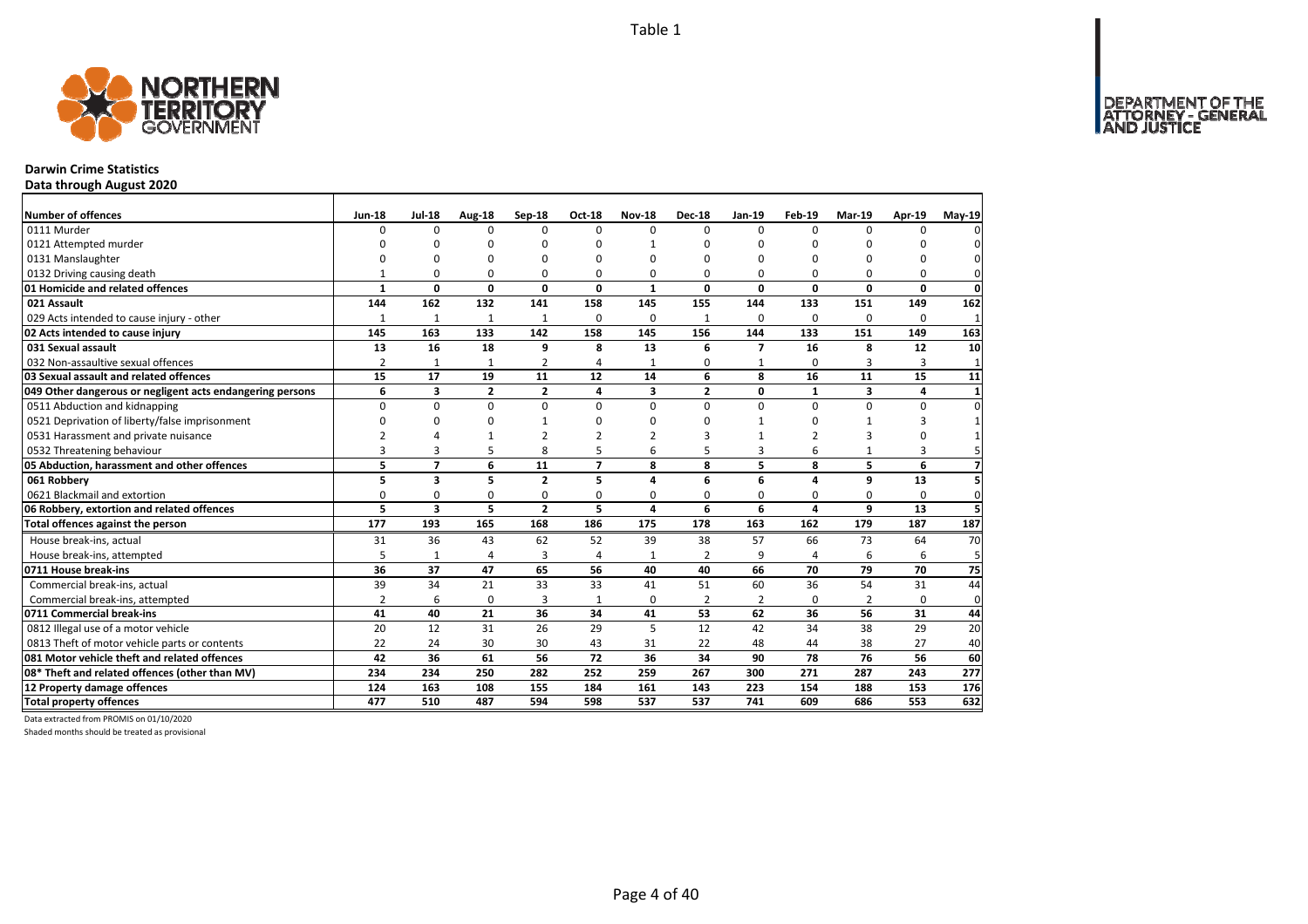

### **Darwin Crime Statistics**

**Data through August 2020**

| <b>Number of offences</b>                                 | <b>Jun-19</b> | <b>Jul-19</b>           | Aug-19         | Sep-19         | Oct-19         | <b>Nov-19</b>  | <b>Dec-19</b>           | <b>Jan-20</b>  | Feb-20         | Mar-20         | <b>Apr-20</b>           | <b>Mav-20</b>           | <b>Jun-20</b>            | <b>Jul-20</b>           | <b>Aug-20</b> |
|-----------------------------------------------------------|---------------|-------------------------|----------------|----------------|----------------|----------------|-------------------------|----------------|----------------|----------------|-------------------------|-------------------------|--------------------------|-------------------------|---------------|
| 0111 Murder                                               |               | $\Omega$                | $\Omega$       | $\Omega$       | $\Omega$       | $\Omega$       | $\mathbf{1}$            | $\Omega$       | $\Omega$       | $\Omega$       | $\Omega$                |                         | $\Omega$                 | $\Omega$                |               |
| 0121 Attempted murder                                     |               |                         | U              |                |                |                |                         | n              |                |                |                         |                         |                          |                         |               |
| 0131 Manslaughter                                         |               |                         |                |                |                |                |                         |                |                |                |                         |                         |                          |                         |               |
| 0132 Driving causing death                                |               |                         | <sup>0</sup>   | 0              | 0              |                |                         | $\Omega$       | $\Omega$       | 0              | $\Omega$                |                         |                          |                         |               |
| 01 Homicide and related offences                          |               | O                       | 0              | $\mathbf{0}$   | $\mathbf{0}$   | $\Omega$       | $\mathbf{1}$            | n              | $\Omega$       | 0              | $\mathbf{1}$            |                         |                          | $\Omega$                | $\Omega$      |
| 021 Assault                                               | 116           | 132                     | 166            | 127            | 153            | 136            | 173                     | 177            | 139            | 165            | 144                     | 118                     | 161                      | 174                     | 159           |
| 029 Acts intended to cause injury - other                 | $\Omega$      | $\overline{2}$          | $\Omega$       | 1              | 0              | $\Omega$       | $\Omega$                | $\mathbf{1}$   | 1              | 0              | $\mathbf{1}$            | -1                      | $\mathbf{1}$             | $\overline{2}$          |               |
| 02 Acts intended to cause injury                          | 116           | 134                     | 166            | 128            | 153            | 136            | 173                     | 178            | 140            | 165            | 145                     | 119                     | 162                      | 176                     | 160           |
| 031 Sexual assault                                        | 14            | 15                      | 13             | 9              | 8              | 11             | 9                       | 14             | 9              | 10             | 5                       | 14                      | 9                        | 15                      |               |
| 032 Non-assaultive sexual offences                        |               |                         | $\Delta$       | $\overline{4}$ | 5              |                | 3                       | $\mathbf{1}$   | $\Delta$       | $\mathbf{1}$   | $\overline{2}$          | 3                       | 6                        | 5                       | $\Omega$      |
| 03 Sexual assault and related offences                    | 15            | 16                      | 17             | 13             | 13             | 12             | 12                      | 15             | 13             | 11             | $\overline{ }$          | 17                      | 15                       | 20                      |               |
| 049 Other dangerous or negligent acts endangering persons | 3             |                         | 3              | $\mathbf{1}$   | $\mathbf{1}$   |                | $\overline{\mathbf{3}}$ | <sup>0</sup>   | $\overline{2}$ | 3              | $\mathbf{1}$            | $\Omega$                | 3                        | $\overline{\mathbf{3}}$ |               |
| 0511 Abduction and kidnapping                             |               | ŋ                       | $\Omega$       | $\Omega$       | 0              | $\Omega$       | $\Omega$                | $\Omega$       | $\Omega$       | $\Omega$       | $\Omega$                | $\Omega$                | $\Omega$                 | $\Omega$                |               |
| 0521 Deprivation of liberty/false imprisonment            |               |                         | U              | n              |                |                |                         | n              |                |                |                         |                         |                          |                         |               |
| 0531 Harassment and private nuisance                      |               |                         |                |                |                |                |                         |                |                |                |                         |                         |                          |                         |               |
| 0532 Threatening behaviour                                |               |                         |                | 3              | 3              |                |                         |                |                | 4              |                         |                         | 10                       |                         |               |
| 05 Abduction, harassment and other offences               | 8             | $\overline{\mathbf{z}}$ | $\Delta$       | $\overline{a}$ | 5              | $\overline{2}$ | 6                       | 5              | 5              | 9              | 5                       | $\overline{ }$          | 11                       | $\overline{7}$          |               |
| 061 Robbery                                               |               | 6                       |                | 5              | $\overline{7}$ | 10             | $\overline{\mathbf{3}}$ | 8              | 12             | 10             | 3                       | 3                       | 9                        | 11                      |               |
| 0621 Blackmail and extortion                              |               |                         | O              | $\Omega$       | 0              |                | O                       |                | $\Omega$       | $\mathbf{1}$   |                         |                         | $\Omega$                 | $\Omega$                | $\Omega$      |
| 06 Robbery, extortion and related offences                |               | 6                       | 4              | 5              | $\overline{7}$ | 10             | $\overline{\mathbf{3}}$ | 9              | 12             | 11             | $\overline{\mathbf{3}}$ | $\overline{\mathbf{3}}$ | 9                        | 11                      |               |
| Total offences against the person                         | 147           | 164                     | 194            | 151            | 179            | 161            | 198                     | 207            | 172            | 199            | 162                     | 147                     | 201                      | $\overline{217}$        | 176           |
| House break-ins, actual                                   | 45            | 38                      | 39             | 48             | 90             | 66             | 70                      | 76             | 76             | 77             | 34                      | 27                      | 14                       | 20                      | 11            |
| House break-ins, attempted                                |               |                         | $\overline{2}$ | $\overline{2}$ | 3              |                | $\overline{7}$          | 17             | 16             | 14             | 11                      | 8                       | $\overline{\phantom{0}}$ | $\mathbf{1}$            | $\Delta$      |
| 0711 House break-ins                                      | 51            | 39                      | 41             | 50             | 93             | 74             | 77                      | 93             | 92             | 91             | 45                      | 35                      | 16                       | 21                      | 15            |
| Commercial break-ins, actual                              | 28            | 31                      | 27             | 18             | 19             | 29             | 29                      | 35             | 28             | 23             | 25                      | 17                      | 10                       | $\overline{3}$          |               |
| Commercial break-ins, attempted                           |               |                         | 3              | $\overline{2}$ | $\mathbf{1}$   |                | 1                       | $\overline{2}$ | $\overline{4}$ | $\overline{3}$ |                         |                         | $\overline{2}$           |                         |               |
| 0711 Commercial break-ins                                 | 31            | 32                      | 30             | 20             | 20             | 30             | 30                      | 37             | 32             | 26             | 29                      | 21                      | 12                       | $\overline{a}$          |               |
| 0812 Illegal use of a motor vehicle                       | 16            | 16                      | 24             | 25             | 32             | 27             | 15                      | 22             | 17             | 11             | 10                      | 14                      | 6                        | 5                       |               |
| 0813 Theft of motor vehicle parts or contents             | 43            | 27                      | 40             | 38             | 47             | 38             | 29                      | 23             | 66             | 61             | 36                      | 27                      | 15                       | 11                      | 10            |
| 081 Motor vehicle theft and related offences              | 59            | 43                      | 64             | 63             | 79             | 65             | 44                      | 45             | 83             | 72             | 46                      | 41                      | 21                       | 16                      | 16            |
| 08* Theft and related offences (other than MV)            | 221           | 223                     | 258            | 257            | 304            | 294            | 278                     | 253            | 286            | 298            | 182                     | 135                     | 163                      | 132                     | 146           |
| 12 Property damage offences                               | 143           | 174                     | 163            | 143            | 191            | 169            | 224                     | 183            | 198            | 207            | 131                     | 137                     | 155                      | 160                     | 134           |
| <b>Total property offences</b>                            | 505           | 511                     | 556            | 533            | 687            | 632            | 653                     | 611            | 691            | 694            | 433                     | 369                     | 367                      | 333                     | 316           |

Data extracted from PROMIS on 01/10/2020

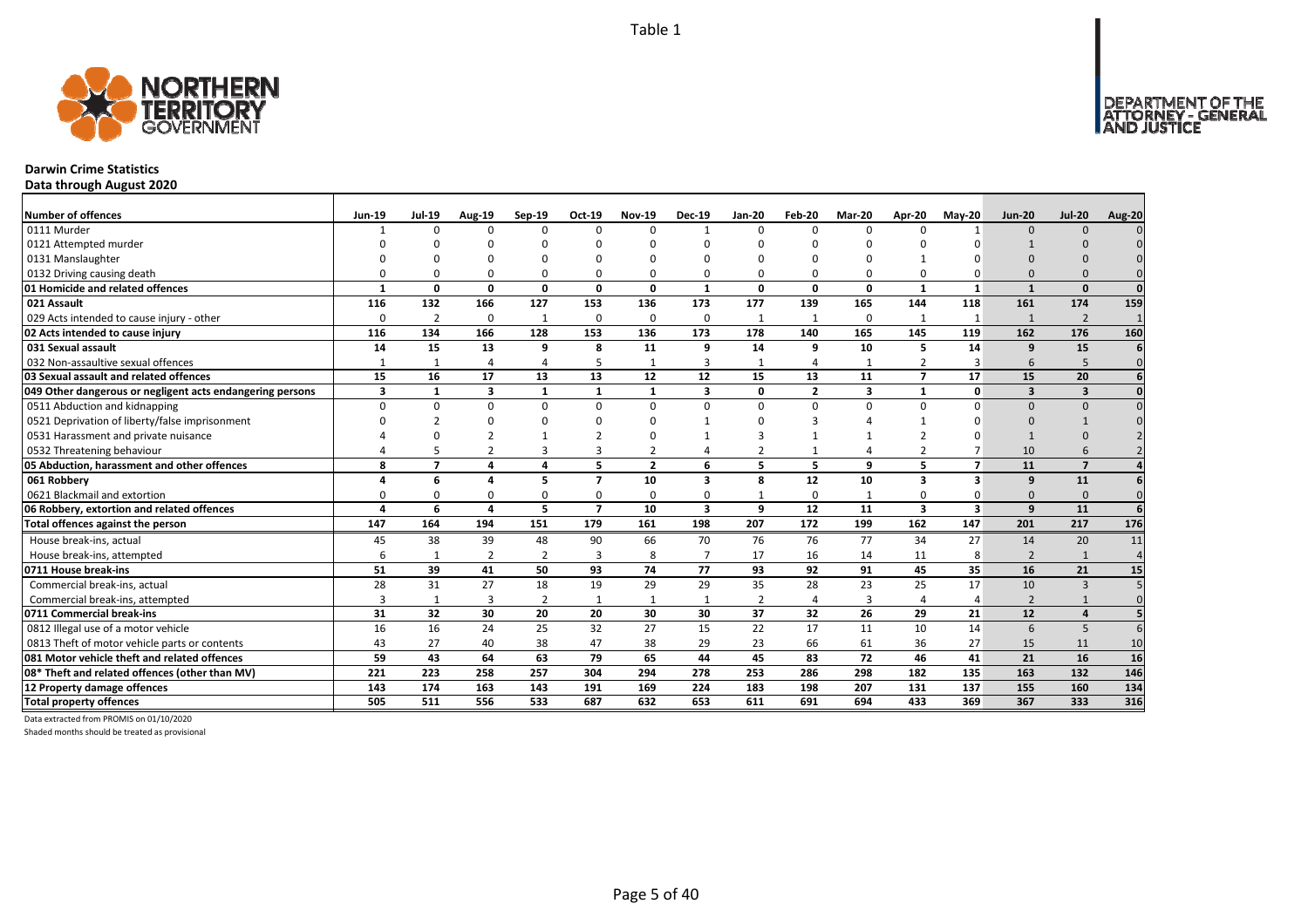

# **Palmerston Crime Statistics**

**Data through August 2020**

| Number of offences                                        | <b>Jun-18</b>  | <b>Jul-18</b> | <b>Aug-18</b>  | Sep-18         | Oct-18                  | <b>Nov-18</b>           | <b>Dec-18</b>  | Jan-19                  | Feb-19       | Mar-19                  | Apr-19       | $May-19$                |
|-----------------------------------------------------------|----------------|---------------|----------------|----------------|-------------------------|-------------------------|----------------|-------------------------|--------------|-------------------------|--------------|-------------------------|
| 0111 Murder                                               | $\Omega$       | $\Omega$      | $\Omega$       | $\Omega$       | $\mathbf{1}$            | $\Omega$                | $\Omega$       | $\Omega$                | $\Omega$     | $\Omega$                | $\Omega$     | 0                       |
| 0121 Attempted murder                                     |                | ŋ             | n              | n              | O                       | n                       | ŋ              | $\Omega$                | 1            | ŋ                       |              | 0                       |
| 0131 Manslaughter                                         |                | $\Omega$      | O              |                | n                       | n                       | O              | $\Omega$                | $\Omega$     | ŋ                       | $\Omega$     | 0                       |
| 0132 Driving causing death                                | $\Omega$       | 0             | $\Omega$       | 0              | ŋ                       | $\Omega$                | 0              | $\Omega$                | 0            | $\Omega$                | 0            | $\mathbf{0}$            |
| 01 Homicide and related offences                          | $\mathbf{1}$   | 0             | $\mathbf 0$    | 0              | $\mathbf{1}$            | $\mathbf{0}$            | $\mathbf{0}$   | $\mathbf{0}$            | $\mathbf{1}$ | 0                       | 0            | $\mathbf{0}$            |
| 021 Assault                                               | 43             | 29            | 39             | 34             | 51                      | 41                      | 43             | 53                      | 58           | 64                      | 54           | 37                      |
| 029 Acts intended to cause injury - other                 | 3              | 0             | 0              | $\Omega$       | $\Omega$                | $\Omega$                | 1              | 0                       | $\Omega$     | $\Omega$                | $\Omega$     | $\mathbf 0$             |
| 02 Acts intended to cause injury                          | 46             | 29            | 39             | 34             | 51                      | 41                      | 44             | 53                      | 58           | 64                      | 54           | 37                      |
| 031 Sexual assault                                        | $\overline{2}$ | $\mathbf{1}$  | $\overline{2}$ | 3              | 5                       | 6                       | $\overline{2}$ | $\overline{7}$          | 4            | 5                       | 4            | 4                       |
| 032 Non-assaultive sexual offences                        | $\overline{2}$ | $\mathbf 0$   | 1              | 1              | 0                       | 1                       | 0              | 1                       | $\mathbf{1}$ | 0                       | 0            | $\mathbf 0$             |
| 03 Sexual assault and related offences                    | 4              | $\mathbf{1}$  | 3              | 4              | 5                       | $\overline{7}$          | $\overline{2}$ | 8                       | 5            | 5                       | 4            | $\overline{a}$          |
| 049 Other dangerous or negligent acts endangering persons | $\mathbf{1}$   | 0             | $\mathbf{1}$   | $\overline{2}$ | $\mathbf{1}$            | $\mathbf{1}$            | 0              | 3                       | $\mathbf{1}$ | $\overline{2}$          | 0            | $\mathbf{1}$            |
| 0511 Abduction and kidnapping                             | $\Omega$       | $\mathbf 0$   | 0              | $\Omega$       | $\Omega$                | $\Omega$                | 0              | $\Omega$                | $\Omega$     | 0                       | $\Omega$     | $\pmb{0}$               |
| 0521 Deprivation of liberty/false imprisonment            | ∩              | 0             | 2              | n              | n                       | <sup>n</sup>            | ŋ              | 0                       | 0            | 0                       | $\Omega$     | 0                       |
| 0531 Harassment and private nuisance                      |                |               | $\Omega$       | n              | ŋ                       | n                       | O              | $\Omega$                | $\Omega$     | $\mathbf{1}$            | $\mathbf{1}$ | $\mathbf 1$             |
| 0532 Threatening behaviour                                | 1              | 3             | 4              | $\mathbf{1}$   | 3                       | 3                       | 2              | $\mathbf{1}$            | $\mathbf{1}$ | 2                       | 3            | $\overline{2}$          |
| 05 Abduction, harassment and other offences               | $\mathbf{1}$   | 4             | 6              | $\mathbf{1}$   | $\overline{\mathbf{3}}$ | $\overline{\mathbf{3}}$ | $\overline{2}$ | $\mathbf{1}$            | $\mathbf{1}$ | $\overline{\mathbf{3}}$ | 4            | $\overline{\mathbf{3}}$ |
| 061 Robbery                                               | 0              | 0             | 0              | $\overline{2}$ | $\mathbf{1}$            | 3                       | 4              | 3                       | $\mathbf{1}$ | 0                       | 3            | $\mathbf{2}$            |
| 0621 Blackmail and extortion                              | 0              | $\mathbf 0$   | 0              | 0              | 0                       | 0                       | 0              | 0                       | 0            | 0                       | 0            | $\mathbf{0}$            |
| 06 Robbery, extortion and related offences                | $\mathbf 0$    | $\mathbf 0$   | $\mathbf{0}$   | $\overline{2}$ | $\mathbf{1}$            | $\overline{\mathbf{3}}$ | 4              | $\overline{\mathbf{3}}$ | $\mathbf{1}$ | $\mathbf{0}$            | 3            | $\overline{2}$          |
| Total offences against the person                         | 53             | 34            | 49             | 43             | 62                      | 55                      | 52             | 68                      | 67           | 74                      | 65           | 47                      |
| House break-ins, actual                                   | 32             | 25            | 37             | 38             | 31                      | 33                      | 26             | 30                      | 30           | 24                      | 24           | 14                      |
| House break-ins, attempted                                | $\overline{2}$ | 5             | 4              | $\mathbf{1}$   | $\overline{2}$          | $\mathbf{1}$            | 3              | 3                       | 0            | $\Omega$                | $\mathbf 0$  | $\mathbf{1}$            |
| 0711 House break-ins                                      | 34             | 30            | 41             | 39             | 33                      | 34                      | 29             | 33                      | 30           | 24                      | 24           | 15                      |
| Commercial break-ins, actual                              | 21             | 24            | 19             | 8              | 5                       | 11                      | 11             | 16                      | 6            | 25                      | 28           | 12                      |
| Commercial break-ins, attempted                           | 3              | 2             | $\overline{2}$ | $\overline{2}$ | 0                       | $\Omega$                | 1              | 1                       | 0            | 1                       | 2            | $\mathbf{1}$            |
| 0711 Commercial break-ins                                 | 24             | 26            | 21             | 10             | 5                       | 11                      | 12             | 17                      | 6            | 26                      | 30           | 13                      |
| 0812 Illegal use of a motor vehicle                       | 6              | 12            | 11             | 8              | $\mathsf q$             | 12                      | 10             | 8                       | 6            | 19                      | 13           | 11                      |
| 0813 Theft of motor vehicle parts or contents             | 15             | 22            | 12             | 10             | 13                      | 5                       | 13             | 6                       | 5            | 10                      | 8            | 11                      |
| 081 Motor vehicle theft and related offences              | 21             | 34            | 23             | 18             | 22                      | 17                      | 23             | 14                      | 11           | 29                      | 21           | 22                      |
| 08* Theft and related offences (other than MV)            | 104            | 106           | 87             | 68             | 87                      | 90                      | 78             | 76                      | 54           | 76                      | 68           | 52                      |
| 12 Property damage offences                               | 84             | 127           | 94             | 78             | 106                     | 101                     | 75             | 85                      | 50           | 84                      | 87           | 81                      |
| <b>Total property offences</b>                            | 267            | 323           | 266            | 213            | 253                     | 253                     | 217            | 225                     | 151          | 239                     | 230          | 183                     |

Data extracted from PROMIS on 01/10/2020

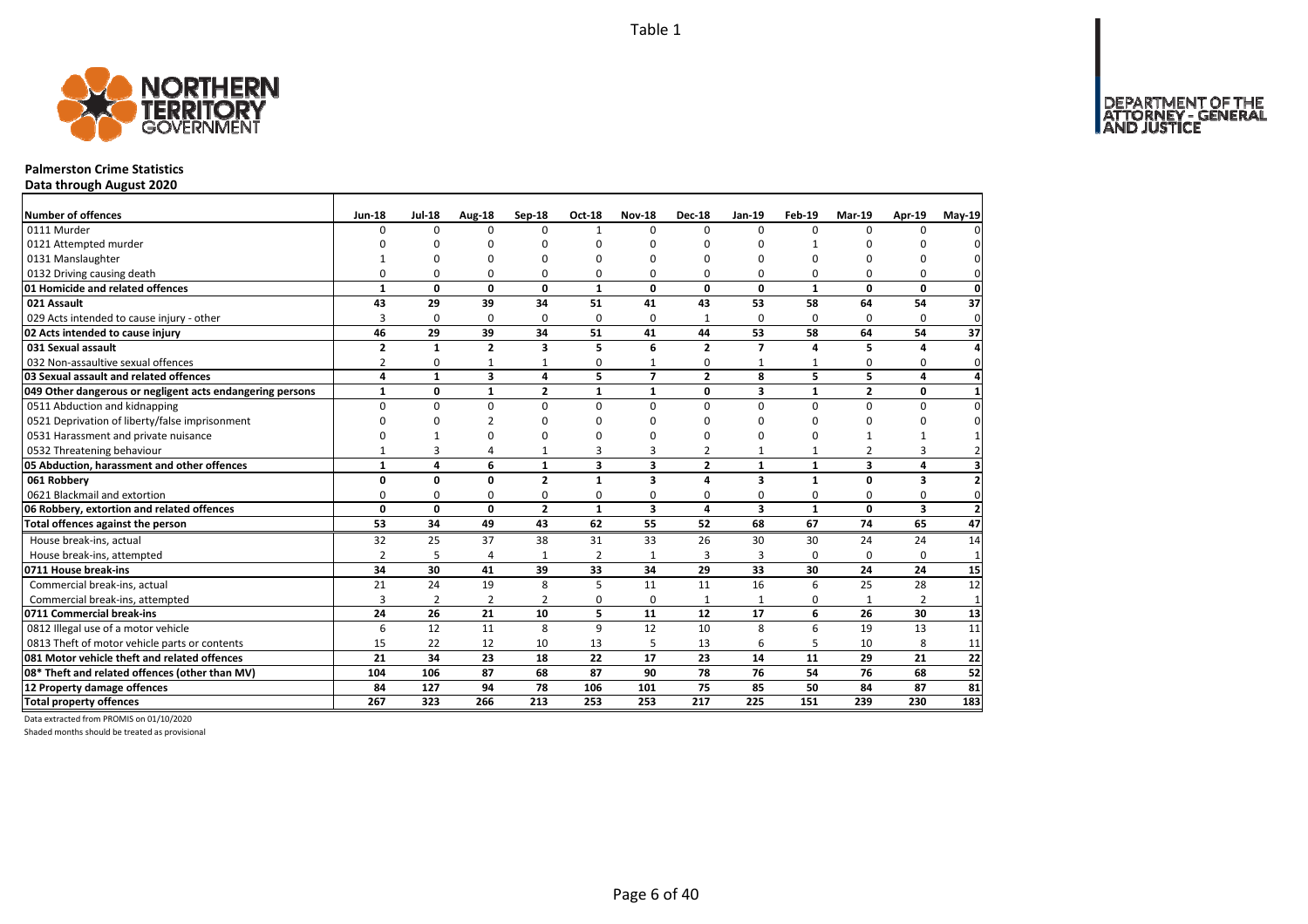

# **Palmerston Crime Statistics**

**Data through August 2020**

| Number of offences                                        | <b>Jun-19</b>  | <b>Jul-19</b>  | <b>Aug-19</b>           | Sep-19                  | Oct-19         | <b>Nov-19</b> | <b>Dec-19</b>  | <b>Jan-20</b>            | Feb-20                  | Mar-20         | Apr-20         | $May-20$       | <b>Jun-20</b>  | <b>Jul-20</b>           | Aug-20 |
|-----------------------------------------------------------|----------------|----------------|-------------------------|-------------------------|----------------|---------------|----------------|--------------------------|-------------------------|----------------|----------------|----------------|----------------|-------------------------|--------|
| 0111 Murder                                               |                | n              | $\Omega$                | $\Omega$                | $\Omega$       |               |                | $\Omega$                 | $\Omega$                | $\Omega$       |                | n              | $\Omega$       | $\Omega$                |        |
| 0121 Attempted murder                                     |                |                |                         |                         |                |               |                |                          |                         |                |                |                |                |                         |        |
| 0131 Manslaughter                                         |                |                |                         |                         |                |               |                |                          |                         |                |                |                |                |                         |        |
| 0132 Driving causing death                                |                |                |                         | $\Omega$                | O              |               |                | O                        | $\Omega$                | O              |                |                |                |                         |        |
| 01 Homicide and related offences                          | O              | O              | 0                       | $\mathbf{0}$            | $\mathbf{0}$   | $\Omega$      | $\mathbf{1}$   | 0                        | $\mathbf{0}$            | 0              | $\Omega$       | $\Omega$       | $\Omega$       | $\Omega$                |        |
| 021 Assault                                               | 34             | 50             | 55                      | 46                      | 51             | 38            | 39             | 42                       | 42                      | 60             | 45             | 62             | 60             | 66                      | 49     |
| 029 Acts intended to cause injury - other                 | O              | $\Omega$       | $\Omega$                | $\mathbf 0$             | $\mathbf{1}$   |               | $\Omega$       |                          | $\Omega$                | 0              |                | $\Omega$       | $\Omega$       | $\Omega$                |        |
| 02 Acts intended to cause injury                          | 34             | 50             | 55                      | 46                      | 52             | 39            | 39             | 43                       | 42                      | 60             | 47             | 62             | 60             | 66                      | 50     |
| 031 Sexual assault                                        |                | O              | $\overline{\mathbf{z}}$ | 5                       | 3              | 5             |                | $\overline{\phantom{a}}$ | $\overline{2}$          | $\overline{2}$ | $\overline{ }$ | 5              | $\mathbf{A}$   | 5                       |        |
| 032 Non-assaultive sexual offences                        |                |                | 3                       | 0                       | 0              | 3             |                |                          |                         | $\overline{2}$ | $\overline{2}$ |                |                |                         |        |
| 03 Sexual assault and related offences                    | 5              | 0              | 5                       | 5                       | 3              | 8             | 5.             | 8                        | $\overline{\mathbf{3}}$ | 4              | q              | 5              | 5              | 6                       |        |
| 049 Other dangerous or negligent acts endangering persons | $\mathbf{1}$   | $\mathbf{1}$   | 0                       | $\mathbf{1}$            | 1              | 0             | 0              | $\mathbf{1}$             | $\mathbf{1}$            | $\overline{2}$ | $\mathbf{1}$   | $\overline{2}$ | $\mathbf{1}$   | $\Omega$                |        |
| 0511 Abduction and kidnapping                             | $\Omega$       | $\Omega$       | $\Omega$                | $\Omega$                | 0              | $\Omega$      | $\Omega$       | $\Omega$                 | $\Omega$                | 0              | $\Omega$       | $\Omega$       | $\Omega$       | $\Omega$                |        |
| 0521 Deprivation of liberty/false imprisonment            |                |                | $\Omega$                | n                       |                |               |                | n                        |                         | U              |                |                |                |                         |        |
| 0531 Harassment and private nuisance                      |                |                |                         |                         | O              |               |                |                          |                         |                |                |                |                |                         |        |
| 0532 Threatening behaviour                                |                |                | 3                       |                         | 0              |               |                |                          | $\overline{2}$          | $\mathbf{1}$   |                |                |                |                         |        |
| 05 Abduction, harassment and other offences               | Δ              | 5              | $\overline{\mathbf{3}}$ | $\overline{4}$          | $\overline{2}$ | 5             | $\overline{2}$ | $\overline{2}$           | 4                       | 3              | $\overline{2}$ | $\mathbf{1}$   | $\mathbf{A}$   | $\overline{2}$          |        |
| 061 Robbery                                               | O              | $\overline{2}$ | $\overline{2}$          | $\overline{2}$          | $\overline{2}$ | Δ             | 5              | 4                        | 3                       | 4              | 3              | $\mathbf{0}$   | $\mathbf{1}$   | $\overline{2}$          |        |
| 0621 Blackmail and extortion                              |                |                | $\Omega$                | 0                       | 0              |               | 0              | 0                        | $\Omega$                | 0              | $\Omega$       |                | $\Omega$       |                         |        |
| 06 Robbery, extortion and related offences                | $\Omega$       | $\overline{2}$ | $\overline{2}$          | $\overline{2}$          | $\overline{2}$ | $\Delta$      | 5              | 4                        | 3                       | 4              | 3              | 0              | $\mathbf{1}$   | $\overline{\mathbf{z}}$ |        |
| Total offences against the person                         | 44             | 58             | 65                      | 58                      | 60             | 56            | 52             | 58                       | 53                      | 73             | 62             | 70             | 71             | 76                      | 55     |
| House break-ins, actual                                   | 12             | 23             | 21                      | 24                      | 30             | 37            | 36             | 42                       | 27                      | 49             | 23             | 18             | 19             | 13                      |        |
| House break-ins, attempted                                | $\overline{2}$ |                |                         | $\mathbf{1}$            | $\overline{2}$ | 3             | $\overline{2}$ | $\overline{7}$           | $\overline{2}$          | 11             |                | 3              | 5              | $\mathbf{1}$            |        |
| 0711 House break-ins                                      | 14             | 24             | 22                      | 25                      | 32             | 40            | 38             | 49                       | 29                      | 60             | 27             | 21             | 24             | 14                      |        |
| Commercial break-ins, actual                              | $\overline{2}$ | 9              |                         | $\overline{3}$          | 10             |               | 11             | 13                       | 15                      | 13             | 11             | 5              | 3              | $\overline{3}$          |        |
| Commercial break-ins, attempted                           |                |                | 0                       | $\mathbf 0$             | 1              |               | $\Omega$       | $\overline{2}$           | $\mathbf{1}$            | 2              |                |                |                | $\Omega$                |        |
| 0711 Commercial break-ins                                 | $\overline{2}$ | 10             | 4                       | $\overline{\mathbf{3}}$ | 11             | 6             | 11             | 15                       | 16                      | 15             | 12             | 6              | $\Delta$       | $\overline{\mathbf{3}}$ |        |
| 0812 Illegal use of a motor vehicle                       |                | 5              | 12                      | 8                       | 8              | 14            | 9              | 8                        | 11                      | 8              | 8              | ₹              | 5              |                         |        |
| 0813 Theft of motor vehicle parts or contents             |                |                | 10                      | 10                      | 17             | 14            | 11             | 19                       | 5                       | 27             | 11             |                | $\overline{2}$ |                         |        |
| 081 Motor vehicle theft and related offences              | 11             | $\overline{7}$ | 22                      | 18                      | 25             | 28            | 20             | 27                       | 16                      | 35             | 19             | 10             | $\overline{7}$ | 5                       |        |
| 08* Theft and related offences (other than MV)            | 48             | 55             | 74                      | 65                      | 86             | 93            | 61             | 120                      | 89                      | 106            | 63             | 55             | 37             | 30                      | 31     |
| 12 Property damage offences                               | 70             | 67             | 67                      | 73                      | 82             | 62            | 82             | 101                      | 86                      | 143            | 77             | 65             | 58             | 63                      | 39     |
| <b>Total property offences</b>                            | 145            | 163            | 189                     | 184                     | 236            | 229           | 212            | 312                      | 236                     | 359            | 198            | 157            | 130            | 115                     | 86     |

Data extracted from PROMIS on 01/10/2020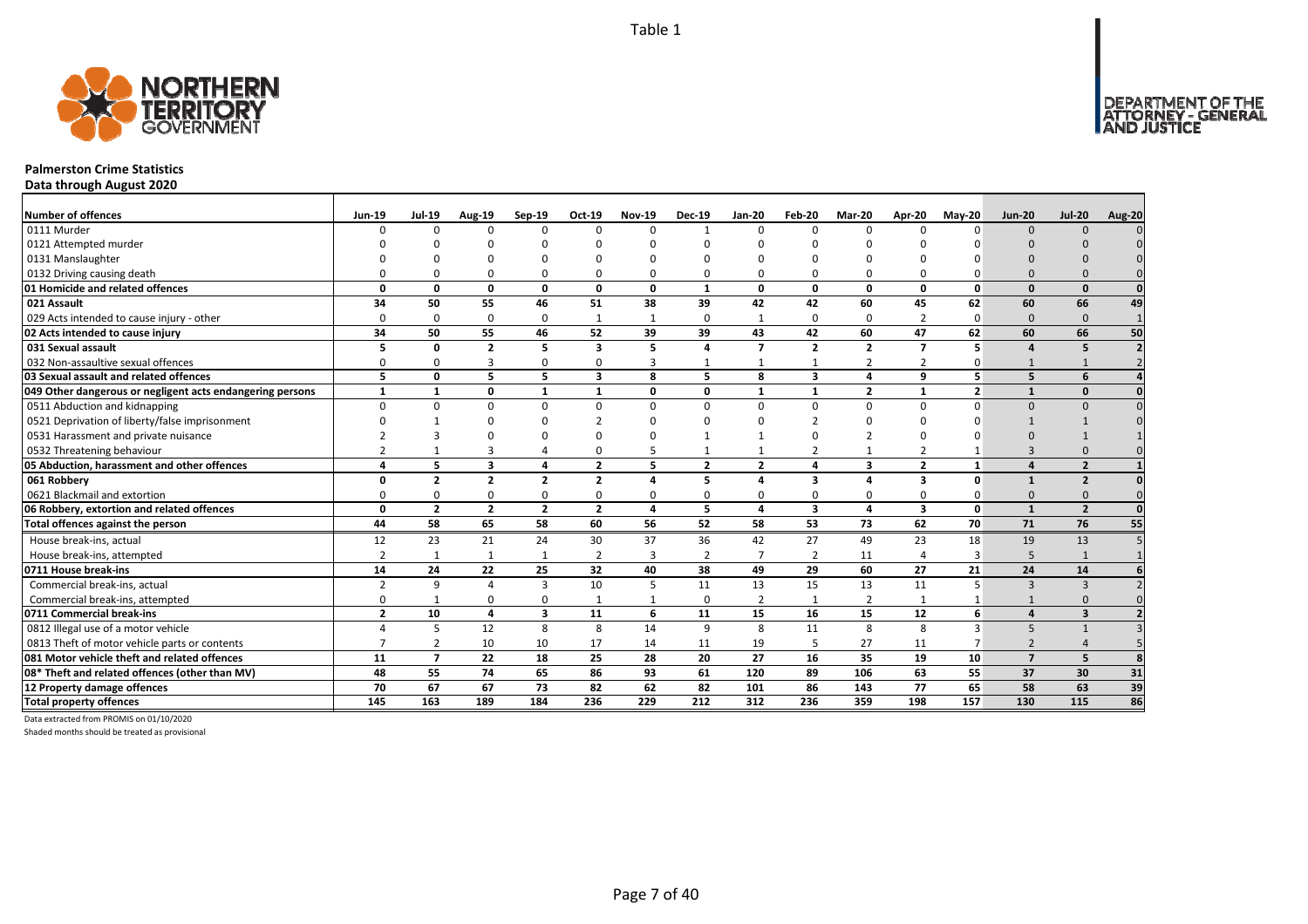

# **Alice Springs Crime Statistics**

**Data through August 2020**

| Number of offences                                        | <b>Jun-18</b>  | <b>Jul-18</b>           | Aug-18                  | Sep-18         | Oct-18         | <b>Nov-18</b>  | <b>Dec-18</b>  | Jan-19                   | <b>Feb-19</b>  | Mar-19         | Apr-19                  | May-19         |
|-----------------------------------------------------------|----------------|-------------------------|-------------------------|----------------|----------------|----------------|----------------|--------------------------|----------------|----------------|-------------------------|----------------|
| 0111 Murder                                               | U              | $\Omega$                | 0                       | $\Omega$       | $\Omega$       | $\Omega$       | $\Omega$       | $\Omega$                 | $\Omega$       | $\Omega$       | U                       |                |
| 0121 Attempted murder                                     | n              |                         | ŋ                       | n              | ŋ              | n              | C              |                          | ŋ              | ŋ              |                         |                |
| 0131 Manslaughter                                         |                |                         | 0                       | n              | 0              | O              | $\Omega$       |                          | $\Omega$       | $\Omega$       | O                       |                |
| 0132 Driving causing death                                | O              | $\mathbf{1}$            | $\Omega$                | $\Omega$       |                | 0              | $\Omega$       | $\Omega$                 | $\Omega$       | $\Omega$       | 0                       |                |
| 01 Homicide and related offences                          | 0              | $\mathbf{1}$            | $\mathbf 0$             | 0              | $\mathbf{1}$   | 0              | 0              | 0                        | $\mathbf 0$    | 0              | 0                       | $\mathbf 0$    |
| 021 Assault                                               | 138            | 140                     | 116                     | 128            | 108            | 121            | 154            | 109                      | 103            | 128            | 101                     | 107            |
| 029 Acts intended to cause injury - other                 | 2              | $\Omega$                | 0                       | $\Omega$       | $\Omega$       | $\mathbf 1$    | $\Omega$       | $\Omega$                 | $\Omega$       | 2              | 0                       | 0              |
| 02 Acts intended to cause injury                          | 140            | 140                     | 116                     | 128            | 108            | 122            | 154            | 109                      | 103            | 130            | 101                     | 107            |
| 031 Sexual assault                                        | 7              | 13                      | 4                       | 3              | 6              | 6              | 4              | $\overline{ }$           | 3              | 4              | 6                       |                |
| 032 Non-assaultive sexual offences                        | 0              | 0                       | 0                       | $\Omega$       | 0              |                | 0              | $\mathbf 0$              |                | $\overline{2}$ | 0                       |                |
| 03 Sexual assault and related offences                    | $\overline{ }$ | 13                      | 4                       | 3              | 6              | $\overline{7}$ | 4              | $\overline{\phantom{a}}$ | 4              | 6              | 6                       | 9              |
| 049 Other dangerous or negligent acts endangering persons | 3              | 3                       | 3                       | 6              | 0              | 4              | $\mathbf{1}$   | $\mathbf{1}$             | 5              | $\mathbf{1}$   | 5                       |                |
| 0511 Abduction and kidnapping                             | $\Omega$       | $\Omega$                | $\Omega$                | $\Omega$       | $\Omega$       | 0              | $\Omega$       | $\Omega$                 | $\Omega$       | $\Omega$       | $\Omega$                |                |
| 0521 Deprivation of liberty/false imprisonment            | U              | $\mathbf{1}$            | $\Omega$                | n              |                | U              |                |                          | $\Omega$       | $\Omega$       | U                       |                |
| 0531 Harassment and private nuisance                      |                | C                       | $\overline{2}$          | n              |                | n              |                |                          | $\mathcal{P}$  | $\mathbf{1}$   | 0                       |                |
| 0532 Threatening behaviour                                | 8              | 6                       | 6                       | $\overline{4}$ | $\overline{2}$ | 6              | 5              | $\overline{7}$           | $\Omega$       | 5              | 3                       |                |
| 05 Abduction, harassment and other offences               | 8              | $\overline{7}$          | 8                       | 4              | 4              | 6              | $\overline{7}$ | 8                        | $\overline{2}$ | 6              | 3                       | 8              |
| 061 Robbery                                               | $\overline{2}$ | 3                       | 3                       | 3              | $\mathbf{1}$   | $\overline{2}$ | 5              | $\overline{2}$           | $\mathbf{1}$   | $\mathbf{2}$   | 3                       |                |
| 0621 Blackmail and extortion                              | O              | 0                       | 0                       | 0              | 0              | 0              | 0              | $\mathbf 0$              | $\Omega$       | 0              | 0                       | $\Omega$       |
| 06 Robbery, extortion and related offences                | $\overline{2}$ | $\overline{\mathbf{3}}$ | $\overline{\mathbf{3}}$ | 3              | $\mathbf{1}$   | $\overline{2}$ | 5              | $\overline{2}$           | $\mathbf{1}$   | $\overline{2}$ | $\overline{\mathbf{3}}$ | Δ              |
| Total offences against the person                         | 160            | 167                     | 134                     | 144            | 120            | 141            | 171            | 127                      | 115            | 145            | 118                     | 130            |
| House break-ins, actual                                   | 15             | 35                      | 65                      | 55             | 43             | 81             | 58             | 53                       | 39             | 47             | 21                      | 27             |
| House break-ins, attempted                                | 4              | $\overline{4}$          | 11                      | 4              | 3              | 11             | 6              | $\overline{7}$           | 5              | 8              |                         | $\overline{7}$ |
| 0711 House break-ins                                      | 19             | 39                      | 76                      | 59             | 46             | 92             | 64             | 60                       | 44             | 55             | 22                      | 34             |
| Commercial break-ins, actual                              | 18             | 54                      | 32                      | 37             | 22             | 29             | 31             | 21                       | 17             | 19             | 20                      | 41             |
| Commercial break-ins, attempted                           | 4              | 6                       | $\overline{4}$          | 6              | $\mathbf 0$    | 13             | 6              | 5                        | 8              | 5              | 3                       | $\overline{2}$ |
| 0711 Commercial break-ins                                 | 22             | 60                      | 36                      | 43             | 22             | 42             | 37             | 26                       | 25             | 24             | 23                      | 43             |
| 0812 Illegal use of a motor vehicle                       | 14             | 17                      | 18                      | 13             | 21             | 34             | 24             | 15                       | 14             | 14             | $\overline{a}$          | 13             |
| 0813 Theft of motor vehicle parts or contents             | 10             | 37                      | 39                      | 26             | 25             | 23             | 16             | 10                       | 13             | 19             | 26                      | 21             |
| 081 Motor vehicle theft and related offences              | 24             | 54                      | 57                      | 39             | 46             | 57             | 40             | 25                       | 27             | 33             | 30                      | 34             |
| 08* Theft and related offences (other than MV)            | 95             | 149                     | 152                     | 128            | 120            | 155            | 152            | 106                      | 123            | 108            | 141                     | 146            |
| 12 Property damage offences                               | 91             | 187                     | 205                     | 188            | 137            | 163            | 166            | 112                      | 91             | 126            | 118                     | 181            |
| <b>Total property offences</b>                            | 251            | 489                     | 526                     | 457            | 371            | 509            | 459            | 329                      | 310            | 346            | 334                     | 438            |

Data extracted from PROMIS on 01/10/2020

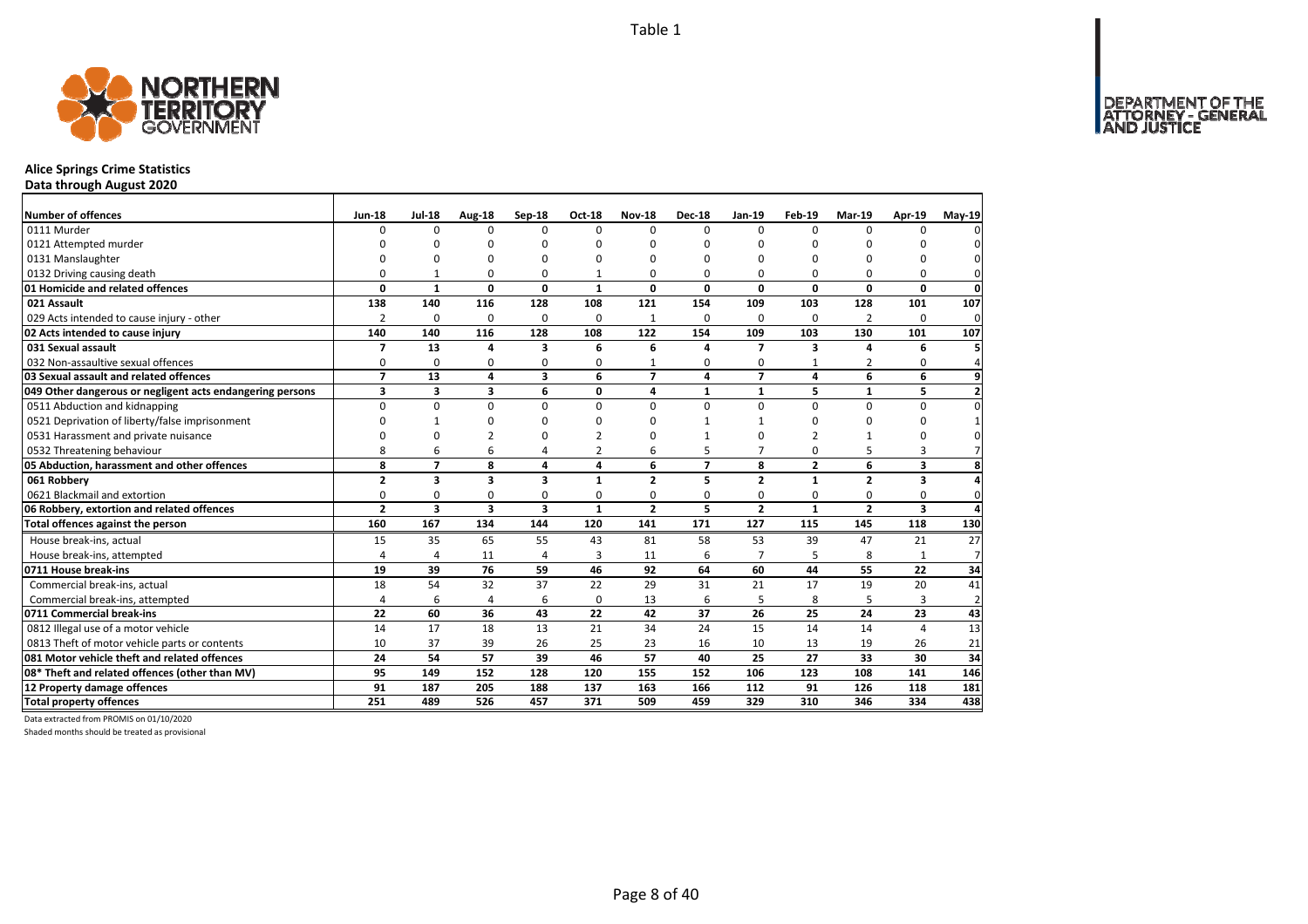

# **Alice Springs Crime Statistics**

**Data through August 2020**

| <b>Number of offences</b>                                 | <b>Jun-19</b>  | <b>Jul-19</b>           | Aug-19                  | Sep-19                  | Oct-19         | <b>Nov-19</b>           | <b>Dec-19</b>            | <b>Jan-20</b>  | Feb-20                  | Mar-20         | Apr-20         | $May-20$       | <b>Jun-20</b>           | <b>Jul-20</b>  | Aug-20          |
|-----------------------------------------------------------|----------------|-------------------------|-------------------------|-------------------------|----------------|-------------------------|--------------------------|----------------|-------------------------|----------------|----------------|----------------|-------------------------|----------------|-----------------|
| 0111 Murder                                               | $\Omega$       | $\Omega$                | n                       | $\Omega$                | $\Omega$       | $\Omega$                | U                        | $\Omega$       | $\Omega$                | $\Omega$       |                | n              |                         | $\Omega$       |                 |
| 0121 Attempted murder                                     |                |                         |                         |                         |                |                         |                          |                |                         |                |                |                |                         |                |                 |
| 0131 Manslaughter                                         |                |                         |                         |                         | $\Omega$       |                         |                          |                |                         |                |                |                |                         |                |                 |
| 0132 Driving causing death                                |                |                         |                         | O                       | $\Omega$       |                         |                          |                | $\Omega$                | $\Omega$       |                |                |                         |                |                 |
| 01 Homicide and related offences                          | O              | $\Omega$                | $\Omega$                | 0                       | 0              | 0                       | 0                        | $\Omega$       | $\mathbf{0}$            | $\mathbf 0$    | 1              | 0              | $\mathbf{1}$            | $\Omega$       | $\Omega$        |
| 021 Assault                                               | 100            | 143                     | 105                     | 125                     | 148            | 151                     | 160                      | 137            | 163                     | 152            | 101            | 114            | 105                     | 130            | 163             |
| 029 Acts intended to cause injury - other                 | $\Omega$       | 0                       | $\Omega$                | $\mathbf 0$             | $\mathbf{1}$   | $\mathbf 0$             | $\overline{2}$           | $\Omega$       | $\mathbf 0$             | 0              | $\mathbf{1}$   | $\Omega$       | $\Omega$                | 1              |                 |
| 02 Acts intended to cause injury                          | 100            | 143                     | 105                     | 125                     | 149            | 151                     | 162                      | 137            | 163                     | 152            | 102            | 114            | 105                     | 131            | 164             |
| 031 Sexual assault                                        |                | 3                       | 8                       | 6                       | 6              | 9                       | 3                        | 11             | $\overline{7}$          | $\mathbf{2}$   | 1              | $\overline{2}$ | $\overline{2}$          | $\overline{2}$ |                 |
| 032 Non-assaultive sexual offences                        | O              | $\Omega$                |                         |                         | 2              | $\Omega$                |                          |                | $\mathbf 0$             | 0              |                |                |                         | $\Omega$       |                 |
| 03 Sexual assault and related offences                    | $\mathbf{A}$   | $\overline{\mathbf{3}}$ | 12                      | $\overline{7}$          | 8              | q                       | $\mathbf{A}$             | 12             | $\overline{7}$          | $\overline{2}$ | $\overline{2}$ | $\overline{2}$ | $\overline{\mathbf{3}}$ | $\overline{2}$ | 11              |
| 049 Other dangerous or negligent acts endangering persons | 5              | 5                       | $\overline{\mathbf{3}}$ | $\overline{2}$          | 4              | $\overline{\mathbf{3}}$ | 4                        | $\overline{2}$ | $\overline{\mathbf{3}}$ | $\overline{2}$ | $\overline{2}$ | $\mathbf{1}$   | $\Omega$                | $\mathbf{0}$   |                 |
| 0511 Abduction and kidnapping                             | <sup>n</sup>   | $\Omega$                | n                       | $\Omega$                | 0              | $\Omega$                | U                        | $\Omega$       | $\Omega$                | 0              | $\Omega$       | n              | $\Omega$                | $\Omega$       |                 |
| 0521 Deprivation of liberty/false imprisonment            |                |                         |                         |                         | <sup>n</sup>   | n                       |                          |                |                         | $\mathbf{1}$   |                |                | $\Omega$                |                |                 |
| 0531 Harassment and private nuisance                      |                |                         |                         |                         | $\Omega$       |                         |                          |                |                         |                |                |                |                         |                |                 |
| 0532 Threatening behaviour                                |                |                         |                         |                         | 6              |                         |                          |                | 6                       | 12             |                |                |                         |                |                 |
| 05 Abduction, harassment and other offences               | 8              | 6                       | 6                       | 5                       | 6              | $\overline{\mathbf{3}}$ | $\overline{\phantom{a}}$ | 5              | 10                      | 14             | 6              | 5              | 11                      | 5              | 12              |
| 061 Robbery                                               | $\overline{2}$ | 3                       | $\mathbf{1}$            | 3                       | 3              | $\mathbf{3}$            | 4                        | 6              | 3                       | 9              | $\overline{2}$ | O              | $\Omega$                | $\Omega$       |                 |
| 0621 Blackmail and extortion                              | $\Omega$       | n                       | n                       | 0                       | $\Omega$       | $\Omega$                |                          | $\Omega$       | $\Omega$                | 0              | $\Omega$       |                | $\Omega$                | $\Omega$       | $\Omega$        |
| 06 Robbery, extortion and related offences                | $\overline{2}$ | $\overline{\mathbf{3}}$ | 1                       | $\overline{\mathbf{3}}$ | 3              | $\overline{\mathbf{3}}$ | 6                        | 6              | $\overline{\mathbf{3}}$ | 9              | $\overline{2}$ | 0              | $\Omega$                | $\Omega$       |                 |
| Total offences against the person                         | 119            | 160                     | 127                     | 142                     | 170            | 169                     | 183                      | 162            | 186                     | 179            | 115            | 122            | 120                     | 138            | 189             |
| House break-ins, actual                                   | 35             | 26                      | 26                      | 18                      | 61             | 36                      | 44                       | 66             | 59                      | 50             | 37             | 21             | 14                      | 11             | 14              |
| House break-ins, attempted                                | 5              | 5                       | -5                      | $\overline{2}$          | $\overline{7}$ | 3                       | 8                        | 13             | 11                      | 11             |                |                | $\mathbf{1}$            |                | $\overline{7}$  |
| 0711 House break-ins                                      | 40             | 31                      | 31                      | 20                      | 68             | 39                      | 52                       | 79             | 70                      | 61             | 41             | 26             | 15                      | 15             | 21              |
| Commercial break-ins, actual                              | 19             | 6                       | 10                      | 23                      | 35             | 38                      | 26                       | 38             | 28                      | 26             | 16             | 8              | 15                      | 10             | 31              |
| Commercial break-ins, attempted                           | 0              |                         | -1                      | $\overline{4}$          | 3              | 8                       | 4                        | 14             | $\overline{3}$          | 5              | 3              |                | 3                       | $\mathbf{1}$   | $\Delta$        |
| 0711 Commercial break-ins                                 | 19             | 10                      | 11                      | 27                      | 38             | 46                      | 30                       | 52             | 31                      | 31             | 19             | 12             | 18                      | 11             | 35              |
| 0812 Illegal use of a motor vehicle                       | 12             | 6                       | $\overline{7}$          | 11                      | 23             | 15                      | 20                       | 26             | 15                      | $\overline{7}$ | 5              | 10             | 11                      | $\overline{3}$ | $\overline{3}$  |
| 0813 Theft of motor vehicle parts or contents             | 26             | 19                      | 24                      | 9                       | 21             | 9                       | 13                       | 21             | 20                      | 15             | $\overline{4}$ | $\overline{2}$ | 6                       |                |                 |
| 081 Motor vehicle theft and related offences              | 38             | 25                      | 31                      | 20                      | 44             | 24                      | 33                       | 47             | 35                      | 22             | 9              | 12             | 17                      | 8              | 11              |
| 08* Theft and related offences (other than MV)            | 101            | 123                     | 145                     | 124                     | 167            | 139                     | 170                      | 160            | 157                     | 141            | 70             | 56             | 57                      | 54             | $\overline{82}$ |
| 12 Property damage offences                               | 167            | 116                     | 176                     | 124                     | 196            | 157                     | 177                      | 217            | 216                     | 175            | 100            | 79             | 91                      | 86             | 141             |
| <b>Total property offences</b>                            | 365            | 305                     | 394                     | 315                     | 513            | 405                     | 462                      | 555            | 509                     | 430            | 239            | 185            | 198                     | 174            | 290             |

Data extracted from PROMIS on 01/10/2020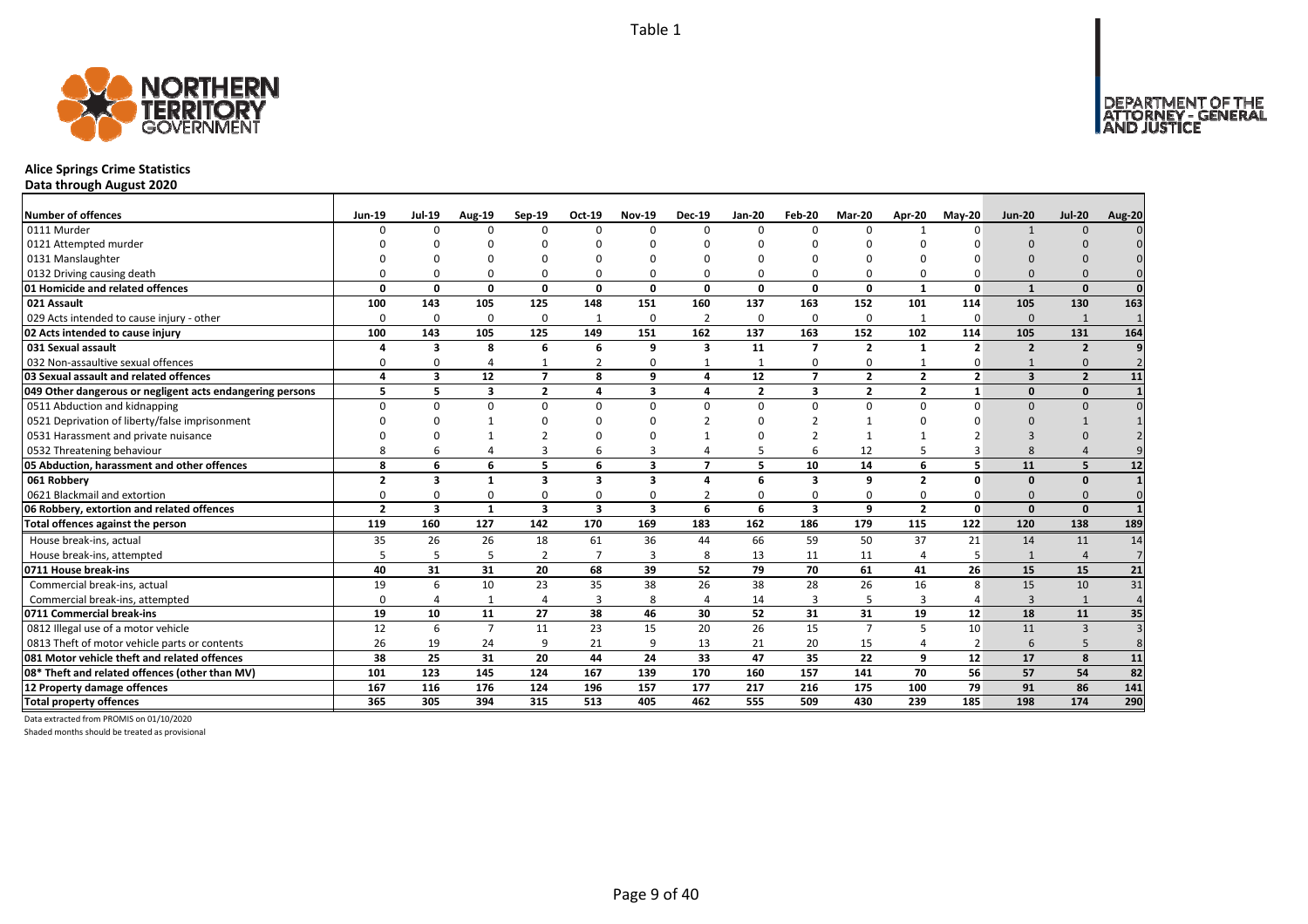DEPARTMENT OF THE<br>ATTORNEY - GENERAL



### **Katherine Crime Statistics**

**Data through August 2020**

| Number of offences                                        | <b>Jun-18</b>  | <b>Jul-18</b>  | Aug-18         | Sep-18                  | Oct-18                  | <b>Nov-18</b>  | <b>Dec-18</b>  | Jan-19                  | <b>Feb-19</b>  | Mar-19         | Apr-19          | May-19         |
|-----------------------------------------------------------|----------------|----------------|----------------|-------------------------|-------------------------|----------------|----------------|-------------------------|----------------|----------------|-----------------|----------------|
| 0111 Murder                                               | $\Omega$       | 0              | $\Omega$       | $\Omega$                | $\Omega$                | $\Omega$       | $\Omega$       | 0                       | $\Omega$       | $\Omega$       | $\Omega$        | 0              |
| 0121 Attempted murder                                     |                | O              | 0              | $\Omega$                |                         |                | O              | O                       | O              |                |                 | 0              |
| 0131 Manslaughter                                         |                | 0              | U              | $\Omega$                |                         |                | 0              | O                       | $\Omega$       | $\Omega$       | 0               | $\Omega$       |
| 0132 Driving causing death                                | $\Omega$       | 0              | 0              | $\Omega$                | 0                       | 0              | 0              | 0                       | $\Omega$       | 0              | 0               | $\mathbf{0}$   |
| 01 Homicide and related offences                          | 0              | 0              | $\mathbf{0}$   | 0                       | 0                       | 0              | 0              | 0                       | 0              | 0              | $\mathbf 0$     | $\mathbf{0}$   |
| 021 Assault                                               | 50             | 57             | 49             | 51                      | 66                      | 47             | 50             | 44                      | 28             | 49             | 37              | 35             |
| 029 Acts intended to cause injury - other                 | 0              | 0              | 0              | 0                       |                         | 0              | 0              | $\Omega$                | $\Omega$       | $\Omega$       | 0               | $\mathbf 0$    |
| 02 Acts intended to cause injury                          | 50             | 57             | 49             | 51                      | 67                      | 47             | 50             | 44                      | 28             | 49             | 37              | 35             |
| 031 Sexual assault                                        | $\Omega$       | $\overline{2}$ | 0              | 3                       |                         | 3              | 0              | $\overline{2}$          | $\overline{2}$ | 6              | $\Omega$        | $\mathbf{0}$   |
| 032 Non-assaultive sexual offences                        | 0              | 0              | 0              | $\Omega$                | O                       |                | 0              |                         | $\Omega$       | $\Omega$       | 0               | $\mathbf{0}$   |
| 03 Sexual assault and related offences                    | $\mathbf{0}$   | $\overline{2}$ | $\mathbf{0}$   | $\overline{\mathbf{3}}$ | 4                       | 4              | 0              | $\overline{\mathbf{3}}$ | $\overline{2}$ | 6              | 0               | 0              |
| 049 Other dangerous or negligent acts endangering persons | 0              | 0              | 0              | 0                       | 0                       | 0              | 0              | $\overline{2}$          | 0              | $\overline{2}$ | 0               | $\mathbf{0}$   |
| 0511 Abduction and kidnapping                             | $\Omega$       | 0              | $\mathbf 0$    | $\Omega$                | $\Omega$                | $\Omega$       | $\Omega$       | $\Omega$                | $\Omega$       | 0              | 0               | $\mathbf{0}$   |
| 0521 Deprivation of liberty/false imprisonment            | $\Omega$       | 0              | 0              | O                       |                         | n              |                | 0                       | O              | $\Omega$       | 0               | $\mathbf{0}$   |
| 0531 Harassment and private nuisance                      | <sup>0</sup>   | 0              | 0              | $\Omega$                |                         | n              | $\Omega$       | O                       | O              | 0              |                 | 0l             |
| 0532 Threatening behaviour                                |                | 0              | 2              |                         |                         |                | 1              |                         | $\mathbf 0$    | $\overline{2}$ | 0               | $\mathbf{1}$   |
| 05 Abduction, harassment and other offences               | $\mathbf{1}$   | 0              | $\overline{2}$ | $\mathbf{1}$            | $\mathbf{1}$            | $\mathbf{1}$   | $\overline{2}$ | $\mathbf{1}$            | 0              | $\overline{2}$ | $\mathbf{1}$    | $\mathbf{1}$   |
| 061 Robbery                                               | 0              | 0              | $\mathbf 0$    | $\mathbf{0}$            | $\Omega$                | $\Omega$       | $\overline{2}$ | $\mathbf 0$             | $\mathbf{1}$   | 3              | $\mathbf 0$     | <sub>0</sub>   |
| 0621 Blackmail and extortion                              | $\Omega$       | 0              | 0              | 0                       | 0                       | 0              | 0              | 0                       | 0              | 0              | 0               | $\mathbf{0}$   |
| 06 Robbery, extortion and related offences                | $\mathbf 0$    | 0              | $\mathbf 0$    | $\mathbf 0$             | 0                       | $\mathbf{0}$   | $\overline{2}$ | $\mathbf{0}$            | $\mathbf{1}$   | 3              | 0               | <sub>0</sub>   |
| Total offences against the person                         | 51             | 59             | 51             | 55                      | 72                      | 52             | 54             | 50                      | 31             | 62             | 38              | 36             |
| House break-ins, actual                                   | $\overline{7}$ | 5              | 14             | 13                      | 12                      | 10             | 12             | 25                      | 6              | 6              | 3               | 7 <sup>1</sup> |
| House break-ins, attempted                                | $\mathbf{1}$   | $\mathbf{1}$   | 0              | 1                       | 1                       | 1              | 2              | 3                       | $\Omega$       |                | 1               | $\mathbf{1}$   |
| 0711 House break-ins                                      | 8              | 6              | 14             | 14                      | 13                      | 11             | 14             | 28                      | 6              | $\overline{z}$ | 4               | 8              |
| Commercial break-ins, actual                              | 11             | 5              | 26             | 40                      | 33                      | 22             | 38             | 40                      | 27             | 35             | 13              | 10             |
| Commercial break-ins, attempted                           | $\overline{2}$ | 1              | 0              | 3                       | 2                       | $\overline{2}$ | 3              | 2                       | $\Omega$       | 3              | 3               | $\overline{4}$ |
| 0711 Commercial break-ins                                 | 13             | 6              | 26             | 43                      | 35                      | 24             | 41             | 42                      | 27             | 38             | 16              | 14             |
| 0812 Illegal use of a motor vehicle                       | $\overline{2}$ | 3              | 3              | 5                       | $\overline{2}$          | 3              | 5              | 13                      | 6              | $\overline{2}$ | $\overline{2}$  | 6              |
| 0813 Theft of motor vehicle parts or contents             | 8              | 4              | 3              | $\mathbf 0$             | $\mathbf{1}$            | $\overline{7}$ | 3              | 4                       | $\overline{2}$ | 6              | 0               | $\mathbf 0$    |
| 081 Motor vehicle theft and related offences              | 10             | $\overline{7}$ | 6              | 5                       | $\overline{\mathbf{3}}$ | 10             | 8              | 17                      | 8              | 8              | $\overline{2}$  | $6 \mid$       |
| 08* Theft and related offences (other than MV)            | 37             | 28             | 41             | 45                      | 45                      | 30             | 47             | 56                      | 27             | 37             | 23              | 34             |
| 12 Property damage offences                               | 30             | 26             | 34             | 38                      | 35                      | 31             | 35             | 60                      | 28             | 47             | 28              | 28             |
| <b>Total property offences</b>                            | 98             | 73             | 121            | 145                     | 131                     | 106            | 145            | 203                     | 96             | 137            | $\overline{73}$ | 90             |

Data extracted from PROMIS on 01/10/2020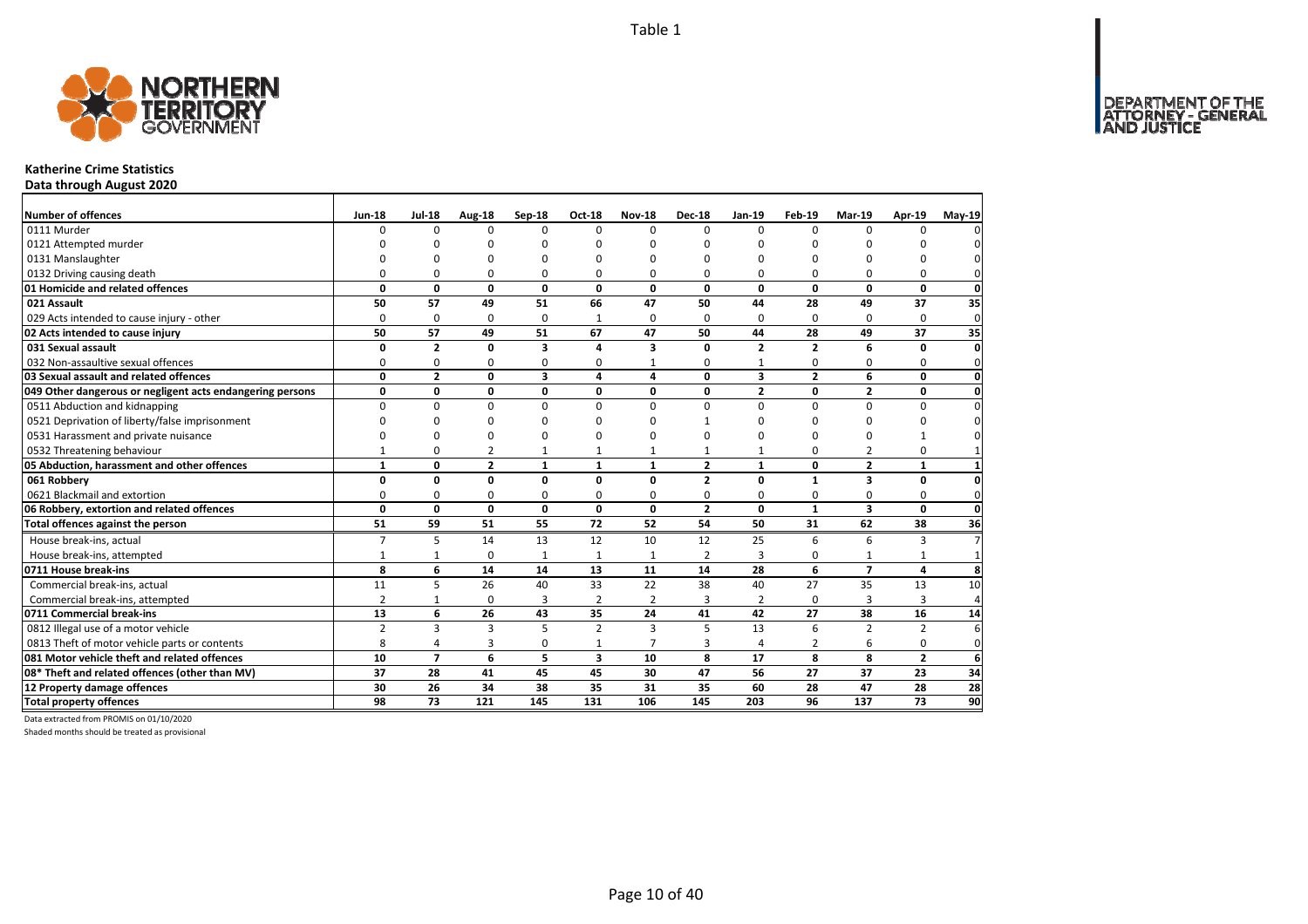

### **Katherine Crime Statistics**

**Data through August 2020**

| <b>Number of offences</b>                                 | <b>Jun-19</b>           | <b>Jul-19</b>  | <b>Aug-19</b> | Sep-19                  | Oct-19         | <b>Nov-19</b>  | <b>Dec-19</b> | <b>Jan-20</b>  | Feb-20           | Mar-20         | Apr-20                  | <b>Mav-20</b>            | <b>Jun-20</b>            | <b>Jul-20</b>            | <b>Aug-20</b>   |
|-----------------------------------------------------------|-------------------------|----------------|---------------|-------------------------|----------------|----------------|---------------|----------------|------------------|----------------|-------------------------|--------------------------|--------------------------|--------------------------|-----------------|
| 0111 Murder                                               |                         | <sup>n</sup>   | $\Omega$      | $\Omega$                | $\Omega$       | n              | $\Omega$      | $\Omega$       | $\Omega$         | $\Omega$       | $\Omega$                | $\Omega$                 | $\Omega$                 | $\Omega$                 |                 |
| 0121 Attempted murder                                     |                         |                |               |                         | n              |                |               |                |                  |                |                         |                          |                          |                          |                 |
| 0131 Manslaughter                                         |                         |                |               |                         |                |                |               |                |                  |                |                         |                          |                          |                          |                 |
| 0132 Driving causing death                                |                         |                | $\Omega$      | $\Omega$                | $\Omega$       |                |               | O              | $\Omega$         | 0              |                         |                          | $\Omega$                 |                          |                 |
| 01 Homicide and related offences                          |                         | n              | $\Omega$      | $\mathbf{0}$            | $\mathbf{0}$   | $\Omega$       | 0             | $\Omega$       | $\mathbf{0}$     | $\mathbf{0}$   | $\Omega$                | $\mathbf{0}$             | $\Omega$                 | $\mathbf{1}$             |                 |
| 021 Assault                                               | 39                      | 36             | 33            | 32                      | 39             | 55             | 53            | 36             | 58               | 40             | 37                      | 43                       | 62                       | 52                       | 52              |
| 029 Acts intended to cause injury - other                 | $\Omega$                | 0              | $\Omega$      | $\Omega$                | 0              | $\Omega$       | $\Omega$      | $\Omega$       | $\Omega$         | 0              | $\Omega$                | $\Omega$                 | $\Omega$                 | $\Omega$                 | $\mathbf 0$     |
| 02 Acts intended to cause injury                          | 39                      | 36             | 33            | 32                      | 39             | 55             | 53            | 36             | 58               | 40             | 37                      | 43                       | 62                       | 52                       | $\overline{52}$ |
| 031 Sexual assault                                        | 3                       | $\overline{2}$ | 0             | $\overline{\mathbf{3}}$ | $\overline{2}$ | $\overline{2}$ | Δ             | $\mathbf{1}$   | $\mathbf{1}$     | $\overline{2}$ | $\overline{2}$          | $\overline{\phantom{a}}$ | $\mathbf{A}$             | $\Omega$                 |                 |
| 032 Non-assaultive sexual offences                        | $\overline{2}$          |                | $\Omega$      | 0                       | 0              | O              | O             | $\Omega$       | $\Omega$         | 0              | $\Omega$                |                          | $\Omega$                 | $\Omega$                 |                 |
| 03 Sexual assault and related offences                    | 5                       | 5              | 0             | $\overline{\mathbf{3}}$ | $\overline{2}$ | $\overline{2}$ | Δ             | $\mathbf{1}$   | $\mathbf{1}$     | $\overline{2}$ | $\overline{2}$          | 2 <sup>1</sup>           | $\Delta$                 | $\Omega$                 |                 |
| 049 Other dangerous or negligent acts endangering persons | 0                       | n              | 0             | $\overline{2}$          | $\overline{2}$ | $\mathbf{1}$   | 0             | $\mathbf{1}$   | $\mathbf 0$      | 0              | $\Omega$                | $\mathbf{0}$             | $\Omega$                 | $\overline{\phantom{a}}$ |                 |
| 0511 Abduction and kidnapping                             |                         |                | $\Omega$      | $\Omega$                | $\Omega$       | O              | $\Omega$      | $\Omega$       | $\Omega$         | $\Omega$       | $\Omega$                |                          | $\Omega$                 | $\Omega$                 |                 |
| 0521 Deprivation of liberty/false imprisonment            |                         |                | $\Omega$      |                         | ŋ              |                |               | n              |                  |                |                         |                          |                          |                          |                 |
| 0531 Harassment and private nuisance                      |                         |                |               |                         |                |                |               |                |                  |                |                         |                          |                          |                          |                 |
| 0532 Threatening behaviour                                |                         |                | $\Omega$      | $\Omega$                | 0              |                |               | $\Omega$       | $\Omega$         | 0              |                         |                          |                          |                          |                 |
| 05 Abduction, harassment and other offences               | $\mathbf{1}$            | $\mathbf{1}$   | $\Omega$      | $\mathbf{1}$            | $\mathbf{1}$   | $\Omega$       | $\mathbf{1}$  | 1              | $\mathbf{1}$     | 0              | $\overline{2}$          | $\mathbf{1}$             | $\Omega$                 | $\Omega$                 |                 |
| 061 Robbery                                               |                         |                | $\Omega$      | $\mathbf{1}$            | 0              | n              | 0             | O              | 0                | 0              | $\Omega$                | 1                        | $\Omega$                 | $\Omega$                 |                 |
| 0621 Blackmail and extortion                              |                         |                | $\Omega$      | $\Omega$                | 0              |                |               | O              | $\Omega$         | 0              |                         |                          | $\Omega$                 |                          |                 |
| 06 Robbery, extortion and related offences                | $\mathbf{1}$            | $\mathbf{1}$   | 0             | $\mathbf{1}$            | $\mathbf{0}$   | $\mathbf 0$    | $\mathbf{0}$  | 0              | $\mathbf{0}$     | 0              | $\mathbf{0}$            | $\mathbf{1}$             | $\Omega$                 | $\Omega$                 |                 |
| Total offences against the person                         | 47                      | 43             | 33            | 39                      | 44             | 58             | 58            | 39             | 60               | 42             | 41                      | 47                       | 66                       | 55                       | 56              |
| House break-ins, actual                                   | $\overline{\mathbf{a}}$ | $\Omega$       | 5             | $\overline{7}$          | 10             | 18             | 14            | 18             | 13               | 13             | 10                      | 3                        | 5                        | $\mathbf{1}$             |                 |
| House break-ins, attempted                                |                         | U              | $\Omega$      | $\overline{2}$          | 0              | $\overline{2}$ |               | $\overline{2}$ | $\overline{2}$   | $\overline{2}$ | $\Omega$                |                          | $\Omega$                 | $\Omega$                 |                 |
| 0711 House break-ins                                      |                         | 0              | 5             | 9                       | 10             | 20             | 15            | 20             | 15               | 15             | 10                      | 3                        | 5                        |                          |                 |
| Commercial break-ins, actual                              |                         | 10             | 11            | 6                       | $\overline{7}$ | 11             | 8             | 20             | 25               | $\overline{7}$ | 3                       | $\Omega$                 | $\overline{\phantom{0}}$ | $\overline{3}$           |                 |
| Commercial break-ins, attempted                           |                         |                | $\Omega$      | $\overline{2}$          | 0              | $\overline{2}$ |               | 1              | $\overline{2}$   | 0              | $\Omega$                |                          |                          |                          |                 |
| 0711 Commercial break-ins                                 | $\overline{ }$          | 12             | 11            | 8                       | $\overline{7}$ | 13             | 9             | 21             | 27               | $\overline{7}$ | $\overline{\mathbf{3}}$ | $\mathbf{0}$             | $\overline{3}$           |                          |                 |
| 0812 Illegal use of a motor vehicle                       |                         |                |               | 1                       | $\overline{2}$ | 3              | 3             | з              | $\overline{3}$   | $\overline{2}$ | $\Omega$                | $\overline{\phantom{a}}$ |                          | $\overline{z}$           |                 |
| 0813 Theft of motor vehicle parts or contents             |                         |                | $\Omega$      | $\Omega$                | 2              | 3              |               | $\Omega$       | $\overline{4}$   | 2              |                         |                          | $\Omega$                 |                          |                 |
| 081 Motor vehicle theft and related offences              | 6                       | $\mathbf{1}$   | $\mathbf{1}$  | $\mathbf{1}$            | 4              | 6              | 5             | 3              | $\overline{7}$   | 4              | $\mathbf{1}$            | $\overline{\mathbf{3}}$  | $\mathbf{1}$             | $\overline{\mathbf{3}}$  |                 |
| 08* Theft and related offences (other than MV)            | 28                      | 28             | 41            | 21                      | 30             | 49             | 27            | 49             | 44               | 48             | 19                      | 13                       | 9                        | 18                       | 13              |
| 12 Property damage offences                               | 24                      | 22             | 16            | 34                      | 31             | 44             | 33            | 42             | 35               | 34             | 13                      | 22                       | 24                       | 22                       | 26              |
| <b>Total property offences</b>                            | 69                      | 63             | 74            | 73                      | 82             | 132            | 89            | 135            | $\overline{128}$ | 108            | 46                      | 41                       | 42                       | 48                       | 49              |

Data extracted from PROMIS on 01/10/2020

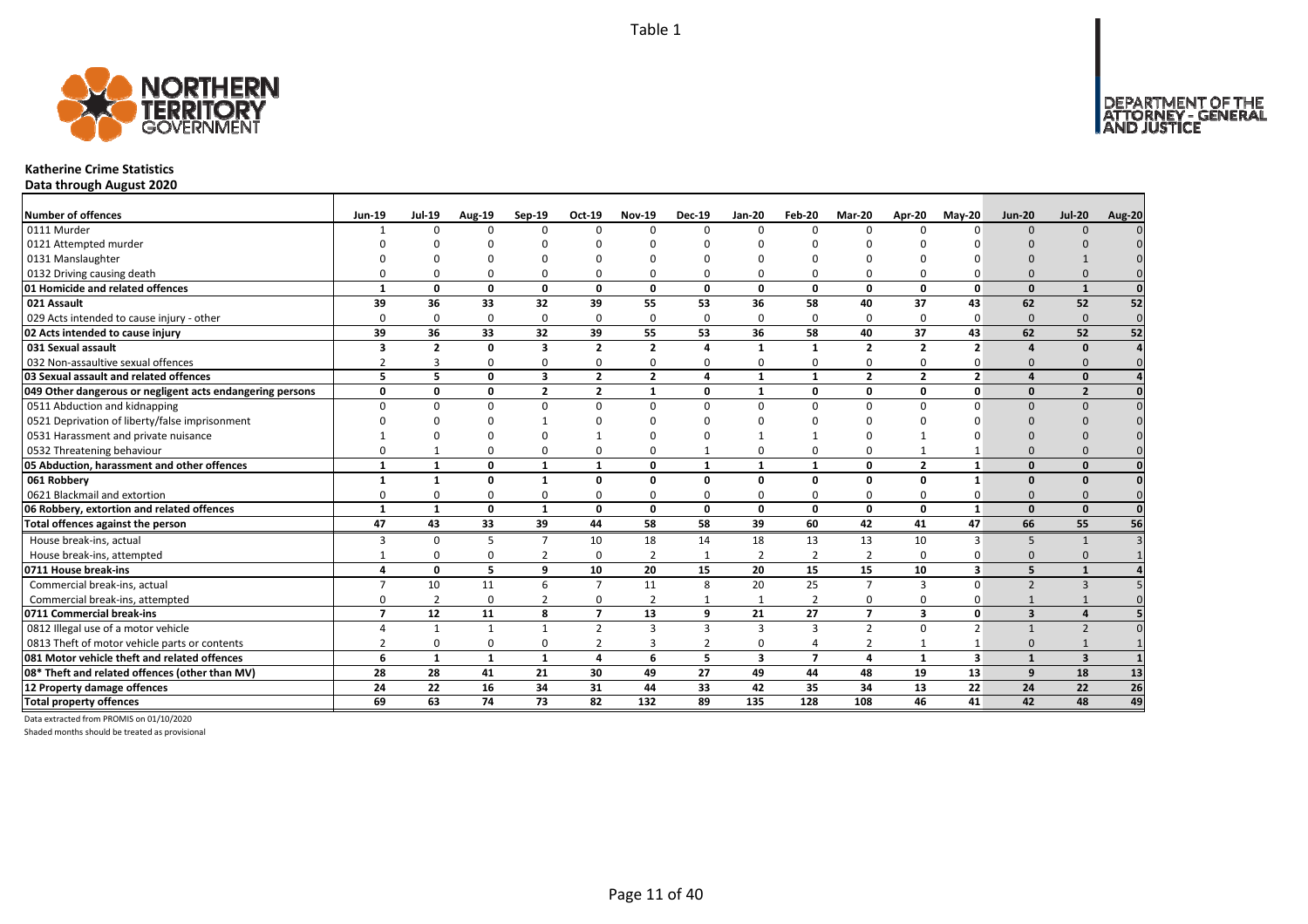

### **Tennant Creek Crime Statistics**

**Data through August 2020**

| Number of offences                                        | <b>Jun-18</b>  | <b>Jul-18</b>  | Aug-18         | Sep-18       | <b>Oct-18</b>  | <b>Nov-18</b>  | <b>Dec-18</b> | Jan-19         | Feb-19       | <b>Mar-19</b>  | Apr-19         | $May-19$        |
|-----------------------------------------------------------|----------------|----------------|----------------|--------------|----------------|----------------|---------------|----------------|--------------|----------------|----------------|-----------------|
| 0111 Murder                                               | $\Omega$       | $\Omega$       | $\Omega$       | $\Omega$     | $\Omega$       | $\Omega$       | $\Omega$      | $\Omega$       | $\Omega$     | $\Omega$       | O              |                 |
| 0121 Attempted murder                                     |                | O              | O              | C            |                | ŋ              | n             | ŋ              | O            |                |                |                 |
| 0131 Manslaughter                                         |                | $\Omega$       | 0              | $\Omega$     |                | O              | O             | 0              | $\Omega$     |                | O              |                 |
| 0132 Driving causing death                                | 0              | 0              | 0              | 0            | O              | 0              | 0             | 0              | 0            | O              | 0              |                 |
| 01 Homicide and related offences                          | 0              | 0              | 0              | 0            | 0              | 0              | $\mathbf{0}$  | 0              | $\mathbf{0}$ | $\mathbf{0}$   | 0              | $\mathbf 0$     |
| 021 Assault                                               | 11             | 24             | 26             | 14           | 25             | 33             | 27            | 27             | 21           | 16             | 19             | 16              |
| 029 Acts intended to cause injury - other                 | $\mathbf{1}$   | 0              | 0              | 0            | $\Omega$       | $\mathbf{1}$   | $\Omega$      | 0              | $\Omega$     | $\Omega$       | $\Omega$       | $\mathbf 0$     |
| 02 Acts intended to cause injury                          | 12             | 24             | 26             | 14           | 25             | 34             | 27            | 27             | 21           | 16             | 19             | 16              |
| 031 Sexual assault                                        | $\Omega$       | 0              | 1              | $\mathbf 0$  | 1              | $\overline{2}$ | $\Omega$      | $\overline{2}$ | $\Omega$     | $\overline{2}$ | $\mathbf{0}$   | 0               |
| 032 Non-assaultive sexual offences                        | 0              | 0              | $\mathbf{1}$   | $\Omega$     | $\Omega$       | 0              | 0             | 0              | $\Omega$     | $\Omega$       | 0              | $\Omega$        |
| 03 Sexual assault and related offences                    | $\mathbf{0}$   | 0              | $\overline{2}$ | $\mathbf 0$  | $\mathbf{1}$   | $\overline{2}$ | $\mathbf{0}$  | $\overline{2}$ | $\mathbf 0$  | $\overline{2}$ | $\mathbf{0}$   | $\mathbf{0}$    |
| 049 Other dangerous or negligent acts endangering persons | 0              | 0              | 0              | 0            | $\mathbf{1}$   | 0              | 0             | 0              | $\mathbf 0$  | $\mathbf{1}$   | 0              | $\overline{2}$  |
| 0511 Abduction and kidnapping                             | 0              | 0              | $\mathbf 0$    | $\mathbf 0$  | $\Omega$       | 0              | 0             | $\Omega$       | $\mathbf 0$  | $\Omega$       | 0              | $\Omega$        |
| 0521 Deprivation of liberty/false imprisonment            | $\Omega$       | $\Omega$       | 0              | C            |                | $\Omega$       | U             | O              | O            | $\Omega$       | O              | $\Omega$        |
| 0531 Harassment and private nuisance                      | $\Omega$       | O              | O              |              |                | ŋ              | n             | ŋ              | O            |                | O              |                 |
| 0532 Threatening behaviour                                | 0              | 0              | 0              | 0            | $\Omega$       | $\Omega$       | 0             | 0              | 1            |                | $\Omega$       | 0               |
| 05 Abduction, harassment and other offences               | 0              | 0              | 0              | $\mathbf{1}$ | $\Omega$       | $\Omega$       | 0             | 0              | $\mathbf{1}$ | $\mathbf{1}$   | 0              | $\mathbf 0$     |
| 061 Robbery                                               | 0              | 0              | $\mathbf{1}$   | 0            | $\mathbf{0}$   | 1              | 0             | $\mathbf{1}$   | $\mathbf{0}$ | $\mathbf{1}$   | 0              | $\mathbf{0}$    |
| 0621 Blackmail and extortion                              | 0              | 0              | 0              | 0            | $\Omega$       | 0              | 0             | $\Omega$       | $\Omega$     | $\Omega$       | 0              | $\Omega$        |
| 06 Robbery, extortion and related offences                | $\mathbf 0$    | 0              | $\mathbf{1}$   | $\mathbf{0}$ | 0              | 1              | 0             | $\mathbf{1}$   | $\mathbf{0}$ | $\mathbf{1}$   | 0              | $\mathbf 0$     |
| Total offences against the person                         | 12             | 24             | 29             | 15           | 27             | 37             | 27            | 30             | 22           | 21             | 19             | 18              |
| House break-ins, actual                                   | 1              | 8              | 14             | 14           | 21             | 13             | 5             | 12             | 13           | $\Delta$       | 8              | 10              |
| House break-ins, attempted                                | 0              | 0              | 1              | $\mathbf{1}$ | $\mathbf{1}$   | $\overline{2}$ | 0             | $\overline{2}$ | 0            |                | 1              | $\overline{1}$  |
| 0711 House break-ins                                      | $\mathbf{1}$   | 8              | 15             | 15           | 22             | 15             | 5             | 14             | 13           | 5              | 9              | 11              |
| Commercial break-ins, actual                              | 4              | 4              | 6              | 10           | $\overline{7}$ | $\overline{2}$ | 5             | 10             | 9            | 15             | 24             | $\overline{ }$  |
| Commercial break-ins, attempted                           | 0              | 1              | 1              | $\mathbf 0$  |                |                | 0             | 3              | 1            | $\mathbf{1}$   | 1              | $\mathbf 1$     |
| 0711 Commercial break-ins                                 | 4              | 5              | $\overline{7}$ | 10           | 11             | 3              | 5             | 13             | 10           | 16             | 25             | 8               |
| 0812 Illegal use of a motor vehicle                       | $\overline{2}$ | $\overline{3}$ | $\overline{2}$ | $\mathbf{1}$ | $\overline{2}$ | $\Omega$       | 3             | 5              | $\Omega$     | 3              | $\overline{2}$ |                 |
| 0813 Theft of motor vehicle parts or contents             | 0              | 3              | 4              | 8            | $\Omega$       | 0              | $\mathbf{1}$  | 3              | $\mathbf{1}$ | 3              | $\overline{2}$ | 0               |
| 081 Motor vehicle theft and related offences              | $\overline{2}$ | 6              | 6              | 9            | $\overline{2}$ | $\Omega$       | 4             | 8              | $\mathbf{1}$ | 6              | 4              | $\mathbf{1}$    |
| 08* Theft and related offences (other than MV)            | 11             | 14             | 21             | 22           | 19             | 19             | 13            | 18             | 15           | 17             | 23             | 24              |
| 12 Property damage offences                               | 10             | 14             | 33             | 28           | 20             | 23             | 27            | 26             | 24           | 38             | 43             | $\overline{26}$ |
| <b>Total property offences</b>                            | 28             | 47             | 82             | 84           | 74             | 60             | 54            | 79             | 63           | 82             | 104            | $\overline{70}$ |

Data extracted from PROMIS on 01/10/2020

Shaded months should be treated as provisional

DEPARTMENT OF THE<br>ATTORNEY - GENERAL<br>AND JUSTICE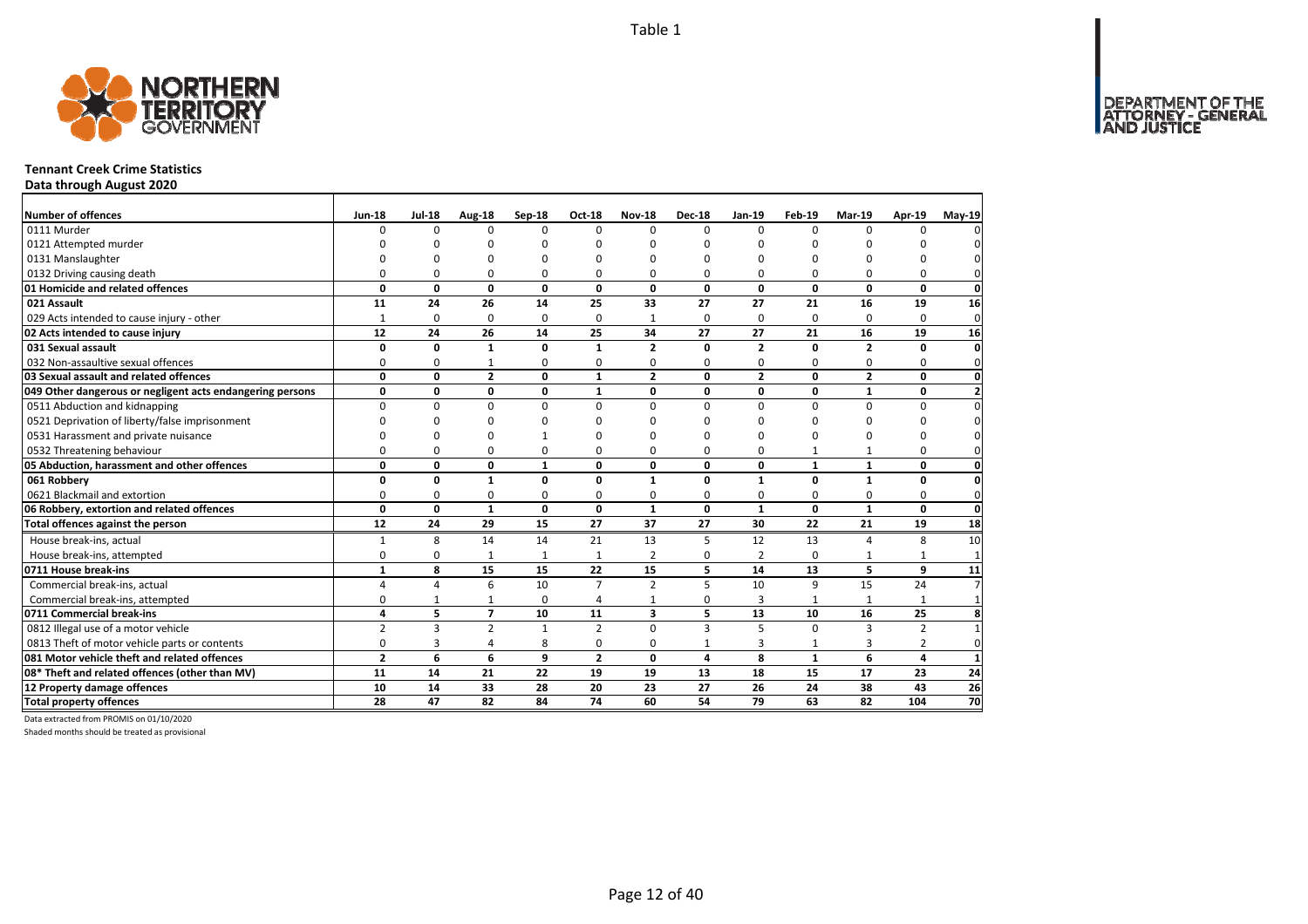

### **Tennant Creek Crime Statistics**

**Data through August 2020**

| <b>Number of offences</b>                                 | <b>Jun-19</b>  | <b>Jul-19</b>  | <b>Aug-19</b>           | Sep-19         | Oct-19          | <b>Nov-19</b>  | <b>Dec-19</b> | <b>Jan-20</b>           | Feb-20                  | Mar-20          | Apr-20         | <b>Mav-20</b>  | <b>Jun-20</b>  | <b>Jul-20</b>           | <b>Aug-20</b> |
|-----------------------------------------------------------|----------------|----------------|-------------------------|----------------|-----------------|----------------|---------------|-------------------------|-------------------------|-----------------|----------------|----------------|----------------|-------------------------|---------------|
| 0111 Murder                                               | $\Omega$       | $\Omega$       | n                       | $\Omega$       | $\Omega$        | $\Omega$       | <sup>0</sup>  | $\Omega$                | $\Omega$                | $\Omega$        | $\Omega$       | n              | $\Omega$       | $\Omega$                |               |
| 0121 Attempted murder                                     |                |                |                         |                | n               |                |               |                         |                         |                 |                |                |                |                         |               |
| 0131 Manslaughter                                         |                |                |                         |                |                 |                |               |                         |                         |                 |                |                |                |                         |               |
| 0132 Driving causing death                                |                |                |                         | $\Omega$       | $\Omega$        |                |               | $\Omega$                | $\Omega$                | $\Omega$        |                |                |                |                         |               |
| 01 Homicide and related offences                          | $\Omega$       | 0              | $\Omega$                | $\mathbf{0}$   | $\mathbf{0}$    | $\mathbf{0}$   | $\Omega$      | $\Omega$                | $\mathbf{0}$            | $\mathbf{0}$    | $\Omega$       | $\Omega$       | $\Omega$       | $\Omega$                |               |
| 021 Assault                                               | 18             | 20             | 29                      | 37             | 26              | 27             | 22            | 17                      | 29                      | 28              | 21             | 34             | 18             | 28                      | 41            |
| 029 Acts intended to cause injury - other                 | $\Omega$       | 0              | $\Omega$                | $\Omega$       | $\mathbf 0$     | $\Omega$       | $\Omega$      | $\Omega$                | 1                       | 0               | $\Omega$       | $\Omega$       | $\Omega$       | $\Omega$                | $\Omega$      |
| 02 Acts intended to cause injury                          | 18             | 20             | 29                      | 37             | 26              | 27             | 22            | 17                      | 30                      | 28              | 21             | 34             | 18             | 28                      | 41            |
| 031 Sexual assault                                        | $\Omega$       | 0              | $\overline{\mathbf{3}}$ | $\mathbf{0}$   | $\overline{2}$  | $\mathbf{0}$   | n             | 0                       | $\mathbf{0}$            | $\mathbf{1}$    | $\Omega$       | $\mathbf{1}$   | $\overline{2}$ | $\mathbf{1}$            |               |
| 032 Non-assaultive sexual offences                        | n              | O              | $\Omega$                | $\Omega$       | $\mathbf 0$     | $\Omega$       | ŋ             | $\Omega$                | 0                       | 0               | $\Omega$       | 0              | $\overline{3}$ | $\Omega$                |               |
| 03 Sexual assault and related offences                    | $\Omega$       | 0              | $\overline{\mathbf{3}}$ | $\mathbf 0$    | $\overline{2}$  | $\Omega$       | O             | 0                       | $\mathbf 0$             | $\mathbf{1}$    | 0              | $\mathbf{1}$   | 5              | $\mathbf{1}$            |               |
| 049 Other dangerous or negligent acts endangering persons | 0              | $\Omega$       | $\Omega$                | $\mathbf 0$    | $\mathbf{1}$    | $\Omega$       | n             | $\Omega$                | $\mathbf 0$             | 0               | $\Omega$       | $\Omega$       | $\Omega$       | $\Omega$                |               |
| 0511 Abduction and kidnapping                             | $\Omega$       |                | n                       | $\Omega$       | $\Omega$        | $\Omega$       | n             | $\Omega$                | $\Omega$                | $\Omega$        | $\Omega$       |                | $\Omega$       |                         |               |
| 0521 Deprivation of liberty/false imprisonment            |                |                |                         |                |                 |                |               |                         |                         |                 |                |                |                |                         |               |
| 0531 Harassment and private nuisance                      |                |                |                         |                |                 |                |               |                         |                         |                 |                |                |                |                         |               |
| 0532 Threatening behaviour                                |                |                |                         | 0              | $\mathbf{1}$    |                |               | $\Omega$                |                         | 0               |                |                |                |                         |               |
| 05 Abduction, harassment and other offences               | $\mathbf{1}$   | $\Omega$       | $\Omega$                | $\mathbf{0}$   | 4               | $\Omega$       | O             | $\Omega$                | $\mathbf{1}$            | 0               | $\mathbf{1}$   | $\Omega$       | $\mathbf{1}$   | $\overline{2}$          |               |
| 061 Robbery                                               |                | U              | n                       | $\mathbf{1}$   | $\mathbf{1}$    | $\mathbf{2}$   | O             | $\Omega$                | $\overline{2}$          | 0               | $\Omega$       | $\Omega$       | $\Omega$       | $\Omega$                |               |
| 0621 Blackmail and extortion                              |                |                | $\Omega$                | $\Omega$       | 0               | O              |               | $\Omega$                | $\Omega$                | 0               | O              |                | $\Omega$       |                         |               |
| 06 Robbery, extortion and related offences                | $\Omega$       | 0              | 0                       | $\mathbf{1}$   | $\mathbf{1}$    | $\overline{2}$ | 0             | 0                       | $\overline{2}$          | $\mathbf{0}$    | 0              | $\mathbf{0}$   | $\Omega$       | $\Omega$                |               |
| Total offences against the person                         | 19             | 20             | 32                      | 38             | $\overline{34}$ | 29             | 22            | 17                      | 33                      | $\overline{29}$ | 22             | 35             | 24             | 31                      | 44            |
| House break-ins, actual                                   | 13             | 15             | 19                      | 18             | 16              | 18             | 11            | 15                      | 21                      | 17              | 2              | 3              |                | $\overline{2}$          |               |
| House break-ins, attempted                                |                | $\overline{3}$ |                         | $\mathbf 0$    | 4               | $\overline{2}$ | $\mathbf{1}$  |                         | $\mathbf 0$             | 0               | $\Omega$       |                | $\Omega$       | $\Omega$                |               |
| 0711 House break-ins                                      | 14             | 18             | 20                      | 18             | 20              | 20             | 12            | 16                      | 21                      | 17              | $\overline{2}$ | 3              |                | $\overline{\mathbf{z}}$ |               |
| Commercial break-ins, actual                              |                | 8              | 12                      | 6              | 15              | 23             | 10            | 8                       | 10                      | 9               | $\Delta$       | $\overline{2}$ |                | 6                       | 19            |
| Commercial break-ins, attempted                           |                |                | $\Omega$                | $\overline{2}$ | 0               | $\Omega$       |               |                         | $\mathbf{1}$            | $\mathbf{1}$    |                |                | $\Omega$       | $\Omega$                |               |
| 0711 Commercial break-ins                                 | 6              | 8              | 12                      | 8              | 15              | 23             | 11            | 9                       | 11                      | 10              | 5              | $\overline{2}$ | $\mathbf{1}$   | 6                       | 21            |
| 0812 Illegal use of a motor vehicle                       | $\Omega$       | $\Omega$       | $\Omega$                | $\mathbf{1}$   | $\overline{2}$  | $\overline{3}$ | $\Omega$      | 3                       | $\overline{3}$          | $\overline{2}$  | $\Omega$       | $\Omega$       | $\Omega$       | $\Omega$                |               |
| 0813 Theft of motor vehicle parts or contents             |                |                |                         | $\mathbf{1}$   | 3               |                |               | 0                       | 0                       | 2               | 2              |                |                |                         |               |
| 081 Motor vehicle theft and related offences              | $\overline{2}$ | $\overline{2}$ | $\mathbf 1$             | $\overline{2}$ | 5               | 4              | $\mathbf{1}$  | $\overline{\mathbf{3}}$ | $\overline{\mathbf{3}}$ | 4               | $\overline{2}$ | $\mathbf{1}$   | $\mathbf{1}$   | $\mathbf{1}$            |               |
| 08* Theft and related offences (other than MV)            | 21             | 18             | 27                      | 24             | 30              | 31             | 18            | 23                      | 53                      | 34              | 10             | 10             | 11             | 11                      | 16            |
| 12 Property damage offences                               | 17             | 35             | 29                      | 35             | 44              | 51             | 39            | 31                      | 44                      | 47              | 26             | 22             | 12             | 37                      | 41            |
| <b>Total property offences</b>                            | 60             | 81             | 89                      | 87             | 114             | 129            | 81            | 82                      | $\overline{132}$        | 112             | 45             | 38             | 26             | 57                      | 82            |

Data extracted from PROMIS on 01/10/2020

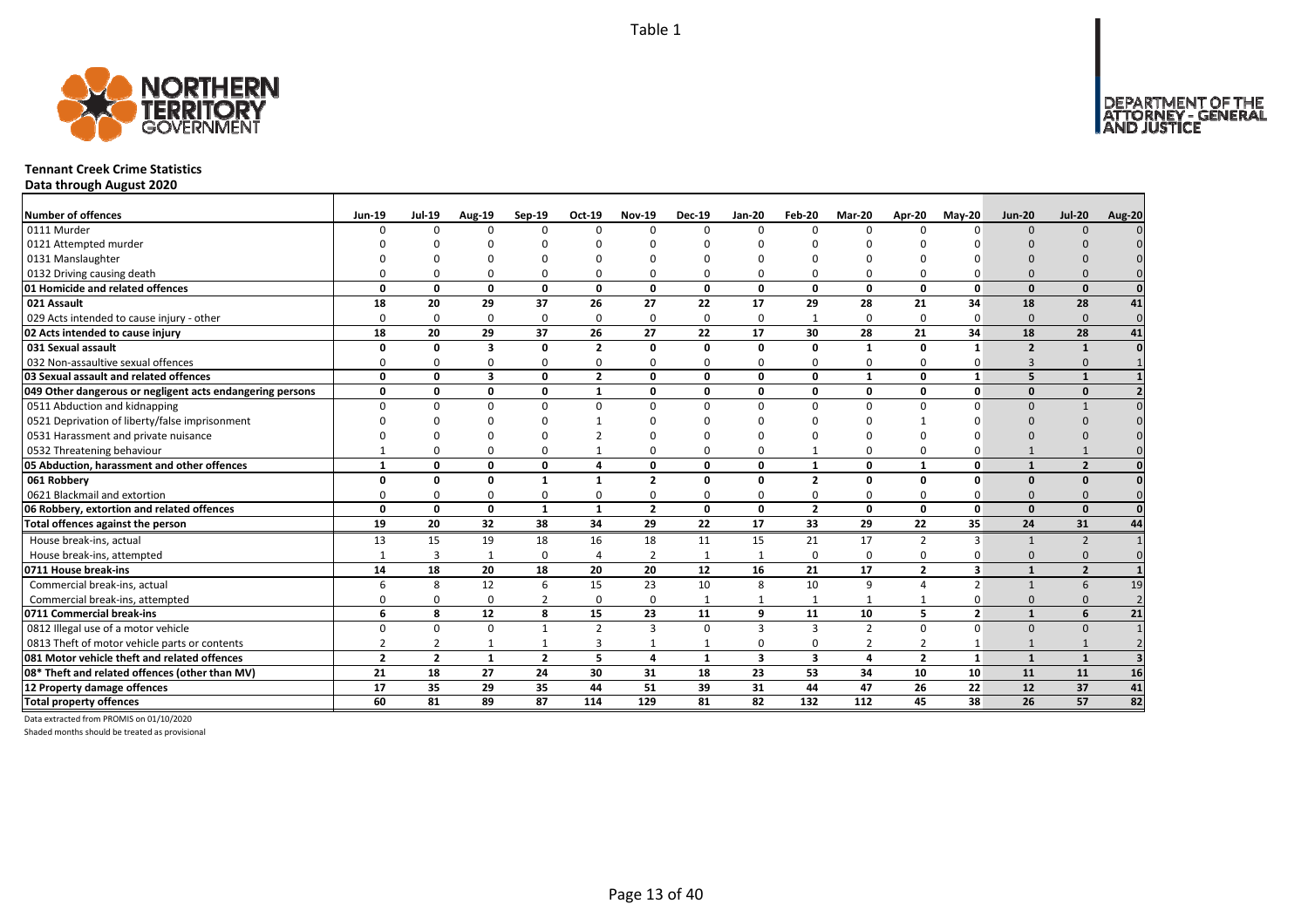DEPARTMENT OF THE<br>ATTORNEY - GENERAL<br>AND JUSTICE



# **Nhulunbuy Crime Statistics**

**Data through August 2020**

| Number of offences                                        | <b>Jun-18</b>           | <b>Jul-18</b> | Aug-18                  | Sep-18                  | <b>Oct-18</b> | <b>Nov-18</b>  | <b>Dec-18</b> | Jan-19                  | <b>Feb-19</b>  | Mar-19         | Apr-19         | <b>May-19</b>           |
|-----------------------------------------------------------|-------------------------|---------------|-------------------------|-------------------------|---------------|----------------|---------------|-------------------------|----------------|----------------|----------------|-------------------------|
| 0111 Murder                                               | <sup>n</sup>            | $\Omega$      | 0                       | $\Omega$                | $\Omega$      | $\Omega$       | $\Omega$      | $\Omega$                | $\Omega$       | $\Omega$       | $\Omega$       | 0                       |
| 0121 Attempted murder                                     |                         |               | n                       | C                       |               | n              | ŋ             | ŋ                       | C              |                |                |                         |
| 0131 Manslaughter                                         |                         | ŋ             | 0                       | $\Omega$                |               | O              | 0             | 0                       | $\Omega$       |                |                | $\Omega$                |
| 0132 Driving causing death                                | O                       | $\Omega$      | 0                       | $\Omega$                | 0             | 0              | $\Omega$      | 0                       | $\Omega$       | 0              | 0              | 0l                      |
| 01 Homicide and related offences                          | 0                       | 0             | $\mathbf{0}$            | 0                       | $\mathbf{0}$  | 0              | 0             | 0                       | 0              | 0              | 0              | $\mathbf{0}$            |
| 021 Assault                                               | 3                       | 6             | 11                      | $\overline{7}$          | 10            | $\overline{ }$ | 5             | 3                       | 5              | 8              | 4              | 5                       |
| 029 Acts intended to cause injury - other                 | 0                       | 0             | 0                       | 0                       | $\Omega$      | 0              | 0             | 0                       | 0              | 0              | 0              | $\mathbf 0$             |
| 02 Acts intended to cause injury                          | 3                       | 6             | 11                      | $\overline{7}$          | 10            | $\overline{ }$ | 5             | 3                       | 5              | 8              | 4              | 5 <sup>1</sup>          |
| 031 Sexual assault                                        | 3                       | 0             | 0                       | $\mathbf 0$             | $\Omega$      | $\overline{2}$ | 0             | 0                       | $\Omega$       | $\mathbf{1}$   | 0              | $\mathbf{0}$            |
| 032 Non-assaultive sexual offences                        | 0                       | 0             | 0                       | $\Omega$                |               | 0              | $\Omega$      | 0                       | $\Omega$       | $\Omega$       | 0              | $\mathbf{0}$            |
| 03 Sexual assault and related offences                    | $\overline{\mathbf{3}}$ | $\mathbf{0}$  | $\mathbf{0}$            | $\mathbf{0}$            | 0             | $\overline{2}$ | $\mathbf{0}$  | $\Omega$                | $\mathbf{0}$   | $\mathbf{1}$   | 0              | $\mathbf{0}$            |
| 049 Other dangerous or negligent acts endangering persons | 0                       | 0             | $\mathbf 0$             | 0                       | 0             | 0              | 0             | 0                       | 0              | 0              | 0              | $\mathbf{0}$            |
| 0511 Abduction and kidnapping                             | $\Omega$                | 0             | $\mathbf 0$             | $\mathbf 0$             | $\Omega$      | $\Omega$       | $\Omega$      | $\Omega$                | $\Omega$       | 0              | 0              | $\mathbf{0}$            |
| 0521 Deprivation of liberty/false imprisonment            |                         | 0             | O                       | $\Omega$                |               | n              | ŋ             | 0                       | $\Omega$       | ŋ              | O              | $\mathbf 0$             |
| 0531 Harassment and private nuisance                      | ŋ                       | 0             | 0                       | $\Omega$                |               | n              | ŋ             | 0                       | $\Omega$       |                | O              | 0                       |
| 0532 Threatening behaviour                                | 0                       | 0             | $\mathbf{1}$            | $\Omega$                | ŋ             | 0              | $\Omega$      | 0                       | $\Omega$       | $\Omega$       | 0              | $\mathbf 0$             |
| 05 Abduction, harassment and other offences               | $\mathbf{1}$            | 0             | $\mathbf{1}$            | 0                       | 0             | 0              | 0             | 0                       | 0              | 0              | 0              | $\mathbf{0}$            |
| 061 Robbery                                               | $\mathbf 0$             | $\mathbf{0}$  | 3                       | 0                       | $\Omega$      | 0              | 0             | 0                       | 0              | 0              | $\mathbf 0$    | <sub>0</sub>            |
| 0621 Blackmail and extortion                              | 0                       | 0             | 0                       | 0                       | $\Omega$      | 0              | $\Omega$      | 0                       | 0              | $\Omega$       | 0              | $\mathbf{0}$            |
| 06 Robbery, extortion and related offences                | $\mathbf 0$             | 0             | $\overline{\mathbf{3}}$ | 0                       | 0             | 0              | 0             | 0                       | 0              | 0              | 0              | $\mathbf{0}$            |
| Total offences against the person                         | $\overline{7}$          | 6             | 15                      | $\overline{7}$          | 10            | 9              | 5             | $\overline{\mathbf{3}}$ | 5              | 9              | 4              | 5 <sup>1</sup>          |
| House break-ins, actual                                   | $\overline{2}$          | $\mathbf{1}$  | $\mathbf{1}$            | $\mathbf{1}$            | $\mathbf{1}$  | $\Omega$       | $\mathbf{1}$  | $\mathbf{1}$            | $\mathbf{1}$   | $\mathbf{1}$   | 0              | 6                       |
| House break-ins, attempted                                | $\mathbf 0$             | 0             | 0                       | 0                       | O             | 0              | 0             | 1                       | $\Omega$       | 0              | 1              | $\mathbf 0$             |
| 0711 House break-ins                                      | $\overline{2}$          | $\mathbf{1}$  | $\mathbf{1}$            | $\mathbf{1}$            | $\mathbf{1}$  | 0              | $\mathbf{1}$  | $\overline{2}$          | $\mathbf{1}$   | $\mathbf{1}$   | $\mathbf{1}$   | $6 \mid$                |
| Commercial break-ins, actual                              | 3                       | 8             | $\mathbf{1}$            | $\mathbf{1}$            | $\Omega$      | $\Omega$       | $\mathbf{1}$  | 6                       | $\overline{3}$ | $\mathbf{1}$   | $\overline{2}$ | $\overline{3}$          |
| Commercial break-ins, attempted                           | 0                       | 0             | 0                       | 0                       | $\Omega$      | 0              | 0             | 0                       | $\mathbf{1}$   | 0              | 0              | $\mathbf 0$             |
| 0711 Commercial break-ins                                 | 3                       | 8             | $\mathbf{1}$            | $\mathbf{1}$            | 0             | 0              | $\mathbf{1}$  | 6                       | 4              | $\mathbf{1}$   | $\mathbf{2}$   | $\overline{\mathbf{3}}$ |
| 0812 Illegal use of a motor vehicle                       | $\overline{2}$          | 5             | $\mathbf 0$             | $\mathbf{1}$            | $\Omega$      | 3              | $\mathbf{1}$  | 3                       | $\Omega$       | $\Omega$       | $\overline{2}$ | $\mathbf{0}$            |
| 0813 Theft of motor vehicle parts or contents             | $\mathbf{1}$            | $\mathbf 1$   | 0                       | $\mathbf 0$             | $\Omega$      | $\mathbf{1}$   | 0             | 3                       | $\mathbf 0$    | 0              | 0              | $\mathbf{0}$            |
| 081 Motor vehicle theft and related offences              | 3                       | 6             | 0                       | $\mathbf{1}$            | 0             | 4              | $\mathbf{1}$  | 6                       | 0              | 0              | $\overline{2}$ | $\mathbf{0}$            |
| 08* Theft and related offences (other than MV)            | 12                      | 13            | 9                       | $\overline{\mathbf{3}}$ | $\mathbf{1}$  | 0              | 5             | 12                      | 10             | 6              | 11             | $\overline{7}$          |
| 12 Property damage offences                               | $\overline{7}$          | 10            | 6                       | 9                       | 4             | $\overline{7}$ | 4             | 19                      | 5              | $\overline{7}$ | $\overline{7}$ | 9                       |
| <b>Total property offences</b>                            | 27                      | 38            | 17                      | 15                      | 6             | 11             | 12            | 45                      | 20             | 15             | 23             | 25                      |

Data extracted from PROMIS on 01/10/2020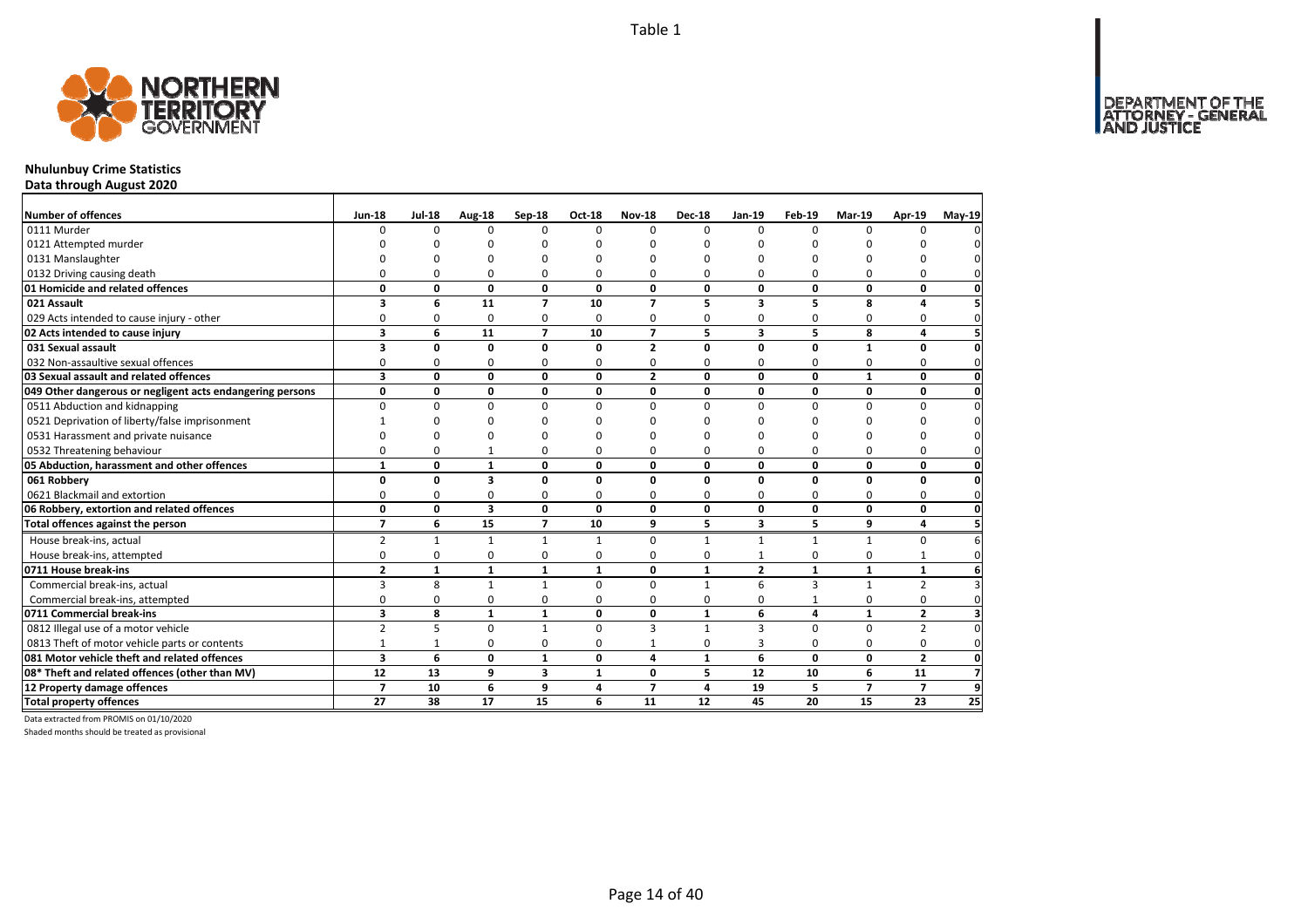

# **Nhulunbuy Crime Statistics**

**Data through August 2020**

| <b>Number of offences</b>                                 | <b>Jun-19</b>  | <b>Jul-19</b>  | <b>Aug-19</b>  | Sep-19                  | $Oct-19$       | <b>Nov-19</b>            | <b>Dec-19</b>           | <b>Jan-20</b>  | Feb-20                  | <b>Mar-20</b>  | Apr-20         | $M$ ay-20      | <b>Jun-20</b>            | <b>Jul-20</b>            | <b>Aug-20</b> |
|-----------------------------------------------------------|----------------|----------------|----------------|-------------------------|----------------|--------------------------|-------------------------|----------------|-------------------------|----------------|----------------|----------------|--------------------------|--------------------------|---------------|
| 0111 Murder                                               |                | n              | $\Omega$       | $\Omega$                | $\Omega$       |                          | $\Omega$                | $\Omega$       | $\Omega$                | $\Omega$       |                | n              | $\Omega$                 | $\Omega$                 |               |
| 0121 Attempted murder                                     |                |                |                |                         |                |                          |                         |                |                         |                |                |                |                          |                          |               |
| 0131 Manslaughter                                         |                |                |                |                         |                |                          |                         |                |                         |                |                |                |                          |                          |               |
| 0132 Driving causing death                                |                |                |                | $\Omega$                | $\Omega$       |                          |                         | $\Omega$       | $\Omega$                | O              |                |                |                          |                          |               |
| 01 Homicide and related offences                          | O              | n              | 0              | $\mathbf{0}$            | 0              | 0                        | 0                       | 0              | $\mathbf{0}$            | 0              | 0              | $\Omega$       | $\Omega$                 | $\Omega$                 |               |
| 021 Assault                                               |                | 5              | $\lambda$      | 5                       | 8              | $\overline{\phantom{a}}$ | 3                       | $\overline{2}$ | 3                       | 11             | $\overline{2}$ |                | 6                        |                          |               |
| 029 Acts intended to cause injury - other                 |                |                | $\Omega$       | 0                       | 0              |                          | O                       | O              | $\Omega$                | 0              | $\Omega$       | O              | $\Omega$                 |                          |               |
| 02 Acts intended to cause injury                          | 4              | 5              | $\mathbf{A}$   | 5                       | 8              | $\overline{7}$           | $\overline{\mathbf{3}}$ | $\overline{2}$ | $\overline{\mathbf{3}}$ | 11             | $\overline{2}$ | $\mathbf{1}$   | 6                        | 5                        |               |
| 031 Sexual assault                                        |                | n              |                | $\Omega$                | 0              | $\Omega$                 | 1                       | O              | $\mathbf{1}$            | 0              | $\Omega$       | 1              |                          | $\overline{\phantom{a}}$ |               |
| 032 Non-assaultive sexual offences                        |                |                | $\Omega$       | $\Omega$                | 0              | 0                        | 0                       | $\Omega$       | $\Omega$                | 0              | $\Omega$       | 0              | $\Omega$                 |                          |               |
| 03 Sexual assault and related offences                    | $\mathbf{1}$   | 0              | $\mathbf{1}$   | $\mathbf{0}$            | $\mathbf{0}$   | $\mathbf 0$              | $\mathbf{1}$            | 0              | $\mathbf{1}$            | 0              | 0              | $\mathbf{1}$   | $\mathbf{1}$             | $\overline{2}$           |               |
| 049 Other dangerous or negligent acts endangering persons | 0              | O              | 0              | $\mathbf{0}$            | 0              | 0                        | 0                       | 0              | $\mathbf{0}$            | 0              | 0              | $\mathbf{0}$   | $\Omega$                 | $\mathbf{0}$             |               |
| 0511 Abduction and kidnapping                             | U              |                | $\Omega$       | $\Omega$                | $\Omega$       | <sup>n</sup>             | U                       | $\Omega$       | $\Omega$                | $\Omega$       | $\Omega$       |                | $\Omega$                 | $\cap$                   |               |
| 0521 Deprivation of liberty/false imprisonment            |                |                |                |                         | ŋ              |                          |                         |                |                         |                |                |                |                          |                          |               |
| 0531 Harassment and private nuisance                      |                |                |                |                         | n              |                          |                         |                |                         |                |                |                |                          |                          |               |
| 0532 Threatening behaviour                                |                |                | $\Omega$       | $\Omega$                | 0              |                          |                         | $\Omega$       | $\Omega$                | 0              | $\Omega$       |                | $\Omega$                 |                          |               |
| 05 Abduction, harassment and other offences               | $\Omega$       | n              | 0              | $\mathbf 0$             | 0              | $\Omega$                 | O                       | 0              | $\mathbf{0}$            | 0              | $\Omega$       | $\mathbf{0}$   | $\mathbf{1}$             | $\Omega$                 |               |
| 061 Robbery                                               | O              | 0              | 1              | $\mathbf{0}$            | $\mathbf{1}$   | $\mathbf 0$              | 0                       | $\mathbf{1}$   | $\mathbf{0}$            | 0              | $\Omega$       | $\mathbf{0}$   | $\Omega$                 | $\mathbf{1}$             |               |
| 0621 Blackmail and extortion                              |                |                | $\Omega$       | $\mathbf 0$             | 0              | O                        | O                       | $\Omega$       | $\Omega$                | 0              | $\Omega$       | 0              | $\Omega$                 | $\Omega$                 |               |
| 06 Robbery, extortion and related offences                | $\Omega$       | O              | 1              | $\mathbf 0$             | 1              | $\Omega$                 | 0                       | 1              | $\mathbf{0}$            | 0              | 0              | $\mathbf{0}$   | $\Omega$                 | $\mathbf{1}$             |               |
| Total offences against the person                         | 5              | 5.             | 6              | 5                       | 9              | $\overline{7}$           | 4                       | 3              | 4                       | 11             | $\overline{2}$ | $\overline{2}$ | 8                        | 8                        |               |
| House break-ins, actual                                   | $\overline{2}$ | $\mathbf{1}$   | $\mathcal{P}$  | 1                       | 4              | $\mathbf{1}$             | 3                       | $\Omega$       | $\Lambda$               | $\Omega$       | $\Omega$       | $\mathbf{1}$   | $\overline{2}$           |                          |               |
| House break-ins, attempted                                | O              | U              | $\Omega$       | $\Omega$                | 0              | $\Omega$                 | O                       | $\Omega$       | $\Omega$                | 0              | $\Omega$       | 0              | $\Omega$                 |                          |               |
| 0711 House break-ins                                      | $\overline{2}$ | $\mathbf{1}$   | $\overline{2}$ | $\mathbf{1}$            | 4              | $\mathbf{1}$             | $\overline{\mathbf{3}}$ | 0              | 4                       | 0              | 0              | $\mathbf{1}$   | $\overline{\phantom{a}}$ |                          |               |
| Commercial break-ins, actual                              |                | $\Omega$       |                | $\mathbf 0$             | $\mathbf{1}$   | $\mathbf{1}$             | $\mathbf{1}$            | $\Omega$       | $\overline{3}$          | 3              | $\Omega$       | $\Omega$       | $\mathbf{1}$             | $\mathcal{P}$            |               |
| Commercial break-ins, attempted                           |                |                | $\Omega$       | $\Omega$                | 0              | O                        | O                       | O              | $\Omega$                | 0              | ŋ              |                |                          |                          |               |
| 0711 Commercial break-ins                                 | $\overline{2}$ | 0              | $\mathbf{1}$   | 0                       | 1              | 1                        | $\mathbf{1}$            | 0              | 3                       | 3              | 0              | $\mathbf{0}$   | $\overline{2}$           | $\overline{2}$           |               |
| 0812 Illegal use of a motor vehicle                       | $\Omega$       |                | $\Omega$       | $\mathbf 0$             | $\mathbf{1}$   | $\mathbf{1}$             | $\Omega$                | $\Omega$       | $\overline{1}$          | $\mathbf{1}$   | $\Omega$       | $\Omega$       | $\Omega$                 | $\Omega$                 |               |
| 0813 Theft of motor vehicle parts or contents             |                | U              |                | $\overline{2}$          | 0              | $\Omega$                 | $\Omega$                | 0              | 0                       | 0              | $\Omega$       |                | $\Omega$                 |                          |               |
| 081 Motor vehicle theft and related offences              | $\mathbf{1}$   | $\mathbf{1}$   | $\mathbf{1}$   | $\overline{2}$          | $\mathbf{1}$   | $\mathbf{1}$             | 0                       | 0              | $\mathbf{1}$            | $\mathbf{1}$   | 0              | $\mathbf{0}$   | $\Omega$                 | $\mathbf{0}$             |               |
| 08* Theft and related offences (other than MV)            | 3              | 6              | 4              | $\overline{\mathbf{3}}$ | 6              | 3                        | 7                       | 5              | $\overline{7}$          | $\overline{2}$ | 0              | 6              | 5                        | 6                        |               |
| 12 Property damage offences                               | Δ              | $\overline{2}$ | 3              | $\overline{a}$          | $\overline{7}$ | 3                        | $\overline{7}$          | 4              | 5                       | 6              | $\overline{2}$ | $\overline{2}$ | 5                        | 11                       |               |
| <b>Total property offences</b>                            | 12             | 10             | 11             | 10                      | 19             | 9                        | 18                      | 9              | 20                      | 12             | $\overline{2}$ | 9              | 14                       | 23                       | 20            |

Data extracted from PROMIS on 01/10/2020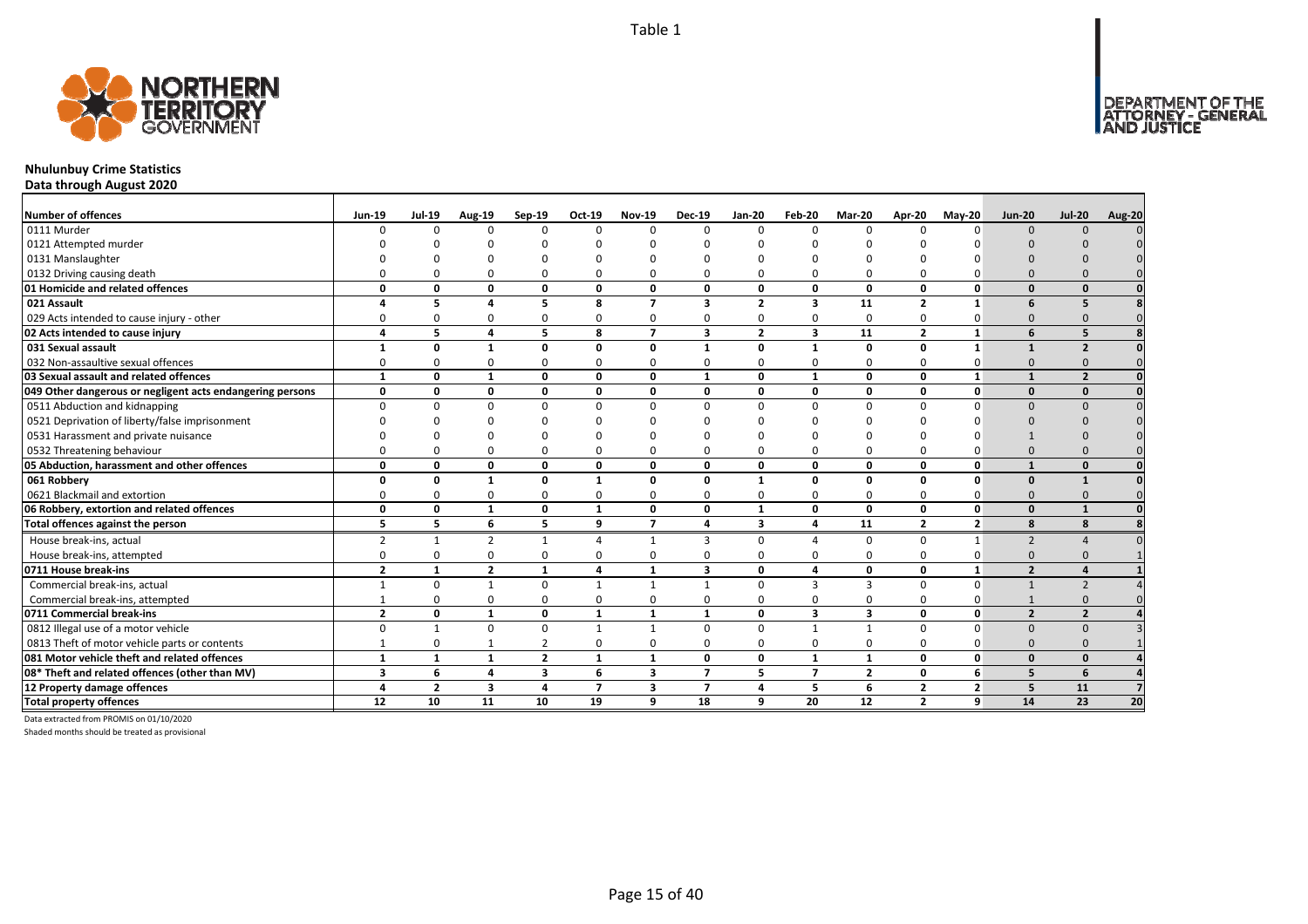

### **NT Balance Crime Statistics**

**Data through August 2020**

| Number of offences                                        | <b>Jun-18</b>  | <b>Jul-18</b>   | Aug-18         | Sep-18         | <b>Oct-18</b>  | <b>Nov-18</b>  | <b>Dec-18</b>  | Jan-19          | Feb-19         | <b>Mar-19</b>            | Apr-19         | $May-19$       |
|-----------------------------------------------------------|----------------|-----------------|----------------|----------------|----------------|----------------|----------------|-----------------|----------------|--------------------------|----------------|----------------|
| 0111 Murder                                               | $\Omega$       | $\Omega$        | $\Omega$       | $\Omega$       | $\Omega$       | $\Omega$       | 1              | $\Omega$        | $\Omega$       | $\Omega$                 | O              |                |
| 0121 Attempted murder                                     | n              | O               | O              | $\Omega$       |                |                | n              | 0               | 0              |                          | ŋ              |                |
| 0131 Manslaughter                                         | $\Omega$       | $\Omega$        | 0              | $\Omega$       |                | $\Omega$       |                | 0               | $\Omega$       |                          | $\Omega$       |                |
| 0132 Driving causing death                                | 0              | $\mathbf{1}$    | 0              | 0              | O              | 0              | 0              | 0               | $\Omega$       | O                        | 0              | 0              |
| 01 Homicide and related offences                          | 0              | $\mathbf{1}$    | 0              | $\mathbf 0$    | $\mathbf{0}$   | 1              | $\overline{2}$ | 0               | $\mathbf 0$    | $\Omega$                 | 0              | $\mathbf 0$    |
| 021 Assault                                               | 140            | 144             | 159            | 203            | 186            | 178            | 205            | 147             | 144            | 169                      | 144            | 145            |
| 029 Acts intended to cause injury - other                 | $\Omega$       | $\mathbf{1}$    | 0              | $\mathbf{1}$   | $\mathbf{1}$   | $\mathbf{1}$   | 0              | 0               | $\Omega$       | $\Omega$                 | $\Omega$       | $\mathbf 0$    |
| 02 Acts intended to cause injury                          | 140            | 145             | 159            | 204            | 187            | 179            | 205            | 147             | 144            | 169                      | 144            | 145            |
| 031 Sexual assault                                        | 8              | 10              | 5              | 8              | 11             | 5              | 3              | 9               | $\Delta$       | 8                        | 6              |                |
| 032 Non-assaultive sexual offences                        |                | 1               | 2              | $\Omega$       | $\Omega$       | 2              | 0              | 3               |                | $\Omega$                 | 1              |                |
| 03 Sexual assault and related offences                    | 9              | $\overline{11}$ | $\overline{7}$ | 8              | 11             | $\overline{ }$ | 3              | $\overline{12}$ | 5              | 8                        | $\overline{7}$ |                |
| 049 Other dangerous or negligent acts endangering persons | $\overline{ }$ | 5               | 4              | $\overline{a}$ | $\overline{ }$ | 9              | 6              | 5               | $\mathbf{1}$   | $\overline{\phantom{a}}$ | 3              |                |
| 0511 Abduction and kidnapping                             | 0              | 0               | $\mathbf 0$    | $\mathbf 0$    | $\Omega$       | 0              | $\Omega$       | 0               | $\mathbf 0$    | $\Omega$                 | 0              | $\Omega$       |
| 0521 Deprivation of liberty/false imprisonment            | $\Omega$       | $\Omega$        | 0              | $\Omega$       |                | $\mathcal{P}$  | з              | $\overline{2}$  | $\Omega$       |                          | 0              |                |
| 0531 Harassment and private nuisance                      |                |                 | 2              | 5              |                | n              |                | 2               |                |                          | 6              |                |
| 0532 Threatening behaviour                                | 8              | $\overline{7}$  | $\overline{7}$ | 10             | 7              | q              | 10             | 5               | 7              | 6                        | 11             |                |
| 05 Abduction, harassment and other offences               | 10             | 8               | 9              | 15             | 15             | 11             | 14             | 9               | 9              | $\overline{ }$           | 17             | 9              |
| 061 Robbery                                               | 0              | 0               | $\mathbf{1}$   | $\mathbf{1}$   | $\mathbf{1}$   | 0              | 0              | 0               | $\mathbf{1}$   | 0                        | 0              | $\mathbf{0}$   |
| 0621 Blackmail and extortion                              | 0              | 0               | 0              | 0              | $\Omega$       | 0              | 0              | $\Omega$        | $\Omega$       | $\Omega$                 | 0              | $\Omega$       |
| 06 Robbery, extortion and related offences                | 0              | 0               | $\mathbf{1}$   | $\mathbf{1}$   | $\mathbf{1}$   | 0              | 0              | 0               | $\mathbf{1}$   | $\mathbf{0}$             | 0              | $\mathbf{0}$   |
| Total offences against the person                         | 166            | 170             | 180            | 232            | 221            | 207            | 230            | 173             | 160            | 191                      | 171            | 163            |
| House break-ins, actual                                   | 23             | 23              | 26             | 28             | 24             | 14             | 48             | 82              | 41             | 27                       | 46             | 48             |
| House break-ins, attempted                                | 5              | 6               | 3              | 5              | $\overline{ }$ | $\overline{2}$ | 9              | 15              | $\overline{2}$ |                          | 7              | 4              |
| 0711 House break-ins                                      | 28             | 29              | 29             | 33             | 31             | 16             | 57             | 97              | 43             | 31                       | 53             | 52             |
| Commercial break-ins, actual                              | 68             | 61              | 39             | 37             | 54             | 53             | 75             | 133             | 98             | 102                      | 89             | 83             |
| Commercial break-ins, attempted                           | 6              | 6               | 6              | 8              | 11             | 10             | 11             | 17              | 13             | $\overline{4}$           | 8              | 11             |
| 0711 Commercial break-ins                                 | 74             | 67              | 45             | 45             | 65             | 63             | 86             | 150             | 111            | 106                      | 97             | 94             |
| 0812 Illegal use of a motor vehicle                       | 16             | 13              | 18             | 12             | 20             | 11             | 12             | 26              | 12             | 13                       | 13             | 15             |
| 0813 Theft of motor vehicle parts or contents             | 11             | 10              | 10             | 14             | 12             | 5              | 3              | 3               | 6              | 11                       | 11             | $\overline{7}$ |
| 081 Motor vehicle theft and related offences              | 27             | 23              | 28             | 26             | 32             | 16             | 15             | 29              | 18             | 24                       | 24             | 22             |
| 08* Theft and related offences (other than MV)            | 114            | 106             | 70             | 82             | 107            | 80             | 106            | 154             | 97             | 119                      | 106            | 118            |
| 12 Property damage offences                               | 132            | 123             | 131            | 155            | 166            | 148            | 162            | 209             | 137            | 148                      | 127            | 152            |
| <b>Total property offences</b>                            | 375            | 348             | 303            | 341            | 401            | 323            | 426            | 639             | 406            | 428                      | 407            | 438            |

Data extracted from PROMIS on 01/10/2020

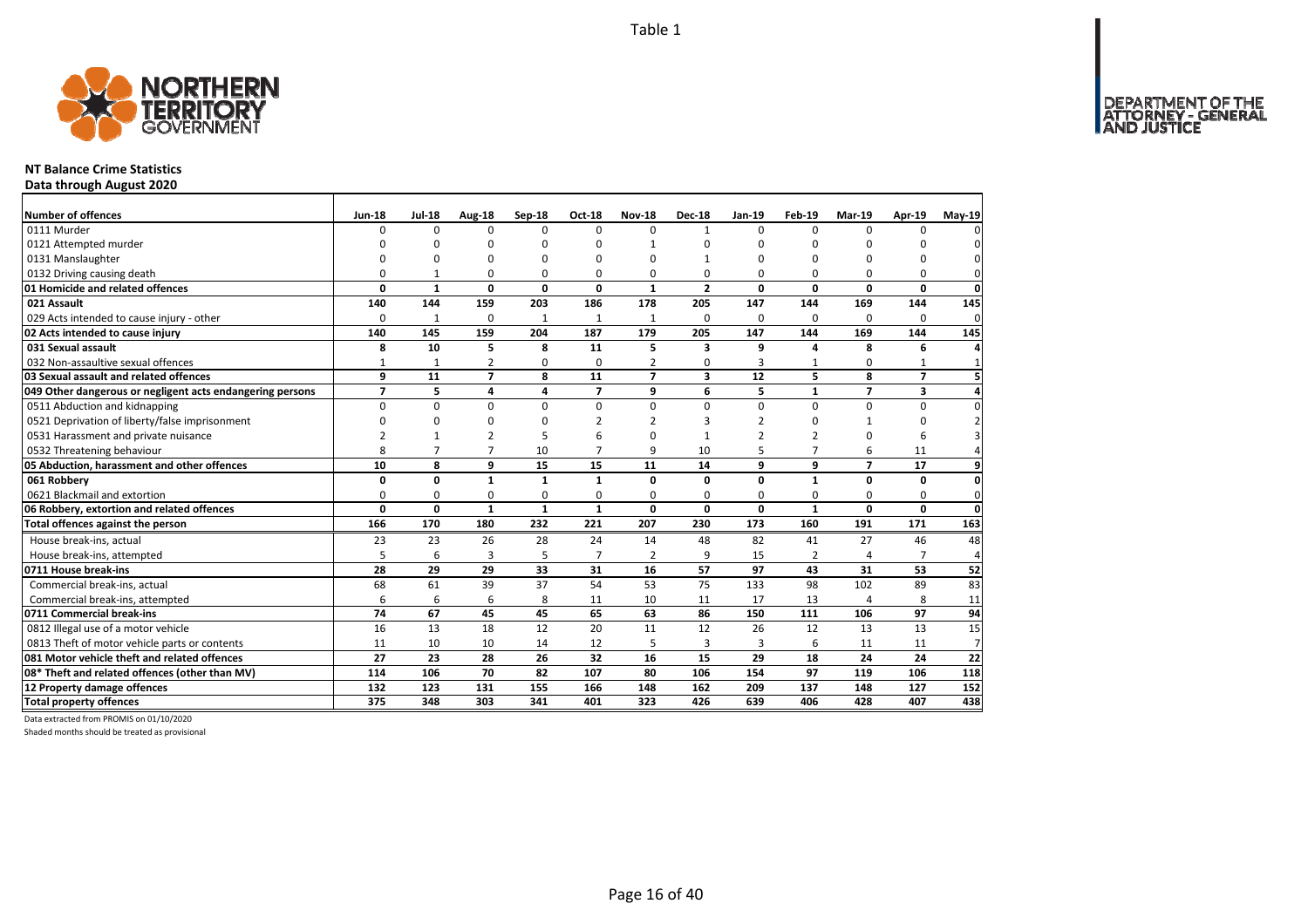

### **NT Balance Crime Statistics**

**Data through August 2020**

| <b>Number of offences</b>                                 | <b>Jun-19</b>  | <b>Jul-19</b>            | <b>Aug-19</b>  | Sep-19                  | Oct-19       | <b>Nov-19</b>  | <b>Dec-19</b>  | <b>Jan-20</b>            | Feb-20                  | Mar-20         | Apr-20   | <b>Mav-20</b>  | <b>Jun-20</b>            | <b>Jul-20</b>  | Aug-20         |
|-----------------------------------------------------------|----------------|--------------------------|----------------|-------------------------|--------------|----------------|----------------|--------------------------|-------------------------|----------------|----------|----------------|--------------------------|----------------|----------------|
| 0111 Murder                                               | n              | $\Omega$                 | n              | $\Omega$                | $\Omega$     |                | $\Omega$       | $\Omega$                 | $\Omega$                | $\Omega$       |          |                | $\Omega$                 | $\Omega$       |                |
| 0121 Attempted murder                                     |                |                          |                |                         |              |                |                |                          |                         |                |          |                |                          |                |                |
| 0131 Manslaughter                                         |                |                          |                |                         |              |                |                |                          |                         |                |          |                |                          |                |                |
| 0132 Driving causing death                                |                |                          |                | 0                       | 0            |                |                |                          | $\Omega$                | 0              |          |                |                          |                |                |
| 01 Homicide and related offences                          | $\Omega$       | 0                        | $\Omega$       | $\mathbf{0}$            | $\mathbf{1}$ | $\mathbf{1}$   | 0              | $\overline{2}$           | $\mathbf{0}$            | 0              | $\Omega$ | $\Omega$       | $\Omega$                 | $\Omega$       | $\Omega$       |
| 021 Assault                                               | 127            | 145                      | 151            | 164                     | 159          | 183            | 193            | 176                      | 191                     | 190            | 130      | 118            | 141                      | 173            | 215            |
| 029 Acts intended to cause injury - other                 | $\Omega$       | 0                        | $\Omega$       | 1                       | $\mathbf{1}$ | 0              |                | $\Omega$                 | 1                       | 0              | $\Omega$ |                | $\mathbf{1}$             | $\mathbf{0}$   | $\mathbf{0}$   |
| 02 Acts intended to cause injury                          | 127            | 145                      | 151            | 165                     | 160          | 183            | 194            | 176                      | 192                     | 190            | 130      | 119            | 142                      | 173            | 215            |
| 031 Sexual assault                                        | 6              | $\overline{\phantom{a}}$ | 3              | 8                       | 11           | 8              | 6              | 6                        | 5                       | 5              |          |                | $\overline{ }$           | 6              |                |
| 032 Non-assaultive sexual offences                        | $\Omega$       |                          | 3              | $\Omega$                | 1            |                |                | $\overline{2}$           | 0                       | 0              | 2        | O              | $\overline{2}$           |                |                |
| 03 Sexual assault and related offences                    | 6              | q                        | 6              | 8                       | 12           | q              | 8              | 8                        | 5                       | 5              | 6        | $\overline{a}$ | $\mathbf{q}$             | $\overline{7}$ |                |
| 049 Other dangerous or negligent acts endangering persons |                | 5                        | 5              | $\overline{\mathbf{3}}$ | 4            | $\mathbf{1}$   | $\overline{2}$ | $\mathbf{1}$             | $\overline{\mathbf{3}}$ | 3              | 4        | 1              | $\Delta$                 | $\overline{2}$ |                |
| 0511 Abduction and kidnapping                             | $\Omega$       | <sup>0</sup>             | $\Omega$       | $\Omega$                | $\Omega$     | $\Omega$       | $\Omega$       | $\Omega$                 | $\Omega$                | $\Omega$       | $\Omega$ | $\Omega$       | $\Omega$                 | $\Omega$       |                |
| 0521 Deprivation of liberty/false imprisonment            |                |                          |                |                         | 3            |                |                |                          |                         | $\overline{2}$ |          |                |                          |                |                |
| 0531 Harassment and private nuisance                      |                |                          |                |                         | O            |                |                |                          | -2                      | $\Omega$       |          |                |                          |                |                |
| 0532 Threatening behaviour                                |                |                          | q              | $\overline{2}$          | 8            | q              |                | $\overline{a}$           | 16                      | 12             |          |                |                          |                |                |
| 05 Abduction, harassment and other offences               | $\mathbf{3}$   | $\overline{\phantom{a}}$ | 11             | $\overline{\mathbf{3}}$ | 11           | 13             | q              | $\overline{\phantom{a}}$ | 20                      | 14             | 15       | 3              | 11                       | $\mathbf{q}$   | 11             |
| 061 Robbery                                               | O              | $\mathbf{1}$             | $\overline{2}$ | $\mathbf{1}$            | 0            | $\mathbf{1}$   | $\overline{2}$ | $\mathbf{1}$             | $\mathbf{1}$            | $\mathbf{1}$   | 0        | $\Omega$       | $\Omega$                 | $\Omega$       | $\Omega$       |
| 0621 Blackmail and extortion                              | n              | 0                        | $\Omega$       | $\Omega$                | 0            |                | 0              | $\Omega$                 | $\Omega$                | 0              | $\Omega$ |                |                          | $\Omega$       | $\Omega$       |
| 06 Robbery, extortion and related offences                | $\mathbf{0}$   | $\mathbf{1}$             | $\overline{2}$ | $\mathbf{1}$            | 0            | $\overline{2}$ | $\overline{2}$ | $\mathbf{1}$             | $\mathbf{1}$            | $\mathbf{1}$   | 0        | $\mathbf 0$    | $\mathbf{1}$             | $\Omega$       | $\Omega$       |
| Total offences against the person                         | 137            | 167                      | 175            | 180                     | 188          | 209            | 215            | 195                      | 221                     | 213            | 155      | 127            | 167                      | 191            | 241            |
| House break-ins, actual                                   | 36             | 35                       | 22             | 26                      | 30           | 31             | 54             | 78                       | 42                      | 32             | 15       | 8              | 5                        | 11             | 13             |
| House break-ins, attempted                                | $\overline{2}$ | $\overline{2}$           | $\Omega$       | $\overline{3}$          | 3            | 10             | $\overline{a}$ | 13                       | 6                       | 6              | 5        | $\overline{2}$ | $\overline{2}$           | $\overline{3}$ | $\overline{1}$ |
| 0711 House break-ins                                      | 38             | 37                       | 22             | 29                      | 33           | 41             | 58             | 91                       | 48                      | 38             | 20       | 10             | $\overline{\mathbf{z}}$  | 14             | 14             |
| Commercial break-ins, actual                              | 50             | 60                       | 56             | 54                      | 59           | 56             | 55             | 109                      | 102                     | 114            | 38       | 33             | 19                       | 11             | 19             |
| Commercial break-ins, attempted                           |                | $\overline{2}$           |                | 5                       | 6            | 11             | 9              | 17                       | 6                       | 12             | 3        | $\overline{2}$ | 4                        | $\overline{3}$ |                |
| 0711 Commercial break-ins                                 | 54             | 62                       | 63             | 59                      | 65           | 67             | 64             | 126                      | 108                     | 126            | 41       | 35             | 23                       | 14             | 24             |
| 0812 Illegal use of a motor vehicle                       | 17             | $\overline{7}$           | 10             | 14                      | 9            | 19             | 18             | 12                       | 18                      | 23             | 13       | 13             | $\mathbf{3}$             | 6              | 10             |
| 0813 Theft of motor vehicle parts or contents             |                | 10                       | q              | $\overline{7}$          | 12           | 17             | 4              | q                        | 12                      | 17             | 11       | 3              | $\overline{\phantom{0}}$ |                | $\overline{2}$ |
| 081 Motor vehicle theft and related offences              | 21             | 17                       | 19             | 21                      | 21           | 36             | 22             | 21                       | 30                      | 40             | 24       | 16             | 5                        | 13             | 12             |
| 08* Theft and related offences (other than MV)            | 96             | 96                       | 100            | 107                     | 80           | 87             | 75             | 123                      | 111                     | 120            | 55       | 56             | 31                       | 41             | 43             |
| 12 Property damage offences                               | 104            | 98                       | 116            | 120                     | 109          | 148            | 147            | 162                      | 189                     | 180            | 104      | 92             | 101                      | 100            | 123            |
| <b>Total property offences</b>                            | 313            | 310                      | 320            | 336                     | 308          | 379            | 366            | 523                      | 486                     | 504            | 244      | 209            | 167                      | 182            | 216            |

Data extracted from PROMIS on 01/10/2020

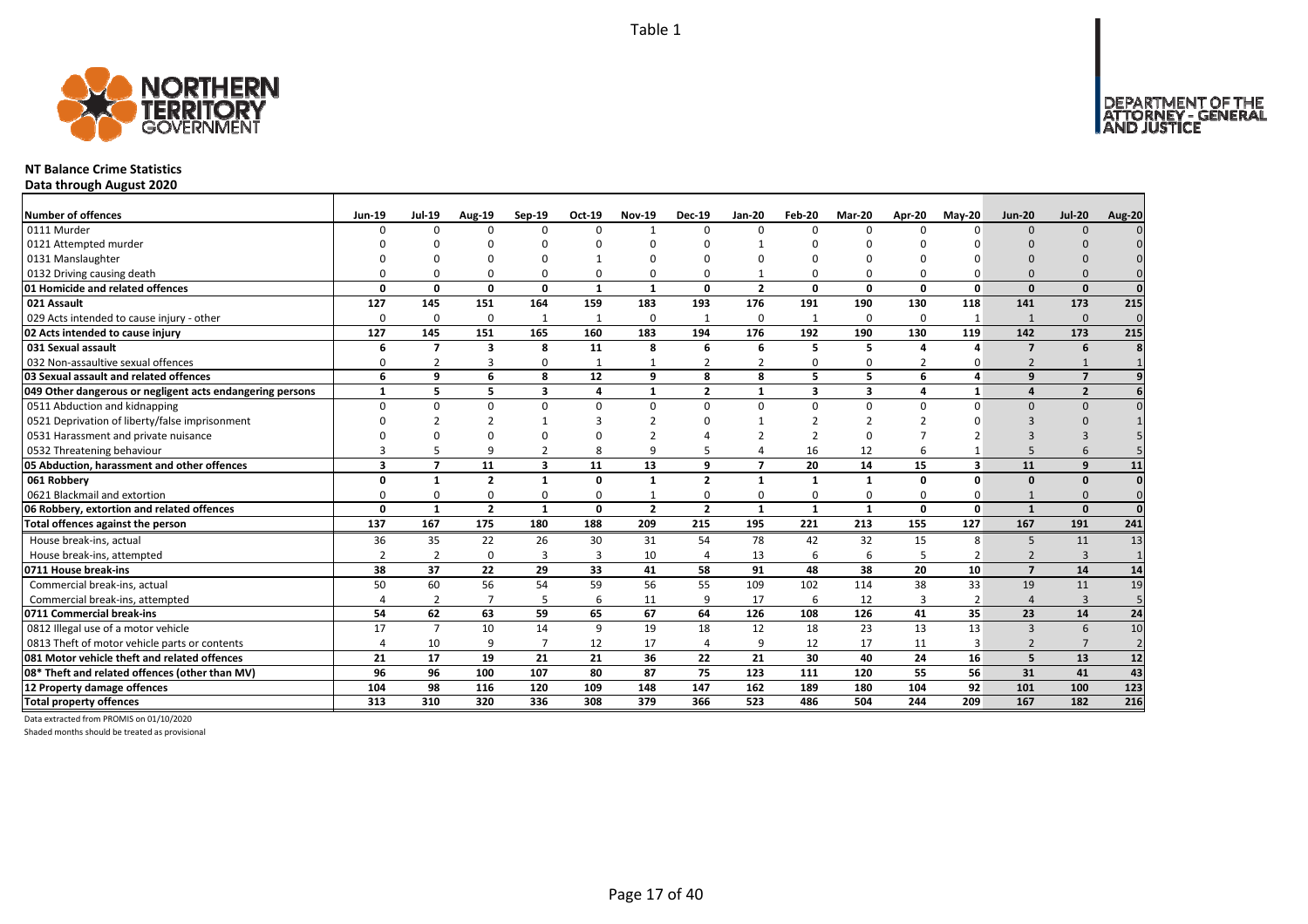

### **Northern Territory Assault Statistics Data through August 2020**

| Domestic violence                     | Alcohol involvement                              | <b>Jun-18</b> | <b>Jul-18</b> | Aug-18 | $Sep-18$ | <b>Oct-18</b> | <b>Nov-18</b> | <b>Dec-18</b> | Jan-19 | Feb-19 | <b>Mar-19</b> | Apr-19 | $M$ ay-19 | <b>Jun-19</b> |
|---------------------------------------|--------------------------------------------------|---------------|---------------|--------|----------|---------------|---------------|---------------|--------|--------|---------------|--------|-----------|---------------|
| DV involved                           | Alcohol involved                                 | 202           | 209           | 192    | 226      | 200           | 197           | 232           | 175    | 133    | 179           | 160    | 179       | 147           |
|                                       | No alcohol involved                              | 75            | 69            | 88     | 88       | 104           | 97            | 111           | 85     | 112    | 100           | 99     | 89        | 74            |
|                                       | Not known                                        | 36            | 54            | 37     | 49       | 62            | 65            | 65            | 45     | 40     | 53            | 45     | 42        | 38            |
| DV involved Total                     |                                                  | 313           | 332           | 317    | 363      | 366           | 359           | 408           | 305    | 285    | 332           | 304    | 310       | 259           |
| DV not involved                       | Alcohol involved                                 | 89            | 109           | 100    | 89       | 95            | 77            | 110           | 87     | 80     | 98            | 90     | 75        | 60            |
|                                       | No alcohol involved                              | 62            | 65            | 61     | 61       | 78            | 70            | 64            | 73     | 58     | 94            | 64     | 68        | 73            |
|                                       | Not known                                        | 65            | 56            | 54     | 65       | 65            | 66            | 57            | 62     | 69     | 61            | 50     | 54        | 46            |
| DV not involved Total                 |                                                  | 216           | 230           | 215    | 215      | 238           | 213           | 231           | 222    | 207    | 253           | 204    | 197       | 179           |
| Total assaults                        |                                                  | 529           | 562           | 532    | 578      | 604           | 572           | 639           | 527    | 492    | 585           | 508    | 507       | 438           |
| Assaults with alcohol involved        |                                                  | 291           | 318           | 292    | 315      | 295           | 274           | 342           | 262    | 213    | 277           | 250    | 254       | 207           |
| Assaults with no alcohol involved     |                                                  | 137           | 134           | 149    | 149      | 182           | 167           | 175           | 158    | 170    | 194           | 163    | 157       | 147           |
|                                       | Assaults with alcohol involvement unknown        | 101           | 110           | 91     | 114      | 127           | 131           | 122           | 107    | 109    | 114           | 95     | 96        | 84            |
|                                       | I% of assaults associated with domestic violence | 59.2%         | 59.1%         | 59.6%  | 62.8%    | 60.6%         | 62.8%         | 63.8%         | 57.9%  | 57.9%  | 56.8%         | 59.8%  | 61.1%     | 59.1%         |
| % of assaults associated with alcohol |                                                  | 55.0%         | 56.6%         | 54.9%  | 54.5%    | 48.8%         | 47.9%         | 53.5%         | 49.7%  | 43.3%  | 47.4%         | 49.2%  | 50.1%     | 47.3%         |

Data extracted from PROMIS on 01/10/2020

Shaded months should be treated as provisional

### **Darwin Assault Statistics Data through August 2020**

| <b>Domestic violence</b>               | Alcohol involvement                              | <b>Jun-18</b> | <b>Jul-18</b> | Aug-18 | $Sep-18$ | Oct-18 | <b>Nov-18</b> | <b>Dec-18</b> | Jan-19 | Feb-19 | <b>Mar-19</b> | Apr-19 | $Mav-19$ | <b>Jun-19</b>   |
|----------------------------------------|--------------------------------------------------|---------------|---------------|--------|----------|--------|---------------|---------------|--------|--------|---------------|--------|----------|-----------------|
| DV involved                            | Alcohol involved                                 | 44            | 47            | 38     | 45       | 46     | 39            | 44            | 43     | 30     | 46            | 37     | 50       | 33              |
|                                        | No alcohol involved                              | 11            | 11            | 15     | 14       | 16     | 11            | 17            | ٩      | 12     | 8             | 12     | 17       |                 |
|                                        | Not known                                        |               | 14            | 9      | 5        | 12     | 14            | 13            |        |        | 11            | 13     |          |                 |
| DV involved Total                      |                                                  | 59            | 72            | 62     | 64       | 74     | 64            | 74            | 59     | 49     | 65            | 62     | 74       | 47              |
| DV not involved                        | Alcohol involved                                 | 38            | 48            | 37     | 31       | 34     | 35            | 51            | 34     | 36     | 43            | 42     | 40       | 32              |
|                                        | No alcohol involved                              | 20            | 17            | 16     | 26       | 24     | 24            | 13            | 21     | 18     | 16            | 25     | 19       | 17 <sup>1</sup> |
|                                        | Not known                                        | 27            | 25            | 17     | 20       | 26     | 22            | 17            | 30     | 30     | 27            | 20     | 29       | 20              |
| DV not involved Total                  |                                                  | 85            | 90            | 70     | 77       | 84     | 81            | 81            | 85     | 84     | 86            | 87     | 88       | 69              |
| Total assaults                         |                                                  | 144           | 162           | 132    | 141      | 158    | 145           | 155           | 144    | 133    | 151           | 149    | 162      | 116             |
| Assaults with alcohol involved         |                                                  | 82            | 95            | 75     | 76       | 80     | 74            | 95            | 77     | 66     | 89            | 79     | 90       | 65              |
| Assaults with no alcohol involved      |                                                  | 31            | 28            | 31     | 40       | 40     | 35            | 30            | 30     | 30     | 24            | 37     | 36       | 24              |
|                                        | Assaults with alcohol involvement unknown        | 31            | 39            | 26     | 25       | 38     | 36            | 30            | 37     | 37     | 38            | 33     | 36       | 27              |
|                                        | I% of assaults associated with domestic violence | 41.0%         | 44.4%         | 47.0%  | 45.4%    | 46.8%  | 44.1%         | 47.7%         | 41.0%  | 36.8%  | 43.0%         | 41.6%  | 45.7%    | 40.5%           |
| I% of assaults associated with alcohol |                                                  | 56.9%         | 58.6%         | 56.8%  | 53.9%    | 50.6%  | 51.0%         | 61.3%         | 53.5%  | 49.6%  | 58.9%         | 53.0%  | 55.6%    | 56.0%           |

Page 18 of 40

Data extracted from PROMIS on 01/10/2020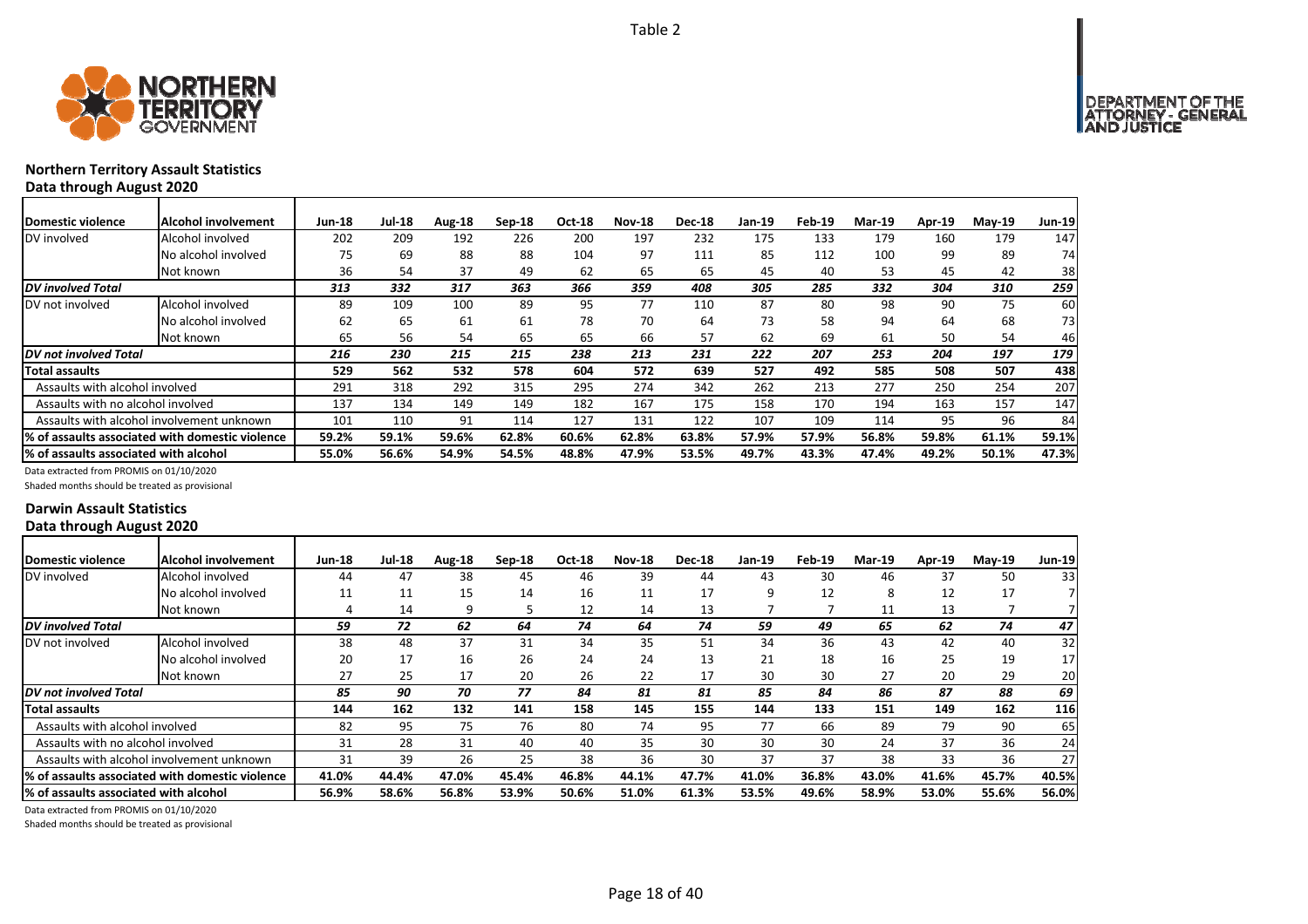



### **Northern Territory Assault Statistics Data through August 2020**

| Domestic violence                     | Alcohol involvement                             | <b>Jul-19</b> | Aug-19 | $Sep-19$ | Oct-19 | <b>Nov-19</b> | <b>Dec-19</b> | Jan-20 | Feb-20 | Mar-20 | Apr-20 | $M$ ay-20 | <b>Jun-20</b> | <b>Jul-20</b> | <b>Aug-20</b> |
|---------------------------------------|-------------------------------------------------|---------------|--------|----------|--------|---------------|---------------|--------|--------|--------|--------|-----------|---------------|---------------|---------------|
| DV involved                           | Alcohol involved                                | 177           | 174    | 178      | 188    | 211           | 230           | 178    | 188    | 196    | 165    | 175       | 210           | 270           | 269           |
|                                       | No alcohol involved                             | 102           | 90     | 100      | 85     | 112           | 108           | 131    | 126    | 137    | 98     | 76        | 81            | 78            | 105           |
|                                       | Not known                                       | 45            | 50     | 46       | 60     | 51            | 59            | 54     | 59     | 49     | 33     | 35        | 34            | 36            | 72            |
| <b>DV</b> involved Total              |                                                 | 324           | 314    | 324      | 333    | 374           | 397           | 363    | 373    | 382    | 296    | 286       | 325           | 384           | 446           |
| DV not involved                       | Alcohol involved                                | 76            | 78     | 68       | 104    | 99            | 102           | 86     | 91     | 91     | 63     | 97        | 112           | 107           | 107           |
|                                       | No alcohol involved                             | 58            | 80     | 71       | 84     | 71            | 63            | 69     | 82     | 101    | 66     | 64        | 60            | 57            | 76            |
|                                       | Not known                                       | 73            |        | 73       | 63     | 53            | 81            | 69     | 79     | 72     | 55     | 43        | 56            | 80            | 58            |
| DV not involved Total                 |                                                 | 207           | 229    | 212      | 251    | 223           | 246           | 224    | 252    | 264    | 184    | 204       | 228           | 244           | 241           |
| <b>Total assaults</b>                 |                                                 | 531           | 543    | 536      | 584    | 597           | 643           | 587    | 625    | 646    | 480    | 490       | 553           | 628           | 687           |
| Assaults with alcohol involved        |                                                 | 253           | 252    | 246      | 292    | 310           | 332           | 264    | 279    | 287    | 228    | 272       | 322           | 377           | 376           |
| Assaults with no alcohol involved     |                                                 | 160           | 170    | 171      | 169    | 183           | 171           | 200    | 208    | 238    | 164    | 140       | 141           | 135           | 181           |
|                                       | Assaults with alcohol involvement unknown       | 118           | 121    | 119      | 123    | 104           | 140           | 123    | 138    | 121    | 88     | 78        | 90            | 116           | 130           |
|                                       | % of assaults associated with domestic violence | 61.0%         | 57.8%  | 60.4%    | 57.0%  | 62.6%         | 61.7%         | 61.8%  | 59.7%  | 59.1%  | 61.7%  | 58.4%     | 58.8%         | 61.1%         | 64.9%         |
| % of assaults associated with alcohol |                                                 | 47.6%         | 46.4%  | 45.9%    | 50.0%  | 51.9%         | 51.6%         | 45.0%  | 44.6%  | 44.4%  | 47.5%  | 55.5%     | 58.2%         | 60.0%         | 54.7%         |

Data extracted from PROMIS on 01/10/2020

Shaded months should be treated as provisional

### **Darwin Assault Statistics Data through August 2020**

| Domestic violence                     | Alcohol involvement                             | <b>Jul-19</b> | <b>Aug-19</b> | $Sep-19$ | Oct-19 | <b>Nov-19</b> | <b>Dec-19</b> | Jan-20 | Feb-20 | <b>Mar-20</b> | Apr-20 | $M$ ay-20 | <b>Jun-20</b> | <b>Jul-20</b> | <b>Aug-20</b>   |
|---------------------------------------|-------------------------------------------------|---------------|---------------|----------|--------|---------------|---------------|--------|--------|---------------|--------|-----------|---------------|---------------|-----------------|
| DV involved                           | Alcohol involved                                | 51            | 56            | 39       | 44     | 46            | 59            | 59     | 37     | 40            | 48     | 32        | 45            | 53            | 46              |
|                                       | No alcohol involved                             |               | 13            | 14       | 11     |               | 13            | 18     | 12     | 11            | 14     |           | 6             |               | 15 <sub>l</sub> |
|                                       | Not known                                       |               | h             | 8        | 12     |               | 16            |        | 12     | 13            |        | 8         | 9             | 13            | 6               |
| <b>DV</b> involved Total              |                                                 | 66            | 75            | 61       | 67     | 60            | 88            | 84     | 61     | 64            | 67     | 44        | 60            | 73            | 67              |
| DV not involved                       | Alcohol involved                                | 28            | 40            | 22       | 41     | 38            | 46            | 45     | 36     | 35            | 30     | 44        | 57            | 50            | 44              |
|                                       | No alcohol involved                             | 10            | 21            | 18       | 23     | 17            | 10            | 23     | 12     | 27            | 19     | 15        | 15            | 23            | 25              |
|                                       | Not known                                       | 28            | 30            | 26       | 22     | 21            | 29            | 25     | 30     | 39            | 28     | 15        | 29            | 28            | 23              |
| DV not involved Total                 |                                                 | 66            | 91            | 66       | 86     | 76            | 85            | 93     | 78     | 101           | 77     | 74        | 101           | 101           | 92              |
| Total assaults                        |                                                 | 132           | 166           | 127      | 153    | 136           | 173           | 177    | 139    | 165           | 144    | 118       | 161           | 174           | 159             |
| Assaults with alcohol involved        |                                                 | 79            | 96            | 61       | 85     | 84            | 105           | 104    | 73     | 75            | 78     | 76        | 102           | 103           | 90              |
| Assaults with no alcohol involved     |                                                 | 17            | 34            | 32       | 34     | 26            | 23            | 41     | 24     | 38            | 33     | 19        | 21            | 30            | 40              |
|                                       | Assaults with alcohol involvement unknown       | 36            | 36            | 34       | 34     | 26            | 45            | 32     | 42     | 52            | 33     | 23        | 38            | 41            | 29              |
|                                       | % of assaults associated with domestic violence | 50.0%         | 45.2%         | 48.0%    | 43.8%  | 44.1%         | 50.9%         | 47.5%  | 43.9%  | 38.8%         | 46.5%  | 37.3%     | 37.3%         | 42.0%         | 42.1%           |
| % of assaults associated with alcohol |                                                 | 59.8%         | 57.8%         | 48.0%    | 55.6%  | 61.8%         | 60.7%         | 58.8%  | 52.5%  | 45.5%         | 54.2%  | 64.4%     | 63.4%         | 59.2%         | 56.6%           |

Data extracted from PROMIS on 01/10/2020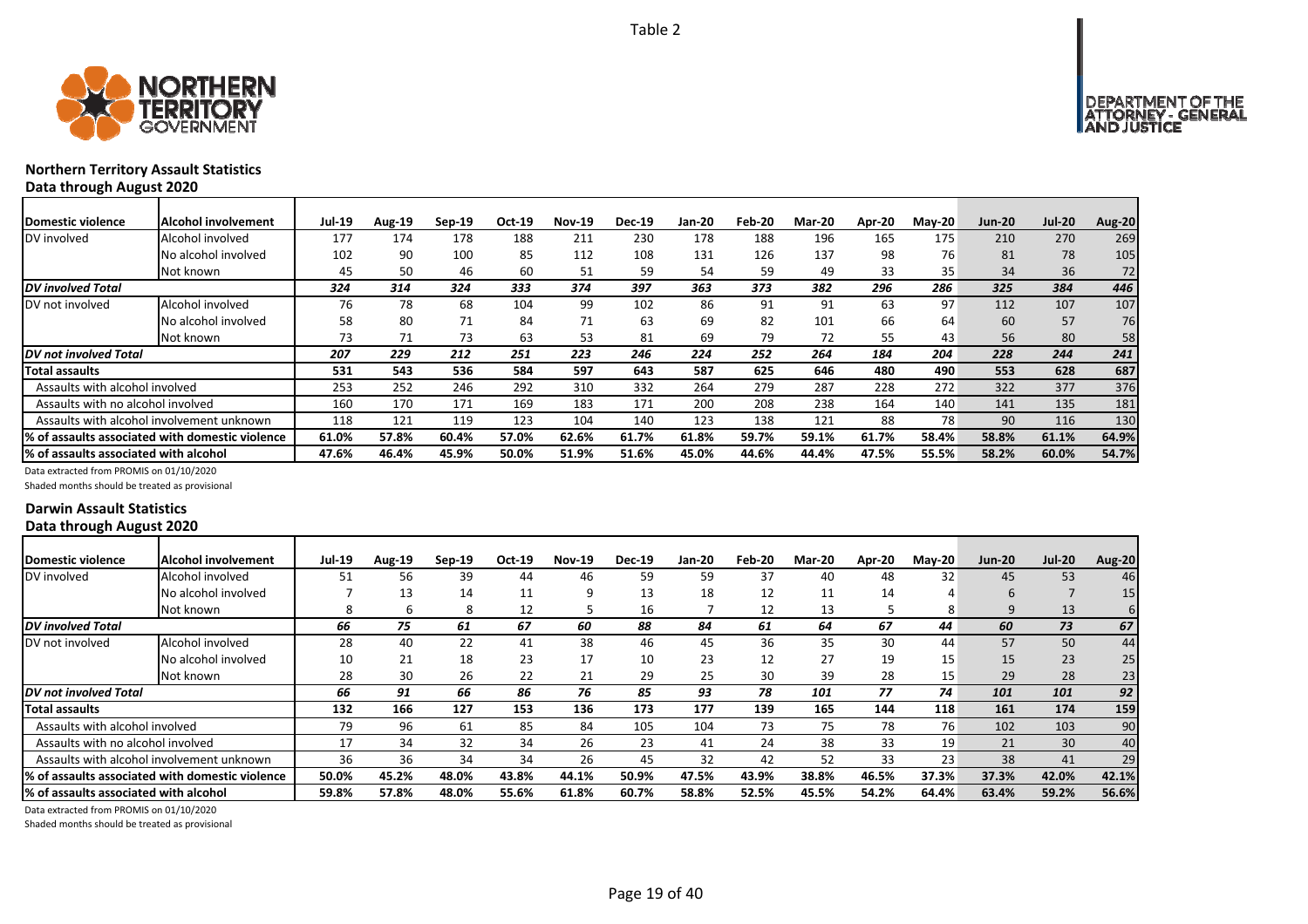

### **Palmerston Assault StatisticsData through August 2020**

Domestic violence |Alcohol involvement | Jun-18 Jul-18 Aug-18 Sep-18 Oct-18 Nov-18 Dec-18 Jan-19 Feb-19 Mar-19 Apr-19 May-19 Jun-19 DV involved Alcohol involved 9 12 13 15 16 16 17 12 9 20 16 12 10 No alcohol involved a state of the 4 4 a 5 6 3 5 5 9 9 12 14 6 1 Not known 3 3 4 3 7 2 1 3 7 6 3 3 3 *DV involved Total 19 19 21 23 29 21 23 24 25 38 33 21 14* DV not involved Alcohol involved 11 4 7 3 7 10 3 14 12 9 5 5 3 No alcohol involved 7 4 9 3 10 5 6 9 7 12 9 9 11 Not known 6 2 2 5 5 5 11 6 14 5 7 2 6 *DV not involved Total 24 10 18 11 22 20 20 29 33 26 21 16 20* Total assaults | 43 29 39 34 51 41 43 53 58 64 54 37 34 Assaults with alcohol involved **20** 16 20 18 23 26 20 26 21 29 21 17 13 Assaults with no alcohol involved 14 8 13 8 16 8 11 18 16 24 23 15 12 Assaults with alcohol involvement unknown | 9 5 6 8 12 7 12 9 21 11 10 5 9 % of assaults associated with domestic violence | 44.2% 65.5% 53.8% 67.6% 56.9% 51.2% 53.5% 45.3% 43.1% 59.4% 61.1% 56.8% 41.2% % of assaults associated with alcohol | 46.5% 55.2% 51.3% 52.9% 45.1% 63.4% 46.5% 49.1% 36.2% 45.3% 38.9% 45.9% 38.2%

Data extracted from PROMIS on 01/10/2020

Shaded months should be treated as provisional

### **Alice Springs Assault Statistics Data through August 2020**

| <b>Domestic violence</b>              | Alcohol involvement                             | <b>Jun-18</b> | <b>Jul-18</b> | Aug-18 | Sep-18 | <b>Oct-18</b> | <b>Nov-18</b> | <b>Dec-18</b> | Jan-19 | Feb-19 | <b>Mar-19</b> | <b>Apr-19</b> | $Mav-19$ | <b>Jun-19</b>   |
|---------------------------------------|-------------------------------------------------|---------------|---------------|--------|--------|---------------|---------------|---------------|--------|--------|---------------|---------------|----------|-----------------|
| DV involved                           | Alcohol involved                                | 70            | 52            | 44     | 43     | 41            | 47            | 49            | 37     | 37     | 44            | 38            | 42       | 41              |
|                                       | No alcohol involved                             |               |               | 4      |        | 12            | 10            | 11            | 10     | 14     | 11            | 10            |          | 10              |
|                                       | Not known                                       | 14            | 16            |        | 14     | 6             | 15            | 20            | 11     | 12     | 19            | 10            | 9        | 12              |
| <b>DV</b> involved Total              |                                                 | 91            | 75            | 55     | 62     | 59            | 72            | 80            | 58     | 63     | 74            | 58            | 58       | 63              |
| DV not involved                       | Alcohol involved                                | 18            | 32            | 23     | 34     | 16            | 18            | 30            | 15     | 15     | 21            | 23            | 17       | 11              |
|                                       | No alcohol involved                             | 11            | 16            | 16     | 11     | 16            | 12            | 23            | 23     | 12     | 17            | 6             | 16       | 17 <sup>1</sup> |
|                                       | Not known                                       | 18            | 17            | 22     | 21     | 17            | 19            | 21            | 13     | 13     | 16            | 14            | 16       | 9               |
| DV not involved Total                 |                                                 | 47            | 65            | 61     | 66     | 49            | 49            | 74            | 51     | 40     | 54            | 43            | 49       | 37              |
| <b>Total assaults</b>                 |                                                 | 138           | 140           | 116    | 128    | 108           | 121           | 154           | 109    | 103    | 128           | 101           | 107      | 100             |
| Assaults with alcohol involved        |                                                 | 88            | 84            | 67     | 77     | 57            | 65            | 79            | 52     | 52     | 65            | 61            | 59       | 52              |
| Assaults with no alcohol involved     |                                                 | 18            | 23            | 20     | 16     | 28            | 22            | 34            | 33     | 26     | 28            | 16            | 23       | 27              |
|                                       | Assaults with alcohol involvement unknown       | 32            | 33            | 29     | 35     | 23            | 34            | 41            | 24     | 25     | 35            | 24            | 25       | 21              |
|                                       | % of assaults associated with domestic violence | 65.9%         | 53.6%         | 47.4%  | 48.4%  | 54.6%         | 59.5%         | 51.9%         | 53.2%  | 61.2%  | 57.8%         | 57.4%         | 54.2%    | 63.0%           |
| % of assaults associated with alcohol |                                                 | 63.8%         | 60.0%         | 57.8%  | 60.2%  | 52.8%         | 53.7%         | 51.3%         | 47.7%  | 50.5%  | 50.8%         | 60.4%         | 55.1%    | 52.0%           |

Data extracted from PROMIS on 01/10/2020

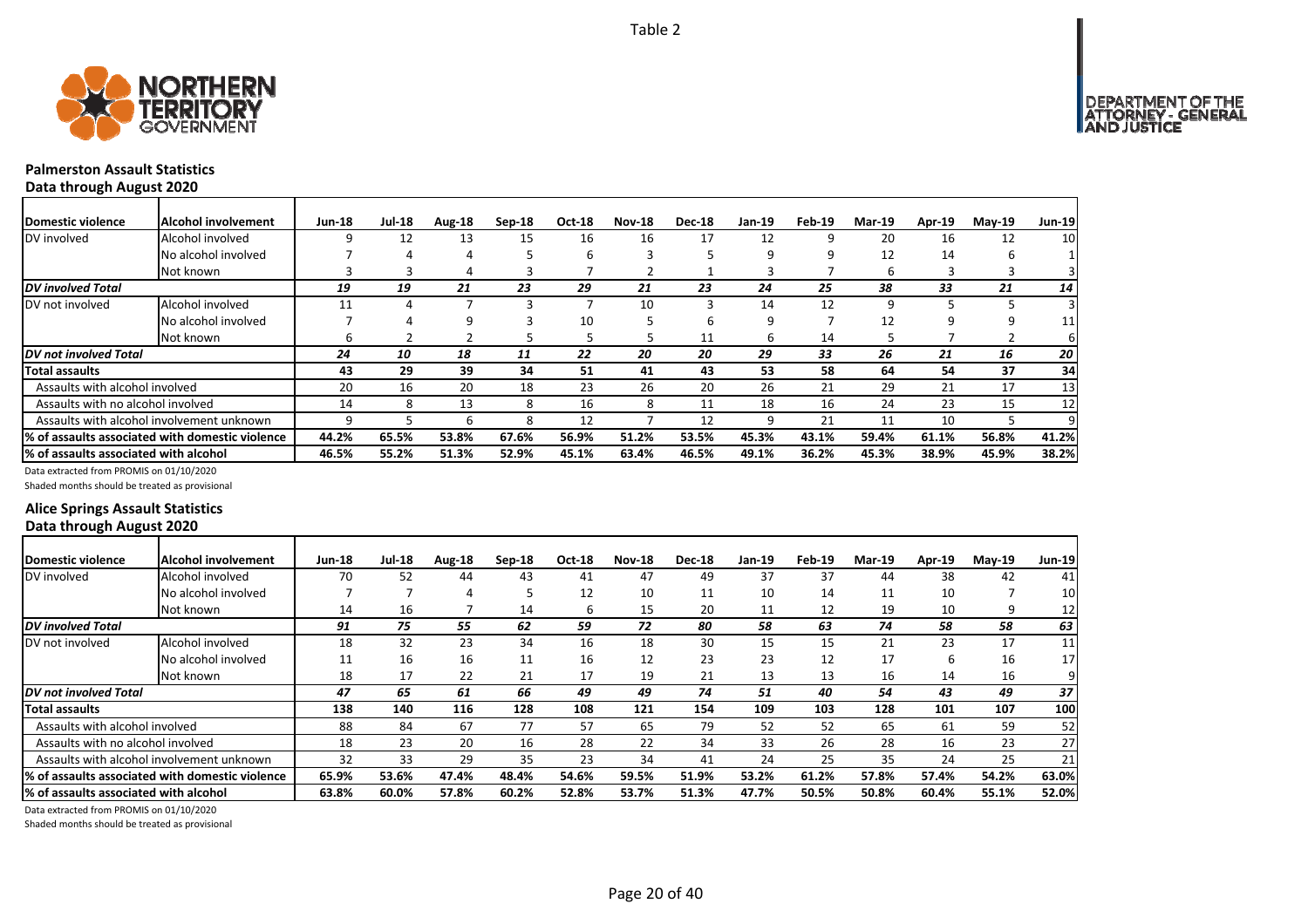



# **Palmerston Assault Statistics**

**Data through August 2020**

| <b>IDomestic violence</b>             | Alcohol involvement                              | <b>Jul-19</b> | <b>Aug-19</b> | $Sep-19$ | Oct-19 | <b>Nov-19</b> | <b>Dec-19</b> | <b>Jan-20</b> | Feb-20 | <b>Mar-20</b> | Apr-20 | $M$ ay-20 | <b>Jun-20</b> | <b>Jul-20</b> | <b>Aug-20</b>   |
|---------------------------------------|--------------------------------------------------|---------------|---------------|----------|--------|---------------|---------------|---------------|--------|---------------|--------|-----------|---------------|---------------|-----------------|
| DV involved                           | Alcohol involved                                 | 14            | 11            | 15       | 14     | 15            | 12            | 18            | 10     | 17            | 24     | 23        | 18            | 26            | 19              |
|                                       | No alcohol involved                              | 10            | 12            | b        |        | h             | 8             |               | b      | 10            |        |           | 9             | 4             | 13 <sup>1</sup> |
|                                       | Not known                                        |               |               |          |        |               | 4             |               |        |               |        |           |               |               |                 |
| <b>DV</b> involved Total              |                                                  | 25            | 28            | 25       | 26     | 26            | 24            | 24            | 19     | 28            | 32     | 33        | 32            | 33            | 34              |
| DV not involved                       | Alcohol involved                                 |               | 10            |          | h      | 8             |               | 8             |        | 10            |        | 11        | 13            | 17            |                 |
|                                       | No alcohol involved                              | 10            | 12            |          |        |               |               |               |        | 14            |        | 13        | 9             |               |                 |
|                                       | Not known                                        |               |               | q        | 11     |               |               |               | 8      | 8             |        |           | $\mathbf b$   | 10            |                 |
| <b>DV</b> not involved Total          |                                                  | 25            | 27            | 21       | 25     | 12            | 15            | 18            | 23     | 32            | 13     | 29        | 28            | 33            | 15 <sup>1</sup> |
| <b>Total assaults</b>                 |                                                  | 50            | 55            | 46       | 51     | 38            | 39            | 42            | 42     | 60            | 45     | 62        | 60            | 66            | 49              |
| Assaults with alcohol involved        |                                                  | 22            | 21            | 18       | 20     | 23            | 17            | 26            | 17     | 27            | 29     | 34        | 31            | 43            | 26              |
| Assaults with no alcohol involved     |                                                  | 20            | 24            | 15       | 15     | 8             | 13            | 10            | 14     | 24            | 11     | 20        | 18            | 10            | 21              |
|                                       | Assaults with alcohol involvement unknown        | 8             | 10            | 13       | 16     |               |               | h             | 11     | 9             |        | 8         | 11            | 13            |                 |
|                                       | 1% of assaults associated with domestic violence | 50.0%         | 50.9%         | 54.3%    | 51.0%  | 68.4%         | 61.5%         | 57.1%         | 45.2%  | 46.7%         | 71.1%  | 53.2%     | 53.3%         | 50.0%         | 69.4%           |
| % of assaults associated with alcohol |                                                  | 44.0%         | 38.2%         | 39.1%    | 39.2%  | 60.5%         | 43.6%         | 61.9%         | 40.5%  | 45.0%         | 64.4%  | 54.8%     | 51.7%         | 65.2%         | 53.1%           |

Data extracted from PROMIS on 01/10/2020

Shaded months should be treated as provisional

### **Alice Springs Assault Statistics Data through August 2020**

| Domestic violence                     | Alcohol involvement                              | <b>Jul-19</b> | Aug-19 | $Sep-19$ | Oct-19 | <b>Nov-19</b> | <b>Dec-19</b> | Jan-20 | Feb-20 | <b>Mar-20</b> | Apr-20 | $M$ ay-20 | <b>Jun-20</b> | <b>Jul-20</b> | <b>Aug-20</b> |
|---------------------------------------|--------------------------------------------------|---------------|--------|----------|--------|---------------|---------------|--------|--------|---------------|--------|-----------|---------------|---------------|---------------|
| DV involved                           | Alcohol involved                                 | 52            | 35     | 52       | 49     | 63            | 52            | 45     | 60     | 60            | 44     | 49        | 38            | 60            | 60            |
|                                       | No alcohol involved                              | 19            | 10     | 8        | 14     | 12            | 18            | 17     | 16     | 28            | 14     | 12        | 11            | 11            | 11            |
|                                       | Not known                                        | 17            | 10     | 12       | 15     | 14            | 20            | 18     | 19     | 10            | 9      | 12        | 12            | 8             | 36            |
| <b>DV</b> involved Total              |                                                  | 88            | 55     | 72       | 78     | 89            | 90            | 80     | 95     | 98            | 67     | 73        | 61            | 79            | 107           |
| DV not involved                       | Alcohol involved                                 | 20            |        | 24       | 30     | 27            | 21            | 16     | 28     | 21            | 12     | 17        | 23            | 12            | 22            |
|                                       | No alcohol involved                              | 14            | 20     | 11       | 17     | 24            | 14            | 19     | 23     | 21            | 9      | 12        | 13            | 16            | 11            |
|                                       | Not known                                        | 21            | 23     | 18       | 23     | 11            | 35            | 22     | 17     | 12            | 13     | 12        | 8             | 23            | 23            |
| <b>DV</b> not involved Total          |                                                  | 55            | 50     | 53       | 70     | 62            | 70            | 57     | 68     | 54            | 34     | 41        | 44            | 51            | 56            |
| <b>Total assaults</b>                 |                                                  | 143           | 105    | 125      | 148    | 151           | 160           | 137    | 163    | 152           | 101    | 114       | 105           | 130           | 163           |
| Assaults with alcohol involved        |                                                  | 72            | 42     | 76       | 79     | 90            | 73            | 61     | 88     | 81            | 56     | 66        | 61            | 72            | 82            |
| Assaults with no alcohol involved     |                                                  | 33            | 30     | 19       | 31     | 36            | 32            | 36     | 39     | 49            | 23     | 24        | 24            | 27            | 22            |
|                                       | Assaults with alcohol involvement unknown        | 38            | 33     | 30       | 38     | 25            | 55            | 40     | 36     | 22            | 22     | 24        | 20            | 31            | 59            |
|                                       | 1% of assaults associated with domestic violence | 61.5%         | 52.4%  | 57.6%    | 52.7%  | 58.9%         | 56.3%         | 58.4%  | 58.3%  | 64.5%         | 66.3%  | 64.0%     | 58.1%         | 60.8%         | 65.6%         |
| % of assaults associated with alcohol |                                                  | 50.3%         | 40.0%  | 60.8%    | 53.4%  | 59.6%         | 45.6%         | 44.5%  | 54.0%  | 53.3%         | 55.4%  | 57.9%     | 58.1%         | 55.4%         | 50.3%         |

Data extracted from PROMIS on 01/10/2020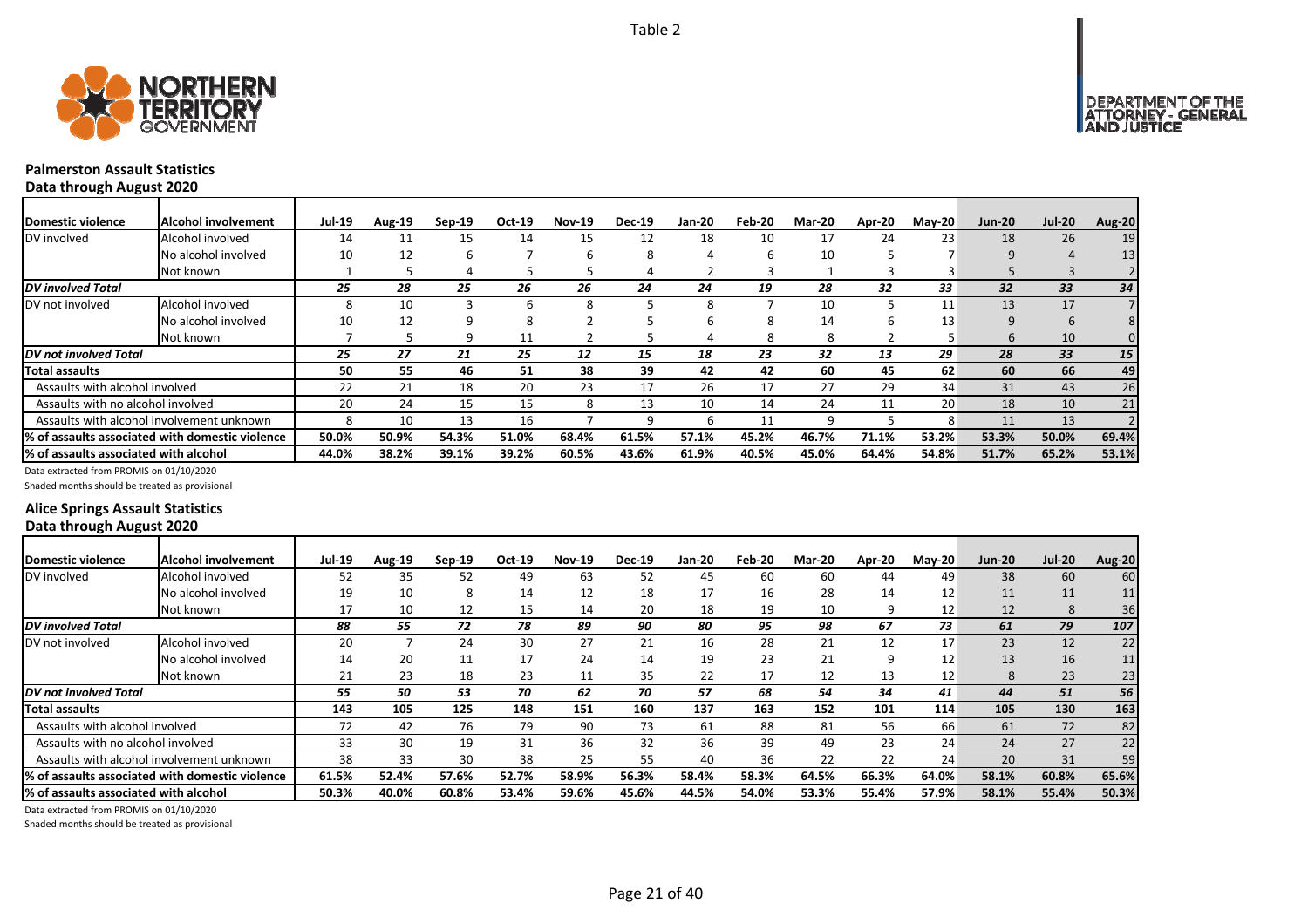

### **Katherine Assault Statistics Data through August 2020**

| <b>Domestic violence</b>              | Alcohol involvement                             | <b>Jun-18</b> | <b>Jul-18</b> | Aug-18 | Sep-18 | <b>Oct-18</b> | <b>Nov-18</b> | <b>Dec-18</b> | Jan-19 | Feb-19 | <b>Mar-19</b> | Apr-19 | $Mav-19$ | <b>Jun-19</b> |
|---------------------------------------|-------------------------------------------------|---------------|---------------|--------|--------|---------------|---------------|---------------|--------|--------|---------------|--------|----------|---------------|
| DV involved                           | Alcohol involved                                | 26            | 33            | 28     | 34     | 31            | 29            | 32            | 28     | 15     | 22            | 18     | 21       | 18            |
|                                       | No alcohol involved                             |               |               |        |        |               |               |               |        |        | h             |        |          |               |
|                                       | Not known                                       |               |               |        |        | 8             |               |               |        |        |               |        | b        |               |
| <b>DV</b> involved Total              |                                                 | 34            | 40            | 35     | 40     | 44            | 35            | 40            | 33     | 22     | 32            | 27     | 30       | 28            |
| DV not involved                       | Alcohol involved                                | 11            |               |        |        | 10            | 6             | Д             | h      |        | q             |        |          |               |
|                                       | No alcohol involved                             |               |               |        |        |               |               |               |        |        |               |        |          |               |
|                                       | Not known                                       |               |               |        |        | 8             |               |               |        |        |               |        |          |               |
| DV not involved Total                 |                                                 | 16            | 17            | 14     | 11     | 22            | 12            | 10            | 11     | ь      | 17            | 10     |          | 11            |
| Total assaults                        |                                                 | 50            | 57            | 49     | 51     | 66            | 47            | 50            | 44     | 28     | 49            | 37     | 35       | 39            |
| Assaults with alcohol involved        |                                                 | 37            | 42            | 35     | 38     | 41            | 35            | 36            | 34     | 19     | 31            | 23     | 23       | 24            |
| Assaults with no alcohol involved     |                                                 | 8             | 10            | 10     |        | 9             | 9             | n             |        | h      | 13            | 10     |          | 10            |
|                                       | Assaults with alcohol involvement unknown       |               |               |        | b      | 16            | 3             | 8             |        |        |               | 4      |          |               |
|                                       | % of assaults associated with domestic violence | 68.0%         | 70.2%         | 71.4%  | 78.4%  | 66.7%         | 74.5%         | 80.0%         | 75.0%  | 78.6%  | 65.3%         | 73.0%  | 85.7%    | 71.8%         |
| % of assaults associated with alcohol |                                                 | 74.0%         | 73.7%         | 71.4%  | 74.5%  | 62.1%         | 74.5%         | 72.0%         | 77.3%  | 67.9%  | 63.3%         | 62.2%  | 65.7%    | 61.5%         |

Data extracted from PROMIS on 01/10/2020

Shaded months should be treated as provisional

### **Tennant Creek Assault Statistics Data through August 2020**

| Domestic violence                      | Alcohol involvement                              | <b>Jun-18</b> | <b>Jul-18</b> | Aug-18 | $Sep-18$ | <b>Oct-18</b> | <b>Nov-18</b> | <b>Dec-18</b> | Jan-19 | Feb-19 | <b>Mar-19</b> | <b>Apr-19</b> | $M$ ay-19 | <b>Jun-19</b> |
|----------------------------------------|--------------------------------------------------|---------------|---------------|--------|----------|---------------|---------------|---------------|--------|--------|---------------|---------------|-----------|---------------|
| DV involved                            | Alcohol involved                                 | ٩             | 15            | 12     | ь        |               | 15            | 15            | 15     |        | 9             | 11            | 9         | 10            |
|                                        | No alcohol involved                              |               |               |        |          |               |               |               |        |        |               |               |           |               |
|                                        | Not known                                        |               |               |        | o        | b             | 4             |               |        |        | 0             |               |           |               |
| <b>DV</b> involved Total               |                                                  | 10            | 20            | 18     | 10       | 13            | 21            | 19            | 18     | 14     | 10            | 13            | 13        | 15            |
| DV not involved                        | Alcohol involved                                 |               |               |        |          |               |               | 6             |        |        |               |               |           | $\Omega$      |
|                                        | No alcohol involved                              |               |               |        |          | Ջ             | Δ             |               |        |        |               | Δ             |           |               |
|                                        | Not known                                        |               |               |        | 0        | 0             | 5             | 0             |        |        |               |               |           |               |
| <b>DV</b> not involved Total           |                                                  |               |               | 8      | 4        | 12            | 12            | 8             | 9      |        | ь             | 6             |           | 3             |
| Total assaults                         |                                                  | 11            | 24            | 26     | 14       | 25            | 33            | 27            | 27     | 21     | 16            | 19            | 16        | 18            |
| Assaults with alcohol involved         |                                                  |               | 18            | 15     | 8        | 9             | 18            | 21            | 18     | 13     | 11            | 13            | 11        | 10            |
| Assaults with no alcohol involved      |                                                  |               |               | h      | h        | 10            | 6             |               |        |        |               |               | 3         |               |
|                                        | Assaults with alcohol involvement unknown        |               |               |        |          | b             | 9             |               | h      |        |               |               |           |               |
|                                        | 1% of assaults associated with domestic violence | 90.9%         | 83.3%         | 69.2%  | 71.4%    | 52.0%         | 63.6%         | 70.4%         | 66.7%  | 66.7%  | 62.5%         | 68.4%         | 81.3%     | 83.3%         |
| 1% of assaults associated with alcohol |                                                  | 81.8%         | 75.0%         | 57.7%  | 57.1%    | 36.0%         | 54.5%         | 77.8%         | 66.7%  | 61.9%  | 68.8%         | 68.4%         | 68.8%     | 55.6%         |

Data extracted from PROMIS on 01/10/2020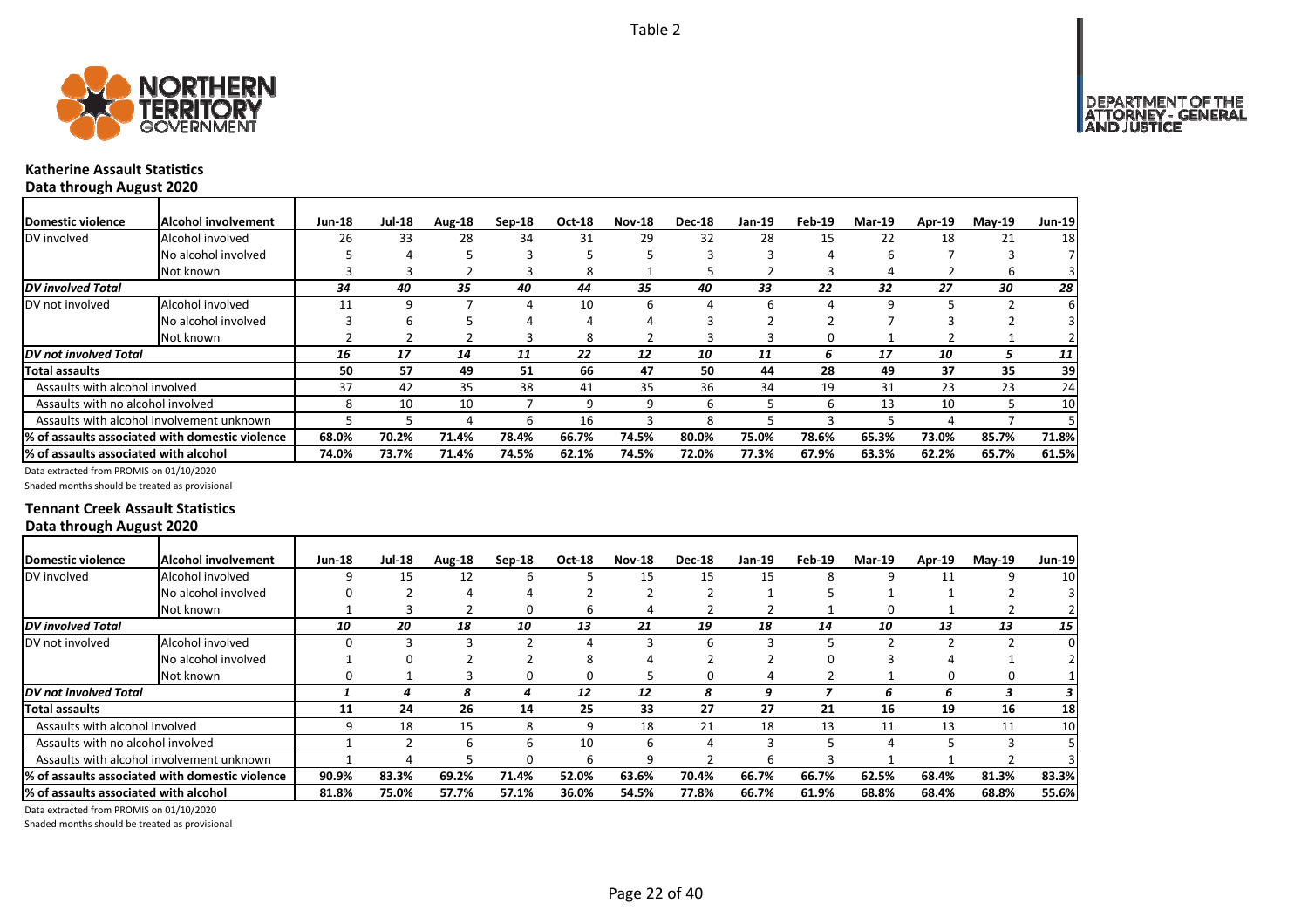



### **Katherine Assault Statistics Data through August 2020**

| <b>Domestic violence</b>              | <b>Alcohol involvement</b>                      | <b>Jul-19</b> | Aug-19 | $Sep-19$ | Oct-19 | <b>Nov-19</b> | <b>Dec-19</b> | <b>Jan-20</b> | Feb-20 | Mar-20 | Apr-20 | $M$ ay-20 | <b>Jun-20</b> | <b>Jul-20</b> | <b>Aug-20</b> |
|---------------------------------------|-------------------------------------------------|---------------|--------|----------|--------|---------------|---------------|---------------|--------|--------|--------|-----------|---------------|---------------|---------------|
| DV involved                           | Alcohol involved                                | 16            | 17     |          | 15     | 27            | 30            | 18            | 24     | 16     | 17     | 29        | 37            | 33            | 25            |
|                                       | No alcohol involved                             | q             |        |          |        | h             |               |               | 8      | 8      |        |           |               |               |               |
|                                       | Not known                                       |               |        |          |        |               |               |               |        |        |        |           | b             |               |               |
| <b>DV</b> involved Total              |                                                 | 26            | 25     | 19       | 22     | 36            | 41            | 27            | 36     | 27     | 23     | 36        | 46            | 38            | 36            |
| DV not involved                       | Alcohol involved                                |               |        |          | 10     |               |               |               | Ջ      |        | ٩      |           |               |               | 10            |
|                                       | No alcohol involved                             |               |        |          |        |               |               |               |        |        |        |           |               |               |               |
|                                       | Not known                                       |               |        |          |        |               |               |               |        |        |        |           |               |               |               |
| DV not involved Total                 |                                                 | 10            | 8      | 13       | 17     | 19            | 12            | 9             | 22     | 13     | 14     |           | 16            | 14            | 16            |
| <b>Total assaults</b>                 |                                                 | 36            | 33     | 32       | 39     | 55            | 53            | 36            | 58     | 40     | 37     | 43        | 62            | 52            | 52            |
| Assaults with alcohol involved        |                                                 | 23            | 20     | 21       | 25     | 33            | 37            | 22            | 32     | 23     | 26     | 34        | 43            | 41            | 35            |
| Assaults with no alcohol involved     |                                                 | 12            |        | 10       | 11     | 11            | 10            | ь             | 15     | 13     | q      | b         | <sub>b</sub>  |               |               |
|                                       | Assaults with alcohol involvement unknown       |               |        |          |        | 11            |               | ጸ             | 11     |        |        |           | 13            |               |               |
|                                       | % of assaults associated with domestic violence | 72.2%         | 75.8%  | 59.4%    | 56.4%  | 65.5%         | 77.4%         | 75.0%         | 62.1%  | 67.5%  | 62.2%  | 83.7%     | 74.2%         | 73.1%         | 69.2%         |
| % of assaults associated with alcohol |                                                 | 63.9%         | 60.6%  | 65.6%    | 64.1%  | 60.0%         | 69.8%         | 61.1%         | 55.2%  | 57.5%  | 70.3%  | 79.1%     | 69.4%         | 78.8%         | 67.3%         |

Data extracted from PROMIS on 01/10/2020

Shaded months should be treated as provisional

### **Tennant Creek Assault Statistics Data through August 2020**

| Domestic violence                     | Alcohol involvement                              | <b>Jul-19</b> | <b>Aug-19</b> | $Sep-19$ | Oct-19 | <b>Nov-19</b> | <b>Dec-19</b> | Jan-20 | Feb-20 | Mar-20 | Apr-20 | $M$ ay-20 | <b>Jun-20</b> | <b>Jul-20</b> | <b>Aug-20</b> |
|---------------------------------------|--------------------------------------------------|---------------|---------------|----------|--------|---------------|---------------|--------|--------|--------|--------|-----------|---------------|---------------|---------------|
| DV involved                           | Alcohol involved                                 | 10            | 18            | 17       | 14     | 14            | 14            | 8      | 18     | 22     | 15     | 19        | 12            | 22            | 24            |
|                                       | No alcohol involved                              |               |               |          |        |               |               |        |        |        |        |           |               |               |               |
|                                       | Not known                                        |               |               |          |        |               |               |        |        |        | 0      | 0         | 0             | 0             |               |
| <b>DV</b> involved Total              |                                                  | 14            | 23            | 26       | 21     | 21            | 14            | 13     | 24     | 26     | 15     | 21        | 13            | 22            | 32            |
| DV not involved                       | Alcohol involved                                 |               |               |          |        |               | h             |        |        |        |        | 8         |               |               |               |
|                                       | No alcohol involved                              |               |               |          |        |               |               |        |        |        |        |           |               |               |               |
|                                       | Not known                                        |               |               |          |        |               |               | O      |        |        |        |           |               |               |               |
| <b>DV</b> not involved Total          |                                                  | 6             | ь             | 11       | ∍      | b.            | 8             |        |        |        |        | 13        |               | 6             |               |
| <b>Total assaults</b>                 |                                                  | 20            | 29            | 37       | 26     | 27            | 22            | 17     | 29     | 28     | 21     | 34        | 18            | 28            | 41            |
| Assaults with alcohol involved        |                                                  | 11            | 22            | 20       | 15     | 18            | 20            | 10     | 21     | 24     | 18     | 27        | 15            | 24            | 29            |
| Assaults with no alcohol involved     |                                                  |               |               | 12       |        | b             | 0             | ь      | 6      |        |        | 4         |               |               |               |
|                                       | Assaults with alcohol involvement unknown        |               |               |          |        |               |               |        |        |        |        |           |               |               |               |
|                                       | 1% of assaults associated with domestic violence | 70.0%         | 79.3%         | 70.3%    | 80.8%  | 77.8%         | 63.6%         | 76.5%  | 82.8%  | 92.9%  | 71.4%  | 61.8%     | 72.2%         | 78.6%         | 78.0%         |
| % of assaults associated with alcohol |                                                  | 55.0%         | 75.9%         | 54.1%    | 57.7%  | 66.7%         | 90.9%         | 58.8%  | 72.4%  | 85.7%  | 85.7%  | 79.4%     | 83.3%         | 85.7%         | 70.7%         |

Data extracted from PROMIS on 01/10/2020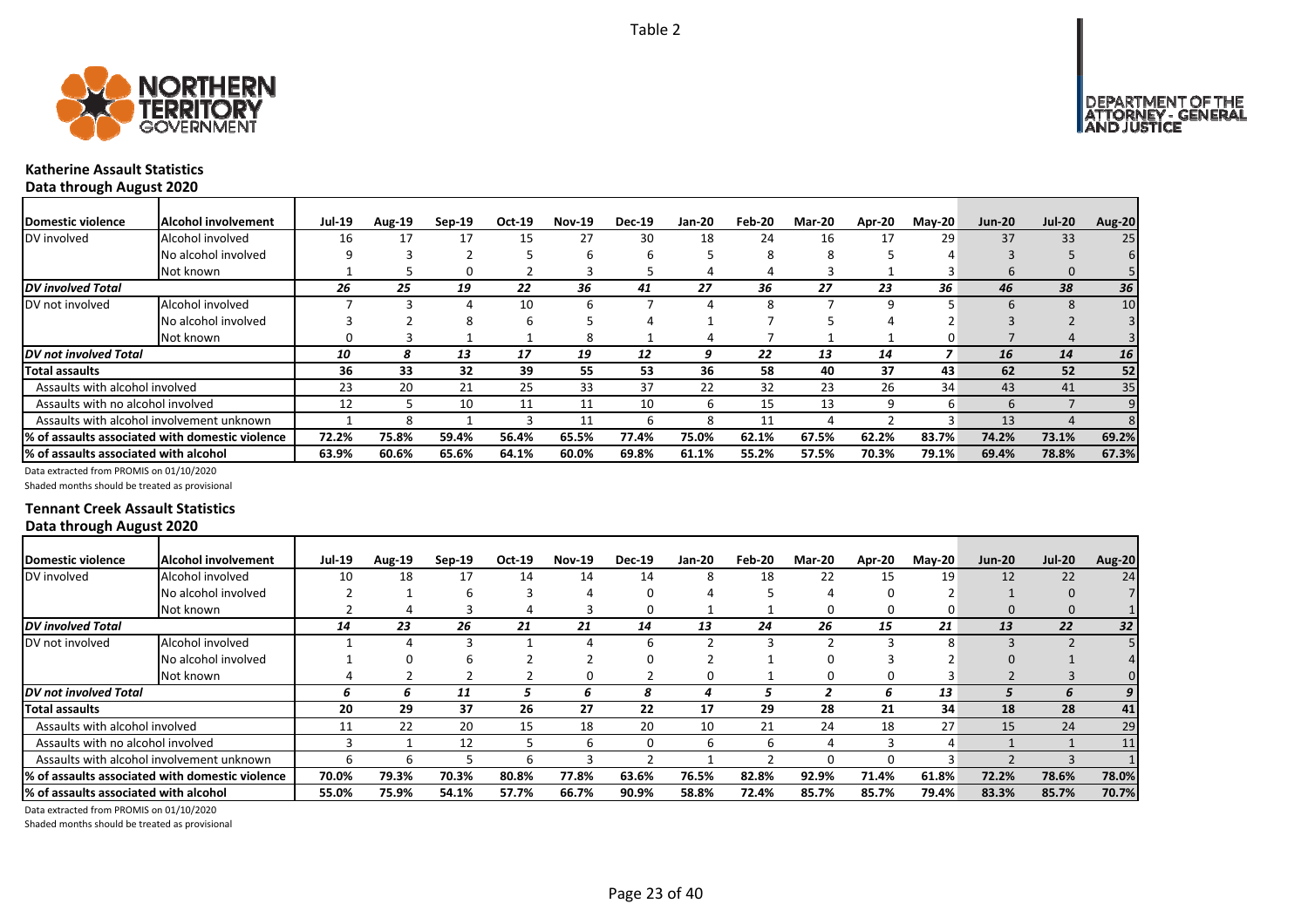

### **Nhulunbuy Assault Statistics Data through August 2020**

| <b>Domestic violence</b>                        | Alcohol involvement | <b>Jun-18</b> | <b>Jul-18</b> | Aug-18 | $Sep-18$ | Oct-18 | <b>Nov-18</b> | <b>Dec-18</b> | <b>Jan-19</b> | Feb-19 | <b>Mar-19</b> | Apr-19 | $Mav-19$ | <b>Jun-19</b> |
|-------------------------------------------------|---------------------|---------------|---------------|--------|----------|--------|---------------|---------------|---------------|--------|---------------|--------|----------|---------------|
| DV involved                                     | Alcohol involved    |               |               | ь      |          |        | b             |               |               |        |               |        |          |               |
|                                                 | No alcohol involved |               |               | O      |          |        | 0             |               |               |        |               |        |          |               |
|                                                 | Not known           |               |               |        | 0        | 0      |               |               |               |        |               |        | 0        |               |
| <b>DV</b> involved Total                        |                     |               | З             | 8      |          | 4      |               | ٠,            |               | ∽      | 3             |        |          |               |
| DV not involved                                 | Alcohol involved    |               |               |        |          | h      | 0             |               |               |        |               |        |          |               |
|                                                 | No alcohol involved |               |               |        |          | 0      | O             |               |               |        |               |        |          |               |
|                                                 | Not known           |               |               | 0      |          | 0      | 0             |               |               |        |               |        | 0        |               |
| DV not involved Total                           |                     |               |               |        |          | 6      | Ω             | 0             |               |        |               |        |          |               |
| Total assaults                                  |                     |               | h             | 11     |          | 10     |               |               |               |        | 8             | 4      |          |               |
| Assaults with alcohol involved                  |                     |               |               | 8      |          | 9      | h             |               |               |        |               |        |          |               |
| Assaults with no alcohol involved               |                     |               | n             |        |          |        | <sup>0</sup>  |               |               |        |               |        | 0        |               |
| Assaults with alcohol involvement unknown       |                     |               |               |        |          | 0      |               |               | 0             |        |               |        | 0        |               |
| % of assaults associated with domestic violence |                     | 33.3%         | 50.0%         | 72.7%  | 14.3%    | 40.0%  | 100.0%        | 100.0%        | 33.3%         | 100.0% | 37.5%         | 50.0%  | 40.0%    | 25.0%         |
| % of assaults associated with alcohol           |                     | 33.3%         | 100.0%        | 72.7%  | 57.1%    | 90.0%  | 85.7%         | 100.0%        | 66.7%         | 40.0%  | 50.0%         | 75.0%  | 100.0%   | 50.0%         |

Data extracted from PROMIS on 01/10/2020

Shaded months should be treated as provisional

### **NT Balance Assault Statistics Data through August 2020**

| <b>Jul-18</b><br><b>Nov-18</b><br>Domestic violence<br>Alcohol involvement<br><b>Jun-18</b><br>Aug-18<br>Oct-18<br><b>Dec-18</b><br>Jan-19<br>$Sep-18$ | Feb-19<br><b>Mar-19</b> | <b>Apr-19</b> |                           |
|--------------------------------------------------------------------------------------------------------------------------------------------------------|-------------------------|---------------|---------------------------|
|                                                                                                                                                        |                         |               | <b>Jun-19</b><br>$Mav-19$ |
| 39<br>DV involved<br>51<br>82<br>58<br>45<br>70<br>Alcohol involved<br>44<br>47                                                                        | 32<br>35                | 39            | 34<br>43                  |
| 57<br>62<br>66<br>53<br>56<br>73<br>No alcohol involved<br>44<br>41                                                                                    | 65<br>62                | 54            | 54<br>46                  |
| 28<br>24<br>23<br>20<br>24<br>15<br>11<br>11<br>Not known                                                                                              | 13<br>10                | 16            | 15<br>11                  |
| 167<br>99<br>103<br>163<br>143<br>139<br><b>DV</b> involved Total<br>118<br>112                                                                        | 107<br>110              | 109           | 91<br>112                 |
| 18<br>DV not involved<br>21<br>12<br>16<br>Alcohol involved<br>10<br>10<br>14                                                                          | 13<br>8                 | 11            | ь                         |
| 16<br>20<br>22<br>21<br>17<br>12<br>14<br>15<br>No alcohol involved                                                                                    | 36<br>19                | 17            | 21<br>22                  |
| 13<br>9<br>Not known<br>11<br>8<br>14<br>9<br>ь                                                                                                        | 10<br>10                |               | ь                         |
| 39<br>38<br>40<br>43<br>35<br>DV not involved Total<br>41<br>41<br>41                                                                                  | 37<br>59                | 35            | 33<br>36                  |
| 186<br>178<br>205<br>140<br>203<br>147<br><b>Total assaults</b><br>144<br>159                                                                          | 144<br>169              | 144           | 127<br>145                |
| Assaults with alcohol involved<br>72<br>94<br>76<br>50<br>86<br>53<br>54<br>57                                                                         | 40<br>48                | 50            | 49<br>41                  |
| 78<br>87<br>90<br>63<br>68<br>71<br>68<br>64<br>Assaults with no alcohol involved                                                                      | 84<br>98                | 71            | 75<br>68                  |
| 38<br>32<br>29<br>Assaults with alcohol involvement unknown<br>22<br>24<br>26<br>19<br>41                                                              | 23<br>20                | 23            | 21<br>18 <sub>l</sub>     |
| % of assaults associated with domestic violence<br>70.7%<br>76.2%<br>71.5%<br>74.2%<br>80.3%<br>76.9%<br>78.1%<br>81.5%                                | 74.3%<br>65.1%          | 75.7%         | 71.7%<br>77.2%            |
| 38.6%<br>39.6%<br>45.3%<br>46.3%<br>40.9%<br>28.1%<br>42.0%<br>36.1%<br>% of assaults associated with alcohol                                          | 27.8%<br>28.4%          | 34.7%         | 32.3%<br>33.8%            |

Data extracted from PROMIS on 01/10/2020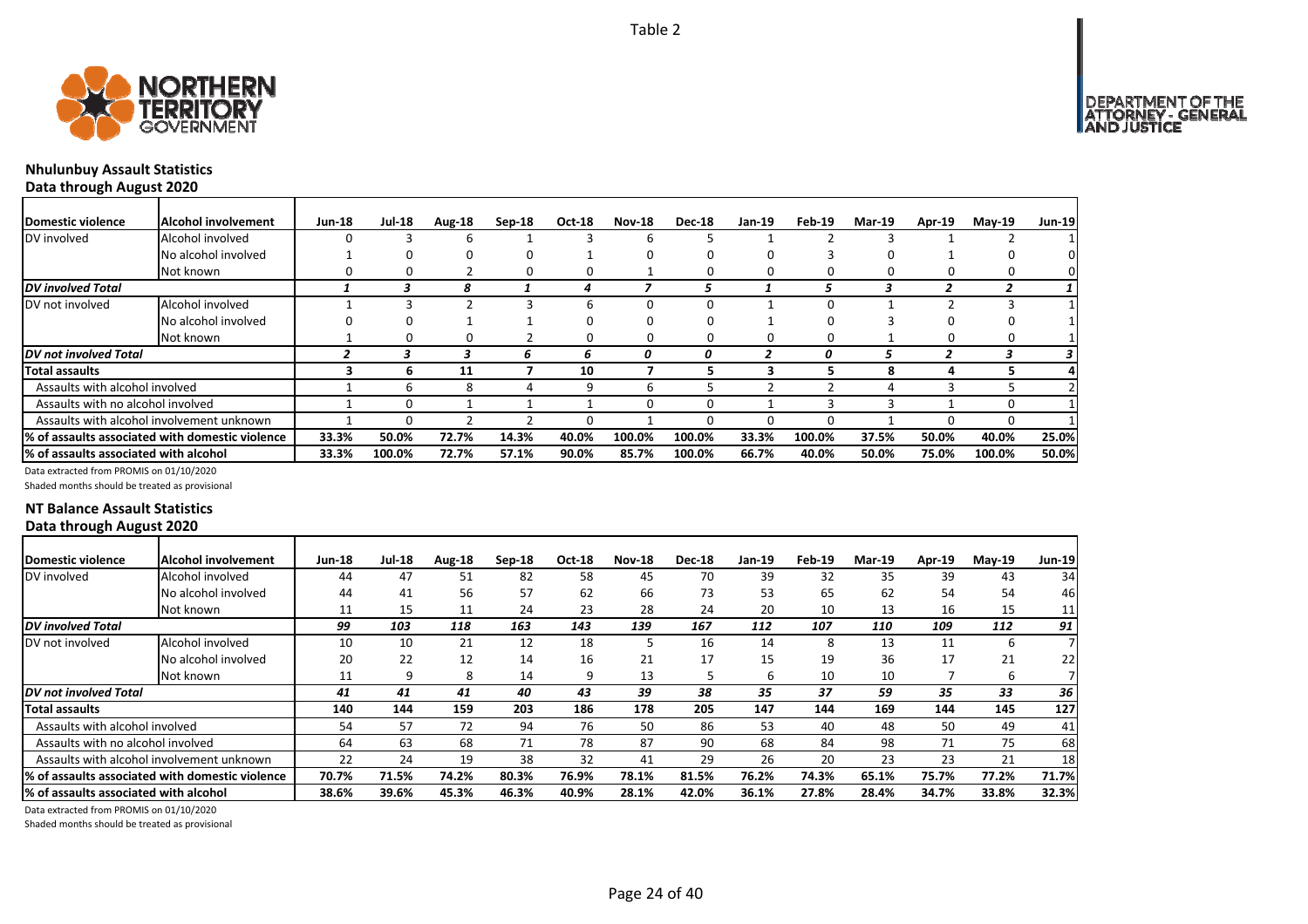



### **Nhulunbuy Assault Statistics Data through August 2020**

| Domestic violence                         | <b>Alcohol involvement</b>                      | <b>Jul-19</b> | Aug-19 | $Sep-19$ | Oct-19 | <b>Nov-19</b> | <b>Dec-19</b> | <b>Jan-20</b> | Feb-20 | <b>Mar-20</b> | Apr-20   | $Mav-20$ | <b>Jun-20</b> | <b>Jul-20</b> | Aug-20 |
|-------------------------------------------|-------------------------------------------------|---------------|--------|----------|--------|---------------|---------------|---------------|--------|---------------|----------|----------|---------------|---------------|--------|
| DV involved                               | Alcohol involved                                |               |        |          |        |               |               |               |        |               |          |          |               |               |        |
|                                           | No alcohol involved                             |               | 0      |          |        |               |               |               |        |               |          |          |               |               |        |
|                                           | Not known                                       |               | 0      |          |        |               |               |               | 0      |               | 0        |          |               |               |        |
| DV involved Total                         |                                                 |               |        |          |        |               |               | 0             |        |               |          | 0        |               |               |        |
| DV not involved                           | Alcohol involved                                |               |        |          |        |               |               |               |        |               |          |          |               |               |        |
|                                           | No alcohol involved                             |               |        |          |        |               |               |               | 0      |               |          |          |               |               |        |
|                                           | Not known                                       |               | 0      |          |        | 0             | 0             |               | 0      |               |          |          |               |               |        |
| DV not involved Total                     |                                                 |               |        |          |        |               |               |               | 0      | 8             |          |          |               |               |        |
| Total assaults                            |                                                 |               |        |          | 8      |               |               |               |        | 11            |          |          | h             |               |        |
| Assaults with alcohol involved            |                                                 |               |        |          |        |               |               |               |        | 10            |          |          | h             |               |        |
| Assaults with no alcohol involved         |                                                 |               |        |          |        |               | 0             |               |        |               | $\Omega$ |          |               |               |        |
| Assaults with alcohol involvement unknown |                                                 |               |        |          |        |               |               |               | n      |               |          |          |               |               |        |
|                                           | % of assaults associated with domestic violence | 20.0%         | 25.0%  | 60.0%    | 37.5%  | 85.7%         | 100.0%        | $0.0\%$       | 100.0% | 27.3%         | 50.0%    | $0.0\%$  | 33.3%         | 0.0%          | 50.0%  |
| % of assaults associated with alcohol     |                                                 | 80.0%         | 75.0%  | 60.0%    | 87.5%  | 100.0%        | 100.0%        | 50.0%         | 66.7%  | 90.9%         | 50.0%    | 0.0%     | 100.0%        | 80.0%         | 75.0%  |

Data extracted from PROMIS on 01/10/2020

Shaded months should be treated as provisional

### **NT Balance Assault Statistics Data through August 2020**

| Domestic violence                         | Alcohol involvement                              | <b>Jul-19</b> | <b>Aug-19</b> | $Sep-19$ | Oct-19 | <b>Nov-19</b> | <b>Dec-19</b> | Jan-20 | Feb-20 | <b>Mar-20</b> | Apr-20 | $M$ ay-20 | <b>Jun-20</b> | <b>Jul-20</b> | <b>Aug-20</b>   |
|-------------------------------------------|--------------------------------------------------|---------------|---------------|----------|--------|---------------|---------------|--------|--------|---------------|--------|-----------|---------------|---------------|-----------------|
| DV involved                               | Alcohol involved                                 | 34            | 36            | 36       | 49     | 40            | 60            | 30     | 37     | 38            | 16     | 23        | 58            | 76            | 93              |
|                                           | No alcohol involved                              | 55            | 51            | 63       | 45     | 75            | 63            | 83     | 78     | 76            | 60     | 47        | 51            | 51            | 52              |
|                                           | Not known                                        | 15            | 20            | 19       | 22     | 21            | 14            | 22     | 20     | 22            | 15     | 9         |               | 12            | 21              |
| <b>DV</b> involved Total                  |                                                  | 104           | 107           | 118      | 116    | 136           | 137           | 135    | 135    | 136           | 91     | 79        | 111           | 139           | 166             |
| DV not involved                           | Alcohol involved                                 | 8             | 12            | 11       | 12     | 15            | 17            | 10     | 9      | 9             |        | 12        | 6             | 14            | 15 <sub>1</sub> |
|                                           | No alcohol involved                              | 20            | 24            | 18       | 28     | 21            | 30            | 18     | 31     | 34            | 25     | 19        | 20            | 9             | 25              |
|                                           | Not known                                        | 13            |               | 17       |        | 11            | q             | 13     | 16     | 11            | 10     | 8         | 4             | 11            |                 |
| <b>DV</b> not involved Total              |                                                  | 41            | 44            | 46       | 43     | 47            | 56            | 41     | 56     | 54            | 39     | 39        | 30            | 34            | 49              |
| <b>Total assaults</b>                     |                                                  | 145           | 151           | 164      | 159    | 183           | 193           | 176    | 191    | 190           | 130    | 118       | 141           | 173           | 215             |
| Assaults with alcohol involved            |                                                  | 42            | 48            | 47       | 61     | 55            | 77            | 40     | 46     | 47            | 20     | 35        | 64            | 90            | 108             |
| Assaults with no alcohol involved         |                                                  | 75            | 75            | 81       | 73     | 96            | 93            | 101    | 109    | 110           | 85     | 66        | 71            | 60            | 77              |
| Assaults with alcohol involvement unknown |                                                  | 28            | 28            | 36       | 25     | 32            | 23            | 35     | 36     | 33            | 25     | 17        | 6             | 23            | 30              |
|                                           | 1% of assaults associated with domestic violence | 71.7%         | 70.9%         | 72.0%    | 73.0%  | 74.3%         | 71.0%         | 76.7%  | 70.7%  | 71.6%         | 70.0%  | 66.9%     | 78.7%         | 80.3%         | 77.2%           |
| 1% of assaults associated with alcohol    |                                                  | 29.0%         | 31.8%         | 28.7%    | 38.4%  | 30.1%         | 39.9%         | 22.7%  | 24.1%  | 24.7%         | 15.4%  | 29.7%     | 45.4%         | 52.0%         | 50.2%           |

Data extracted from PROMIS on 01/10/2020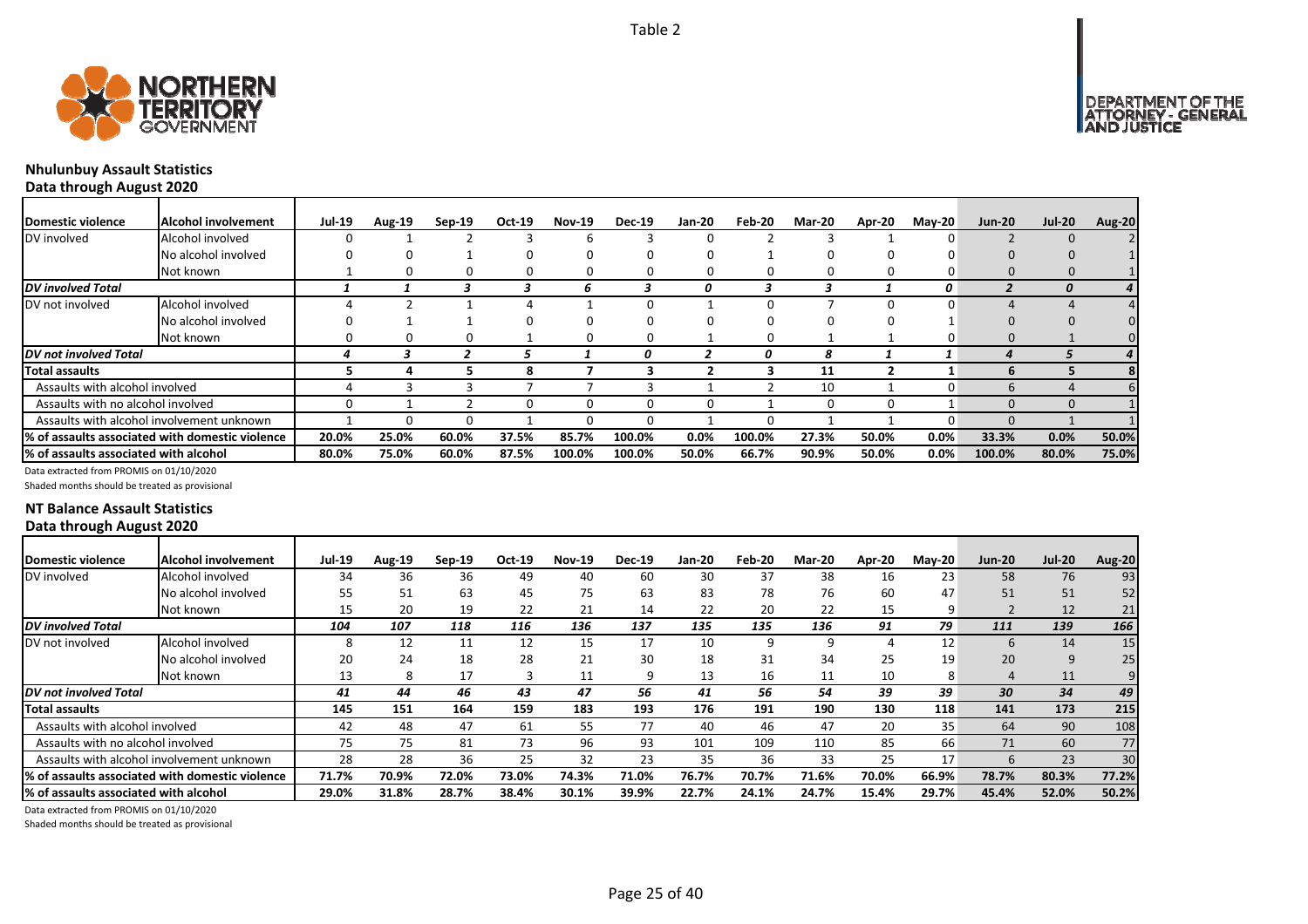

### **Northern Territory Yearly Crime Statistics**

### Data for the 12 months ending in August, 2015 to 2020

| Number of offences                                        | 2015     | 2016         | 2017         | 2018     | 2019        | 2020   | 2015    | 2016    | 2017    | 2018    | 2019    | 2020    |
|-----------------------------------------------------------|----------|--------------|--------------|----------|-------------|--------|---------|---------|---------|---------|---------|---------|
| 0111 Murder                                               |          | $\Lambda$    | 7            | 2        | 4           |        | 2.9     | 1.6     | 2.8     | 0.8     | 1.6     | 2.4     |
| 0121 Attempted murder                                     |          |              |              | O        |             |        | 2.1     | 0.4     | 1.2     | 0.0     | 1.2     | 0.8     |
| 0131 Manslaughter                                         |          |              |              | 3        | 1           |        | 2.1     | 0.8     | 0.8     | 1.2     | 0.4     | 1.2     |
| 0132 Driving causing death                                | 8        |              | 3            | 6        | 1           |        | 3.3     | 0.4     | 1.2     | 2.4     | 0.4     | 0.4     |
| 01 Homicide and related offences                          | 25       | 8            | 15           | 11       | 9           | 12     | 10.3    | 3.3     | 6.1     | 4.5     | 3.7     | 4.9     |
| 021 Assault                                               | 6,963    | 6,871        | 7,018        | 7,595    | 6,524       | 7,056  | 2,864.7 | 2,808.8 | 2,848.4 | 3,079.6 | 2,654.6 | 2,875.9 |
| 029 Acts intended to cause injury - other                 | 15       | 23           | 26           | 33       | 14          | 28     | 6.2     | 9.4     | 10.6    | 13.4    | 5.7     | 11.4    |
| 02 Acts intended to cause injury                          | 6,978    | 6,894        | 7,044        | 7,628    | 6,538       | 7,084  | 2,870.9 | 2,818.2 | 2,859.0 | 3,093.0 | 2,660.3 | 2,887.3 |
| 031 Sexual assault                                        | 408      | 377          | 428          | 405      | 351         | 348    | 167.9   | 154.1   | 173.7   | 164.2   | 142.8   | 141.8   |
| 032 Non-assaultive sexual offences                        | 55       | 60           | 45           | 62       | 60          | 74     | 22.6    | 24.5    | 18.3    | 25.1    | 24.4    | 30.2    |
| 03 Sexual assault and related offences                    | 463      | 437          | 473          | 467      | 411         | 422    | 190.5   | 178.6   | 192.0   | 189.4   | 167.2   | 172.0   |
| 049 Other dangerous or negligent acts endangering persons | 106      | 148          | 160          | 177      | 143         | 97     | 43.6    | 60.5    | 64.9    | 71.8    | 58.2    | 39.5    |
| 0511 Abduction and kidnapping                             | $\Omega$ | $\Omega$     | $\mathbf{1}$ | $\Omega$ | $\mathbf 0$ |        | 0.0     | 0.0     | 0.4     | 0.0     | 0.0     | 0.4     |
| 0521 Deprivation of liberty/false imprisonment            | 40       | 35           | 33           | 29       | 31          | 43     | 16.5    | 14.3    | 13.4    | 11.8    | 12.6    | 17.5    |
| 0531 Harassment and private nuisance                      | 135      | 130          | 77           | 60       | 65          | 71     | 55.5    | 53.1    | 31.3    | 24.3    | 26.4    | 28.9    |
| 0532 Threatening behaviour                                | 215      | 225          | 216          | 221      | 232         | 220    | 88.5    | 92.0    | 87.7    | 89.6    | 94.4    | 89.7    |
| 05 Abduction, harassment and other offences               | 390      | 390          | 327          | 310      | 328         | 335    | 160.5   | 159.4   | 132.7   | 125.7   | 133.5   | 136.5   |
| 061 Robbery                                               | 110      | 98           | 97           | 123      | 138         | 169    | 45.3    | 40.1    | 39.4    | 49.9    | 56.2    | 68.9    |
| 0621 Blackmail and extortion                              | 4        | $\mathbf{1}$ | $\Omega$     | 1        | $\Omega$    | 6      | 1.6     | 0.4     | 0.0     | 0.4     | 0.0     | 2.4     |
| 06 Robbery, extortion and related offences                | 114      | 99           | 97           | 124      | 138         | 175    | 46.9    | 40.5    | 39.4    | 50.3    | 56.2    | 71.3    |
| Total offences against the person                         | 8,076    | 7,976        | 8,116        | 8,717    | 7,567       | 8,125  | 3,322.7 | 3,260.5 | 3,294.1 | 3,534.5 | 3,079.0 | 3,311.6 |
| House break-ins, actual                                   | 1,663    | 1,416        | 1,905        | 1,950    | 2,177       | 1,968  | 684.2   | 578.8   | 773.2   | 790.7   | 885.8   | 802.1   |
| House break-ins, attempted                                | 96       | 171          | 288          | 242      | 218         | 290    | 39.5    | 69.9    | 116.9   | 98.1    | 88.7    | 118.2   |
| 0711 House break-ins                                      | 1.759    | 1,587        | 2,193        | 2,192    | 2,395       | 2,258  | 723.7   | 648.7   | 890.1   | 888.8   | 974.5   | 920.3   |
| Commercial break-ins, actual                              | 1,447    | 1,701        | 2,004        | 2,292    | 2,188       | 1,524  | 595.3   | 695.3   | 813.4   | 929.3   | 890.3   | 621.1   |
| Commercial break-ins, attempted                           | 126      | 159          | 245          | 264      | 223         | 194    | 51.8    | 65.0    | 99.4    | 107.0   | 90.7    | 79.1    |
| 0711 Commercial break-ins                                 | 1,573    | 1,860        | 2,249        | 2,556    | 2,411       | 1,718  | 647.2   | 760.3   | 912.8   | 1,036.4 | 981.0   | 700.2   |
| 0812 Illegal use of a motor vehicle                       | 1,096    | 925          | 946          | 925      | 831         | 627    | 450.9   | 378.1   | 384.0   | 375.1   | 338.1   | 255.6   |
| 0813 Theft of motor vehicle parts or contents             | 1,245    | 1,178        | 962          | 886      | 930         | 804    | 512.2   | 481.5   | 390.5   | 359.3   | 378.4   | 327.7   |
| 081 Motor vehicle theft and related offences              | 2,341    | 2,103        | 1,908        | 1,811    | 1,761       | 1,431  | 963.1   | 859.7   | 774.4   | 734.3   | 716.6   | 583.2   |
| 08* Theft and related offences (other than MV)            | 7,354    | 7,236        | 7,621        | 7,923    | 7,520       | 6,535  | 3,025.6 | 2,958.0 | 3,093.2 | 3,212.6 | 3,059.9 | 2,663.5 |
| 12 Property damage offences                               | 6,436    | 6,854        | 7,602        | 7,338    | 7,239       | 7,149  | 2,647.9 | 2,801.8 | 3,085.5 | 2,975.4 | 2,945.6 | 2,913.8 |
| <b>Total property offences</b>                            | 19,463   | 19,640       | 21,573       | 21,820   | 21,326      | 19,091 | 8,007.5 | 8,028.5 | 8,755.9 | 8,847.5 | 8,677.6 | 7,781.0 |

DEPARTMENT OF THE<br>ATTORNEY - GENERAL<br>AND JUSTICE

| 2015    | 2016    | 2017    | 2018    | 2019    | 2020    |
|---------|---------|---------|---------|---------|---------|
| 2.9     | 1.6     | 2.8     | 0.8     | 1.6     | 2.4     |
| 2.1     | 0.4     | 1.2     | 0.0     | 1.2     | 0.8     |
| 2.1     | 0.8     | 0.8     | 1.2     | 0.4     | 1.2     |
| 3.3     | 0.4     | 1.2     | 2.4     | 0.4     | 0.4     |
| 10.3    | 3.3     | 6.1     | 4.5     | 3.7     | 4.9     |
| 2,864.7 | 2,808.8 | 2,848.4 | 3,079.6 | 2,654.6 | 2,875.9 |
| 6.2     | 9.4     | 10.6    | 13.4    | 5.7     | 11.4    |
| 2,870.9 | 2,818.2 | 2,859.0 | 3,093.0 | 2,660.3 | 2,887.3 |
| 167.9   | 154.1   | 173.7   | 164.2   | 142.8   | 141.8   |
| 22.6    | 24.5    | 18.3    | 25.1    | 24.4    | 30.2    |
| 190.5   | 178.6   | 192.0   | 189.4   | 167.2   | 172.0   |
| 43.6    | 60.5    | 64.9    | 71.8    | 58.2    | 39.5    |
| 0.0     | 0.0     | 0.4     | 0.0     | 0.0     | 0.4     |
| 16.5    | 14.3    | 13.4    | 11.8    | 12.6    | 17.5    |
| 55.5    | 53.1    | 31.3    | 24.3    | 26.4    | 28.9    |
| 88.5    | 92.0    | 87.7    | 89.6    | 94.4    | 89.7    |
| 160.5   | 159.4   | 132.7   | 125.7   | 133.5   | 136.5   |
| 45.3    | 40.1    | 39.4    | 49.9    | 56.2    | 68.9    |
| 1.6     | 0.4     | 0.0     | 0.4     | 0.0     | 2.4     |
| 46.9    | 40.5    | 39.4    | 50.3    | 56.2    | 71.3    |
| 3,322.7 | 3,260.5 | 3,294.1 | 3,534.5 | 3,079.0 | 3,311.6 |
| 684.2   | 578.8   | 773.2   | 790.7   | 885.8   | 802.1   |
| 39.5    | 69.9    | 116.9   | 98.1    | 88.7    | 118.2   |
| 723.7   | 648.7   | 890.1   | 888.8   | 974.5   | 920.3   |
| 595.3   | 695.3   | 813.4   | 929.3   | 890.3   | 621.1   |
| 51.8    | 65.0    | 99.4    | 107.0   | 90.7    | 79.1    |
| 647.2   | 760.3   | 912.8   | 1,036.4 | 981.0   | 700.2   |
| 450.9   | 378.1   | 384.0   | 375.1   | 338.1   | 255.6   |
| 512.2   | 481.5   | 390.5   | 359.3   | 378.4   | 327.7   |
| 963.1   | 859.7   | 774.4   | 734.3   | 716.6   | 583.2   |
| 3,025.6 | 2,958.0 | 3,093.2 | 3,212.6 | 3,059.9 | 2,663.5 |
| 2,647.9 | 2,801.8 | 3,085.5 | 2,975.4 | 2,945.6 | 2,913.8 |
| 8,007.5 | 8,028.5 | 8,755.9 | 8,847.5 | 8,677.6 | 7,781.0 |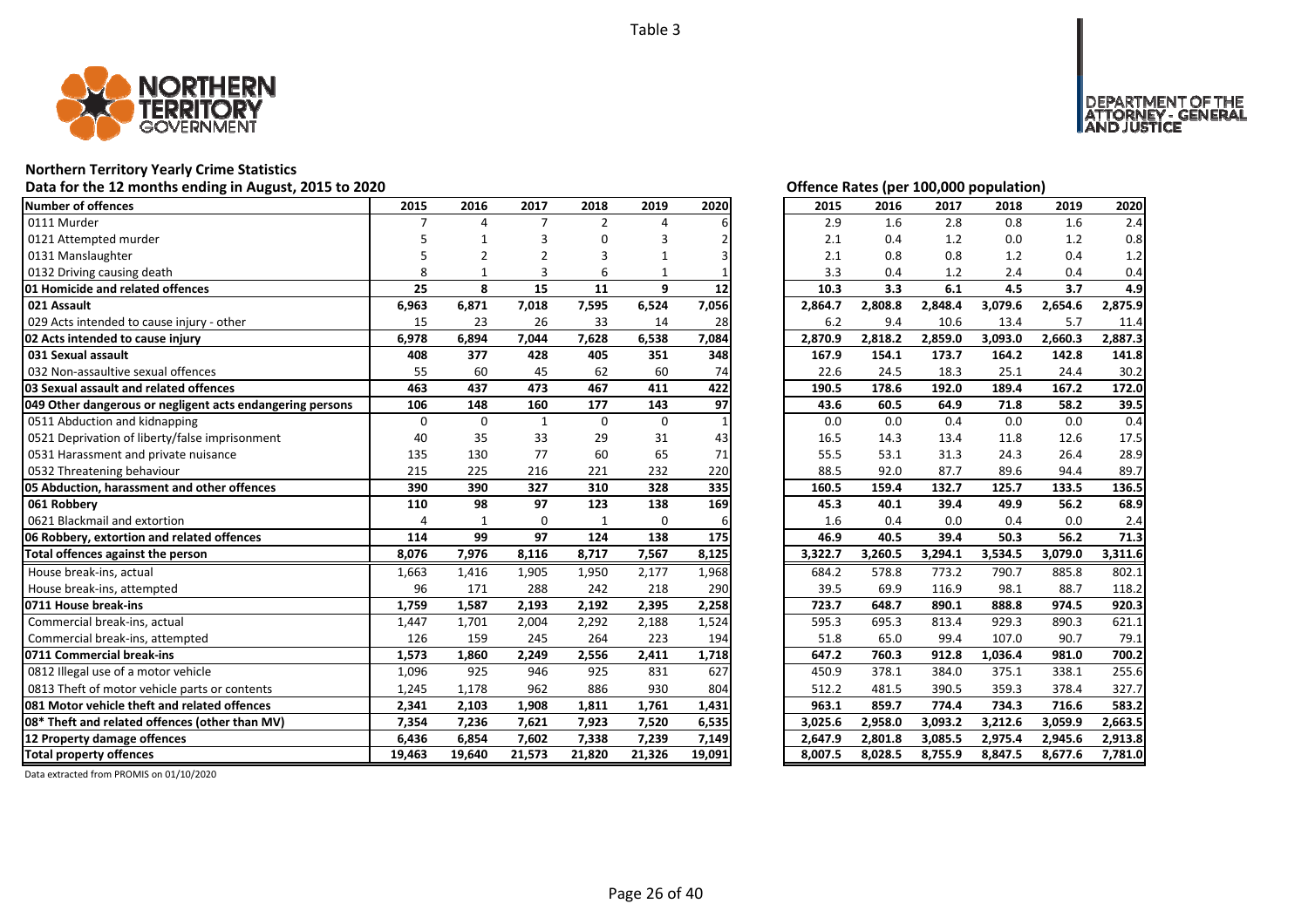

### **Darwin Yearly Crime Statistics**

### Data for the 12 months ending in August, 2015 to 2020<br> **Data for the 12 months ending in August, 2015 to 2020**

| Number of offences                                        | 2015           | 2016           | 2017           | 2018         | 2019         | 2020     | 2015    | 2016    | 2017    | 2018    | 2019    | 2020    |
|-----------------------------------------------------------|----------------|----------------|----------------|--------------|--------------|----------|---------|---------|---------|---------|---------|---------|
| 0111 Murder                                               | $\overline{2}$ | $\overline{2}$ | $\Omega$       | 0            |              |          | 2.4     | 2.3     | 0.0     | 0.0     | 1.2     | 2.4     |
| 0121 Attempted murder                                     |                |                |                | 0            |              |          | 4.7     | 1.2     | 1.2     | 0.0     | 1.2     | 1.2     |
| 0131 Manslaughter                                         | $\overline{2}$ |                | O              | 0            | 0            |          | 2.4     | 1.2     | 0.0     | 0.0     | 0.0     | 1.2     |
| 0132 Driving causing death                                |                |                |                |              | 0            |          | 1.2     | 1.2     | 1.2     | 1.2     | 0.0     | 0.0     |
| 01 Homicide and related offences                          | 9              | 5              | $\overline{2}$ | 1            | $\mathbf{2}$ |          | 10.7    | 5.9     | 2.3     | 1.2     | 2.4     | 4.8     |
| 021 Assault                                               | 1,884          | 1,741          | 1,825          | 1,943        | 1,752        | 1,826    | 2,229.4 | 2,039.0 | 2,110.7 | 2,245.5 | 2,062.1 | 2,178.8 |
| 029 Acts intended to cause injury - other                 | 8              | $\overline{7}$ | 10             | 12           | 5            |          | 9.5     | 8.2     | 11.6    | 13.9    | 5.9     | 10.7    |
| 02 Acts intended to cause injury                          | 1,892          | 1,748          | 1,835          | 1,955        | 1,757        | 1,835    | 2,238.9 | 2,047.2 | 2,122.2 | 2,259.3 | 2,068.0 | 2,189.6 |
| 031 Sexual assault                                        | 140            | 123            | 137            | 149          | 131          | 119      | 165.7   | 144.1   | 158.4   | 172.2   | 154.2   | 142.0   |
| 032 Non-assaultive sexual offences                        | 26             | 24             | 19             | 25           | 21           | 35       | 30.8    | 28.1    | 22.0    | 28.9    | 24.7    | 41.8    |
| 03 Sexual assault and related offences                    | 166            | 147            | 156            | 174          | 152          | 154      | 196.4   | 172.2   | 180.4   | 201.1   | 178.9   | 183.8   |
| 049 Other dangerous or negligent acts endangering persons | 37             | 35             | 37             | 44           | 27           | 18       | 43.8    | 41.0    | 42.8    | 50.8    | 31.8    | 21.5    |
| 0511 Abduction and kidnapping                             | $\mathbf 0$    | $\Omega$       | $\Omega$       | $\Omega$     | 0            | $\Omega$ | 0.0     | 0.0     | 0.0     | 0.0     | 0.0     | 0.0     |
| 0521 Deprivation of liberty/false imprisonment            | 13             | 14             | 6              | 6            | 9            | 10       | 15.4    | 16.4    | 6.9     | 6.9     | 10.6    | 11.9    |
| 0531 Harassment and private nuisance                      | 70             | 64             | 20             | 19           | 22           | 14       | 82.8    | 75.0    | 23.1    | 22.0    | 25.9    | 16.7    |
| 0532 Threatening behaviour                                | 72             | 69             | 48             | 40           | 53           | 46       | 85.2    | 80.8    | 55.5    | 46.2    | 62.4    | 54.9    |
| 05 Abduction, harassment and other offences               | 155            | 147            | 74             | 65           | 84           | 70       | 183.4   | 172.2   | 85.6    | 75.1    | 98.9    | 83.5    |
| 061 Robbery                                               | 50             | 57             | 47             | 66           | 68           | 87       | 59.2    | 66.8    | 54.4    | 76.3    | 80.0    | 103.8   |
| 0621 Blackmail and extortion                              | $\mathbf{1}$   | $\mathbf{1}$   | $\mathbf 0$    | $\mathbf{1}$ | $\Omega$     |          | 1.2     | 1.2     | 0.0     | 1.2     | 0.0     | 2.4     |
| 06 Robbery, extortion and related offences                | 51             | 58             | 47             | 67           | 68           | 89       | 60.4    | 67.9    | 54.4    | 77.4    | 80.0    | 106.2   |
| Total offences against the person                         | 2,310          | 2,140          | 2,151          | 2,306        | 2,090        | 2,170    | 2,733.5 | 2,506.3 | 2,487.7 | 2,665.0 | 2,460.0 | 2,589.3 |
| House break-ins, actual                                   | 642            | 522            | 665            | 579          | 643          | 609      | 759.7   | 611.3   | 769.1   | 669.1   | 756.8   | 726.7   |
| House break-ins, attempted                                | 15             | 49             | 112            | 54           | 49           | 93       | 17.8    | 57.4    | 129.5   | 62.4    | 57.7    | 111.0   |
| 0711 House break-ins                                      | 657            | 571            | 777            | 633          | 692          | 702      | 777.5   | 668.7   | 898.6   | 731.5   | 814.5   | 837.6   |
| Commercial break-ins, actual                              | 324            | 492            | 626            | 549          | 469          | 241      | 383.4   | 576.2   | 724.0   | 634.5   | 552.0   | 287.6   |
| Commercial break-ins, attempted                           | 25             | 40             | 71             | 48           | 17           | 25       | 29.6    | 46.8    | 82.1    | 55.5    | 20.0    | 29.8    |
| 0711 Commercial break-ins                                 | 349            | 532            | 697            | 597          | 486          | 266      | 413.0   | 623.1   | 806.1   | 689.9   | 572.0   | 317.4   |
| 0812 Illegal use of a motor vehicle                       | 451            | 363            | 375            | 341          | 291          | 190      | 533.7   | 425.1   | 433.7   | 394.1   | 342.5   | 226.7   |
| 0813 Theft of motor vehicle parts or contents             | 687            | 526            | 386            | 317          | 433          | 401      | 813.0   | 616.0   | 446.4   | 366.3   | 509.6   | 478.5   |
| 081 Motor vehicle theft and related offences              | 1,138          | 889            | 761            | 658          | 724          | 591      | 1,346.6 | 1,041.2 | 880.1   | 760.4   | 852.2   | 705.2   |
| 08* Theft and related offences (other than MV)            | 3,273          | 3,050          | 3,056          | 3,135        | 3,140        | 2,728    | 3,873.1 | 3,572.0 | 3,534.3 | 3,623.0 | 3,695.8 | 3,255.1 |
| 12 Property damage offences                               | 2,363          | 2,423          | 2,589          | 2,131        | 2,017        | 2,032    | 2,796.3 | 2,837.7 | 2,994.2 | 2,462.7 | 2,374.0 | 2,424.6 |
| <b>Total property offences</b>                            | 7,780          | 7,465          | 7,880          | 7,154        | 7,059        | 6,319    | 9,206.4 | 8,742.7 | 9,113.4 | 8,267.7 | 8,308.5 | 7,539.9 |

NT OF THE<br>- GENERAL

JSTICE

DEPAR

| 2015    | 2016    | 2017    | 2018    | 2019    | 2020    |
|---------|---------|---------|---------|---------|---------|
| 2.4     | 2.3     | 0.0     | 0.0     | 1.2     | 2.4     |
| 4.7     | 1.2     | 1.2     | 0.0     | 1.2     | 1.2     |
| 2.4     | 1.2     | 0.0     | 0.0     | 0.0     | 1.2     |
| 1.2     | 1.2     | 1.2     | 1.2     | 0.0     | 0.0     |
| 10.7    | 5.9     | 2.3     | 1.2     | 2.4     | 4.8     |
| 2,229.4 | 2,039.0 | 2,110.7 | 2,245.5 | 2,062.1 | 2,178.8 |
| 9.5     | 8.2     | 11.6    | 13.9    | 5.9     | 10.7    |
| 2,238.9 | 2,047.2 | 2,122.2 | 2,259.3 | 2,068.0 | 2,189.6 |
| 165.7   | 144.1   | 158.4   | 172.2   | 154.2   | 142.0   |
| 30.8    | 28.1    | 22.0    | 28.9    | 24.7    | 41.8    |
| 196.4   | 172.2   | 180.4   | 201.1   | 178.9   | 183.8   |
| 43.8    | 41.0    | 42.8    | 50.8    | 31.8    | 21.5    |
| 0.0     | 0.0     | 0.0     | 0.0     | 0.0     | 0.0     |
| 15.4    | 16.4    | 6.9     | 6.9     | 10.6    | 11.9    |
| 82.8    | 75.0    | 23.1    | 22.0    | 25.9    | 16.7    |
| 85.2    | 80.8    | 55.5    | 46.2    | 62.4    | 54.9    |
| 183.4   | 172.2   | 85.6    | 75.1    | 98.9    | 83.5    |
| 59.2    | 66.8    | 54.4    | 76.3    | 80.0    | 103.8   |
| 1.2     | 1.2     | 0.0     | 1.2     | 0.0     | 2.4     |
| 60.4    | 67.9    | 54.4    | 77.4    | 80.0    | 106.2   |
| 2,733.5 | 2,506.3 | 2,487.7 | 2,665.0 | 2,460.0 | 2,589.3 |
| 759.7   | 611.3   | 769.1   | 669.1   | 756.8   | 726.7   |
| 17.8    | 57.4    | 129.5   | 62.4    | 57.7    | 111.0   |
| 777.5   | 668.7   | 898.6   | 731.5   | 814.5   | 837.6   |
| 383.4   | 576.2   | 724.0   | 634.5   | 552.0   | 287.6   |
| 29.6    | 46.8    | 82.1    | 55.5    | 20.0    | 29.8    |
| 413.0   | 623.1   | 806.1   | 689.9   | 572.0   | 317.4   |
| 533.7   | 425.1   | 433.7   | 394.1   | 342.5   | 226.7   |
| 813.0   | 616.0   | 446.4   | 366.3   | 509.6   | 478.5   |
| 1,346.6 | 1,041.2 | 880.1   | 760.4   | 852.2   | 705.2   |
| 3,873.1 | 3,572.0 | 3,534.3 | 3,623.0 | 3,695.8 | 3,255.1 |
| 2,796.3 | 2,837.7 | 2,994.2 | 2,462.7 | 2,374.0 | 2,424.6 |
| 9,206.4 | 8,742.7 | 9,113.4 | 8,267.7 | 8,308.5 | 7,539.9 |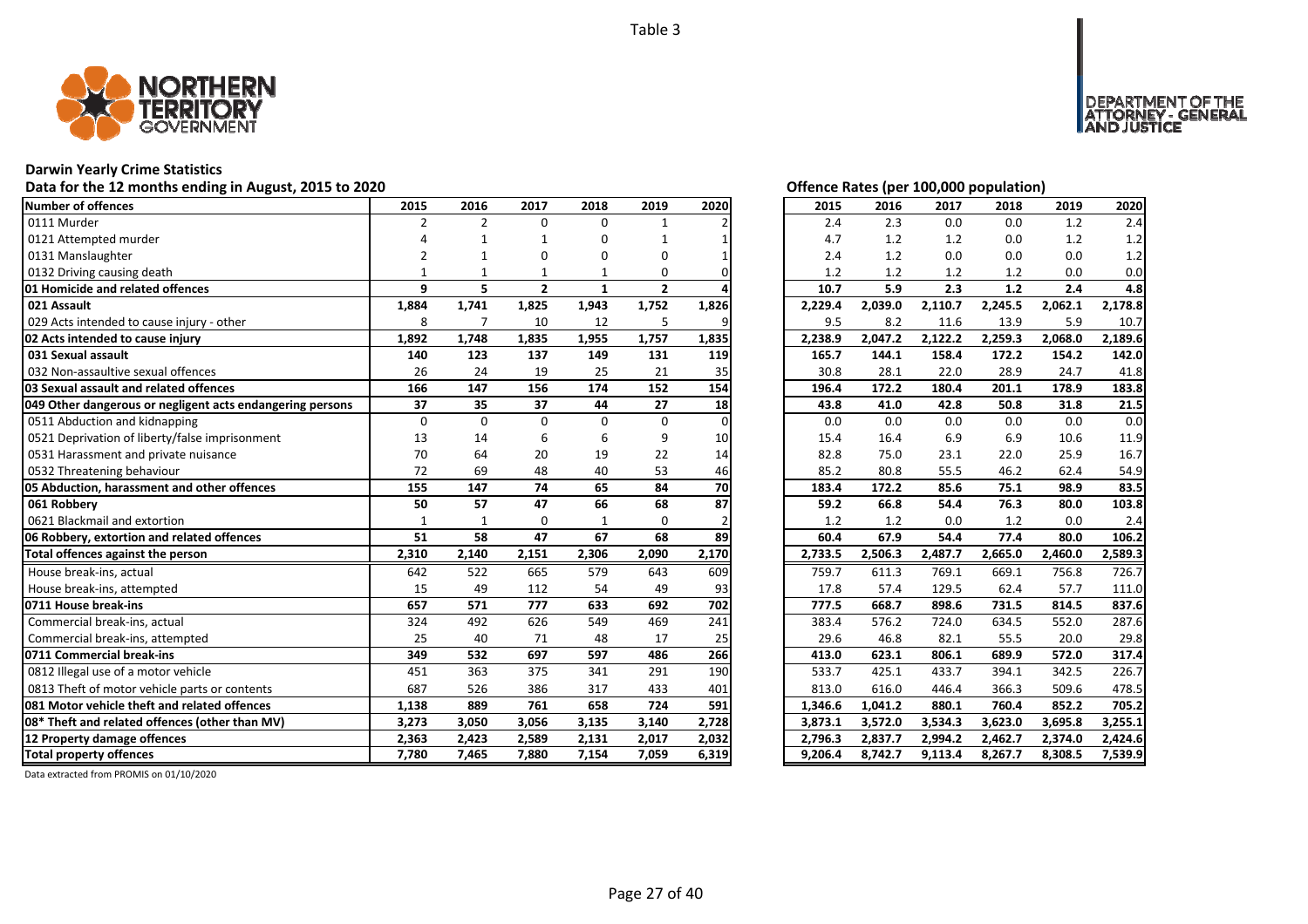

### **Palmerston Yearly Crime Statistics**

### Data for the 12 months ending in August, 2015 to 2020<br> **Data for the 12 months ending in August, 2015 to 2020**

| Number of offences                                        | 2015     | 2016         | 2017           | 2018         | 2019         | 2020  | 2015    | 2016    | 2017    | 2018    | 2019    | 2020    |
|-----------------------------------------------------------|----------|--------------|----------------|--------------|--------------|-------|---------|---------|---------|---------|---------|---------|
| 0111 Murder                                               | $\Omega$ | $\Omega$     | $\Omega$       | 0            |              |       | 0.0     | 0.0     | 0.0     | 0.0     | 2.7     | 2.6     |
| 0121 Attempted murder                                     |          |              | O              | O            |              |       | 0.0     | 0.0     | 0.0     | 0.0     | 2.7     | 0.0     |
| 0131 Manslaughter                                         |          |              |                |              | O            |       | 2.9     | 0.0     | 0.0     | 2.7     | 0.0     | 0.0     |
| 0132 Driving causing death                                |          | O            | O              | 0            | 0            |       | 8.8     | 0.0     | 0.0     | 0.0     | 0.0     | 0.0     |
| 01 Homicide and related offences                          | 4        | $\mathbf{0}$ | $\mathbf{0}$   | $\mathbf{1}$ | $\mathbf{2}$ |       | 11.8    | 0.0     | 0.0     | 2.7     | 5.3     | 2.6     |
| 021 Assault                                               | 477      | 484          | 572            | 626          | 574          | 600   | 1,405.5 | 1,378.4 | 1,589.6 | 1,703.4 | 1,526.6 | 1,572.1 |
| 029 Acts intended to cause injury - other                 | 1        | 3            | 9              | 8            | 1            | 6     | 2.9     | 8.5     | 25.0    | 21.8    | 2.7     | 15.7    |
| 02 Acts intended to cause injury                          | 478      | 487          | 581            | 634          | 575          | 606   | 1,408.4 | 1,386.9 | 1,614.7 | 1,725.1 | 1,529.2 | 1,587.8 |
| 031 Sexual assault                                        | 31       | 36           | 35             | 22           | 47           | 51    | 91.3    | 102.5   | 97.3    | 59.9    | 125.0   | 133.6   |
| 032 Non-assaultive sexual offences                        |          | 8            | $\overline{2}$ | 10           |              | 14    | 14.7    | 22.8    | 5.6     | 27.2    | 18.6    | 36.7    |
| 03 Sexual assault and related offences                    | 36       | 44           | 37             | 32           | 54           | 65    | 106.1   | 125.3   | 102.8   | 87.1    | 143.6   | 170.3   |
| 049 Other dangerous or negligent acts endangering persons | 6        | 12           | 21             | 13           | 13           | 10    | 17.7    | 34.2    | 58.4    | 35.4    | 34.6    | 26.2    |
| 0511 Abduction and kidnapping                             | $\Omega$ | $\Omega$     | $\Omega$       | $\Omega$     | $\Omega$     |       | 0.0     | 0.0     | 0.0     | 0.0     | 0.0     | 0.0     |
| 0521 Deprivation of liberty/false imprisonment            |          |              |                |              |              |       | 11.8    | 14.2    | 13.9    | 8.2     | 2.7     | 15.7    |
| 0531 Harassment and private nuisance                      |          |              | ٩              |              | 8            |       | 23.6    | 17.1    | 25.0    | 10.9    | 21.3    | 15.7    |
| 0532 Threatening behaviour                                | 17       | 16           | 30             | 21           | 24           | 20    | 50.1    | 45.6    | 83.4    | 57.1    | 63.8    | 52.4    |
| 05 Abduction, harassment and other offences               | 29       | 27           | 44             | 28           | 33           | 32    | 85.4    | 76.9    | 122.3   | 76.2    | 87.8    | 83.8    |
| 061 Robbery                                               | 13       | 14           | 16             | 10           | 23           | 30    | 38.3    | 39.9    | 44.5    | 27.2    | 61.2    | 78.6    |
| 0621 Blackmail and extortion                              | $\Omega$ | $\Omega$     | $\Omega$       | $\Omega$     | $\Omega$     |       | 0.0     | 0.0     | 0.0     | 0.0     | 0.0     | 0.0     |
| 06 Robbery, extortion and related offences                | 13       | 14           | 16             | 10           | 23           | 30    | 38.3    | 39.9    | 44.5    | 27.2    | 61.2    | 78.6    |
| Total offences against the person                         | 566      | 584          | 699            | 718          | 700          | 744   | 1,667.7 | 1,663.2 | 1,942.6 | 1,953.7 | 1,861.7 | 1,949.4 |
| House break-ins, actual                                   | 277      | 220          | 350            | 333          | 306          | 323   | 816.2   | 626.5   | 972.7   | 906.1   | 813.8   | 846.3   |
| House break-ins, attempted                                | 13       | 45           | 59             | 51           | 15           | 42    | 38.3    | 128.2   | 164.0   | 138.8   | 39.9    | 110.0   |
| 0711 House break-ins                                      | 290      | 265          | 409            | 384          | 321          | 365   | 854.5   | 754.7   | 1,136.6 | 1,044.9 | 853.7   | 956.4   |
| Commercial break-ins, actual                              | 140      | 162          | 159            | 256          | 137          | 94    | 412.5   | 461.4   | 441.9   | 696.6   | 364.4   | 246.3   |
| Commercial break-ins, attempted                           | 10       | 11           | 25             | 24           | 9            | 10    | 29.5    | 31.3    | 69.5    | 65.3    | 23.9    | 26.2    |
| 0711 Commercial break-ins                                 | 150      | 173          | 184            | 280          | 146          | 104   | 442.0   | 492.7   | 511.4   | 761.9   | 388.3   | 272.5   |
| 0812 Illegal use of a motor vehicle                       | 234      | 165          | 186            | 110          | 117          | 86    | 689.5   | 469.9   | 516.9   | 299.3   | 311.2   | 225.3   |
| 0813 Theft of motor vehicle parts or contents             | 234      | 241          | 203            | 185          | 100          | 132   | 689.5   | 686.3   | 564.2   | 503.4   | 266.0   | 345.9   |
| 081 Motor vehicle theft and related offences              | 468      | 406          | 389            | 295          | 217          | 218   | 1,378.9 | 1,156.2 | 1,081.1 | 802.7   | 577.1   | 571.2   |
| 08* Theft and related offences (other than MV)            | 1,018    | 1,057        | 1,137          | 1,163        | 826          | 836   | 2,999.5 | 3,010.2 | 3,159.8 | 3,164.5 | 2,196.8 | 2,190.5 |
| 12 Property damage offences                               | 754      | 784          | 1,082          | 1,083        | 951          | 931   | 2,221.6 | 2,232.7 | 3,007.0 | 2,946.9 | 2,529.2 | 2,439.4 |
| <b>Total property offences</b>                            | 2.680    | 2,685        | 3,201          | 3,205        | 2,461        | 2,454 | 7,896.5 | 7,646.5 | 8,895.9 | 8,720.9 | 6,545.0 | 6,430.0 |

DEPARTMENT OF THE<br>ATTORNEY - GENERAL<br>AND JUSTICE

| 2015    | 2016    | 2017    | 2018    | 2019    | 2020    |
|---------|---------|---------|---------|---------|---------|
| 0.0     | 0.0     | 0.0     | 0.0     | 2.7     | 2.6     |
| 0.0     | 0.0     | 0.0     | 0.0     | 2.7     | 0.0     |
| 2.9     | 0.0     | 0.0     | 2.7     | 0.0     | 0.0     |
| 8.8     | 0.0     | 0.0     | 0.0     | 0.0     | 0.0     |
| 11.8    | 0.0     | 0.0     | 2.7     | 5.3     | 2.6     |
| 1,405.5 | 1,378.4 | 1,589.6 | 1,703.4 | 1,526.6 | 1,572.1 |
| 2.9     | 8.5     | 25.0    | 21.8    | 2.7     | 15.7    |
| 1,408.4 | 1,386.9 | 1,614.7 | 1,725.1 | 1,529.2 | 1,587.8 |
| 91.3    | 102.5   | 97.3    | 59.9    | 125.0   | 133.6   |
| 14.7    | 22.8    | 5.6     | 27.2    | 18.6    | 36.7    |
| 106.1   | 125.3   | 102.8   | 87.1    | 143.6   | 170.3   |
| 17.7    | 34.2    | 58.4    | 35.4    | 34.6    | 26.2    |
| 0.0     | 0.0     | 0.0     | 0.0     | 0.0     | 0.0     |
| 11.8    | 14.2    | 13.9    | 8.2     | 2.7     | 15.7    |
| 23.6    | 17.1    | 25.0    | 10.9    | 21.3    | 15.7    |
| 50.1    | 45.6    | 83.4    | 57.1    | 63.8    | 52.4    |
| 85.4    | 76.9    | 122.3   | 76.2    | 87.8    | 83.8    |
| 38.3    | 39.9    | 44.5    | 27.2    | 61.2    | 78.6    |
| 0.0     | 0.0     | 0.0     | 0.0     | 0.0     | 0.0     |
| 38.3    | 39.9    | 44.5    | 27.2    | 61.2    | 78.6    |
| 1,667.7 | 1,663.2 | 1,942.6 | 1,953.7 | 1,861.7 | 1,949.4 |
| 816.2   | 626.5   | 972.7   | 906.1   | 813.8   | 846.3   |
| 38.3    | 128.2   | 164.0   | 138.8   | 39.9    | 110.0   |
| 854.5   | 754.7   | 1,136.6 | 1,044.9 | 853.7   | 956.4   |
| 412.5   | 461.4   | 441.9   | 696.6   | 364.4   | 246.3   |
| 29.5    | 31.3    | 69.5    | 65.3    | 23.9    | 26.2    |
| 442.0   | 492.7   | 511.4   | 761.9   | 388.3   | 272.5   |
| 689.5   | 469.9   | 516.9   | 299.3   | 311.2   | 225.3   |
| 689.5   | 686.3   | 564.2   | 503.4   | 266.0   | 345.9   |
| 1,378.9 | 1,156.2 | 1,081.1 | 802.7   | 577.1   | 571.2   |
| 2,999.5 | 3,010.2 | 3,159.8 | 3,164.5 | 2,196.8 | 2,190.5 |
| 2,221.6 | 2,232.7 | 3,007.0 | 2,946.9 | 2,529.2 | 2,439.4 |
| 7,896.5 | 7,646.5 | 8,895.9 | 8,720.9 | 6,545.0 | 6,430.0 |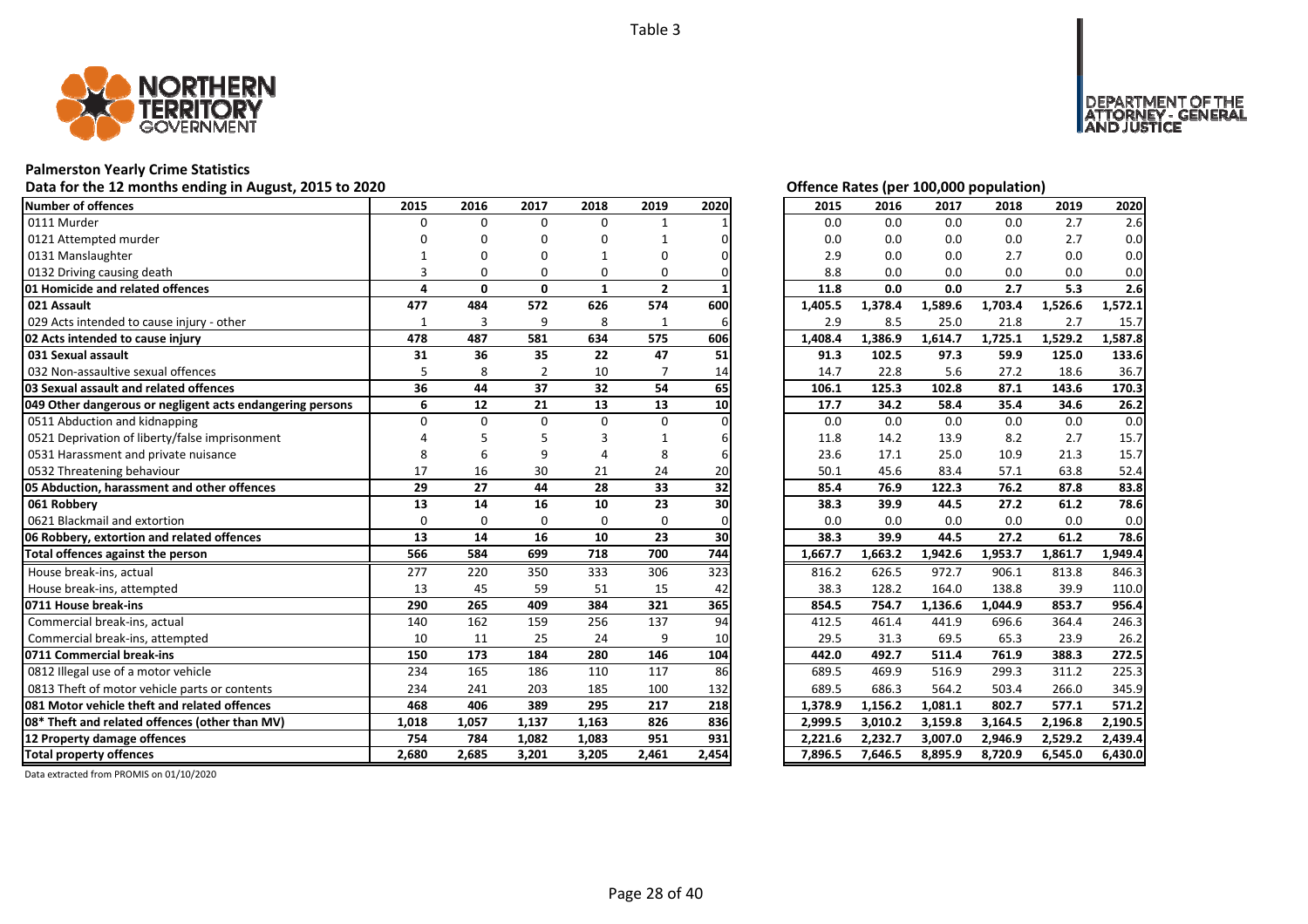

### **Alice Springs Yearly Crime Statistics**

### **Data for the 12 months ending in August, 2015 to 2020 Offence Rates (per 100,000 population)**

| <b>Number of offences</b>                                     | 2015           | 2016           | 2017           | 2018           | 2019         | 2020      | 2015    | 2016    | 2017    | 2018    | 2019    | 2020    |
|---------------------------------------------------------------|----------------|----------------|----------------|----------------|--------------|-----------|---------|---------|---------|---------|---------|---------|
| 0111 Murder                                                   |                | $\Omega$       | $\Omega$       | $\overline{2}$ | $\Omega$     |           | 3.6     | 0.0     | 0.0     | 7.6     | 0.0     | 7.6     |
| 0121 Attempted murder                                         | U              | n              |                | U              | O            |           | 0.0     | 0.0     | 3.8     | 0.0     | 0.0     | 0.0     |
| 0131 Manslaughter                                             |                |                |                |                | U            |           | 7.3     | 0.0     | 0.0     | 0.0     | 0.0     | 0.0     |
| 0132 Driving causing death                                    |                | 0              |                | 3              |              |           | 7.3     | 0.0     | 3.8     | 11.3    | 3.8     | 0.0     |
| 01 Homicide and related offences                              | 5              | 0              | $\overline{2}$ | 5              | $\mathbf{1}$ |           | 18.2    | 0.0     | 7.5     | 18.9    | 3.8     | 7.6     |
| 021 Assault                                                   | 1,597          | 1,658          | 1,661          | 1,953          | 1,407        | 1,649     | 5,806.2 | 6,178.3 | 6,245.8 | 7,381.5 | 5,336.4 | 6,263.3 |
| 029 Acts intended to cause injury - other                     | $\overline{2}$ | $\overline{4}$ |                | 6              | 3            |           | 7.3     | 14.9    | 3.8     | 22.7    | 11.4    | 22.8    |
| 02 Acts intended to cause injury                              | 1,599          | 1,662          | 1,662          | 1,959          | 1,410        | 1,655     | 5,813.5 | 6,193.2 | 6,249.5 | 7,404.2 | 5,347.8 | 6,286.1 |
| 031 Sexual assault                                            | 71             | 81             | 75             | 77             | 59           | 60        | 258.1   | 301.8   | 282.0   | 291.0   | 223.8   | 227.9   |
| 032 Non-assaultive sexual offences                            | 9              | 8              | 11             | 8              | 12           |           | 32.7    | 29.8    | 41.4    | 30.2    | 45.5    | 34.2    |
| 03 Sexual assault and related offences                        | 80             | 89             | 86             | 85             | 71           | 69        | 290.9   | 331.6   | 323.4   | 321.3   | 269.3   | 262.1   |
| 049 Other dangerous or negligent acts endangering persons     | 30             | 37             | 38             | 51             | 38           | 24        | 109.1   | 137.9   | 142.9   | 192.8   | 144.1   | 91.2    |
| 0511 Abduction and kidnapping                                 | $\Omega$       | $\Omega$       | $\mathbf{1}$   | $\Omega$       | $\Omega$     |           | 0.0     | 0.0     | 3.8     | 0.0     | 0.0     | 0.0     |
| 0521 Deprivation of liberty/false imprisonment                | 5              |                |                |                |              |           | 18.2    | 22.4    | 15.0    | 15.1    | 15.2    | 26.6    |
| 0531 Harassment and private nuisance                          | 11             |                | 10             | 10             |              | 14        | 40.0    | 18.6    | 37.6    | 37.8    | 26.5    | 53.2    |
|                                                               | 38             | 39             | 61             | 61             | 57           | 68        | 138.2   | 145.3   | 229.4   | 230.6   | 216.2   | 258.3   |
| 0532 Threatening behaviour                                    |                |                |                |                |              |           |         |         |         |         |         |         |
| 05 Abduction, harassment and other offences                   | 54             | 50             | 76             | 75             | 68           | 89        | 196.3   | 186.3   | 285.8   | 283.5   | 257.9   | 338.0   |
| 061 Robberv                                                   | 26             | 19             | 19             | 33             | 29           | 34        | 94.5    | 70.8    | 71.4    | 124.7   | 110.0   | 129.1   |
| 0621 Blackmail and extortion                                  | $\mathbf{1}$   | $\Omega$       | $\Omega$       | $\Omega$       | $\Omega$     |           | 3.6     | 0.0     | 0.0     | 0.0     | 0.0     | 7.6     |
| 06 Robbery, extortion and related offences                    | 27             | 19             | 19             | 33             | 29           | <b>36</b> | 98.2    | 70.8    | 71.4    | 124.7   | 110.0   | 136.7   |
| Total offences against the person                             | 1,795          | 1,857          | 1,883          | 2,208          | 1,617        | 1,875     | 6,526.1 | 6,919.8 | 7,080.5 | 8,345.3 | 6,132.9 | 7,121.7 |
| House break-ins, actual                                       | 371            | 261            | 324            | 399            | 511          | 431       | 1,348.8 | 972.6   | 1,218.3 | 1,508.1 | 1,938.1 | 1,637.0 |
| House break-ins, attempted                                    | 22             | 33             | 37             | 50             | 67           | 76        | 80.0    | 123.0   | 139.1   | 189.0   | 254.1   | 288.7   |
| 0711 House break-ins                                          | 393            | 294            | 361            | 449            | 578          | 507       | 1,428.8 | 1,095.5 | 1,357.4 | 1,697.0 | 2,192.2 | 1,925.7 |
| Commercial break-ins, actual                                  | 247            | 323            | 350            | 322            | 272          | 294       | 898.0   | 1,203.6 | 1,316.1 | 1,217.0 | 1,031.6 | 1,116.7 |
| Commercial break-ins, attempted                               | 17             | 31             | 41             | 41             | 53           | 56        | 61.8    | 115.5   | 154.2   | 155.0   | 201.0   | 212.7   |
| 0711 Commercial break-ins                                     | 264            | 354            | 391            | 363            | 325          | 350       | 959.8   | 1,319.1 | 1,470.3 | 1,372.0 | 1,232.6 | 1,329.4 |
| 0812 Illegal use of a motor vehicle                           | 146            | 131            | 122            | 204            | 177          | 149       | 530.8   | 488.2   | 458.8   | 771.0   | 671.3   | 565.9   |
| 0813 Theft of motor vehicle parts or contents                 | 161            | 252            | 232            | 224            | 248          | 133       | 585.3   | 939.0   | 872.4   | 846.6   | 940.6   | 505.2   |
| 081 Motor vehicle theft and related offences                  | 307            | 383            | 354            | 428            | 425          | 282       | 1,116.2 | 1,427.2 | 1,331.1 | 1,617.7 | 1,611.9 | 1,071.1 |
| 08* Theft and related offences (other than MV)                | 1,344          | 1,468          | 1,493          | 1,563          | 1,548        | 1,377     | 4,886.4 | 5,470.3 | 5,614.0 | 5,907.5 | 5,871.2 | 5,230.2 |
| 12 Property damage offences<br><b>Total property offences</b> | 1,495          | 1,758          | 1,760          | 1,739          | 1,741        | 1,759     | 5,435.4 | 6,550.9 | 6,618.0 | 6,572.7 | 6,603.2 | 6,681.1 |

DEPARTMENT OF THE<br>ATTORNEY - GENERAL<br>AND JUSTICE

| 2015     | 2016     | 2017     | 2018     | 2019     | 2020     |
|----------|----------|----------|----------|----------|----------|
| 3.6      | 0.0      | 0.0      | 7.6      | 0.0      | 7.6      |
| 0.0      | 0.0      | 3.8      | 0.0      | 0.0      | 0.0      |
| 7.3      | 0.0      | 0.0      | 0.0      | 0.0      | 0.0      |
| 7.3      | 0.0      | 3.8      | 11.3     | 3.8      | 0.0      |
| 18.2     | 0.0      | 7.5      | 18.9     | 3.8      | 7.6      |
| 5,806.2  | 6,178.3  | 6,245.8  | 7,381.5  | 5,336.4  | 6,263.3  |
| 7.3      | 14.9     | 3.8      | 22.7     | 11.4     | 22.8     |
| 5,813.5  | 6,193.2  | 6,249.5  | 7,404.2  | 5,347.8  | 6,286.1  |
| 258.1    | 301.8    | 282.0    | 291.0    | 223.8    | 227.9    |
| 32.7     | 29.8     | 41.4     | 30.2     | 45.5     | 34.2     |
| 290.9    | 331.6    | 323.4    | 321.3    | 269.3    | 262.1    |
| 109.1    | 137.9    | 142.9    | 192.8    | 144.1    | 91.2     |
| 0.0      | 0.0      | 3.8      | 0.0      | 0.0      | 0.0      |
| 18.2     | 22.4     | 15.0     | 15.1     | 15.2     | 26.6     |
| 40.0     | 18.6     | 37.6     | 37.8     | 26.5     | 53.2     |
| 138.2    | 145.3    | 229.4    | 230.6    | 216.2    | 258.3    |
| 196.3    | 186.3    | 285.8    | 283.5    | 257.9    | 338.0    |
| 94.5     | 70.8     | 71.4     | 124.7    | 110.0    | 129.1    |
| 3.6      | 0.0      | 0.0      | 0.0      | 0.0      | 7.6      |
| 98.2     | 70.8     | 71.4     | 124.7    | 110.0    | 136.7    |
| 6,526.1  | 6,919.8  | 7,080.5  | 8,345.3  | 6,132.9  | 7,121.7  |
| 1,348.8  | 972.6    | 1,218.3  | 1,508.1  | 1,938.1  | 1,637.0  |
| 80.0     | 123.0    | 139.1    | 189.0    | 254.1    | 288.7    |
| 1,428.8  | 1,095.5  | 1,357.4  | 1,697.0  | 2,192.2  | 1,925.7  |
| 898.0    | 1,203.6  | 1,316.1  | 1,217.0  | 1,031.6  | 1,116.7  |
| 61.8     | 115.5    | 154.2    | 155.0    | 201.0    | 212.7    |
| 959.8    | 1,319.1  | 1,470.3  | 1,372.0  | 1,232.6  | 1,329.4  |
| 530.8    | 488.2    | 458.8    | 771.0    | 671.3    | 565.9    |
| 585.3    | 939.0    | 872.4    | 846.6    | 940.6    | 505.2    |
| 1,116.2  | 1,427.2  | 1,331.1  | 1,617.7  | 1,611.9  | 1,071.1  |
| 4,886.4  | 5,470.3  | 5,614.0  | 5,907.5  | 5,871.2  | 5,230.2  |
| 5,435.4  | 6,550.9  | 6,618.0  | 6,572.7  | 6,603.2  | 6,681.1  |
| 13,826.6 | 15,863.0 | 16,390.9 | 17,166.8 | 17,511.2 | 16,237.5 |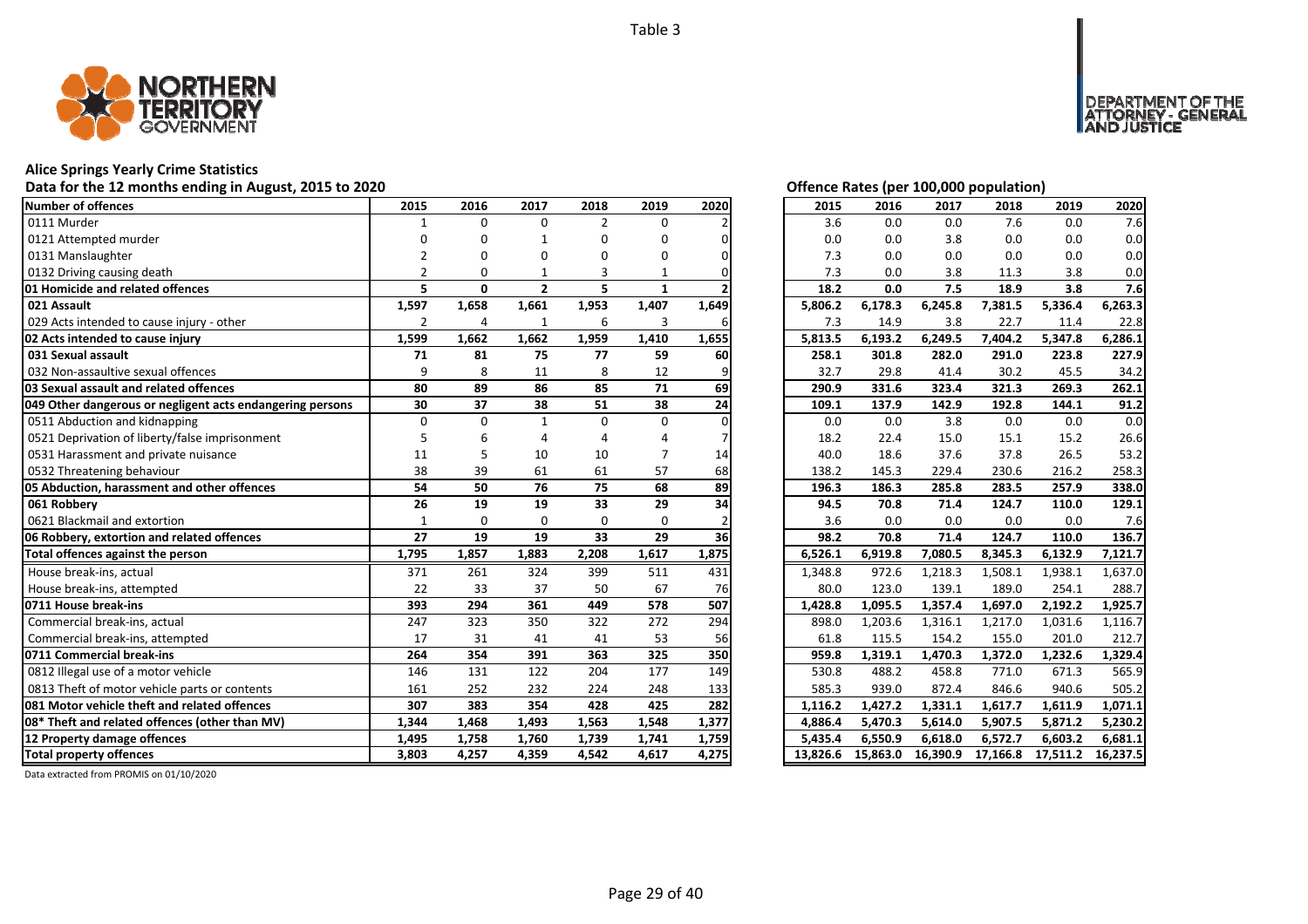

### **Katherine Yearly Crime Statistics**

### Data for the 12 months ending in August, 2015 to 2020 *Data for the 12 months ending in August, 2015 to 2020*

| Number of offences                                        | 2015           | 2016                    | 2017           | 2018         | 2019         | 2020 | 2015    | 2016    | 2017    | 2018     | 2019     | 2020    |
|-----------------------------------------------------------|----------------|-------------------------|----------------|--------------|--------------|------|---------|---------|---------|----------|----------|---------|
| 0111 Murder                                               |                | $\Omega$                | 3              | $\Omega$     | $\mathbf{1}$ |      | 9.3     | 0.0     | 28.2    | 0.0      | 9.4      | 0.0     |
| 0121 Attempted Murder                                     |                |                         |                | n            | O            |      | 0.0     | 0.0     | 0.0     | 0.0      | 0.0      | 0.0     |
| 0131 Manslaughter                                         |                |                         |                |              | n            |      | 0.0     | 0.0     | 18.8    | 0.0      | 0.0      | 9.4     |
| 0132 Driving causing death                                | $\Omega$       |                         | $\Omega$       | 0            | $\Omega$     |      | 0.0     | 0.0     | 0.0     | 0.0      | 0.0      | 0.0     |
| 01 Homicide and related offences                          | $\mathbf{1}$   | 0                       | 5              | $\mathbf{0}$ | 1            |      | 9.3     | 0.0     | 47.0    | 0.0      | 9.4      | 9.4     |
| 021 Assault                                               | 492            | 433                     | 490            | 624          | 515          | 559  | 4,553.0 | 4,036.2 | 4,607.4 | 5,874.6  | 4,835.7  | 5,228.2 |
| 029 Acts intended to cause injury - other                 | $\overline{2}$ | 3                       | $\overline{2}$ | 1            | 1            | O    | 18.5    | 28.0    | 18.8    | 9.4      | 9.4      | 0.0     |
| 02 Acts intended to cause injury                          | 494            | 436                     | 492            | 625          | 516          | 559  | 4,571.5 | 4,064.1 | 4,626.2 | 5,884.0  | 4,845.1  | 5,228.2 |
| 031 Sexual assault                                        | 25             | 25                      | 38             | 34           | 25           | 27   | 231.4   | 233.0   | 357.3   | 320.1    | 234.7    | 252.5   |
| 032 Non-assaultive sexual offences                        | 4              | 0                       | 2              | 5            |              |      | 37.0    | 0.0     | 18.8    | 47.1     | 65.7     | 0.0     |
| 03 Sexual assault and related offences                    | 29             | 25                      | 40             | 39           | 32           | 27   | 268.4   | 233.0   | 376.1   | 367.2    | 300.5    | 252.5   |
| 049 Other dangerous or negligent acts endangering persons | 5              | 5                       | 6              | 9            | 4            |      | 46.3    | 46.6    | 56.4    | 84.7     | 37.6     | 74.8    |
| 0511 Abduction and kidnapping                             | $\Omega$       | $\Omega$                | $\Omega$       | $\Omega$     | $\Omega$     |      | 0.0     | 0.0     | 0.0     | 0.0      | 0.0      | 0.0     |
| 0521 Deprivation of liberty/false imprisonment            |                |                         |                |              |              |      | 27.8    | 9.3     | 37.6    | 0.0      | 9.4      | 9.4     |
| 0531 Harassment and private nuisance                      | 3              | $\overline{2}$          |                | O            |              |      | 27.8    | 18.6    | 65.8    | 0.0      | 18.8     | 37.4    |
| 0532 Threatening behaviour                                | 12             | 16                      | 10             | 15           | 9            |      | 111.0   | 149.1   | 94.0    | 141.2    | 84.5     | 28.1    |
| 05 Abduction, harassment and other offences               | 18             | 19                      | 21             | 15           | 12           |      | 166.6   | 177.1   | 197.5   | 141.2    | 112.7    | 74.8    |
| 061 Robberv                                               | 9              | 3                       | 4              | 3            | 8            |      | 83.3    | 28.0    | 37.6    | 28.2     | 75.1     | 18.7    |
| 0621 Blackmail and extortion                              | $\overline{2}$ | $\Omega$                | $\Omega$       | $\Omega$     | $\Omega$     |      | 18.5    | 0.0     | 0.0     | 0.0      | 0.0      | 0.0     |
| 06 Robbery, extortion and related offences                | 11             | $\overline{\mathbf{3}}$ | 4              | 3            | 8            |      | 101.8   | 28.0    | 37.6    | 28.2     | 75.1     | 18.7    |
| Total offences against the person                         | 558            | 488                     | 568            | 691          | 573          | 605  | 5,163.8 | 4,548.8 | 5,340.9 | 6,505.4  | 5,380.3  | 5,658.4 |
| House break-ins, actual                                   | 72             | 72                      | 114            | 110          | 102          | 115  | 666.3   | 671.1   | 1,071.9 | 1,035.6  | 957.7    | 1,075.6 |
| House break-ins, attempted                                | 4              | 6                       | 24             | 12           | 12           | 12   | 37.0    | 55.9    | 225.7   | 113.0    | 112.7    | 112.2   |
| 0711 House break-ins                                      | 76             | 78                      | 138            | 122          | 114          | 127  | 703.3   | 727.1   | 1,297.6 | 1,148.6  | 1,070.4  | 1,187.8 |
| Commercial break-ins, actual                              | 125            | 63                      | 95             | 182          | 286          | 97   | 1,156.8 | 587.2   | 893.3   | 1,713.4  | 2,685.4  | 907.2   |
| Commercial break-ins, attempted                           | 6              | 12                      | 12             | 22           | 24           | 10   | 55.5    | 111.9   | 112.8   | 207.1    | 225.4    | 93.5    |
| 0711 Commercial break-ins                                 | 131            | 75                      | 107            | 204          | 310          | 107  | 1,212.3 | 699.1   | 1.006.1 | 1,920.5  | 2,910.8  | 1.000.7 |
| 0812 Illegal use of a motor vehicle                       | 56             | 59                      | 69             | 27           | 50           | 22   | 518.2   | 550.0   | 648.8   | 254.2    | 469.5    | 205.8   |
| 0813 Theft of motor vehicle parts or contents             | 37             | 28                      | 29             | 38           | 25           | 17   | 342.4   | 261.0   | 272.7   | 357.7    | 234.7    | 159.0   |
| 081 Motor vehicle theft and related offences              | 93             | 87                      | 98             | 65           | 75           | 39   | 860.6   | 811.0   | 921.5   | 611.9    | 704.2    | 364.8   |
| 08* Theft and related offences (other than MV)            | 364            | 302                     | 383            | 404          | 441          | 340  | 3,368.5 | 2,815.1 | 3.601.3 | 3,803.4  | 4,140.8  | 3,179.9 |
| 12 Property damage offences                               | 330            | 257                     | 305            | 331          | 392          | 360  | 3,053.9 | 2,395.6 | 2,867.9 | 3,116.2  | 3,680.8  | 3,367.0 |
| <b>Total property offences</b>                            | 994            | 799                     | 1,031          | 1,126        | 1,332        | 973  | 9,198.6 | 7,447.8 | 9,694.4 | 10,600.6 | 12,507.0 | 9,100.3 |

MENT OF THE<br>NEY - GENERAL

ÜSTICE

**DEPART** 

| 2015    | 2016               | 2017    | 2018     | 2019     | 2020    |
|---------|--------------------|---------|----------|----------|---------|
| 9.3     | 0.0                | 28.2    | 0.0      | 9.4      | 0.0     |
| 0.0     | 0.0                | 0.0     | 0.0      | 0.0      | 0.0     |
| 0.0     | 0.0                | 18.8    | 0.0      | 0.0      | 9.4     |
| 0.0     | 0.0                | 0.0     | 0.0      | 0.0      | 0.0     |
| 9.3     | 0.0                | 47.0    | 0.0      | 9.4      | 9.4     |
| 4,553.0 | 4,036.2            | 4,607.4 | 5,874.6  | 4,835.7  | 5,228.2 |
| 18.5    | 28.0               | 18.8    | 9.4      | 9.4      | 0.0     |
| 4,571.5 | 4,064.1            | 4,626.2 | 5,884.0  | 4,845.1  | 5,228.2 |
| 231.4   | 233.0              | 357.3   | 320.1    | 234.7    | 252.5   |
| 37.0    | 0.0                | 18.8    | 47.1     | 65.7     | 0.0     |
| 268.4   | 233.0              | 376.1   | 367.2    | 300.5    | 252.5   |
| 46.3    | 46.6               | 56.4    | 84.7     | 37.6     | 74.8    |
| 0.0     | 0.0                | 0.0     | 0.0      | 0.0      | 0.0     |
| 27.8    | 9.3                | 37.6    | 0.0      | 9.4      | 9.4     |
| 27.8    | 18.6               | 65.8    | 0.0      | 18.8     | 37.4    |
| 111.0   | 149.1              | 94.0    | 141.2    | 84.5     | 28.1    |
| 166.6   | $\overline{177.1}$ | 197.5   | 141.2    | 112.7    | 74.8    |
| 83.3    | 28.0               | 37.6    | 28.2     | 75.1     | 18.7    |
| 18.5    | 0.0                | 0.0     | 0.0      | 0.0      | $0.0\,$ |
| 101.8   | 28.0               | 37.6    | 28.2     | 75.1     | 18.7    |
| 5,163.8 | 4,548.8            | 5,340.9 | 6,505.4  | 5,380.3  | 5,658.4 |
| 666.3   | 671.1              | 1,071.9 | 1,035.6  | 957.7    | 1,075.6 |
| 37.0    | 55.9               | 225.7   | 113.0    | 112.7    | 112.2   |
| 703.3   | 727.1              | 1,297.6 | 1,148.6  | 1,070.4  | 1,187.8 |
| 1,156.8 | 587.2              | 893.3   | 1,713.4  | 2,685.4  | 907.2   |
| 55.5    | 111.9              | 112.8   | 207.1    | 225.4    | 93.5    |
| 1,212.3 | 699.1              | 1,006.1 | 1,920.5  | 2,910.8  | 1,000.7 |
| 518.2   | 550.0              | 648.8   | 254.2    | 469.5    | 205.8   |
| 342.4   | 261.0              | 272.7   | 357.7    | 234.7    | 159.0   |
| 860.6   | 811.0              | 921.5   | 611.9    | 704.2    | 364.8   |
| 3,368.5 | 2,815.1            | 3,601.3 | 3,803.4  | 4,140.8  | 3,179.9 |
| 3,053.9 | 2,395.6            | 2,867.9 | 3,116.2  | 3,680.8  | 3,367.0 |
| 9,198.6 | 7,447.8            | 9,694.4 | 10,600.6 | 12,507.0 | 9,100.3 |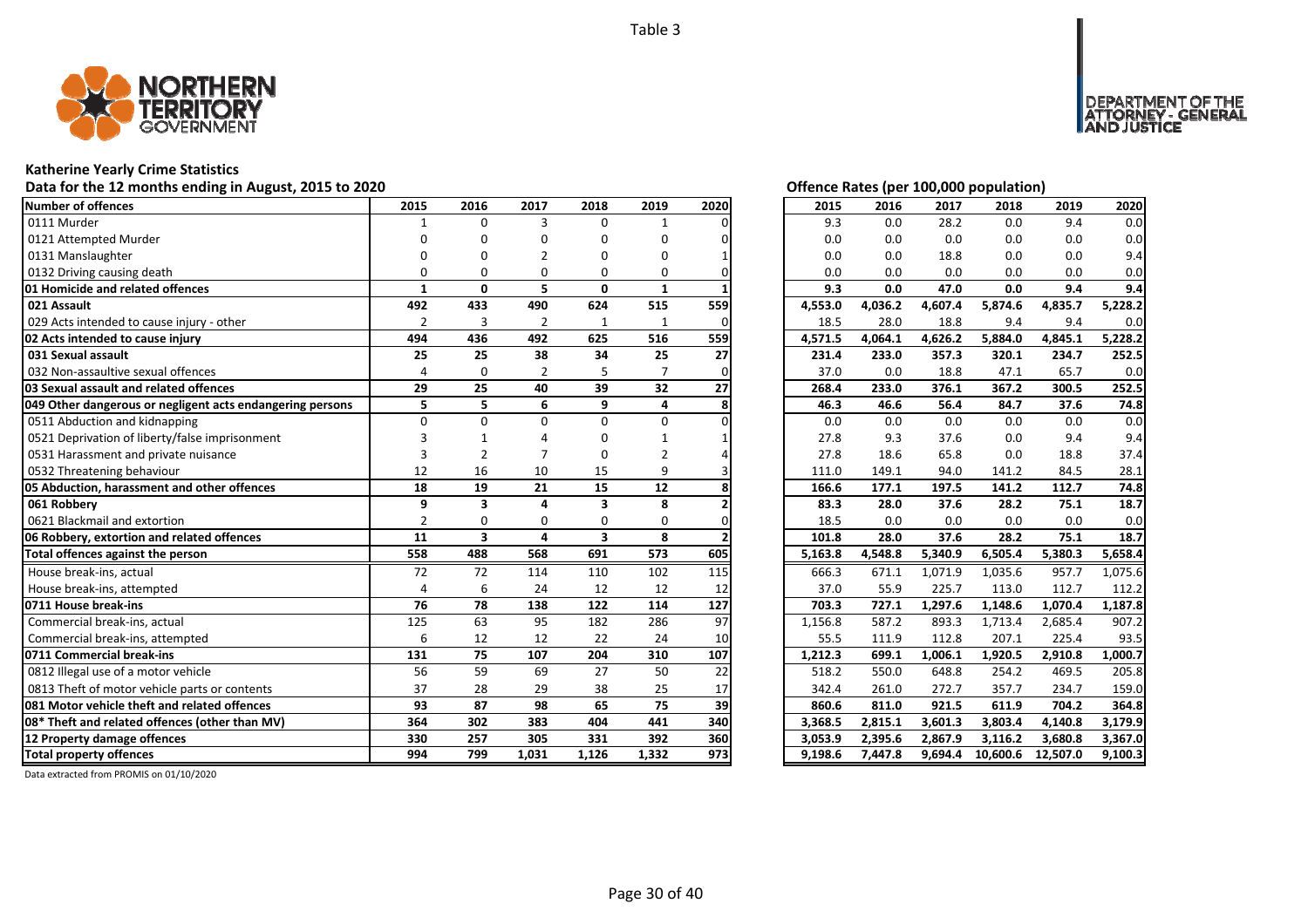

### **Tennant Creek Yearly Crime Statistics**

### Data for the 12 months ending in August, 2015 to 2020 *Data for the 12 months ending in August, 2015 to 2020*

| Number of offences                                        | 2015           | 2016         | 2017                    | 2018           | 2019         | 2020 | 2015     | 2016    | 2017              | 2018     | 2019     | 2020     |
|-----------------------------------------------------------|----------------|--------------|-------------------------|----------------|--------------|------|----------|---------|-------------------|----------|----------|----------|
| 0111 Murder                                               |                | $\Omega$     | $\overline{2}$          | $\Omega$       | $\Omega$     |      | 29.3     | 0.0     | 60.5              | 0.0      | 0.0      | 0.0      |
| 0121 Attempted murder                                     |                |              |                         | n              | n            |      | 0.0      | 0.0     | 30.3              | 0.0      | 0.0      | 0.0      |
| 0131 Manslaughter                                         |                |              |                         |                | U            |      | 0.0      | 0.0     | 0.0               | 30.7     | 0.0      | 0.0      |
| 0132 Driving causing death                                |                | ŋ            | O                       | 0              | 0            |      | 29.3     | 0.0     | 0.0               | 0.0      | 0.0      | 0.0      |
| 01 Homicide and related offences                          | $\overline{2}$ | $\mathbf{0}$ | $\overline{\mathbf{3}}$ | $\mathbf{1}$   | $\mathbf{0}$ |      | 58.7     | 0.0     | 90.8              | 30.7     | 0.0      | 0.0      |
| 021 Assault                                               | 232            | 288          | 318                     | 302            | 265          | 328  | 6,807.5  | 8,620.2 | 9,621.8           | 9,263.8  | 8,201.8  | 10,107.9 |
| 029 Acts intended to cause injury - other                 | 1              | 1            | 1                       | 3              | 1            |      | 29.3     | 29.9    | 30.3              | 92.0     | 31.0     | 30.8     |
| 02 Acts intended to cause injury                          | 233            | 289          | 319                     | 305            | 266          | 329  | 6,836.9  | 8,650.1 | 9,652.0           | 9,355.8  | 8,232.7  | 10,138.7 |
| 031 Sexual assault                                        | 11             | 9            | 20                      | 10             | 10           |      | 322.8    | 269.4   | 605.1             | 306.7    | 309.5    | 215.7    |
| 032 Non-assaultive sexual offences                        | $\overline{2}$ |              | $\Omega$                | $\overline{2}$ | $\Omega$     |      | 58.7     | 29.9    | 0.0               | 61.3     | 0.0      | 123.3    |
| 03 Sexual assault and related offences                    | 13             | 10           | 20                      | 12             | 10           | 11   | 381.5    | 299.3   | 605.1             | 368.1    | 309.5    | 339.0    |
| 049 Other dangerous or negligent acts endangering persons | 4              | 5            | $\mathbf{1}$            | 3              | 4            |      | 117.4    | 149.7   | 30.3              | 92.0     | 123.8    | 92.4     |
| 0511 Abduction and kidnapping                             | $\Omega$       | $\Omega$     | $\Omega$                | $\Omega$       | $\Omega$     |      | 0.0      | 0.0     | 0.0               | 0.0      | 0.0      | 30.8     |
| 0521 Deprivation of liberty/false imprisonment            |                |              |                         |                |              |      | 29.3     | 29.9    | 60.5              | 61.3     | 0.0      | 61.6     |
| 0531 Harassment and private nuisance                      |                |              |                         |                |              |      | 58.7     | 59.9    | 121.0             | 0.0      | 31.0     | 61.6     |
| 0532 Threatening behaviour                                |                | 6            |                         |                |              |      | 146.7    | 179.6   | 211.8             | 61.3     | 92.9     | 123.3    |
| 05 Abduction, harassment and other offences               | 8              | 9            | 13                      | 4              | 4            |      | 234.7    | 269.4   | 393.3             | 122.7    | 123.8    | 277.3    |
| 061 Robbery                                               | $\Omega$       | $\mathbf{1}$ | $\Delta$                | $\mathbf 1$    | 3            |      | 0.0      | 29.9    | 121.0             | 30.7     | 92.9     | 184.9    |
| 0621 Blackmail and extortion                              | $\Omega$       | 0            | $\Omega$                | 0              | $\Omega$     |      | 0.0      | 0.0     | 0.0               | 0.0      | 0.0      | 0.0      |
| 06 Robbery, extortion and related offences                | $\Omega$       | $\mathbf{1}$ | 4                       | $\mathbf{1}$   | 3            |      | 0.0      | 29.9    | 121.0             | 30.7     | 92.9     | 184.9    |
| Total offences against the person                         | 260            | 314          | 360                     | 326            | 287          | 358  | 7,629.1  | 9,398.4 | 10,892.6          | 10,000.0 | 8,882.7  | 11,032.4 |
| House break-ins, actual                                   | 31             | 56           | 61                      | 111            | 147          | 125  | 909.6    | 1,676.1 | 1,845.7           | 3,404.9  | 4,549.7  | 3,852.1  |
| House break-ins, attempted                                | $\overline{2}$ |              | 6                       | 3              | 14           |      | 58.7     | 119.7   | 181.5             | 92.0     | 433.3    | 246.5    |
| 0711 House break-ins                                      | 33             | 60           | 67                      | 114            | 161          | 133  | 968.3    | 1,795.9 | 2,027.2           | 3,496.9  | 4,983.0  | 4.098.6  |
| Commercial break-ins, actual                              | 70             | 76           | 86                      | 104            | 115          | 113  | 2,054.0  | 2,274.8 | 2,602.1           | 3,190.2  | 3,559.3  | 3,482.3  |
| Commercial break-ins, attempted                           | $\overline{2}$ | 8            |                         | 8              | 12           |      | 58.7     | 239.4   | 211.8             | 245.4    | 371.4    | 277.3    |
| 0711 Commercial break-ins                                 | 72             | 84           | 93                      | 112            | 127          | 122  | 2,112.7  | 2,514.2 | 2,813.9           | 3,435.6  | 3,930.7  | 3,759.6  |
| 0812 Illegal use of a motor vehicle                       | 8              | 11           | 16                      | 20             | 17           | 15   | 234.7    | 329.2   | 484.1             | 613.5    | 526.2    | 462.2    |
| 0813 Theft of motor vehicle parts or contents             | 6              | 9            | 16                      | 18             | 23           | 15   | 176.1    | 269.4   | 484.1             | 552.1    | 711.9    | 462.2    |
| 081 Motor vehicle theft and related offences              | 14             | 20           | 32                      | 38             | 40           | 30   | 410.8    | 598.6   | 968.2             | 1,165.6  | 1,238.0  | 924.5    |
| 08* Theft and related offences (other than MV)            | 148            | 134          | 204                     | 219            | 236          | 271  | 4,342.7  | 4,010.8 | 6,172.5           | 6,717.8  | 7,304.2  | 8,351.3  |
| 12 Property damage offences                               | 132            | 201          | 233                     | 268            | 336          | 429  | 3.873.2  | 6.016.2 | 7,049.9           | 8,220.9  | 10,399.3 | 13,220.3 |
| <b>Total property offences</b>                            | 399            | 499          | 629                     | 751            | 900          | 985  | 11.707.7 |         | 14,935.6 19,031.8 | 23,036.8 | 27,855.2 | 30,354.4 |

NT OF THE<br>' - GENERAL

**DEPAR** 

USTICE

| 2015     | 2016     | 2017     | 2018     | 2019     | 2020     |
|----------|----------|----------|----------|----------|----------|
| 29.3     | 0.0      | 60.5     | 0.0      | 0.0      | 0.0      |
| 0.0      | 0.0      | 30.3     | 0.0      | 0.0      | 0.0      |
| 0.0      | 0.0      | 0.0      | 30.7     | 0.0      | 0.0      |
| 29.3     | 0.0      | 0.0      | 0.0      | 0.0      | 0.0      |
| 58.7     | 0.0      | 90.8     | 30.7     | 0.0      | 0.0      |
| 6,807.5  | 8,620.2  | 9,621.8  | 9,263.8  | 8,201.8  | 10,107.9 |
| 29.3     | 29.9     | 30.3     | 92.0     | 31.0     | 30.8     |
| 6,836.9  | 8,650.1  | 9,652.0  | 9,355.8  | 8,232.7  | 10,138.7 |
| 322.8    | 269.4    | 605.1    | 306.7    | 309.5    | 215.7    |
| 58.7     | 29.9     | 0.0      | 61.3     | 0.0      | 123.3    |
| 381.5    | 299.3    | 605.1    | 368.1    | 309.5    | 339.0    |
| 117.4    | 149.7    | 30.3     | 92.0     | 123.8    | 92.4     |
| 0.0      | 0.0      | 0.0      | 0.0      | 0.0      | 30.8     |
| 29.3     | 29.9     | 60.5     | 61.3     | 0.0      | 61.6     |
| 58.7     | 59.9     | 121.0    | 0.0      | 31.0     | 61.6     |
| 146.7    | 179.6    | 211.8    | 61.3     | 92.9     | 123.3    |
| 234.7    | 269.4    | 393.3    | 122.7    | 123.8    | 277.3    |
| 0.0      | 29.9     | 121.0    | 30.7     | 92.9     | 184.9    |
| 0.0      | 0.0      | 0.0      | 0.0      | 0.0      | 0.0      |
| 0.0      | 29.9     | 121.0    | 30.7     | 92.9     | 184.9    |
| 7,629.1  | 9,398.4  | 10,892.6 | 10,000.0 | 8,882.7  | 11,032.4 |
| 909.6    | 1,676.1  | 1,845.7  | 3,404.9  | 4,549.7  | 3,852.1  |
| 58.7     | 119.7    | 181.5    | 92.0     | 433.3    | 246.5    |
| 968.3    | 1,795.9  | 2,027.2  | 3,496.9  | 4,983.0  | 4,098.6  |
| 2,054.0  | 2,274.8  | 2,602.1  | 3,190.2  | 3,559.3  | 3,482.3  |
| 58.7     | 239.4    | 211.8    | 245.4    | 371.4    | 277.3    |
| 2,112.7  | 2,514.2  | 2,813.9  | 3,435.6  | 3,930.7  | 3,759.6  |
| 234.7    | 329.2    | 484.1    | 613.5    | 526.2    | 462.2    |
| 176.1    | 269.4    | 484.1    | 552.1    | 711.9    | 462.2    |
| 410.8    | 598.6    | 968.2    | 1,165.6  | 1,238.0  | 924.5    |
| 4,342.7  | 4,010.8  | 6,172.5  | 6,717.8  | 7,304.2  | 8,351.3  |
| 3,873.2  | 6,016.2  | 7,049.9  | 8,220.9  | 10,399.3 | 13,220.3 |
| 11.707.7 | 14,935.6 | 19,031.8 | 23,036.8 | 27,855.2 | 30,354.4 |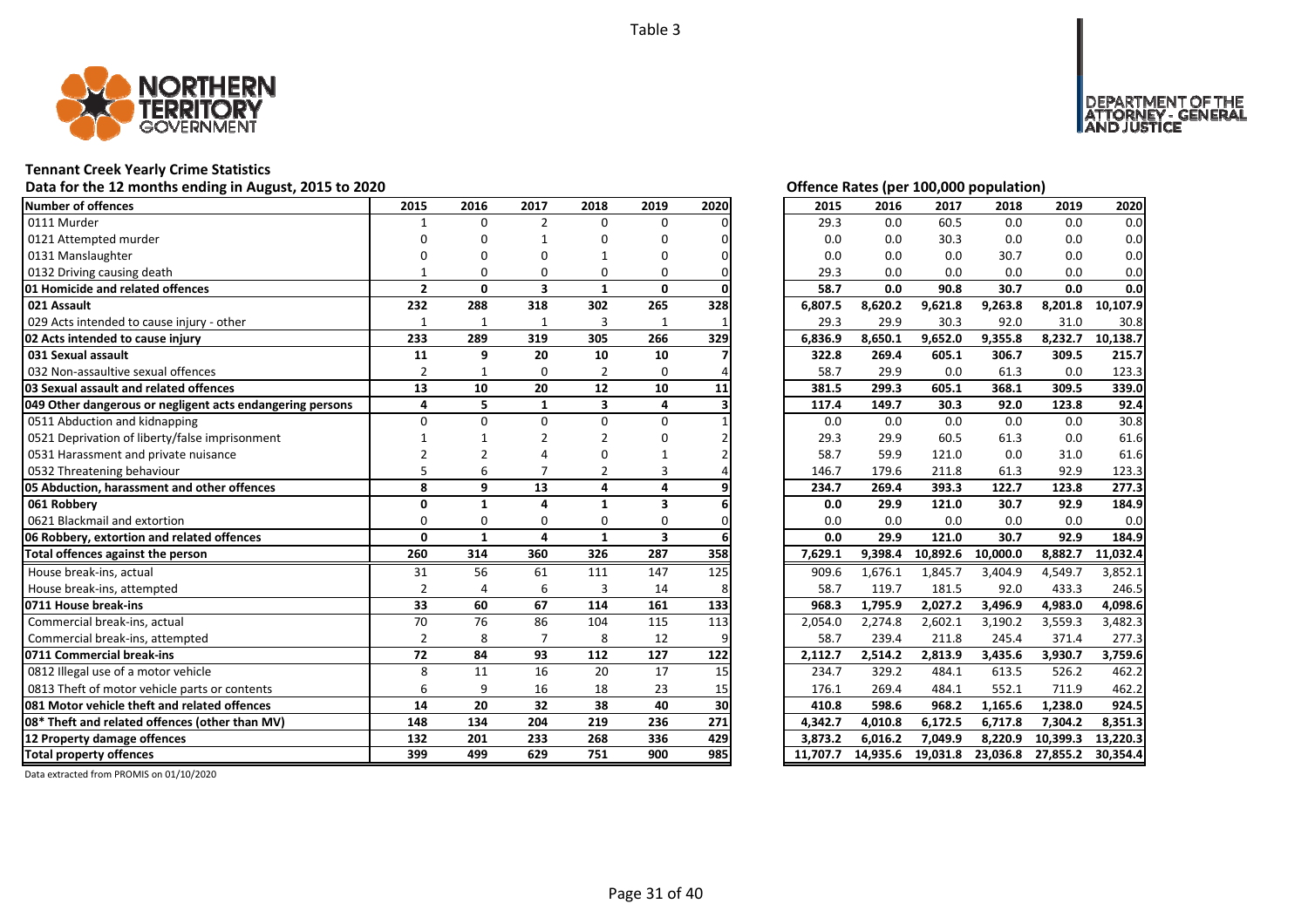

### **Nhulunbuy Yearly Crime Statistics**

### Data for the 12 months ending in August, 2015 to 2020<br>
Data for the 12 months ending in August, 2015 to 2020

| Number of offences                                        | 2015                    | 2016           | 2017         | 2018           | 2019           | 2020 | 2015    | 2016    | 2017    | 2018     | 2019    | 2020    |
|-----------------------------------------------------------|-------------------------|----------------|--------------|----------------|----------------|------|---------|---------|---------|----------|---------|---------|
| 0111 Murder                                               | $\Omega$                | $\Omega$       | $\Omega$     | $\Omega$       | $\Omega$       |      | 0.0     | 0.0     | 0.0     | 0.0      | 0.0     | 0.0     |
| 0121 Attempted murder                                     |                         |                | n            | O              | n              |      | 0.0     | 0.0     | 0.0     | 0.0      | 0.0     | 0.0     |
| 0131 Manslaughter                                         |                         |                |              |                | n              |      | 0.0     | 0.0     | 0.0     | 0.0      | 0.0     | 0.0     |
| 0132 Driving causing death                                |                         |                | O            | $\Omega$       | O              |      | 0.0     | 0.0     | 0.0     | 0.0      | 0.0     | 0.0     |
| 01 Homicide and related offences                          | $\Omega$                | $\mathbf{0}$   | $\mathbf{0}$ | $\mathbf{0}$   | 0              |      | 0.0     | 0.0     | 0.0     | 0.0      | 0.0     | 0.0     |
| 021 Assault                                               | 128                     | 114            | 86           | 90             | 67             | 61   | 3,001.2 | 3,387.8 | 2,597.4 | 2,757.4  | 2,059.6 | 1,867.7 |
| 029 Acts intended to cause injury - other                 | $\Omega$                | $\Omega$       | $\Omega$     | $\Omega$       | $\Omega$       |      | 0.0     | 0.0     | 0.0     | 0.0      | 0.0     | 0.0     |
| 02 Acts intended to cause injury                          | 128                     | 114            | 86           | 90             | 67             | 61   | 3,001.2 | 3,387.8 | 2,597.4 | 2,757.4  | 2,059.6 | 1,867.7 |
| 031 Sexual assault                                        | 5                       | 3              | 8            | 10             | 5              |      | 117.2   | 89.2    | 241.6   | 306.4    | 153.7   | 183.7   |
| 032 Non-assaultive sexual offences                        | $\Omega$                |                | 0            | 1              | 0              |      | 0.0     | 59.4    | 0.0     | 30.6     | 0.0     | 0.0     |
| 03 Sexual assault and related offences                    | 5                       | 5              | 8            | 11             | 5              |      | 117.2   | 148.6   | 241.6   | 337.0    | 153.7   | 183.7   |
| 049 Other dangerous or negligent acts endangering persons | $\mathbf{1}$            | $\mathbf{0}$   | $\mathbf{1}$ | $\mathbf{1}$   | 0              |      | 23.4    | 0.0     | 30.2    | 30.6     | 0.0     | 0.0     |
| 0511 Abduction and kidnapping                             | $\Omega$                | $\Omega$       | $\Omega$     | $\Omega$       | U              |      | 0.0     | 0.0     | 0.0     | 0.0      | 0.0     | 0.0     |
| 0521 Deprivation of liberty/false imprisonment            |                         |                |              |                |                |      | 0.0     | 29.7    | 0.0     | 61.3     | 0.0     | 0.0     |
| 0531 Harassment and private nuisance                      |                         |                |              |                |                |      | 23.4    | 29.7    | 0.0     | 30.6     | 0.0     | 30.6    |
| 0532 Threatening behaviour                                | $\mathfrak{p}$          | O              | O            | 3              | 0              |      | 46.9    | 0.0     | 0.0     | 91.9     | 0.0     | 0.0     |
| 05 Abduction, harassment and other offences               | $\overline{\mathbf{3}}$ | $\overline{2}$ | $\mathbf{0}$ | 6              | $\mathbf{0}$   |      | 70.3    | 59.4    | 0.0     | 183.8    | 0.0     | 30.6    |
| 061 Robberv                                               | 1                       | $\mathbf{1}$   | $\Omega$     |                | $\mathbf{1}$   |      | 23.4    | 29.7    | 0.0     | 122.5    | 30.7    | 91.9    |
| 0621 Blackmail and extortion                              | $\Omega$                | $\Omega$       | $\Omega$     | $\Omega$       | $\Omega$       |      | 0.0     | 0.0     | 0.0     | 0.0      | 0.0     | 0.0     |
| 06 Robbery, extortion and related offences                | $\mathbf{1}$            | $\mathbf{1}$   | $\mathbf{0}$ | 4              | $\mathbf{1}$   |      | 23.4    | 29.7    | 0.0     | 122.5    | 30.7    | 91.9    |
| Total offences against the person                         | 138                     | 122            | 95           | 112            | 73             | 71   | 3,235.6 | 3,625.6 | 2,869.2 | 3,431.4  | 2,244.1 | 2,173.9 |
| House break-ins, actual                                   | 14                      | 24             | 17           | 28             | 17             | 20   | 328.3   | 713.2   | 513.4   | 857.8    | 522.6   | 612.4   |
| House break-ins, attempted                                | 3                       | 3              | $\mathbf{1}$ | 3              | $\overline{2}$ |      | 70.3    | 89.2    | 30.2    | 91.9     | 61.5    | 30.6    |
| 0711 House break-ins                                      | 17                      | 27             | 18           | 31             | 19             | 21   | 398.6   | 802.4   | 543.6   | 949.8    | 584.1   | 643.0   |
| Commercial break-ins, actual                              | 21                      | 27             | 42           | 54             | 19             | 16   | 492.4   | 802.4   | 1,268.5 | 1,654.4  | 584.1   | 489.9   |
| Commercial break-ins, attempted                           | $\overline{2}$          | $\overline{2}$ | 4            | $\overline{7}$ | $\overline{2}$ |      | 46.9    | 59.4    | 120.8   | 214.5    | 61.5    | 30.6    |
| 0711 Commercial break-ins                                 | 23                      | 29             | 46           | 61             | 21             | 17   | 539.3   | 861.8   | 1.389.3 | 1.868.9  | 645.6   | 520.5   |
| 0812 Illegal use of a motor vehicle                       | 9                       | 10             | 10           | 15             | 11             |      | 211.0   | 297.2   | 302.0   | 459.6    | 338.1   | 214.3   |
| 0813 Theft of motor vehicle parts or contents             | $\overline{7}$          | $\overline{2}$ | 4            | $\overline{7}$ | 6              |      | 164.1   | 59.4    | 120.8   | 214.5    | 184.4   | 91.9    |
| 081 Motor vehicle theft and related offences              | 16                      | 12             | 14           | 22             | 17             | 10   | 375.1   | 356.6   | 422.8   | 674.0    | 522.6   | 306.2   |
| 08* Theft and related offences (other than MV)            | 77                      | 83             | 78           | 118            | 68             | 54   | 1.805.4 | 2,466.6 | 2,355.8 | 3,615.2  | 2,090.4 | 1.653.4 |
| 12 Property damage offences                               | 72                      | 79             | 85           | 96             | 80             | 63   | 1,688.2 | 2,347.7 | 2,567.2 | 2,941.2  | 2,459.3 | 1,929.0 |
| <b>Total property offences</b>                            | 205                     | 230            | 241          | 328            | 205            | 165  | 4,806.6 | 6,835.1 | 7,278.8 | 10,049.0 | 6,301.9 | 5,052.1 |

DEPARTMENT OF THE<br>ATTORNEY - GENERAL ÜŠTICE

| 2015    | 2016    | 2017    | 2018     | 2019    | 2020    |
|---------|---------|---------|----------|---------|---------|
| 0.0     | 0.0     | 0.0     | 0.0      | 0.0     | 0.0     |
| 0.0     | 0.0     | 0.0     | 0.0      | 0.0     | 0.0     |
| 0.0     | 0.0     | 0.0     | 0.0      | 0.0     | 0.0     |
| 0.0     | 0.0     | 0.0     | 0.0      | 0.0     | 0.0     |
| 0.0     | 0.0     | 0.0     | 0.0      | 0.0     | 0.0     |
| 3,001.2 | 3,387.8 | 2,597.4 | 2,757.4  | 2,059.6 | 1,867.7 |
| 0.0     | 0.0     | 0.0     | 0.0      | 0.0     | 0.0     |
| 3,001.2 | 3,387.8 | 2,597.4 | 2,757.4  | 2,059.6 | 1,867.7 |
| 117.2   | 89.2    | 241.6   | 306.4    | 153.7   | 183.7   |
| 0.0     | 59.4    | 0.0     | 30.6     | 0.0     | $0.0\,$ |
| 117.2   | 148.6   | 241.6   | 337.0    | 153.7   | 183.7   |
| 23.4    | 0.0     | 30.2    | 30.6     | 0.0     | 0.0     |
| 0.0     | 0.0     | 0.0     | 0.0      | 0.0     | 0.0     |
| 0.0     | 29.7    | 0.0     | 61.3     | 0.0     | 0.0     |
| 23.4    | 29.7    | 0.0     | 30.6     | 0.0     | 30.6    |
| 46.9    | 0.0     | 0.0     | 91.9     | 0.0     | 0.0     |
| 70.3    | 59.4    | 0.0     | 183.8    | 0.0     | 30.6    |
| 23.4    | 29.7    | 0.0     | 122.5    | 30.7    | 91.9    |
| 0.0     | 0.0     | 0.0     | 0.0      | 0.0     | 0.0     |
| 23.4    | 29.7    | 0.0     | 122.5    | 30.7    | 91.9    |
| 3,235.6 | 3,625.6 | 2,869.2 | 3,431.4  | 2,244.1 | 2,173.9 |
| 328.3   | 713.2   | 513.4   | 857.8    | 522.6   | 612.4   |
| 70.3    | 89.2    | 30.2    | 91.9     | 61.5    | 30.6    |
| 398.6   | 802.4   | 543.6   | 949.8    | 584.1   | 643.0   |
| 492.4   | 802.4   | 1,268.5 | 1,654.4  | 584.1   | 489.9   |
| 46.9    | 59.4    | 120.8   | 214.5    | 61.5    | 30.6    |
| 539.3   | 861.8   | 1,389.3 | 1,868.9  | 645.6   | 520.5   |
| 211.0   | 297.2   | 302.0   | 459.6    | 338.1   | 214.3   |
| 164.1   | 59.4    | 120.8   | 214.5    | 184.4   | 91.9    |
| 375.1   | 356.6   | 422.8   | 674.0    | 522.6   | 306.2   |
| 1,805.4 | 2,466.6 | 2,355.8 | 3,615.2  | 2,090.4 | 1,653.4 |
| 1,688.2 | 2,347.7 | 2,567.2 | 2,941.2  | 2,459.3 | 1,929.0 |
| 4,806.6 | 6,835.1 | 7,278.8 | 10,049.0 | 6,301.9 | 5,052.1 |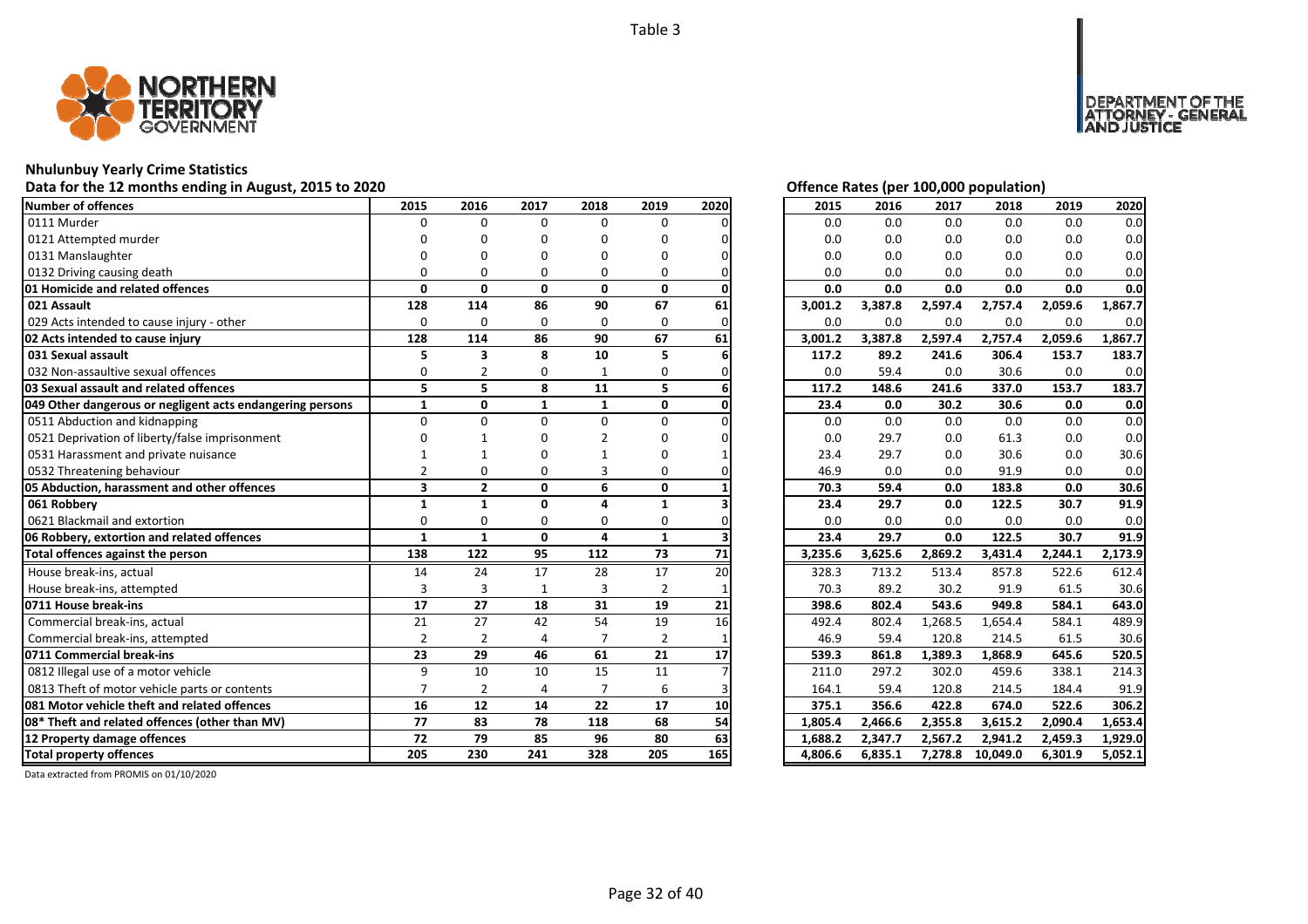

### **NT Balance Yearly Crime Statistics**

### Data for the 12 months ending in August, 2015 to 2020<br> **Data for the 12 months ending in August, 2015 to 2020**

| <b>Number of offences</b>                                 | 2015           | 2016                    | 2017                    | 2018                    | 2019         | 2020     | 2015    | 2016    | 2017    | 2018    | 2019    | 2020    |
|-----------------------------------------------------------|----------------|-------------------------|-------------------------|-------------------------|--------------|----------|---------|---------|---------|---------|---------|---------|
| 0111 Murder                                               | $\overline{2}$ | $\overline{2}$          | $\overline{2}$          | $\Omega$                | $\mathbf{1}$ |          | 2.5     | 2.5     | 2.5     | 0.0     | 1.3     | 1.3     |
| 0121 Attempted murder                                     | 1              |                         | n                       | ŋ                       |              |          | 1.3     | 0.0     | 0.0     | 0.0     | 1.3     | 1.3     |
| 0131 Manslaughter                                         | $\Omega$       |                         | n                       |                         |              |          | 0.0     | 1.3     | 0.0     | 1.3     | 1.3     | 1.3     |
| 0132 Driving causing death                                |                | 0                       |                         |                         | 0            |          | 1.3     | 0.0     | 1.2     | 2.5     | 0.0     | 1.3     |
| 01 Homicide and related offences                          | 4              | 3                       | $\overline{\mathbf{3}}$ | $\overline{\mathbf{3}}$ | 3            |          | 5.1     | 3.8     | 3.7     | 3.8     | 3.8     | 5.0     |
| 021 Assault                                               | 2,153          | 2,153                   | 2,066                   | 2,057                   | 1,944        | 2,033    | 2,738.2 | 2,696.1 | 2,579.7 | 2,579.7 | 2,439.2 | 2,546.1 |
| 029 Acts intended to cause injury - other                 | 1              | 5                       | 3                       | 3                       | 3            | 6        | 1.3     | 6.3     | 3.7     | 3.8     | 3.8     | 7.5     |
| 02 Acts intended to cause injury                          | 2,154          | 2,158                   | 2,069                   | 2,060                   | 1,947        | 2,039    | 2,739.4 | 2,702.3 | 2,583.4 | 2,583.4 | 2,443.0 | 2,553.6 |
| 031 Sexual assault                                        | 125            | 100                     | 115                     | 103                     | 74           | 78       | 159.0   | 125.2   | 143.6   | 129.2   | 92.9    | 97.7    |
| 032 Non-assaultive sexual offences                        | 9              | 17                      | 11                      | 11                      | 13           | 12       | 11.4    | 21.3    | 13.7    | 13.8    | 16.3    | 15.0    |
| 03 Sexual assault and related offences                    | 134            | 117                     | 126                     | 114                     | 87           | 90       | 170.4   | 146.5   | 157.3   | 143.0   | 109.2   | 112.7   |
| 049 Other dangerous or negligent acts endangering persons | 23             | 54                      | 56                      | 56                      | 57           | 34       | 29.3    | 67.6    | 69.9    | 70.2    | 71.5    | 42.6    |
| 0511 Abduction and kidnapping                             | $\mathbf 0$    | $\Omega$                | $\Omega$                | $\Omega$                | $\mathbf 0$  | $\Omega$ | 0.0     | 0.0     | 0.0     | 0.0     | 0.0     | 0.0     |
| 0521 Deprivation of liberty/false imprisonment            | 14             |                         | 12                      | 12                      | 16           | 17       | 17.8    | 8.8     | 15.0    | 15.0    | 20.1    | 21.3    |
| 0531 Harassment and private nuisance                      | 40             | 50                      | 27                      | 26                      | 25           | 30       | 50.9    | 62.6    | 33.7    | 32.6    | 31.4    | 37.6    |
| 0532 Threatening behaviour                                | 69             | 79                      | 60                      | 79                      | 86           | 79       | 87.8    | 98.9    | 74.9    | 99.1    | 107.9   | 98.9    |
| 05 Abduction, harassment and other offences               | 123            | 136                     | 99                      | 117                     | 127          | 126      | 156.4   | 170.3   | 123.6   | 146.7   | 159.4   | 157.8   |
| 061 Robbery                                               | 11             | 3                       | $\overline{7}$          | 6                       | 6            |          | 14.0    | 3.8     | 8.7     | 7.5     | 7.5     | 8.8     |
| 0621 Blackmail and extortion                              | $\Omega$       | $\Omega$                | $\Omega$                | 0                       | 0            |          | 0.0     | 0.0     | 0.0     | 0.0     | 0.0     | 2.5     |
| 06 Robbery, extortion and related offences                | 11             | $\overline{\mathbf{3}}$ | $\overline{ }$          | 6                       | 6            |          | 14.0    | 3.8     | 8.7     | 7.5     | 7.5     | 11.3    |
| Total offences against the person                         | 2,449          | 2,471                   | 2,360                   | 2,356                   | 2,227        | 2,302    | 3,114.6 | 3,094.3 | 2,946.8 | 2,954.6 | 2,794.3 | 2,882.9 |
| House break-ins, actual                                   | 256            | 261                     | 374                     | 390                     | 451          | 345      | 325.6   | 326.8   | 467.0   | 489.1   | 565.9   | 432.1   |
| House break-ins, attempted                                | 37             | 31                      | 49                      | 69                      | 59           | 58       | 47.1    | 38.8    | 61.2    | 86.5    | 74.0    | 72.6    |
| 0711 House break-ins                                      | 293            | 292                     | 423                     | 459                     | 510          | 403      | 372.6   | 365.7   | 528.2   | 575.6   | 639.9   | 504.7   |
| Commercial break-ins, actual                              | 520            | 558                     | 646                     | 825                     | 890          | 669      | 661.3   | 698.7   | 806.6   | 1,034.6 | 1,116.7 | 837.8   |
| Commercial break-ins, attempted                           | 64             | 55                      | 85                      | 114                     | 106          | 83       | 81.4    | 68.9    | 106.1   | 143.0   | 133.0   | 103.9   |
| 0711 Commercial break-ins                                 | 584            | 613                     | 731                     | 939                     | 996          | 752      | 742.7   | 767.6   | 912.8   | 1,177.6 | 1,249.7 | 941.8   |
| 0812 Illegal use of a motor vehicle                       | 192            | 186                     | 168                     | 208                     | 168          | 158      | 244.2   | 232.9   | 209.8   | 260.9   | 210.8   | 197.9   |
| 0813 Theft of motor vehicle parts or contents             | 113            | 120                     | 92                      | 97                      | 95           | 103      | 143.7   | 150.3   | 114.9   | 121.6   | 119.2   | 129.0   |
| 081 Motor vehicle theft and related offences              | 305            | 306                     | 260                     | 305                     | 263          | 261      | 387.9   | 383.2   | 324.6   | 382.5   | 330.0   | 326.9   |
| 08* Theft and related offences (other than MV)            | 1,130          | 1,142                   | 1,270                   | 1,321                   | 1,261        | 929      | 1,437.1 | 1,430.1 | 1,585.8 | 1,656.7 | 1,582.2 | 1,163.4 |
| 12 Property damage offences                               | 1,290          | 1,352                   | 1,548                   | 1,690                   | 1,722        | 1,575    | 1,640.6 | 1,693.0 | 1,932.9 | 2,119.4 | 2,160.7 | 1,972.5 |
| <b>Total property offences</b>                            | 3.602          | 3,705                   | 4,232                   | 4,714                   | 4,752        | 3,920    | 4,581.0 | 4,639.5 | 5,284.3 | 5,911.8 | 5,962.6 | 4,909.3 |

MENT OF THE<br>NEY - GENERAL

USTICE

**DEPART** 

| 2015               | 2016               | 2017               | 2018               | 2019               | 2020               |
|--------------------|--------------------|--------------------|--------------------|--------------------|--------------------|
| 2.5                | 2.5                | 2.5                | 0.0                | 1.3                | 1.3                |
| 1.3                | 0.0                | 0.0                | 0.0                | 1.3                | 1.3                |
| 0.0                | 1.3                | 0.0                | 1.3                | 1.3                | 1.3                |
| 1.3                | 0.0                | 1.2                | 2.5                | 0.0                | 1.3                |
| 5.1                | 3.8                | 3.7                | 3.8                | 3.8                | 5.0                |
| 2,738.2            | 2,696.1            | 2,579.7            | 2,579.7            | 2,439.2            | 2,546.1            |
| 1.3                | 6.3                | 3.7                | 3.8                | 3.8                | 7.5                |
| 2,739.4            | 2,702.3            | 2,583.4            | 2,583.4            | 2,443.0            | 2,553.6            |
| 159.0              | 125.2              | 143.6              | 129.2              | 92.9               | 97.7               |
| 11.4               | 21.3               | 13.7               | 13.8               | 16.3               | 15.0               |
| 170.4              | 146.5              | 157.3              | 143.0              | 109.2              | 112.7              |
| 29.3               | 67.6               | 69.9               | 70.2               | 71.5               | 42.6               |
| 0.0                | 0.0                | 0.0                | 0.0                | 0.0                | 0.0                |
| 17.8               | 8.8                | 15.0               | 15.0               | 20.1               | 21.3               |
| 50.9               | 62.6               | 33.7               | 32.6               | 31.4               | 37.6               |
| 87.8               | 98.9               | 74.9               | 99.1               | 107.9              | 98.9               |
|                    |                    |                    |                    |                    |                    |
| 156.4              | 170.3              | 123.6              | 146.7              | 159.4              | 157.8              |
| 14.0               | 3.8                | 8.7                | 7.5                | 7.5                | 8.8                |
| 0.0                | 0.0                | 0.0                | 0.0                | 0.0                | 2.5                |
| 14.0               | 3.8                | 8.7                | 7.5                | 7.5                | 11.3               |
| 3,114.6            | 3,094.3            | 2,946.8            | 2,954.6            | 2,794.3            | 2,882.9            |
| 325.6              | 326.8              | 467.0              | 489.1              | 565.9              | 432.1              |
| 47.1               | 38.8               | 61.2               | 86.5               | 74.0               | 72.6               |
| 372.6              | 365.7              | 528.2              | 575.6              | 639.9              | 504.7              |
| 661.3              | 698.7              | 806.6              | 1,034.6            | 1,116.7            | 837.8              |
| 81.4               | 68.9               | 106.1              | 143.0              | 133.0              | 103.9              |
| 742.7              | 767.6              | 912.8              | 1,177.6            | 1,249.7            | 941.8              |
| 244.2              | 232.9              | 209.8              | 260.9              | 210.8              | 197.9              |
| 143.7              | 150.3              | 114.9              | 121.6              | 119.2              | 129.0              |
| 387.9              | 383.2              | 324.6              | 382.5              | 330.0              | 326.9              |
| 1,437.1            | 1,430.1            | 1,585.8            | 1,656.7            | 1,582.2            | 1,163.4            |
| 1,640.6<br>4,581.0 | 1,693.0<br>4,639.5 | 1,932.9<br>5,284.3 | 2,119.4<br>5,911.8 | 2,160.7<br>5,962.6 | 1,972.5<br>4,909.3 |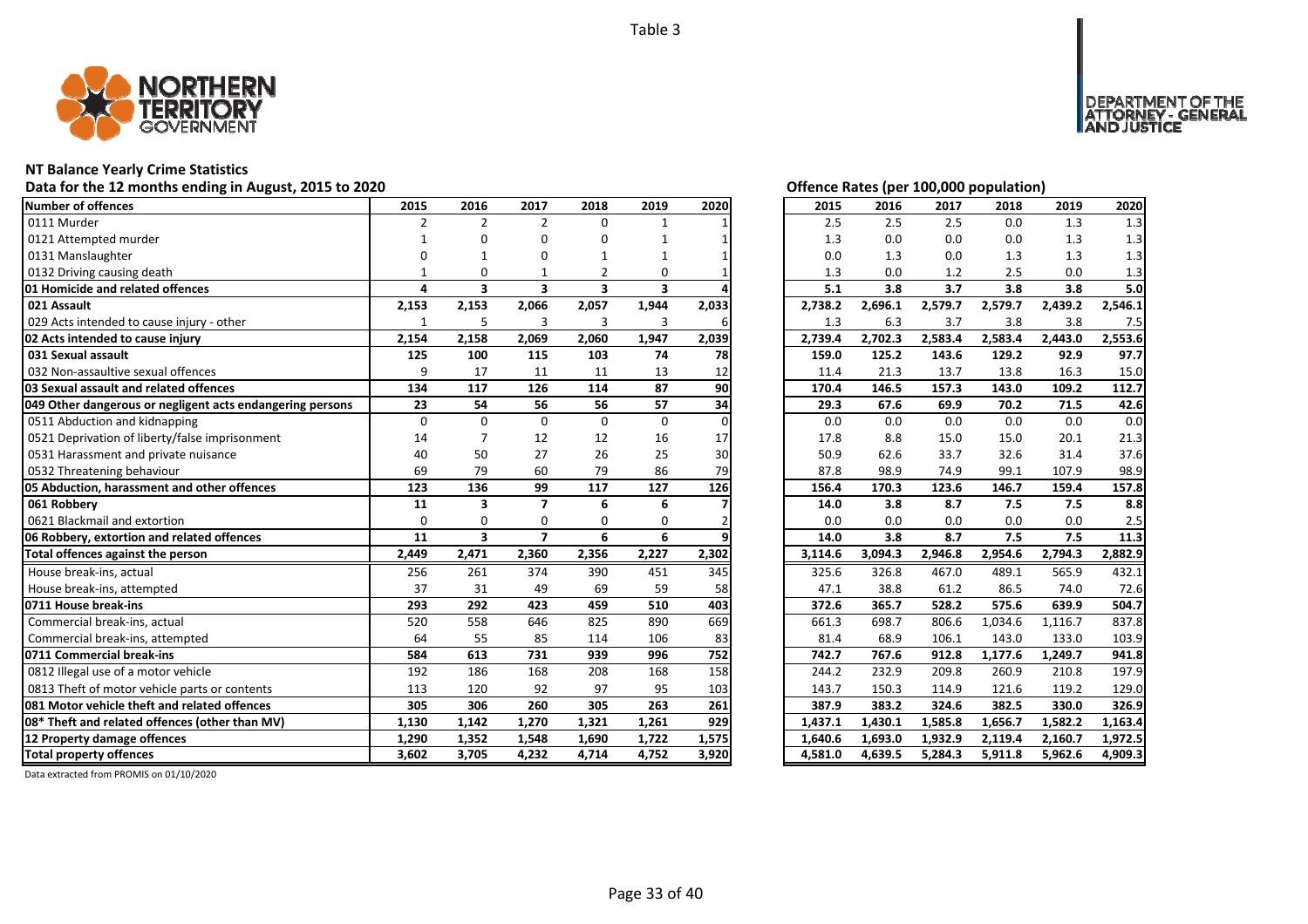

### **Northern Territory Yearly Assault Statistics**

Data for the 12 months ending in August, 2015 to 2020<br> **Data for the 12 months ending in August, 2015 to 2020** 

| Domestic violence                     | Alcohol involvement                              | 2015  | 2016  | 2017  | 2018  | 2019  | 2020  | 2015    | 2016    | 2017    | 2018    | 2019    | 2020    |
|---------------------------------------|--------------------------------------------------|-------|-------|-------|-------|-------|-------|---------|---------|---------|---------|---------|---------|
| DV involved                           | Alcohol involved                                 | 2,408 | 2,276 | 2,360 | 2,659 | 2,179 | 2,458 | 990.7   | 930.4   | 957.9   | 1,078.2 | 886.6   | 1,001.8 |
|                                       | No alcohol involved                              | 1,179 | 1,260 | 1,206 | 1,167 | 1,151 | 1,237 | 485.1   | 515.1   | 489.5   | 473.2   | 468.3   | 504.2   |
|                                       | Not known                                        | 468   | 474   | 511   | 562   | 599   | 588   | 192.5   | 193.8   | 207.4   | 227.9   | 243.7   | 239.7   |
| <b>DV</b> involved Total              |                                                  | 4,055 | 4,010 | 4,077 | 4,388 | 3,929 | 4,283 | 1,668.3 | 1,639.2 | 1,654.7 | 1,779.2 | 1,598.7 | 1,745.6 |
| DV not involved                       | Alcohol involved                                 | 1,362 | 1,271 | 1,418 | 1,522 | 1,015 | 1,127 | 560.4   | 519.6   | 575.5   | 617.1   | 413.0   | 459.3   |
|                                       | No alcohol involved                              | 807   | 840   | 823   | 847   | 841   | 864   | 332.0   | 343.4   | 334.0   | 343.4   | 342.2   | 352.1   |
|                                       | Not known                                        | 739   | 750   | 700   | 838   | 739   | 782   | 304.0   | 306.6   | 284.1   | 339.8   | 300.7   | 318.7   |
| DV not involved Total                 |                                                  | 2,908 | 2,861 | 2,941 | 3,207 | 2,595 | 2,773 | 1,196.4 | 1,169.5 | 1,193.7 | 1.300.4 | 1,055.9 | 1,130.2 |
| <b>Total assaults</b>                 |                                                  | 6,963 | 6,871 | 7,018 | 7,595 | 6,524 | 7,056 | 2,864.7 | 2,808.8 | 2.848.4 | 3,079.6 | 2,654.6 | 2,875.9 |
| Assaults with alcohol involved        |                                                  | 3,770 | 3,547 | 3,778 | 4,181 | 3,194 | 3,585 | 1,551.1 | 1.450.0 | 1.533.4 | 1,695.3 | 1,299.6 | 1,461.2 |
| Assaults with no alcohol involved     |                                                  | 1,986 | 2,100 | 2,029 | 2,014 | 1,992 | 2,101 | 817.1   | 858.4   | 823.5   | 816.6   | 810.5   | 856.3   |
|                                       | Assaults with alcohol involvement unknown        | 1,207 | 1,224 | 1,211 | 1,400 | 1,338 | 1,370 | 496.6   | 500.4   | 491.5   | 567.7   | 544.4   | 558.4   |
|                                       | 1% of assaults associated with domestic violence | 58.2% | 58.4% | 58.1% | 57.8% | 60.2% | 60.7% |         |         |         |         |         |         |
| % of assaults associated with alcohol |                                                  | 54.1% | 51.6% | 53.8% | 55.0% | 49.0% | 50.8% |         |         |         |         |         |         |

| ישווטווטט ווטגנט נפטו |         |         | $100,000$ population, |         |         |
|-----------------------|---------|---------|-----------------------|---------|---------|
| 2015                  | 2016    | 2017    | 2018                  | 2019    | 2020    |
| 990.7                 | 930.4   | 957.9   | 1.078.2               | 886.6   | 1,001.8 |
| 485.1                 | 515.1   | 489.5   | 473.2                 | 468.3   | 504.2   |
| 192.5                 | 193.8   | 207.4   | 227.9                 | 243.7   | 239.7   |
| 1.668.3               | 1.639.2 | 1.654.7 | 1.779.2               | 1.598.7 | 1.745.6 |
| 560.4                 | 519.6   | 575.5   | 617.1                 | 413.0   | 459.3   |
| 332.0                 | 343.4   | 334.0   | 343.4                 | 342.2   | 352.1   |
| 304.0                 | 306.6   | 284.1   | 339.8                 | 300.7   | 318.7   |
| 1,196.4               | 1.169.5 | 1.193.7 | 1.300.4               | 1.055.9 | 1.130.2 |
| 2,864.7               | 2,808.8 | 2.848.4 | 3,079.6               | 2,654.6 | 2,875.9 |
| 1,551.1               | 1,450.0 | 1,533.4 | 1,695.3               | 1,299.6 | 1,461.2 |
| 817.1                 | 858.4   | 823.5   | 816.6                 | 810.5   | 856.3   |
| 496.6                 | 500.4   | 491.5   | 567.7                 | 544.4   | 558.4   |

Data extracted from PROMIS on 01/10/2020

### **Darwin Yearly Assault Statistics**

### Data for the 12 months ending in August, 2015 to 2020<br> **Data for the 12 months ending in August, 2015 to 2020**

| Domestic violence                     | Alcohol involvement                             | 2015  | 2016  | 2017  | 2018  | 2019  | 2020  | 2015    | 2016    | 2017    | 2018    | 2019    | 2020    |
|---------------------------------------|-------------------------------------------------|-------|-------|-------|-------|-------|-------|---------|---------|---------|---------|---------|---------|
| DV involved                           | Alcohol involved                                | 470   | 443   | 475   | 529   | 520   | 548   | 556.2   | 518.8   | 549.3   | 611.3   | 612.0   | 653.9   |
|                                       | No alcohol involved                             | 126   | 118   | 134   | 145   | 143   | 134   | 149.1   | 138.2   | 155.0   | 167.6   | 168.3   | 159.9   |
|                                       | Not known                                       | 127   | 114   | 121   | 118   | 110   | 114   | 150.3   | 133.5   | 139.9   | 136.4   | 129.5   | 136.0   |
| <b>DV</b> involved Total              |                                                 | 723   | 675   | 730   | 792   | 773   | 796   | 855.6   | 790.5   | 844.3   | 915.3   | 909.8   | 949.8   |
| IDV not involved                      | Alcohol involved                                | 611   | 542   | 552   | 573   | 446   | 488   | 723.0   | 634.8   | 638.4   | 662.2   | 524.9   | 582.3   |
|                                       | No alcohol involved                             | 226   | 216   | 241   | 225   | 234   | 227   | 267.4   | 253.0   | 278.7   | 260.0   | 275.4   | 270.9   |
|                                       | Not known                                       | 324   | 308   | 302   | 353   | 299   | 315   | 383.4   | 360.7   | 349.3   | 408.0   | 351.9   | 375.9   |
| DV not involved Total                 |                                                 | 1,161 | 1,066 | 1,095 | 1,151 | 979   | 1,030 | 1,373.9 | 1.248.4 | 1,266.4 | 1,330.2 | 1,152.3 | 1,229.0 |
| <b>Total assaults</b>                 |                                                 | 1,884 | 1,741 | 1,825 | 1,943 | 1,752 | 1,826 | 2,229.4 | 2,039.0 | 2,110.7 | 2,245.5 | 2,062.1 | 2,178.8 |
| Assaults with alcohol involved        |                                                 | 1,081 | 985   | 1,027 | 1,102 | 966   | 1,036 | 1,279.2 | 1,153.6 | 1,187.8 | 1,273.5 | 1,137.0 | 1,236.2 |
| Assaults with no alcohol involved     |                                                 | 352   | 334   | 375   | 370   | 377   | 361   | 416.5   | 391.2   | 433.7   | 427.6   | 443.7   | 430.8   |
|                                       | Assaults with alcohol involvement unknown       | 451   | 422   | 423   | 471   | 409   | 429   | 533.7   | 494.2   | 489.2   | 544.3   | 481.4   | 511.9   |
|                                       | % of assaults associated with domestic violence | 38.4% | 38.8% | 40.0% | 40.8% | 44.1% | 43.6% |         |         |         |         |         |         |
| % of assaults associated with alcohol |                                                 | 57.4% | 56.6% | 56.3% | 56.7% | 55.1% | 56.7% |         |         |         |         |         |         |

| 2020<br>653.9<br>159.9<br>136.0 |
|---------------------------------|
|                                 |
|                                 |
|                                 |
|                                 |
| 949.8                           |
| 582.3                           |
| 270.9                           |
| 375.9                           |
| 1.229.0                         |
| 2,178.8                         |
| 1,236.2                         |
| 430.8                           |
| 511.9                           |
|                                 |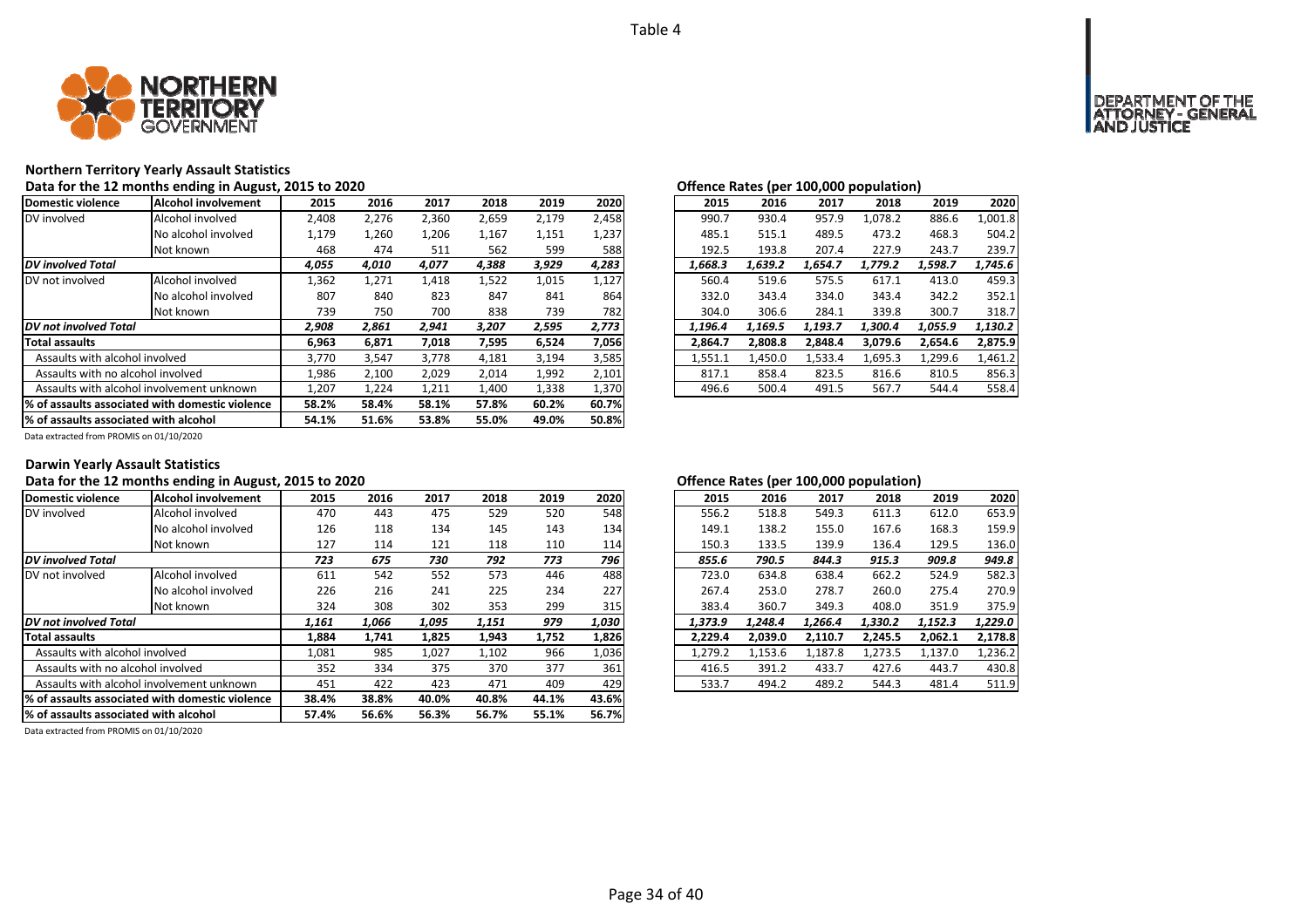

### **Palmerston Yearly Assault Statistics**

Data for the 12 months ending in August, 2015 to 2020<br> **Data for the 12 months ending in August, 2015 to 2020** 

| Domestic violence                     | Alcohol involvement                              | 2015  | 2016  | 2017  | 2018  | 2019  | 2020  | 2015    | 2016    | 2017    | 2018    | 2019    | 2020    |
|---------------------------------------|--------------------------------------------------|-------|-------|-------|-------|-------|-------|---------|---------|---------|---------|---------|---------|
| DV involved                           | Alcohol involved                                 | 118   | 144   | 167   | 192   | 168   | 211   | 347.7   | 410.1   | 464.1   | 522.4   | 446.8   | 552.9   |
|                                       | No alcohol involved                              | 74    | 70    | 84    | 87    | 92    | 85    | 218.0   | 199.4   | 233.4   | 236.7   | 244.7   | 222.7   |
|                                       | Not known                                        | 36    | 39    | 40    | 63    | 44    | 40    | 106.1   | 111.1   | 111.2   | 171.4   | 117.0   | 104.8   |
| <b>DV</b> involved Total              |                                                  | 228   | 253   | 291   | 342   | 304   | 336   | 671.8   | 720.5   | 808.7   | 930.6   | 808.5   | 880.4   |
| DV not involved                       | Alcohol involved                                 | 73    | 68    | 118   | 120   | 89    | 100   | 215.1   | 193.7   | 327.9   | 326.5   | 236.7   | 262.0   |
|                                       | No alcohol involved                              | 95    | 89    | 93    | 88    | 103   | 94    | 279.9   | 253.5   | 258.5   | 239.4   | 273.9   | 246.3   |
|                                       | Not known                                        | 81    | 74    | 70    | 76    | 78    | 70    | 238.7   | 210.7   | 194.5   | 206.8   | 207.4   | 183.4   |
| DV not involved Total                 |                                                  | 249   | 231   | 281   | 284   | 270   | 264   | 733.7   | 657.9   | 780.9   | 772.8   | 718.1   | 691.7   |
| <b>Total assaults</b>                 |                                                  | 477   | 484   | 572   | 626   | 574   | 600   | 1.405.5 | 1.378.4 | 1.589.6 | 1.703.4 | 1.526.6 | 1,572.1 |
| Assaults with alcohol involved        |                                                  | 191   | 212   | 285   | 312   | 257   | 311   | 562.8   | 603.7   | 792.0   | 849.0   | 683.5   | 814.9   |
| Assaults with no alcohol involved     |                                                  | 169   | 159   | 177   | 175   | 195   | 179   | 498.0   | 452.8   | 491.9   | 476.2   | 518.6   | 469.0   |
|                                       | Assaults with alcohol involvement unknown        | 117   | 113   | 110   | 139   | 122   | 110   | 344.7   | 321.8   | 305.7   | 378.2   | 324.5   | 288.2   |
|                                       | 1% of assaults associated with domestic violence | 47.8% | 52.3% | 50.9% | 54.6% | 53.0% | 56.0% |         |         |         |         |         |         |
| % of assaults associated with alcohol |                                                  | 40.0% | 43.8% | 49.8% | 49.8% | 44.8% | 51.8% |         |         |         |         |         |         |

| , _v_v |      |      |      |      | Onenee hates (per 100,000 population) |  |         |         |         |         |         |         |  |
|--------|------|------|------|------|---------------------------------------|--|---------|---------|---------|---------|---------|---------|--|
| .5     | 2016 | 2017 | 2018 | 2019 | 2020                                  |  | 2015    | 2016    | 2017    | 2018    | 2019    | 2020    |  |
| .8     | 144  | 167  | 192  | 168  | 211                                   |  | 347.7   | 410.1   | 464.1   | 522.4   | 446.8   | 552.9   |  |
| 14     | 70   | 84   | 87   | 92   | 85                                    |  | 218.0   | 199.4   | 233.4   | 236.7   | 244.7   | 222.7   |  |
| 16     | 39   | 40   | 63   | 44   | 40                                    |  | 106.1   | 111.1   | 111.2   | 171.4   | 117.0   | 104.8   |  |
| 8      | 253  | 291  | 342  | 304  | 336                                   |  | 671.8   | 720.5   | 808.7   | 930.6   | 808.5   | 880.4   |  |
| 3      | 68   | 118  | 120  | 89   | 100                                   |  | 215.1   | 193.7   | 327.9   | 326.5   | 236.7   | 262.0   |  |
| 15     | 89   | 93   | 88   | 103  | 94                                    |  | 279.9   | 253.5   | 258.5   | 239.4   | 273.9   | 246.3   |  |
| ا:     | 74   | 70   | 76   | 78   | 70                                    |  | 238.7   | 210.7   | 194.5   | 206.8   | 207.4   | 183.4   |  |
| 9      | 231  | 281  | 284  | 270  | 264                                   |  | 733.7   | 657.9   | 780.9   | 772.8   | 718.1   | 691.7   |  |
| 7      | 484  | 572  | 626  | 574  | 600                                   |  | 1.405.5 | 1.378.4 | 1,589.6 | 1.703.4 | 1,526.6 | 1,572.1 |  |
| ١1     | 212  | 285  | 312  | 257  | 311                                   |  | 562.8   | 603.7   | 792.0   | 849.0   | 683.5   | 814.9   |  |
| 59     | 159  | 177  | 175  | 195  | 179                                   |  | 498.0   | 452.8   | 491.9   | 476.2   | 518.6   | 469.0   |  |
|        | 113  | 110  | 139  | 122  | 110                                   |  | 344.7   | 321.8   | 305.7   | 378.2   | 324.5   | 288.2   |  |
|        |      |      |      |      |                                       |  |         |         |         |         |         |         |  |

Data extracted from PROMIS on 01/10/2020

### **Alice Springs Yearly Assault Statistics**

### Data for the 12 months ending in August, 2015 to 2020<br> **Data for the 12 months ending in August, 2015 to 2020**

| Domestic violence                     | Alcohol involvement                              | 2015  | 2016  | 2017  | 2018  | 2019  | 2020  | 2015    | 2016    | 2017    | 2018    | 2019    | 2020    |
|---------------------------------------|--------------------------------------------------|-------|-------|-------|-------|-------|-------|---------|---------|---------|---------|---------|---------|
| DV involved                           | Alcohol involved                                 | 710   | 666   | 672   | 789   | 506   | 632   | 2,581.3 | 2.481.7 | 2.526.9 | 2,982.1 | 1,919.1 | 2,400.5 |
|                                       | No alcohol involved                              | 128   | 175   | 118   | 115   | 129   | 172   | 465.4   | 652.1   | 443.7   | 434.7   | 489.3   | 653.3   |
|                                       | Not known                                        | 107   | 121   | 103   | 148   | 155   | 185   | 389.0   | 450.9   | 387.3   | 559.4   | 587.9   | 702.7   |
| <b>DV</b> involved Total              |                                                  | 945   | 962   | 893   | 1,052 | 790   | 989   | 3.435.7 | 3.584.7 | 3.357.9 | 3.976.1 | 2,996.3 | 3,756.5 |
| DV not involved                       | Alcohol involved                                 | 316   | 345   | 406   | 460   | 227   | 253   | 1,148.9 | 1,285.6 | 1,526.7 | 1,738.6 | 861.0   | 961.0   |
|                                       | No alcohol involved                              | 172   | 159   | 185   | 203   | 187   | 190   | 625.3   | 592.5   | 695.6   | 767.3   | 709.2   | 721.7   |
|                                       | Not known                                        | 164   | 192   | 177   | 238   | 203   | 217   | 596.3   | 715.5   | 665.6   | 899.5   | 769.9   | 824.2   |
| DV not involved Total                 |                                                  | 652   | 696   | 768   | 901   | 617   | 660   | 2.370.5 | 2.593.5 | 2.887.9 | 3.405.4 | 2,340.1 | 2,506.8 |
| <b>Total assaults</b>                 |                                                  | 1,597 | 1,658 | 1,661 | 1,953 | 1,407 | 1,649 | 5,806.2 | 6,178.3 | 6.245.8 | 7,381.5 | 5,336.4 | 6,263.3 |
| Assaults with alcohol involved        |                                                  | 1,026 | 1,011 | 1,078 | 1,249 | 733   | 885   | 3,730.2 | 3,767.3 | 4,053.5 | 4,720.7 | 2,780.1 | 3,361.4 |
| Assaults with no alcohol involved     |                                                  | 300   | 334   | 303   | 318   | 316   | 362   | 1,090.7 | 1,244.6 | 1,139.4 | 1,201.9 | 1,198.5 | 1,375.0 |
|                                       | Assaults with alcohol involvement unknown        | 271   | 313   | 280   | 386   | 358   | 402   | 985.3   | 1,166.3 | 1,052.9 | 1,458.9 | 1,357.8 | 1,526.9 |
|                                       | 1% of assaults associated with domestic violence | 59.2% | 58.0% | 53.8% | 53.9% | 56.1% | 60.0% |         |         |         |         |         |         |
| % of assaults associated with alcohol |                                                  | 64.2% | 61.0% | 64.9% | 64.0% | 52.1% | 53.7% |         |         |         |         |         |         |

| 2015    | 2016    | 2017    | 2018    | 2019    | 2020    |
|---------|---------|---------|---------|---------|---------|
| 2,581.3 | 2,481.7 | 2,526.9 | 2,982.1 | 1,919.1 | 2,400.5 |
| 465.4   | 652.1   | 443.7   | 434.7   | 489.3   | 653.3   |
| 389.0   | 450.9   | 387.3   | 559.4   | 587.9   | 702.7   |
| 3.435.7 | 3.584.7 | 3.357.9 | 3.976.1 | 2,996.3 | 3,756.5 |
| 1,148.9 | 1,285.6 | 1,526.7 | 1,738.6 | 861.0   | 961.0   |
| 625.3   | 592.5   | 695.6   | 767.3   | 709.2   | 721.7   |
| 596.3   | 715.5   | 665.6   | 899.5   | 769.9   | 824.2   |
| 2,370.5 | 2,593.5 | 2,887.9 | 3,405.4 | 2,340.1 | 2,506.8 |
| 5.806.2 | 6.178.3 | 6,245.8 | 7.381.5 | 5.336.4 | 6,263.3 |
| 3,730.2 | 3,767.3 | 4,053.5 | 4,720.7 | 2,780.1 | 3,361.4 |
| 1,090.7 | 1,244.6 | 1,139.4 | 1,201.9 | 1,198.5 | 1,375.0 |
| 985.3   | 1,166.3 | 1,052.9 | 1,458.9 | 1,357.8 | 1,526.9 |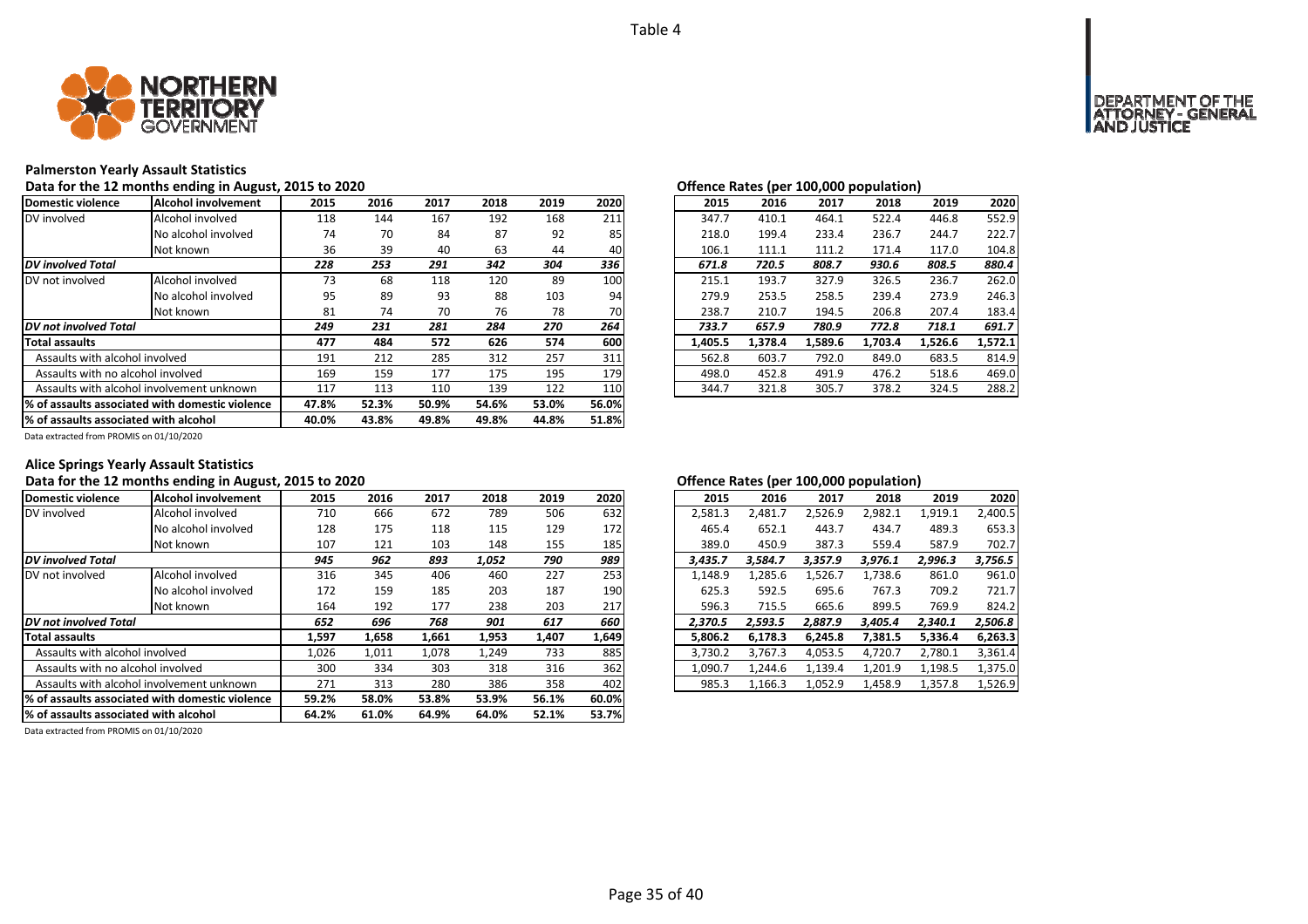

### **Katherine Yearly Assault Statistics**

Data for the 12 months ending in August, 2015 to 2020<br> **Data for the 12 months ending in August, 2015 to 2020** 

| Domestic violence                     | Alcohol involvement                              | 2015  | 2016  | 2017  | 2018  | 2019  | 2020  | 2015    | 2016    | 2017    | 2018    | 2019    | 2020    |
|---------------------------------------|--------------------------------------------------|-------|-------|-------|-------|-------|-------|---------|---------|---------|---------|---------|---------|
| DV involved                           | Alcohol involved                                 | 274   | 242   | 235   | 315   | 281   | 288   | 2,535.6 | 2,255.8 | 2,209.7 | 2,965.5 | 2,638.5 | 2,693.6 |
|                                       | No alcohol involved                              | 49    | 34    | 59    | 66    | 58    | 63    | 453.5   | 316.9   | 554.8   | 621.4   | 544.6   | 589.2   |
|                                       | Not known                                        | 20    | 33    | 31    | 39    | 43    | 36    | 185.1   | 307.6   | 291.5   | 367.2   | 403.8   | 336.7   |
| <b>DV</b> involved Total              |                                                  | 343   | 309   | 325   | 420   | 382   | 387   | 3.174.2 | 2.880.3 | 3,055.9 | 3,954.1 | 3,586.9 | 3,619.5 |
| DV not involved                       | Alcohol involved                                 | 101   | 68    | 92    | 111   | 66    | 84    | 934.7   | 633.9   | 865.1   | 1,045.0 | 619.7   | 785.6   |
|                                       | No alcohol involved                              | 16    | 21    | 32    | 46    | 39    | 50    | 148.1   | 195.7   | 300.9   | 433.1   | 366.2   | 467.6   |
|                                       | Not known                                        | 32    | 35    | 41    | 47    | 28    | 38    | 296.1   | 326.2   | 385.5   | 442.5   | 262.9   | 355.4   |
| <b>DV</b> not involved Total          |                                                  | 149   | 124   | 165   | 204   | 133   | 172   | 1,378.9 | 1,155.9 | 1,551.5 | 1.920.5 | 1,248.8 | 1,608.7 |
| <b>Total assaults</b>                 |                                                  | 492   | 433   | 490   | 624   | 515   | 559   | 4.553.0 | 4.036.2 | 4.607.4 | 5,874.6 | 4.835.7 | 5,228.2 |
| Assaults with alcohol involved        |                                                  | 375   | 310   | 327   | 426   | 347   | 372   | 3,470.3 | 2,889.6 | 3,074.8 | 4,010.5 | 3,258.2 | 3,479.2 |
| Assaults with no alcohol involved     |                                                  | 65    | 55    | 91    | 112   | 97    | 113   | 601.5   | 512.7   | 855.7   | 1,054.4 | 910.8   | 1,056.9 |
|                                       | Assaults with alcohol involvement unknown        | 52    | 68    | 72    | 86    | 71    | 74    | 481.2   | 633.9   | 677.0   | 809.6   | 666.7   | 692.1   |
|                                       | 1% of assaults associated with domestic violence | 69.7% | 71.4% | 66.3% | 67.3% | 74.2% | 69.2% |         |         |         |         |         |         |
| % of assaults associated with alcohol |                                                  | 76.2% | 71.6% | 66.7% | 68.3% | 67.4% | 66.5% |         |         |         |         |         |         |

| 2015    | 2016    | 2017    | 2018    | 2019    | 2020    |
|---------|---------|---------|---------|---------|---------|
| 2,535.6 | 2.255.8 | 2.209.7 | 2.965.5 | 2,638.5 | 2,693.6 |
| 453.5   | 316.9   | 554.8   | 621.4   | 544.6   | 589.2   |
| 185.1   | 307.6   | 291.5   | 367.2   | 403.8   | 336.7   |
| 3.174.2 | 2.880.3 | 3.055.9 | 3.954.1 | 3.586.9 | 3.619.5 |
| 934.7   | 633.9   | 865.1   | 1.045.0 | 619.7   | 785.6   |
| 148.1   | 195.7   | 300.9   | 433.1   | 366.2   | 467.6   |
| 296.1   | 326.2   | 385.5   | 442.5   | 262.9   | 355.4   |
| 1.378.9 | 1.155.9 | 1,551.5 | 1.920.5 | 1.248.8 | 1.608.7 |
| 4.553.0 | 4.036.2 | 4.607.4 | 5.874.6 | 4,835.7 | 5.228.2 |
| 3.470.3 | 2.889.6 | 3,074.8 | 4.010.5 | 3,258.2 | 3,479.2 |
| 601.5   | 512.7   | 855.7   | 1.054.4 | 910.8   | 1,056.9 |
| 481.2   | 633.9   | 677.0   | 809.6   | 666.7   | 692.1   |

Data extracted from PROMIS on 01/10/2020

### **Tennant Creek Yearly Assault Statistics**

### Data for the 12 months ending in August, 2015 to 2020<br> **Data for the 12 months ending in August, 2015 to 2020**

| Domestic violence                     | Alcohol involvement                             | 2015  | 2016  | 2017  | 2018  | 2019  | 2020  | 2015    | 2016    | 2017    | 2018    | 2019    | 2020     |
|---------------------------------------|-------------------------------------------------|-------|-------|-------|-------|-------|-------|---------|---------|---------|---------|---------|----------|
| DV involved                           | Alcohol involved                                | 140   | 138   | 209   | 179   | 131   | 199   | 4,108.0 | 4,130.5 | 6,323.8 | 5,490.8 | 4,054.5 | 6,132.5  |
|                                       | No alcohol involved                             | 23    | 34    | 27    | 23    | 26    | 36    | 674.9   | 1.017.7 | 816.9   | 705.5   | 804.7   | 1.109.4  |
|                                       | Not known                                       | 10    | 14    | 25    | 26    | 26    | 13    | 293.4   | 419.0   | 756.4   | 797.5   | 804.7   | 400.6    |
| <b>DV</b> involved Total              |                                                 | 173   | 186   | 261   | 228   | 183   | 248   | 5.076.3 | 5.567.2 | 7.897.1 | 6.993.9 | 5,663.9 | 7,642.5  |
| DV not involved                       | Alcohol involved                                | 44    | 72    | 40    | 42    | 34    | 42    | 1,291.1 | 2,155.0 | 1,210.3 | 1,288.3 | 1,052.3 | 1,294.3  |
|                                       | No alcohol involved                             | 10    | 18    | 11    | 18    | 29    | 23    | 293.4   | 538.8   | 332.8   | 552.1   | 897.6   | 708.8    |
|                                       | Not known                                       |       | 12    | 6     | 14    | 19    | 15    | 146.7   | 359.2   | 181.5   | 429.4   | 588.1   | 462.2    |
| DV not involved Total                 |                                                 | 59    | 102   | 57    | 74    | 82    | 80    | 1.731.2 | 3.053.0 | 1.724.7 | 2.269.9 | 2,537.9 | 2,465.3  |
| <b>Total assaults</b>                 |                                                 | 232   | 288   | 318   | 302   | 265   | 328   | 6,807.5 | 8.620.2 | 9,621.8 | 9,263.8 | 8.201.8 | 10,107.9 |
| Assaults with alcohol involved        |                                                 | 184   | 210   | 249   | 221   | 165   | 241   | 5,399.1 | 6,285.5 | 7.534.0 | 6,779.1 | 5,106.8 | 7,426.8  |
| Assaults with no alcohol involved     |                                                 | 33    | 52    | 38    | 41    | 55    | 59    | 968.3   | 1,556.4 | 1,149.8 | 1,257.7 | 1,702.3 | 1,818.2  |
|                                       | Assaults with alcohol involvement unknown       | 15    | 26    | 31    | 40    | 45    | 28    | 440.1   | 778.2   | 938.0   | 1,227.0 | 1,392.8 | 862.9    |
|                                       | % of assaults associated with domestic violence | 74.6% | 64.6% | 82.1% | 75.5% | 69.1% | 75.6% |         |         |         |         |         |          |
| % of assaults associated with alcohol |                                                 | 79.3% | 72.9% | 78.3% | 73.2% | 62.3% | 73.5% |         |         |         |         |         |          |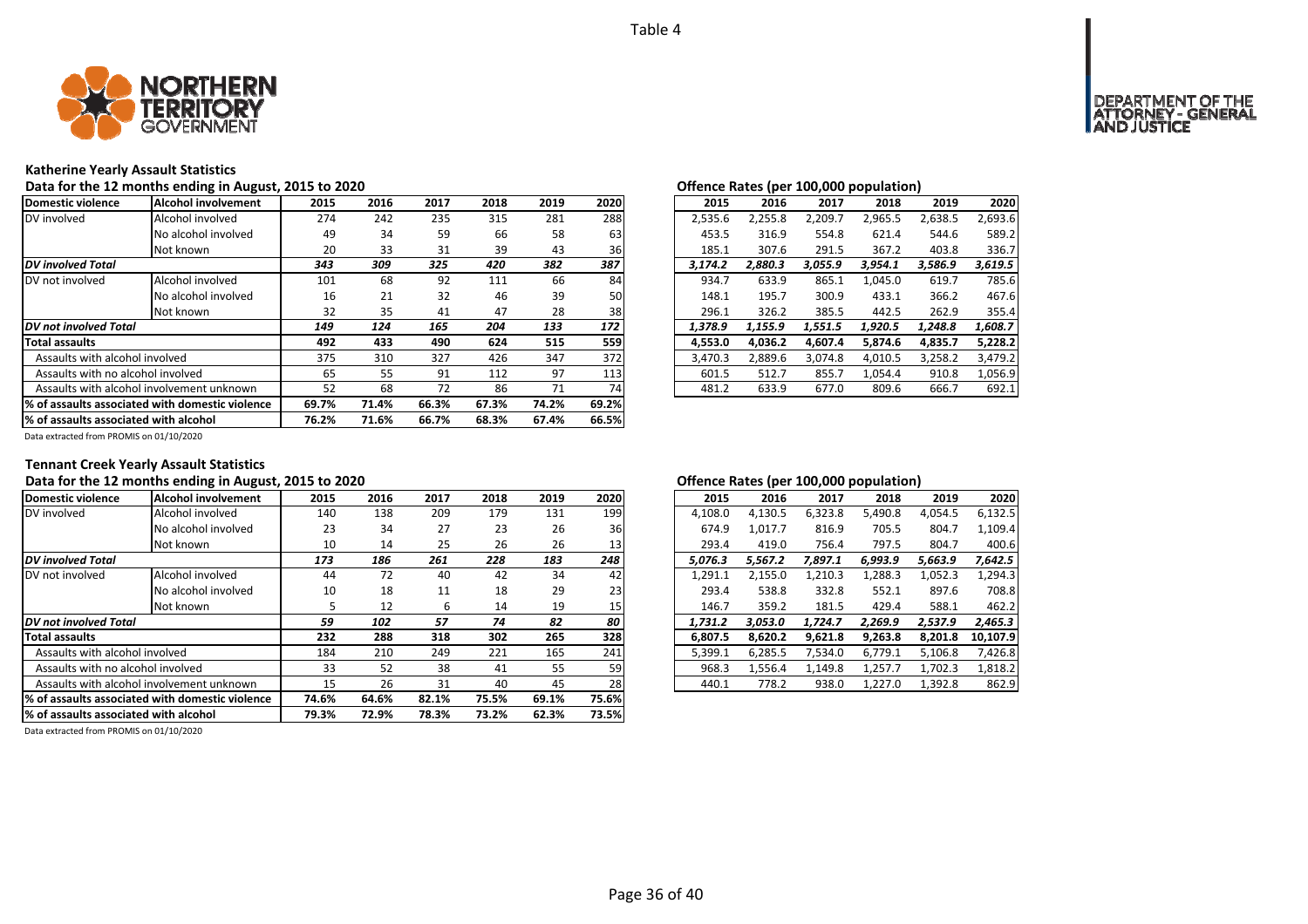

### **Nhulunbuy Yearly Assault Statistics**

### Data for the 12 months ending in August, 2015 to 2020<br> **Data for the 12 months ending in August, 2015 to 2020**

| Domestic violence                     | <b>Alcohol involvement</b>                      | 2015  | 2016  | 2017  | 2018  | 2019  | 2020  | 2015    | 2016    | 2017    | 2018    | 2019    | 2020    |
|---------------------------------------|-------------------------------------------------|-------|-------|-------|-------|-------|-------|---------|---------|---------|---------|---------|---------|
| DV involved                           | Alcohol involved                                | 60    | 52    | 28    | 41    | 26    | 24    | 1,406.8 | 1,545.3 | 845.7   | 1,256.1 | 799.3   | 734.8   |
|                                       | No alcohol involved                             | 17    | 14    | 11    | 4     |       |       | 398.6   | 416.0   | 332.2   | 122.5   | 153.7   | 91.9    |
|                                       | Not known                                       | 4     | 6     |       | ь     |       |       | 93.8    | 178.3   | 151.0   | 153.2   | 61.5    | 30.6    |
| <b>DV</b> involved Total              |                                                 | 81    | 72    | 44    | 50    | 33    | 28    | 1,899.2 | 2,139.7 | 1.328.9 | 1.531.9 | 1.014.4 | 857.3   |
| DV not involved                       | Alcohol involved                                | 36    | 33    | 28    | 27    | 23    | 26    | 844.1   | 980.7   | 845.7   | 827.2   | 707.0   | 796.1   |
|                                       | No alcohol involved                             |       |       | 8     |       |       |       | 117.2   | 208.0   | 241.6   | 153.2   | 215.2   | 61.2    |
|                                       | Not known                                       | ь     |       | ь     | 8     | 4     |       | 140.7   | 59.4    | 181.2   | 245.1   | 123.0   | 153.1   |
| <b>DV</b> not involved Total          |                                                 | 47    | 42    | 42    | 40    | 34    | 33    | 1,102.0 | 1,248.1 | 1,268.5 | 1,225.5 | 1,045.2 | 1,010.4 |
| <b>Total assaults</b>                 |                                                 | 128   | 114   | 86    | 90    | 67    | 61    | 3,001.2 | 3,387.8 | 2,597.4 | 2,757.4 | 2,059.6 | 1,867.7 |
| Assaults with alcohol involved        |                                                 | 96    | 85    | 56    | 68    | 49    | 50    | 2,250.9 | 2.526.0 | 1,691.3 | 2,083.3 | 1,506.3 | 1,530.9 |
| Assaults with no alcohol involved     |                                                 | 22    | 21    | 19    | 9     | 12    |       | 515.8   | 624.1   | 573.8   | 275.7   | 368.9   | 153.1   |
|                                       | Assaults with alcohol involvement unknown       | 10    | 8     | 11    | 13    | 6     |       | 234.5   | 237.7   | 332.2   | 398.3   | 184.4   | 183.7   |
|                                       | % of assaults associated with domestic violence | 63.3% | 63.2% | 51.2% | 55.6% | 49.3% | 45.9% |         |         |         |         |         |         |
| % of assaults associated with alcohol |                                                 | 75.0% | 74.6% | 65.1% | 75.6% | 73.1% | 82.0% |         |         |         |         |         |         |

# *42 42 40 34 33 1,102.0 1,248.1 1,268.5 1,225.5 1,045.2 1,010.4*

Data extracted from PROMIS on 01/10/2020

### **NT Balance Yearly Assault Statistics**

### **Data for the 12 months ending in August, 2015 to 2020 Offence Rates (per 100,000 population)**

| Domestic violence                                | Alcohol involvement | 2015  | 2016  | 2017  | 2018  | 2019  | 2020  | 2015    | 2016    | 2017    | 2018    | 2019    | 2020    |
|--------------------------------------------------|---------------------|-------|-------|-------|-------|-------|-------|---------|---------|---------|---------|---------|---------|
| DV involved                                      | Alcohol involved    | 636   | 591   | 574   | 614   | 547   | 556   | 808.9   | 740.1   | 716.7   | 770.0   | 686.3   | 696.3   |
|                                                  | No alcohol involved | 762   | 815   | 773   | 727   | 698   | 744   | 969.1   | 1.020.6 | 965.2   | 911.7   | 875.8   | 931.8   |
|                                                  | Not known           | 164   | 147   | 186   | 163   | 219   | 199   | 208.6   | 184.1   | 232.2   | 204.4   | 274.8   | 249.2   |
| <b>DV</b> involved Total                         |                     | 1,562 | 1,553 | 1,533 | 1,504 | 1,464 | 1,499 | 1,986.5 | 1.944.7 | 1.914.2 | 1.886.2 | 1,837.0 | 1,877.3 |
| DV not involved                                  | Alcohol involved    | 181   | 143   | 182   | 189   | 130   | 134   | 230.2   | 179.1   | 227.3   | 237.0   | 163.1   | 167.8   |
|                                                  | No alcohol involved | 283   | 330   | 253   | 262   | 242   | 278   | 359.9   | 413.2   | 315.9   | 328.6   | 303.7   | 348.2   |
|                                                  | Not known           | 127   | 127   | 98    | 102   | 108   | 122   | 161.5   | 159.0   | 122.4   | 127.9   | 135.5   | 152.8   |
| IDV not involved Total                           |                     | 591   | 600   | 533   | 553   | 480   | 534   | 751.6   | 751.3   | 665.5   | 693.5   | 602.3   | 668.8   |
| <b>Total assaults</b>                            |                     | 2,153 | 2,153 | 2.066 | 2,057 | 1,944 | 2,033 | 2.738.2 | 2,696.1 | 2.579.7 | 2,579.7 | 2.439.2 | 2,546.1 |
| Assaults with alcohol involved                   |                     | 817   | 734   | 756   | 803   | 677   | 690   | 1,039.1 | 919.1   | 944.0   | 1,007.0 | 849.5   | 864.1   |
| Assaults with no alcohol involved                |                     | 1,045 | 1,145 | 1,026 | 989   | 940   | 1,022 | 1,329.0 | 1,433.8 | 1,281.1 | 1,240.3 | 1,179.5 | 1,279.9 |
| Assaults with alcohol involvement unknown        |                     | 291   | 274   | 284   | 265   | 327   | 321   | 370.1   | 343.1   | 354.6   | 332.3   | 410.3   | 402.0   |
| 1% of assaults associated with domestic violence |                     | 72.5% | 72.1% | 74.2% | 73.1% | 75.3% | 73.7% |         |         |         |         |         |         |
| % of assaults associated with alcohol            |                     | 37.9% | 34.1% | 36.6% | 39.0% | 34.8% | 33.9% |         |         |         |         |         |         |
|                                                  |                     |       |       |       |       |       |       |         |         |         |         |         |         |

Data extracted from PROMIS on 01/10/2020

| 2016    |         |         |         |         |
|---------|---------|---------|---------|---------|
|         | 2017    | 2018    | 2019    | 2020    |
| 740.1   | 716.7   | 770.0   | 686.3   | 696.3   |
| 1.020.6 | 965.2   | 911.7   | 875.8   | 931.8   |
| 184.1   | 232.2   | 204.4   | 274.8   | 249.2   |
| 1.944.7 | 1,914.2 | 1,886.2 | 1,837.0 | 1,877.3 |
| 179.1   | 227.3   | 237.0   | 163.1   | 167.8   |
| 413.2   | 315.9   | 328.6   | 303.7   | 348.2   |
| 159.0   | 122.4   | 127.9   | 135.5   | 152.8   |
| 751.3   | 665.5   | 693.5   | 602.3   | 668.8   |
| 2,696.1 | 2,579.7 | 2,579.7 | 2,439.2 | 2,546.1 |
| 919.1   | 944.0   | 1.007.0 | 849.5   | 864.1   |
| 1,433.8 | 1,281.1 | 1,240.3 | 1,179.5 | 1,279.9 |
| 343.1   | 354.6   | 332.3   | 410.3   | 402.0   |
|         |         |         |         |         |

# DEPARTMENT OF THE<br>ATTORNEY - GENERAL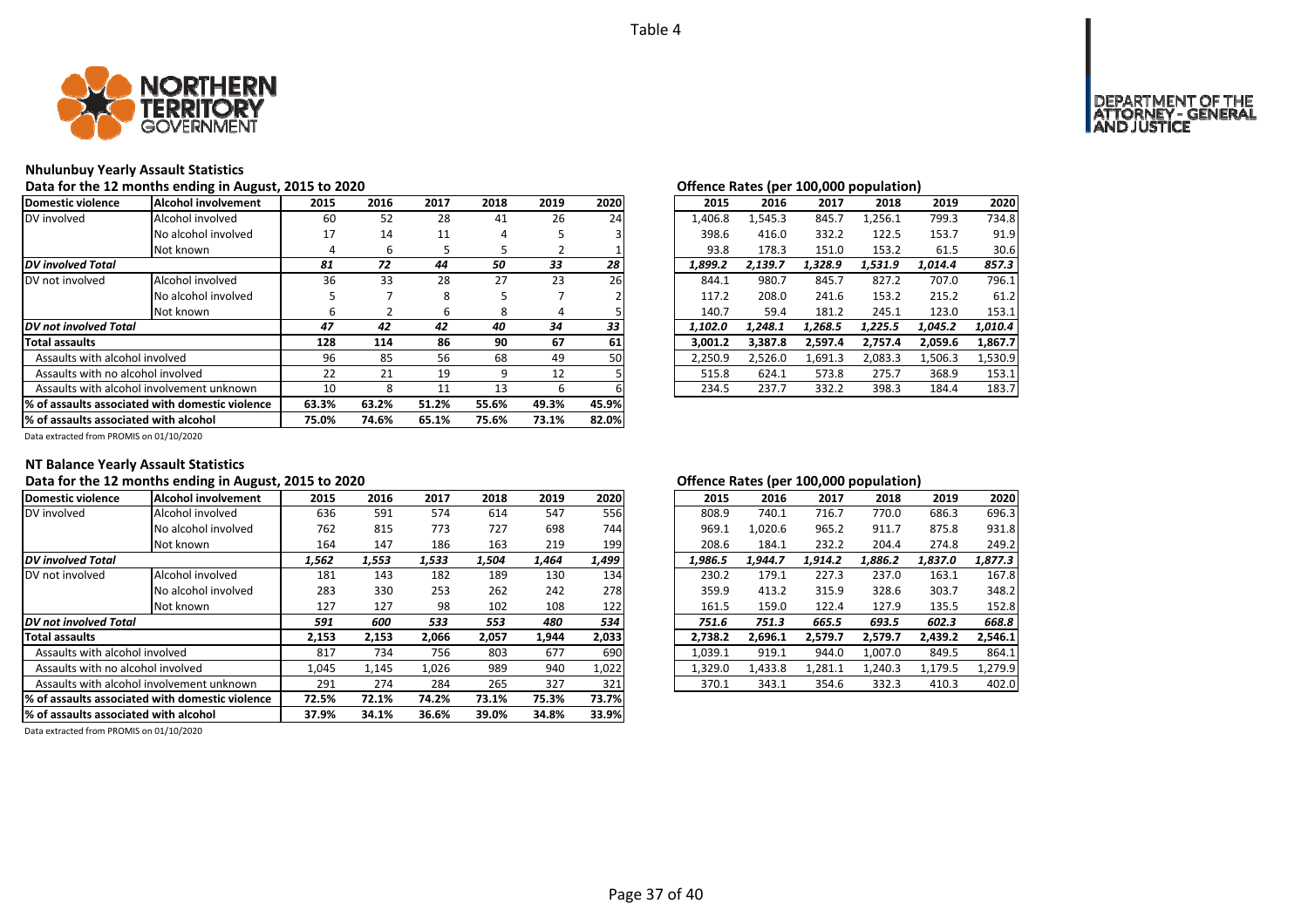Glossary



**Northern Territory Crime Statistics Data through August 2020**

| Assault                                            | The direct (and immediate/confrontational) infliction of force, injury or violence upon a person or the threat of such force,<br>injury or violence where there is an apprehension that the threat could be enacted, excluding offences of a sexual nature.                                                                                |
|----------------------------------------------------|--------------------------------------------------------------------------------------------------------------------------------------------------------------------------------------------------------------------------------------------------------------------------------------------------------------------------------------------|
| Actual Break-in                                    | Gaining unlawful entry, either forced or unforced, to a dwelling or other premises.                                                                                                                                                                                                                                                        |
| Attempted Break-in                                 | Attempting but failing to gain unlawful entry to a dwelling or other premises.                                                                                                                                                                                                                                                             |
| <b>Attempted Murder</b>                            | Attempted, unlawful intentional killing of another person, where death did not actually result.                                                                                                                                                                                                                                            |
| <b>Break-in</b>                                    | Unlawful entry with intent of dwellings and other premises (excludes trespassing). Includes actual and attempted break-<br>lins.                                                                                                                                                                                                           |
| Commercial Break-in                                | A break-in at a property that is not a residential dwelling. Includes commercial and other non-residential premises.                                                                                                                                                                                                                       |
| Domestic Violence                                  | Domestic violence includes any of the following conduct committed by a person against someone with whom the person<br>is in a domestic relationship: conduct causing harm (such as sexual or other assault), damaging property, intimidation or<br>stalking, economic abuse or attempting or threatening to commit these types of actions. |
| <b>Driving Causing Death</b>                       | In the Northern Territory, this offence group is used for hit and run offences resulting in death. Other traffic-related<br>deaths are categorised as dangerous or negligent acts endangering persons.                                                                                                                                     |
| <b>Homicide and Related</b><br><b>Offences</b>     | The actual or attempted unlawful killing of a person, including murder, manslaughter, attempted murder and driving<br>causing death.                                                                                                                                                                                                       |
| House Break-in                                     | A break-in at a property that is a residential dwelling.                                                                                                                                                                                                                                                                                   |
| Illegal Use of Motor Vehicle                       | The taking of a vehicle illegally and without permission, with the intent of temporarily depriving the owner or possessor of<br>lits use.                                                                                                                                                                                                  |
| Manslaughter                                       | Unlawful killing of another person without the intent to kill or with impaired capacity of one's mind.                                                                                                                                                                                                                                     |
| Motor Vehicle Theft and<br><b>Related Offences</b> | Includes illegal use of motor vehicle, theft of a motor vehicle and theft of motor vehicle parts or contents.                                                                                                                                                                                                                              |
| Murder                                             | Unlawful intentional killing of another person.                                                                                                                                                                                                                                                                                            |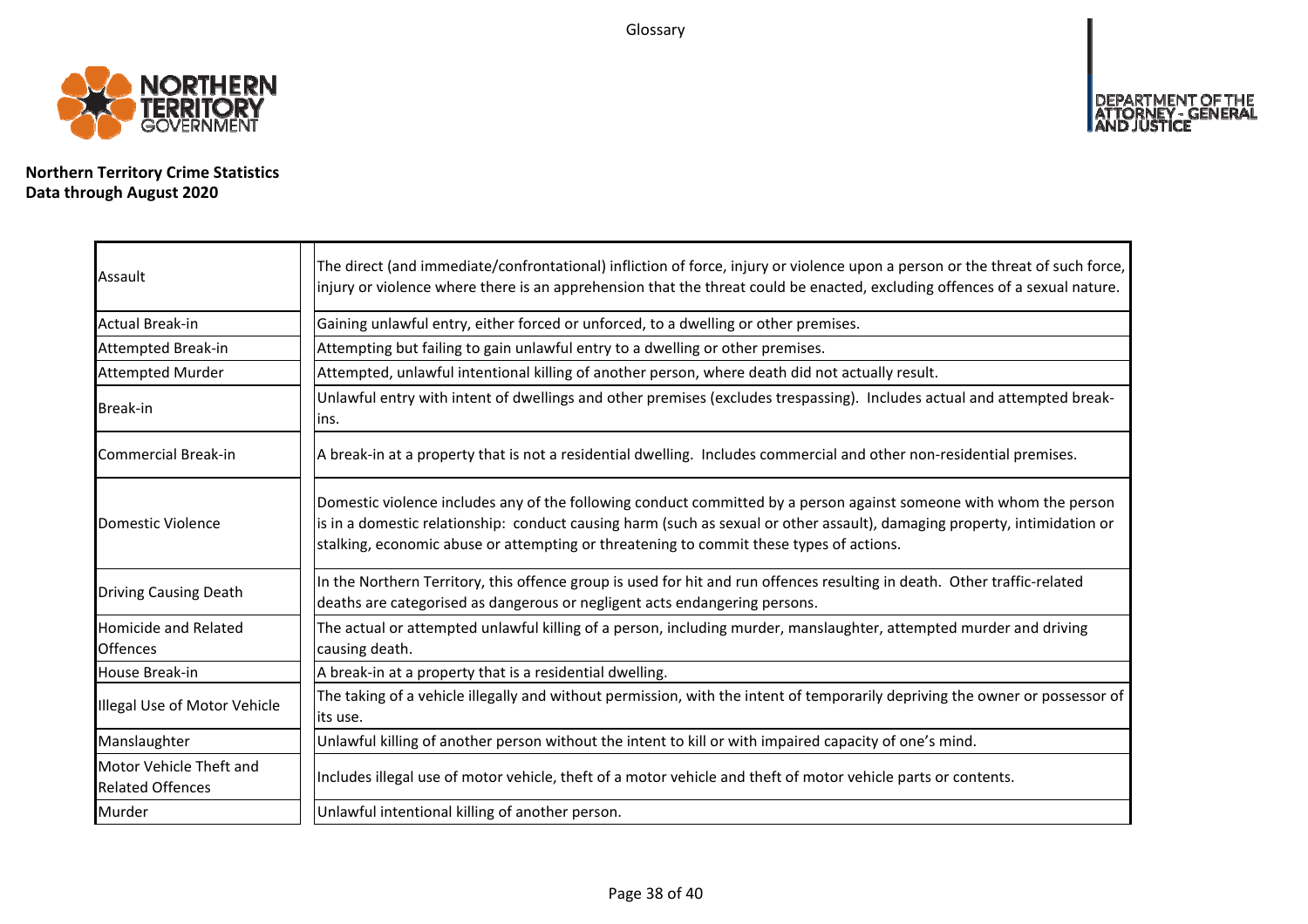Glossary



# **Northern Territory Crime Statistics Data through August 2020**

| Non-Assaultive Sexual<br><b>Offences</b>    | Offences of a sexual nature that do not involve physical contact or intended contact, and where the victim does not give<br>consent, gives consent as a result of intimidation or deception, or consent is proscribed. Includes child pornography,<br>voyeurism and wilful exposure. |  |  |  |  |  |
|---------------------------------------------|--------------------------------------------------------------------------------------------------------------------------------------------------------------------------------------------------------------------------------------------------------------------------------------|--|--|--|--|--|
| Northern Territory Balance                  | The Northern Territory Balance is the area of the Northern Territory that lies outside of the six urban centres of Darwin,<br>Palmerston, Alice Springs, Katherine, Tennant Creek and Nhulunbuy.                                                                                     |  |  |  |  |  |
| Offence                                     | An action that contravenes an act of law in force in the Northern Territory or the Commonwealth.                                                                                                                                                                                     |  |  |  |  |  |
| Theft and Related Offences                  | A broad category involving the unlawful taking or obtaining of money, goods or services without the use of force, or the<br>receipt or handling of stolen money or goods. Includes offences such as stealing and shoplifting.                                                        |  |  |  |  |  |
| <b>Property Damage</b>                      | The unlawful destruction, damage, or defacement of property, including vandalism, graffiti and interfering with a motor<br>vehicle causing damage.                                                                                                                                   |  |  |  |  |  |
| Robbery                                     | A broad category involving theft of property with the use or threat of immediate force.                                                                                                                                                                                              |  |  |  |  |  |
| Sexual Assault                              | Physical contact or intended contact of a sexual nature where the victim does not give consent, gives consent as a result of<br>intimidation or deception, or consent is proscribed. Includes rape (actual, intended and attempted) and incest.                                      |  |  |  |  |  |
| Theft of Motor Vehicle Parts<br>or Contents | The taking of parts or contents from a motor vehicle illegally and without permission.                                                                                                                                                                                               |  |  |  |  |  |

Definitions are based on the Australian and New Zealand Standard Offence Classification system of 2011, published by the Australian Bureau of Statistics.